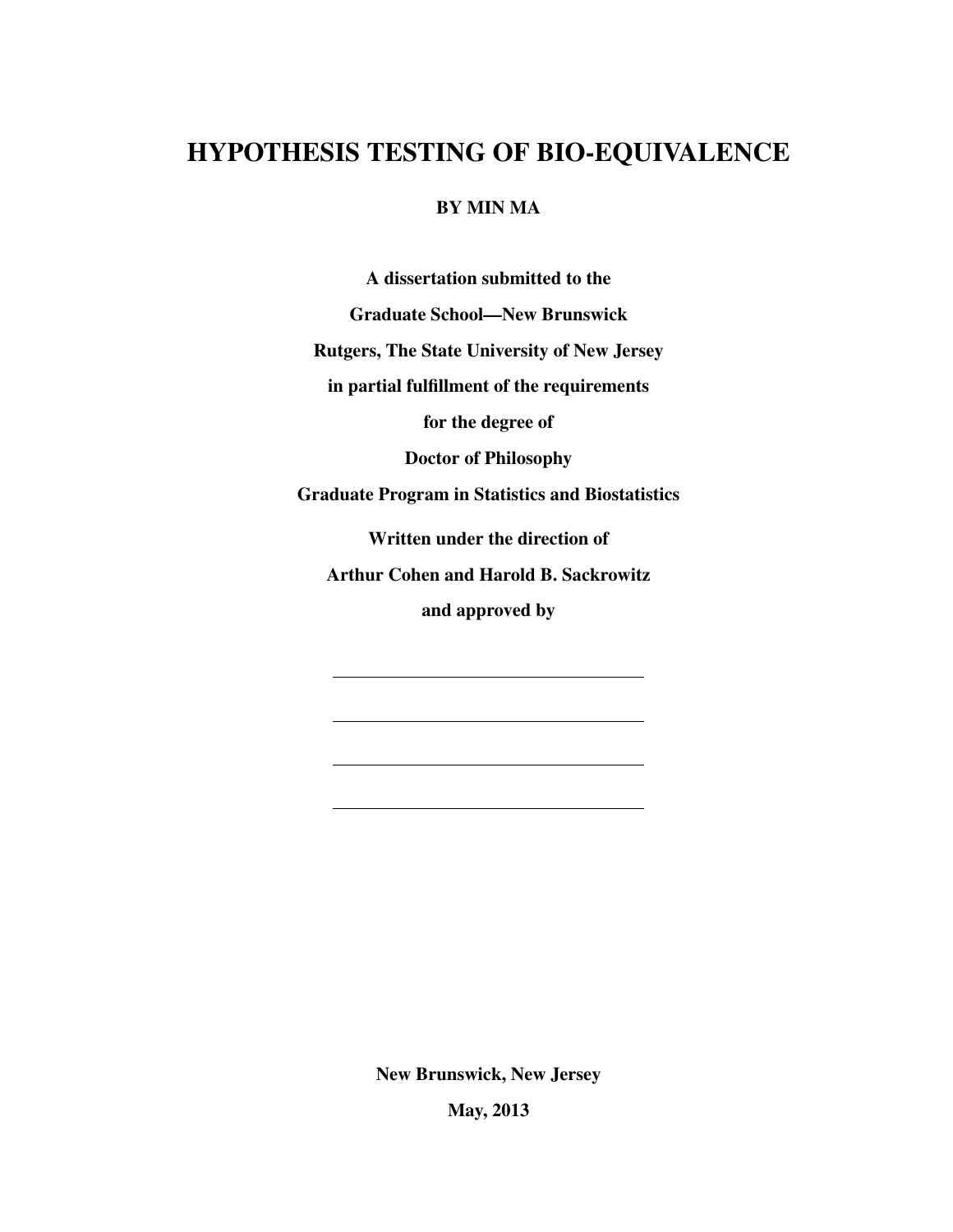c 2013

# MIN MA

ALL RIGHTS RESERVED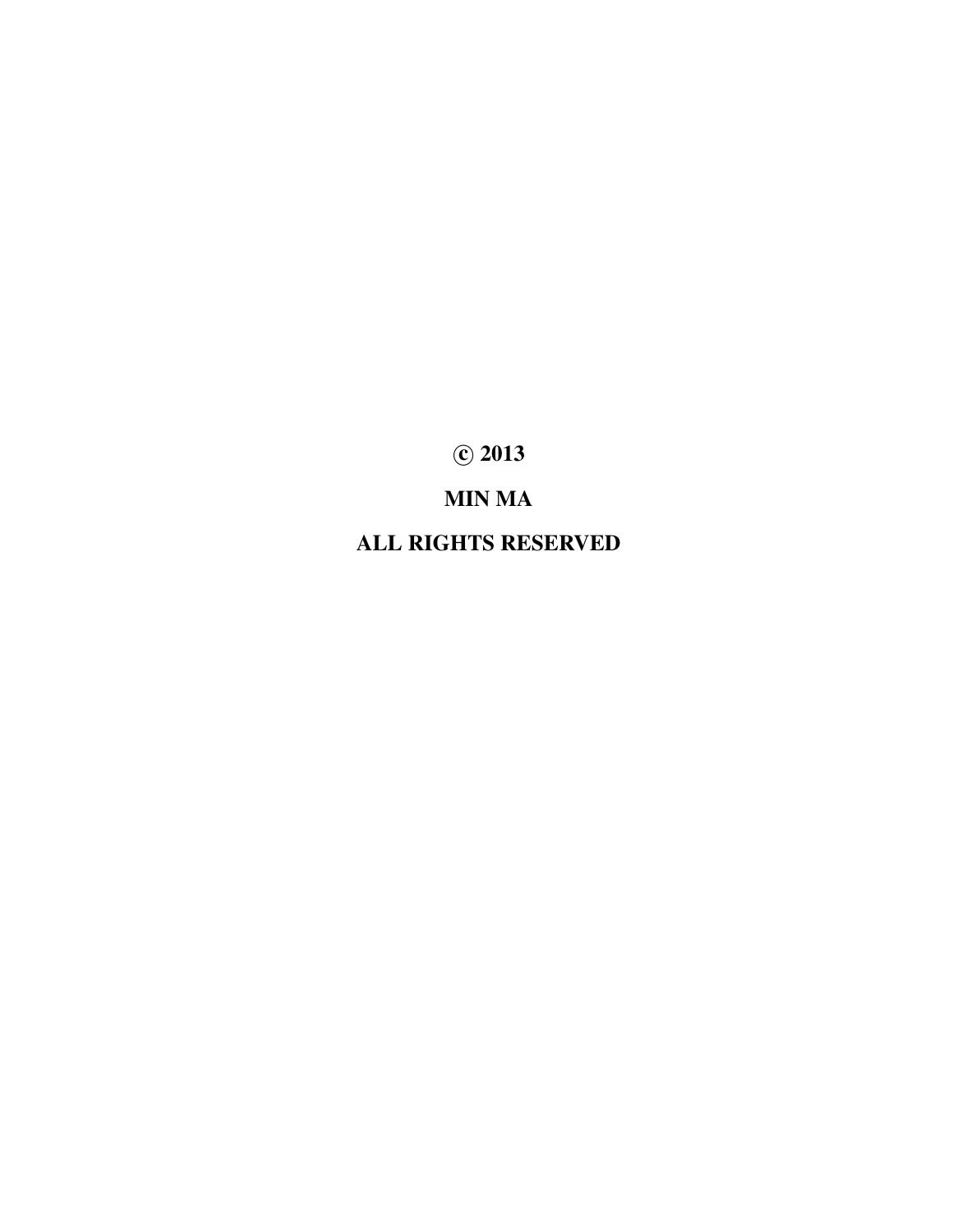## ABSTRACT OF THE DISSERTATION

# Hypothesis Testing of Bio-equivalence

#### by MIN MA

### Dissertation Director: Arthur Cohen and Harold B. Sackrowitz

This thesis considers two statistics problems in bio-equivalence. The first problem concerns 2-stage testing for bio-equivalence of parameters emanating from two populations. The first stage of the procedure can be thought of as a pilot sample which is used to determine the feasibility of taking an additional sample that would lead to inferring bio-equivalence. If a second sample is taken, the combined sample can then be used for inference purposes regarding bio-equivalence. Many models, including normal, Poisson, binomial, matched pairs, testing means and variances or both simultaneously are considered.

The second part of the thesis is concerned with multiple testing of bio-equivalence. Here an actual data set concerned with analyzing different types of iron content with different instruments is studied for various bio-equivalent outcomes among pairs. To perform the statistical analysis, two standard statistical methods are used along with a new method. Both equivalence testing and simultaneous interval estimates are offered.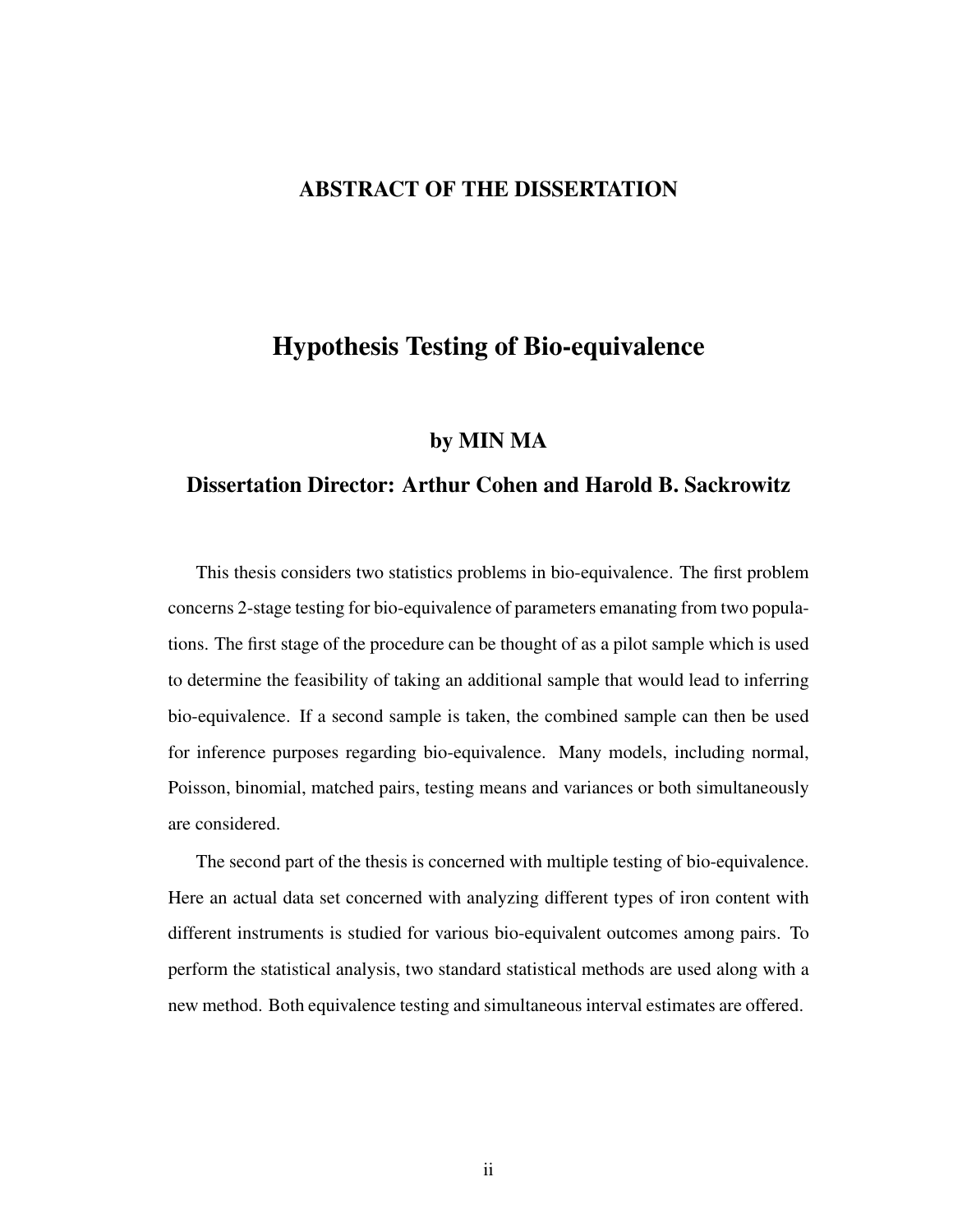# Acknowledgements

Through my doctorial pursuit, I have been so blessed to have the support from my advisor, Professor Arthur Cohen, who gave me the great opportunity to discover the joys and frustrations behind learning and research. He has always been the nicest and most patient guide to lead me through difficulties. This thesis would not have been possible without his illuminating instruction and enthusiastic encouragement.

My sincerest gratitude also goes to my co-advisor, Professor Harold B. Sackrowitz, who has always there to listen and inspired me many times throughout my dissertation research with his broad knowledge and wonderful intuitions. It is impossible to over express how thankful I am to have them as my advisers.

I am deeply grateful to Professor Kesar Singh for his encouragement and practical advice. He spent hours with me exploring my options to realize massive computations and simulations in the most efficient manner. I am indebted to him for his expertise and inspiring discussions. May he rest in peace.

I would like to thank my thesis committee, Professor Douglas Jones and Professor Cuihui Zhang for their direction, dedication, and invaluable advice. I would also like to express my deep appreciation to our Graduate Director, Professor John Kolassa for sharing his knowledge, support and help with me.

Finally, and most importantly, I would like to thank my husband Mingyuan for his persistent support, encouragement, patience and unwavering love. I thank my parents, Suyin and Shulan, for raising me, loving me, teaching me, and always believing me. To them I dedicate this thesis.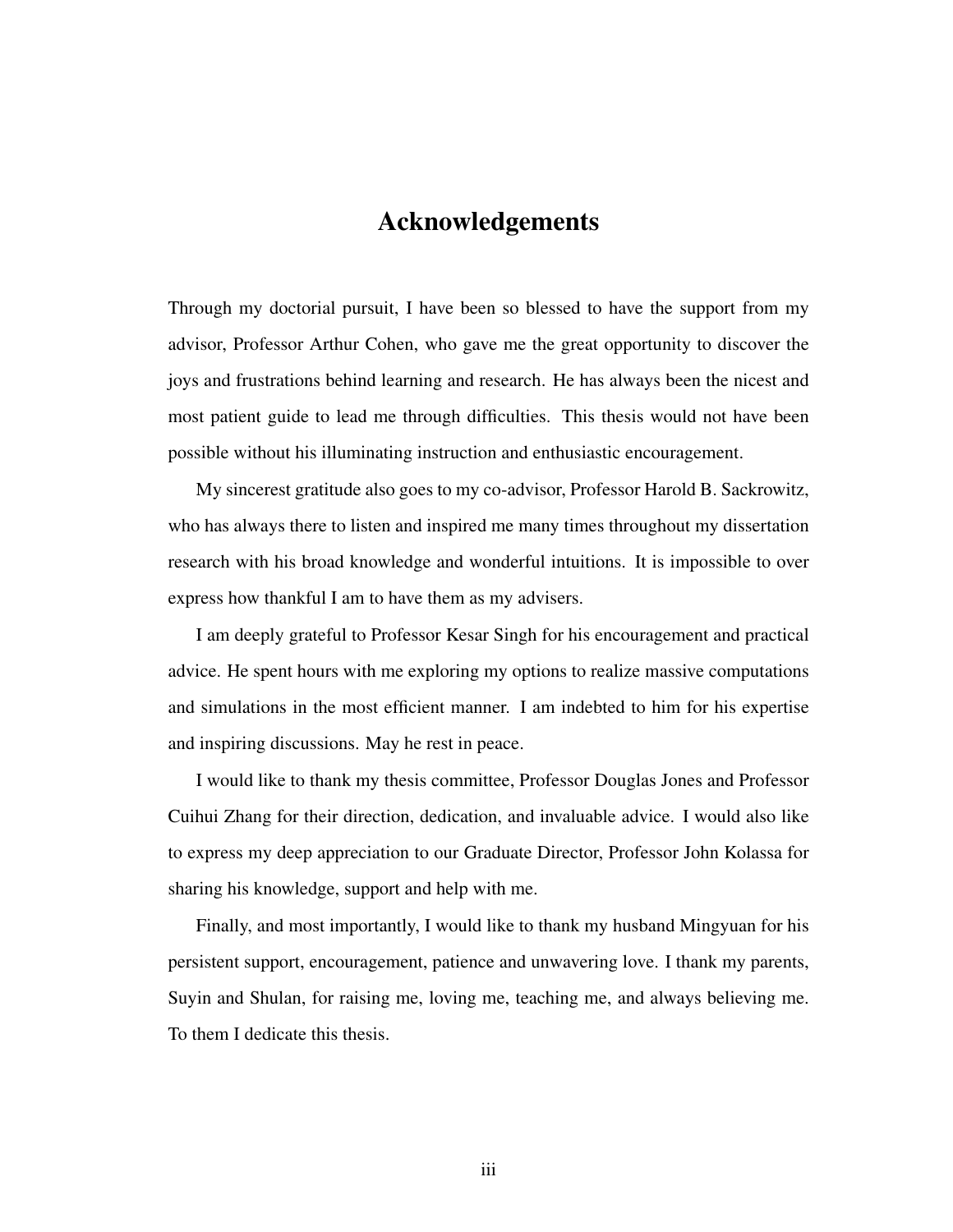# Dedication

To my family.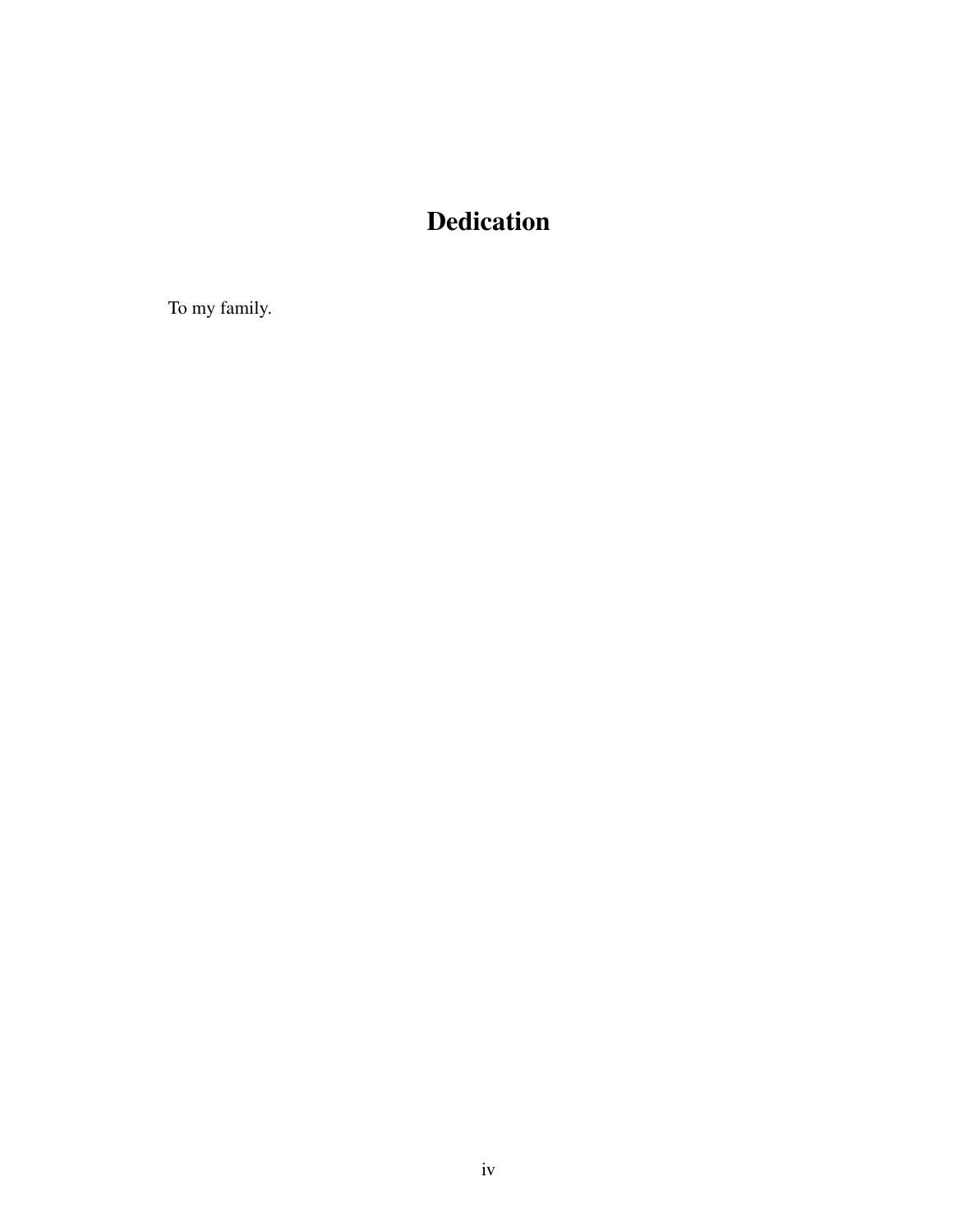# Table of Contents

|                                                                           |      |        |                                                                                                                                                                                                          | $\mathbf{ii}$  |  |  |  |
|---------------------------------------------------------------------------|------|--------|----------------------------------------------------------------------------------------------------------------------------------------------------------------------------------------------------------|----------------|--|--|--|
|                                                                           |      |        |                                                                                                                                                                                                          | iii            |  |  |  |
|                                                                           | iv   |        |                                                                                                                                                                                                          |                |  |  |  |
|                                                                           |      |        |                                                                                                                                                                                                          | vii            |  |  |  |
|                                                                           |      |        | List of Figures <i>the community of Figures discussion discussion discussion discussion discussion discussion discussion discussion discussion discussion discussion discussion discussion discussio</i> | viii           |  |  |  |
| 1.                                                                        |      |        |                                                                                                                                                                                                          | $\mathbf{1}$   |  |  |  |
|                                                                           | 1.1. |        |                                                                                                                                                                                                          | $\mathbf{1}$   |  |  |  |
|                                                                           | 1.2. |        | Bio-equivalence test under Normal distribution                                                                                                                                                           | $\overline{2}$ |  |  |  |
|                                                                           |      | 1.2.1. | Normal distribution with known variance                                                                                                                                                                  | $\overline{2}$ |  |  |  |
|                                                                           |      | 1.2.2. | Matched pairs of normal distributions with unknown variances                                                                                                                                             | $\overline{4}$ |  |  |  |
|                                                                           |      | 1.2.3. | Two independent normal distributions with common unknown                                                                                                                                                 |                |  |  |  |
|                                                                           |      |        | variance                                                                                                                                                                                                 | $\overline{7}$ |  |  |  |
|                                                                           |      | 1.2.4. |                                                                                                                                                                                                          | 10             |  |  |  |
|                                                                           | 1.3. |        | Generalization to one-parameter exponential family                                                                                                                                                       | 14             |  |  |  |
|                                                                           |      | 1.3.1. |                                                                                                                                                                                                          | 14             |  |  |  |
|                                                                           |      | 1.3.2. | Two independent binomial distributions                                                                                                                                                                   | 16             |  |  |  |
|                                                                           |      | 1.3.3. |                                                                                                                                                                                                          | 20             |  |  |  |
| Two independent normal distributions with unknown means and vari-<br>1.4. |      |        |                                                                                                                                                                                                          |                |  |  |  |
|                                                                           |      | ances  |                                                                                                                                                                                                          | 23             |  |  |  |
|                                                                           |      | 1.4.1. |                                                                                                                                                                                                          | 23             |  |  |  |
|                                                                           |      | 1.4.2. | Two-step testing on bio-equivalence $\ldots \ldots \ldots \ldots \ldots$                                                                                                                                 | 24             |  |  |  |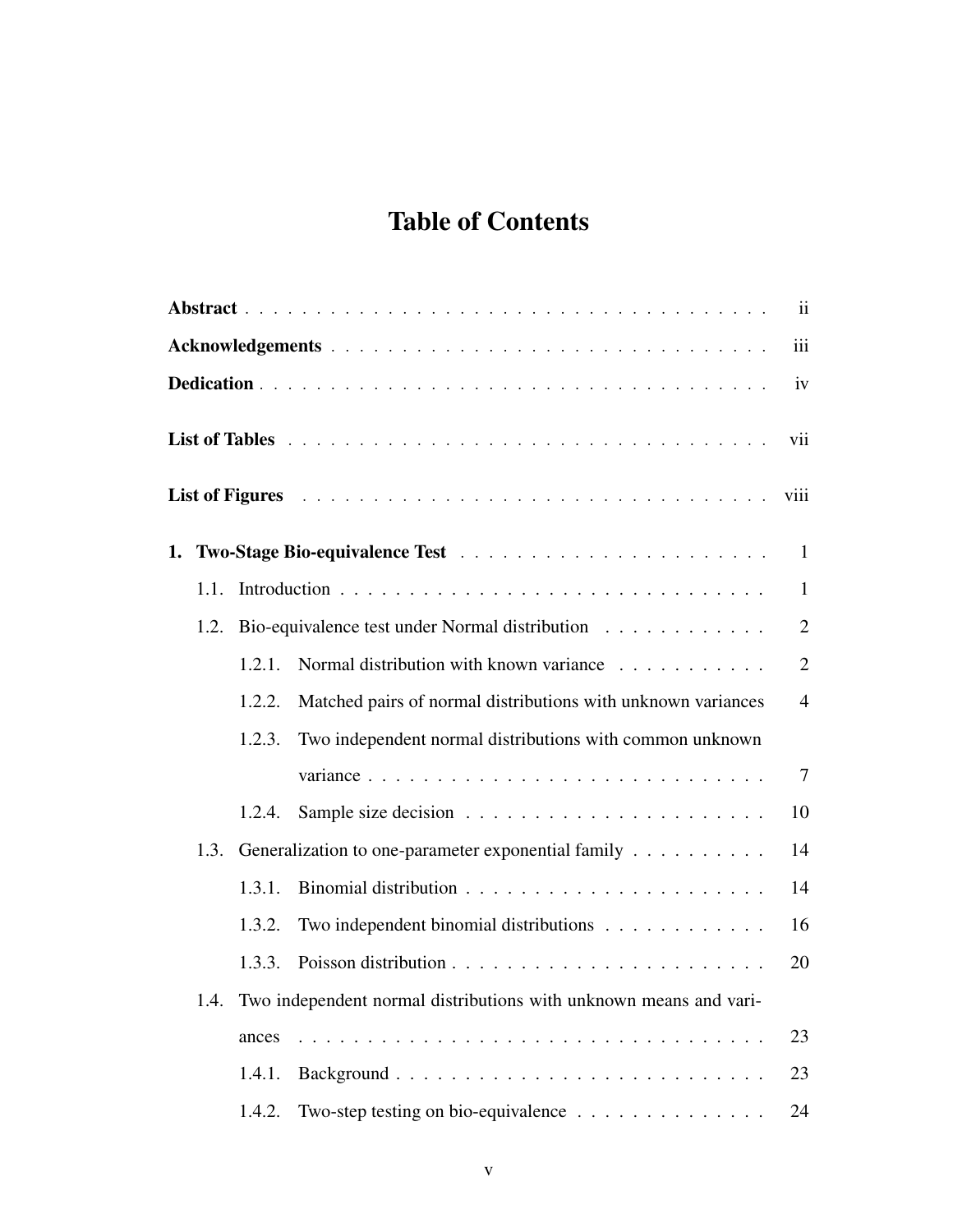|    |                         | 1.4.3.                                                               | Two-step testing under two-stage setting: First Stage  | 27 |  |  |
|----|-------------------------|----------------------------------------------------------------------|--------------------------------------------------------|----|--|--|
|    |                         | 1.4.4.                                                               | Two-step testing under two-stage setting: Second Stage | 31 |  |  |
| 2. |                         |                                                                      |                                                        |    |  |  |
|    | 2.1.                    |                                                                      |                                                        | 43 |  |  |
|    | 2.2.                    |                                                                      |                                                        | 45 |  |  |
|    | 2.3.                    |                                                                      |                                                        | 46 |  |  |
|    |                         | 2.3.1.                                                               | Bio-equivalence test on single hypothesis              | 46 |  |  |
|    |                         | 2.3.2.                                                               |                                                        | 47 |  |  |
|    |                         | 2.3.3.                                                               |                                                        | 48 |  |  |
|    | 2.4.                    |                                                                      |                                                        |    |  |  |
|    |                         | 2.4.1.                                                               | Individualized 2-stage testing procedure               | 50 |  |  |
|    |                         | 2.4.2.                                                               |                                                        | 51 |  |  |
| 3. |                         |                                                                      |                                                        | 60 |  |  |
|    | 3.1.                    |                                                                      |                                                        |    |  |  |
|    |                         | 3.1.1.                                                               |                                                        | 60 |  |  |
|    |                         | 3.1.2.                                                               |                                                        | 60 |  |  |
|    | 3.2.                    | Two versions of hypotheses when comparing two binomial distributions |                                                        |    |  |  |
|    | 3.3.                    | Data for Multiple Testing on Bio-equivalence                         |                                                        |    |  |  |
|    |                         | 3.3.1.                                                               | Iron Evaluation for Blood Serum                        | 64 |  |  |
|    |                         | 3.3.2.                                                               |                                                        | 65 |  |  |
|    | 67<br><b>References</b> |                                                                      |                                                        |    |  |  |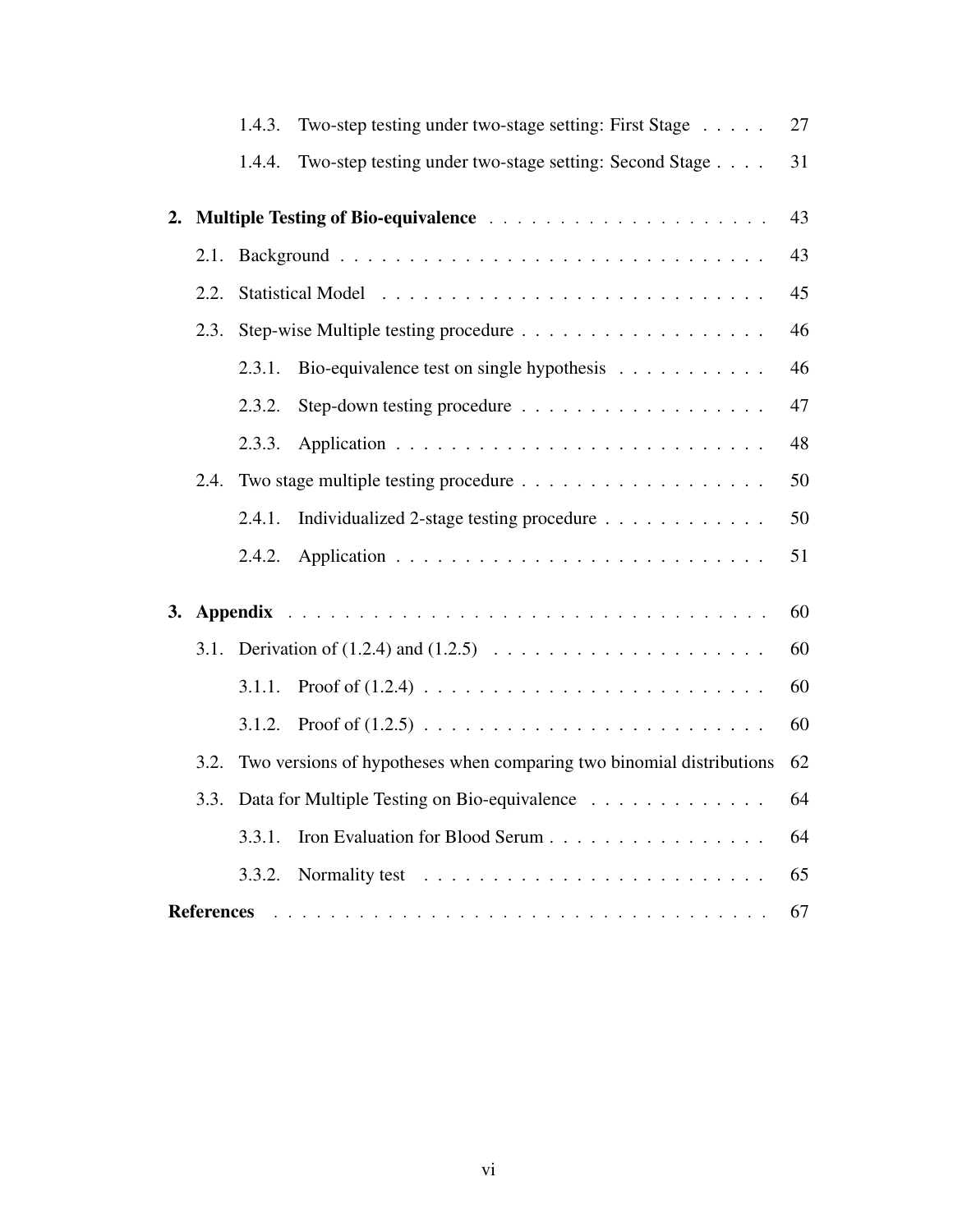# List of Tables

| 1.1. | Pilot and additional sample size when $\epsilon = \log(10/8)$ and $\theta = 0$        | 12 |
|------|---------------------------------------------------------------------------------------|----|
| 1.2. | Sample size decision table when $\sigma_y^2 = 0.2 \ldots \ldots \ldots \ldots \ldots$ | 28 |
| 1.3. | Sample size decision table when $\sigma_y^2 = 0.5 \ldots \ldots \ldots \ldots \ldots$ | 29 |
| 1.4. |                                                                                       | 30 |
| 1.5. | Rejection region decision with difference value of $\mu_y$                            | 39 |
| 1.6. | Rejection region when $\sigma_y^2 = 0.2$ , $\rho_0 = 2$ and $\alpha = 0.1$            | 40 |
| 1.7. | Rejection region when $\sigma_y^2 = 0.2$ , $\rho_0 = 3$ and $\alpha = 0.1$            | 40 |
| 1.8. | Rejection region when $\sigma_y^2 = 0.5$ , $\rho_0 = 2$ and $\alpha = 0.1$            | 41 |
| 1.9. | Rejection region when $\sigma_y^2 = 0.5$ , $\rho_0 = 3$ and $\alpha = 0.1$            | 41 |
|      | 1.10. Rejection region when $\sigma_y^2 = 1$ , $\rho_0 = 2$ and $\alpha = 0.1$        | 42 |
|      | 1.11. Rejection region when $\sigma_y^2 = 1$ , $\rho_0 = 3$ and $\alpha = 0.1$        | 42 |
| 2.1. |                                                                                       | 48 |
| 2.2. |                                                                                       | 48 |
| 2.3. |                                                                                       | 52 |
| 2.4. |                                                                                       | 53 |
| 2.5. |                                                                                       | 54 |
| 2.6. |                                                                                       | 55 |
| 3.1. |                                                                                       | 64 |
| 3.2. | Marginal Normality Test for Iron measurements                                         | 65 |
| 3.3. | Multivariate Normality Test for Iron measurements                                     | 66 |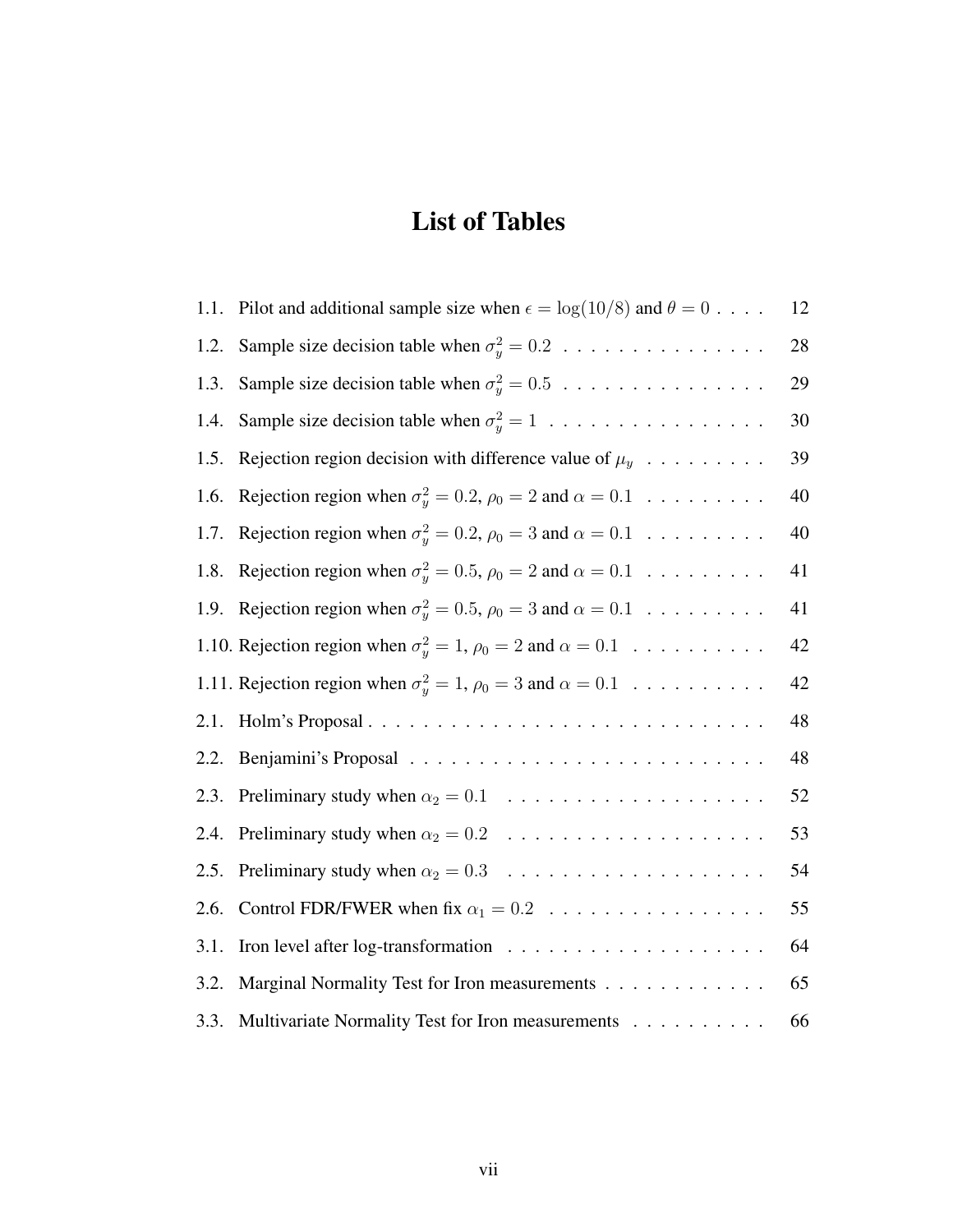# List of Figures

| 2.3. 2-stage multiple testing confidence interval estimate $\dots \dots \dots \dots$ 58 |  |
|-----------------------------------------------------------------------------------------|--|
|                                                                                         |  |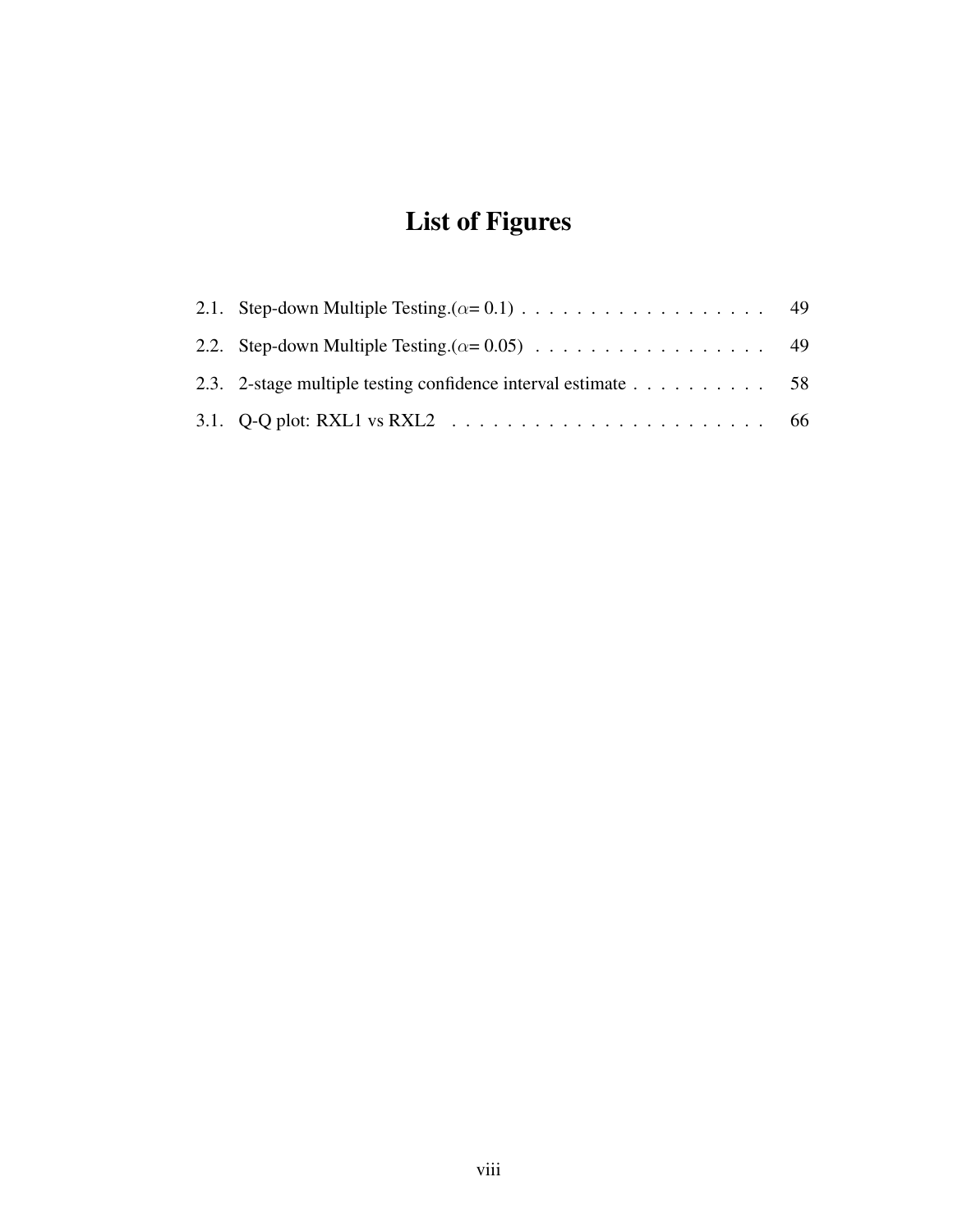# Chapter 1 Two-Stage Bio-equivalence Test

### 1.1 Introduction

A typical two population problem in bio-equivalence considers a hypothesis testing problem about a parameter  $\theta$ , where  $\theta$  represents a difference or ratio of parameters, one from each population. The hypothesis testing problem considered has a null hypothesis  $H : \theta \leq \epsilon_1$  or  $\theta \geq \epsilon_2$  vs an alternative hypothesis  $K : \epsilon_1 < \theta < \epsilon_2$ . A typical interpretation is that a new treatment yields outcomes that are close to the outcomes of a standard treatment and this closeness is reflected in the alternative hypothesis.

Experimental, economical and ethical constraints often are such that it makes sense to take pilot samples from each population before embarking on a full scale sample from each population. If the pilot sample looks promising in favor of bio-equivalence, then a second sample from each population can be taken to confirm bio-equivalence or to decide against it. Data from the pilot sample and the second sample would be used to carry out the inference procedure, i.e. the hypothesis test.

We will consider a variety of two population models where the distributions for each population are a one or two parameter exponential family. Samples of size  $n_1$  will be taken from each population. Based on this pilot sample, a two sample test statistic will be used to decide whether to continue the study or stop. If the study continues, samples of size  $n_2$  will be taken from each population and the bio-equivalence hypothesis will be tested. The test at the end of stage 2 will be uniformly most powerful (UMP) or uniformly most powerful unbiased (UMPU) conditioned on the set determined at the end of stage 1, which indicated that a stage 2 sample should be taken.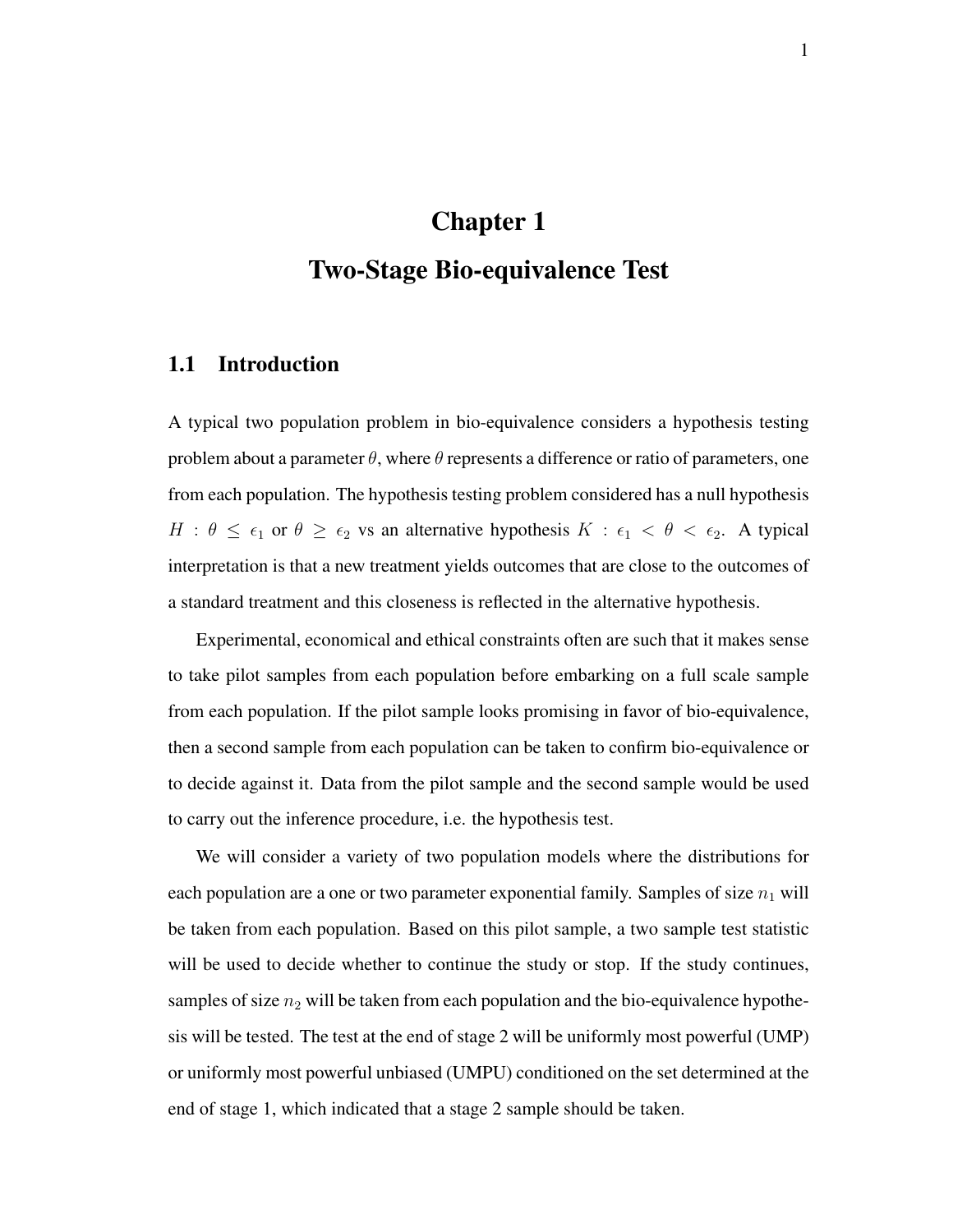In addition to deriving the procedure for various two population models, we indicate procedures for single population models where the bio-equivalence hypothesis is still expressed in terms of a parameter  $\theta$  as before. In addition guidelines for sample sizes at each stage will be offered.

The following models will be studied in subsequent sections: Section 1.2.1: Normal distribution with known variance; Section 1.2.2: Matched pairs of normal distributions with unknown variances; Section 1.2.3: Two independent normal distributions with common unknown variance; Section 1.3.1: Binomial distribution; Section 1.3.2: Two independent binomial distributions; Section 1.3.3: Poisson distribution; Section 1.4: Two independent normal distributions with unknown means and variances. Bioequivalence is defined in terms of both differences in means and ratios of variances.

Two key references for this work are as follows: (1) Wellek (2002). Most distributional models are studied although some formulations of bio-equivalence are different and the sample designs are different. (2) Cohen and Sackrowitz (1996) studied twostage inference procedures where the first stage yields a pilot sample.

### 1.2 Bio-equivalence test under Normal distribution

#### 1.2.1 Normal distribution with known variance

Consider the following statistical model: Let  $X_i$ ,  $i = 1, \dots, n_1$  be a random sample from  $\mathcal{N}(\theta, \sigma^2)$ , with  $\sigma^2$  known and without loss of generality,  $\sigma^2 = 1$ . The bioequivalence problem is to test

$$
H: |\theta| \ge \epsilon \text{ vs } K: |\theta| < \epsilon
$$

Let  $\bar{X}_1 = \sum^{n_1}$  $i=1$  $X_i/n_1$ . Consider the event  $R = \{ (x_1, \dots, x_{n_1}) : \sqrt{n_1} | \bar{X}_1 | < C_{\alpha_1};$  $(1.2.1)$ 

where  $C_{\alpha_1;\sqrt{n_1}\epsilon} = \sqrt{\chi^2_{1,\alpha_1}(n_1\epsilon^2)}$  and  $\chi^2_{1,\alpha_1}(n_1\epsilon^2)$  denotes the  $\alpha_1$ th quantile of a  $\chi^2$ distribution with  $df = 1$  and non-centrality parameter  $n_1 \epsilon^2$ .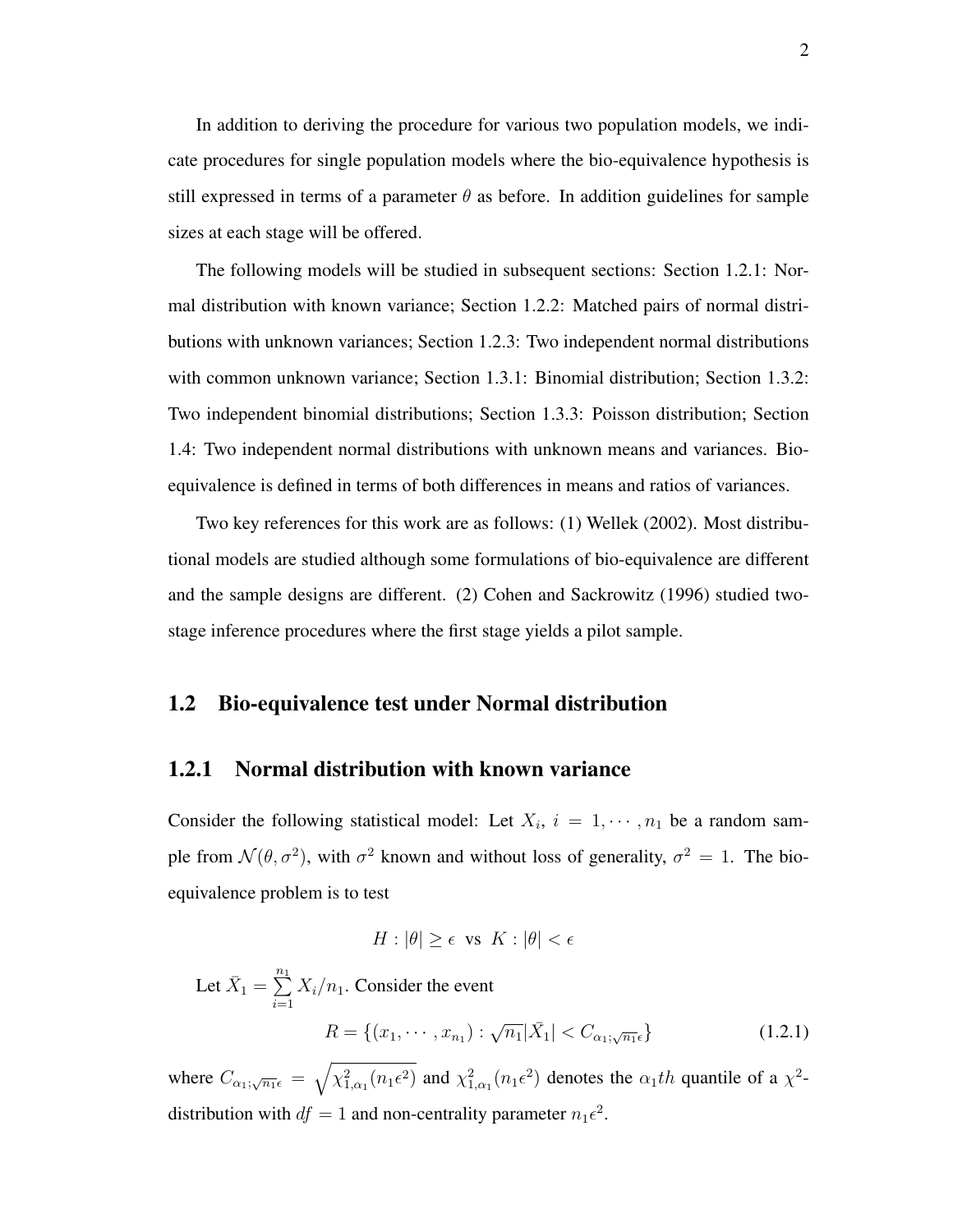When R occurs, take a second sample of size  $n_2 = n - n_1$ . Let

$$
\mathbf{X} = (X_1, \ldots, X_{n_1}, X_{n_1+1}, \ldots, X_n)
$$

then the joint conditional density of  $X$  given  $R$  is

$$
f_{\mathbf{X}}(\mathbf{x}|R;\theta) = \prod_{i=1}^{n} f_{X_i}(x_i;\theta) / P_{\theta}(R) \qquad \mathbf{x} \in R
$$
  
= 
$$
\frac{(1/2\pi)^{n/2} \exp(-\frac{1}{2} \sum_{i=1}^{n} (x_i - \bar{x})^2) \exp(-\frac{n}{2} (\bar{x} - \theta)^2)}{P_{\theta}(R)}
$$
(1.2.2)

where  $\bar{X} = \sum^{n}$  $i=1$  $X_i/n$ . From (1.2.2), we see that given a second sample is taken,  $\bar{X}$  is a sufficient statistic for  $\theta$ . And the conditional density of  $\overline{X}$  can be written as

$$
f_{\bar{X}}(\bar{x}|R;\theta) = f(\bar{x};\theta)P(R|\bar{x})/P_{\theta}(R) \qquad \bar{x} \in R
$$
  

$$
= K(\theta)h(\bar{x})\exp(n\bar{x}\theta)
$$
(1.2.3)

where

$$
K(\theta) = \sqrt{\frac{n}{2\pi}} \exp\left(-\frac{n}{2}\theta^2\right) / P_{\theta}(R)
$$
  
\n
$$
h(\bar{x}) = \exp\left(-\frac{n}{2}\bar{x}^2\right) P(R|\bar{x})
$$
  
\n
$$
P_{\theta}(R) = \Phi(C_{\alpha_1;\sqrt{n_1}\epsilon} - \sqrt{n_1}\theta) + \Phi(C_{\alpha_1;\sqrt{n_1}\epsilon} + \sqrt{n_1}\theta) - 1
$$
\n(1.2.4)

$$
P(R|\bar{x}) = \Phi\left(\frac{C_{\alpha_1;\sqrt{n_1}\epsilon} - \sqrt{n_1}\bar{x}}{\sqrt{n_2/n}}\right) + \Phi\left(\frac{C_{\alpha_1;\sqrt{n_1}\epsilon} + \sqrt{n_1}\bar{x}}{\sqrt{n_2/n}}\right) - 1\tag{1.2.5}
$$

See Appendix 3.1 for detailed derivation of (1.2.4) and (1.2.5). Notice that

$$
f_{\bar{X}}(\bar{x}|R;\epsilon) = f_{\bar{X}}(-\bar{x}|R;-\epsilon) \qquad \bar{x} \in R
$$

which implies that the rejection region for the second stage test will be a symmetric interval with respect to 0. Furthermore, from (1.2.3), the conditional distribution of  $\bar{X}$ belongs to a single parameter exponential family. By virtue of A1.5 Theorem and A1.7 Corollary of Wellek (2002), a UMP test is given as

$$
\phi_{\bar{X}}(\bar{x}) = \begin{cases} 1 & |n\bar{x}| < C \\ 0 & \text{otherwise} \end{cases}
$$
 (1.2.6)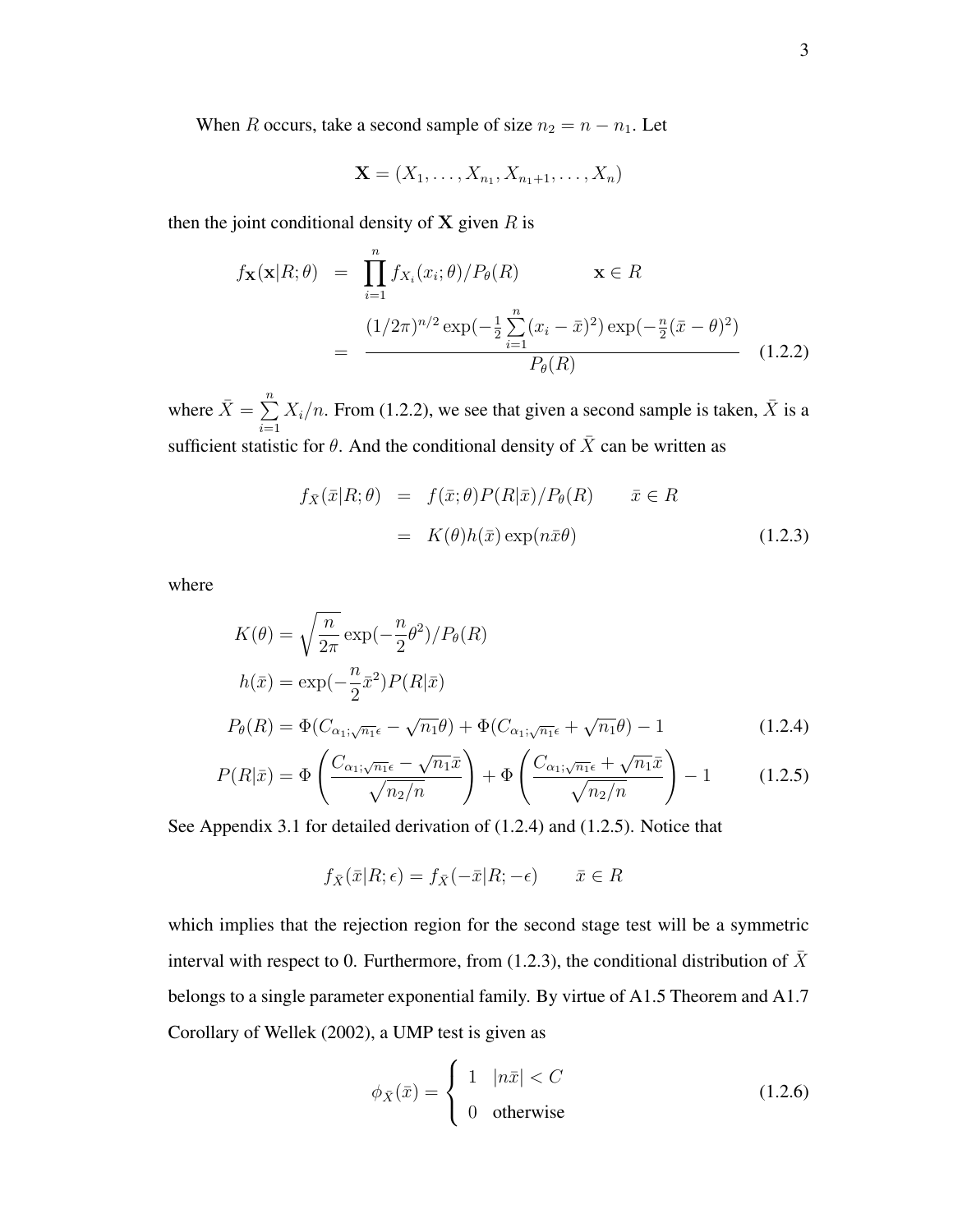where C is determined by the following equation

$$
\int\limits_{|n\bar{x}|
$$

And the conditional power of this test at  $\theta = \theta_0$ ,  $|\theta_0| < \epsilon$  is

$$
\beta(\theta_0) = \int\limits_{|n\bar{x}|\n(1.2.8)
$$

# 1.2.2 Matched pairs of normal distributions with unknown variances

Given  $n_1$  mutually independent pairs  $(X_1, Y_1), \ldots, (X_{n_1}, Y_{n_1})$  of random variables, consider the case that the distribution of the individual differences

$$
D_i = X_i - Y_i
$$

are i.i.d. normal distribution with parameter  $\mu = E(D_i)$  and  $\sigma_D^2 = Var(D_i)$ . Then the equivalence problem referring to these differences reads

$$
H: |\mu| \ge \epsilon \text{ vs } K: |\mu| < \epsilon
$$

Let

$$
\bar{D}_1 = \sum_{i=1}^{n_1} D_i / n_1 \quad S_1^2 = \sum_{i=1}^{n_1} (D_i - \bar{D}_1)^2 / n_1
$$

Then a classic  $\alpha_1$ −level two one-sided tests (TOST) procedure proposed in Schuirmann (1987), can be performed, which has a rejection region as follows

$$
R = \{(d_1, \cdots, d_{n_1}) : |\bar{D}_1| < \epsilon - t_{\alpha_1, n_1 - 1} \frac{S_1}{\sqrt{n_1 - 1}}\} \tag{1.2.9}
$$

where  $t_{\alpha_1,n_1-1}$  is the upper  $\alpha_1$ th quantile of a t distribution with  $n_1 - 1$  degrees of freedom.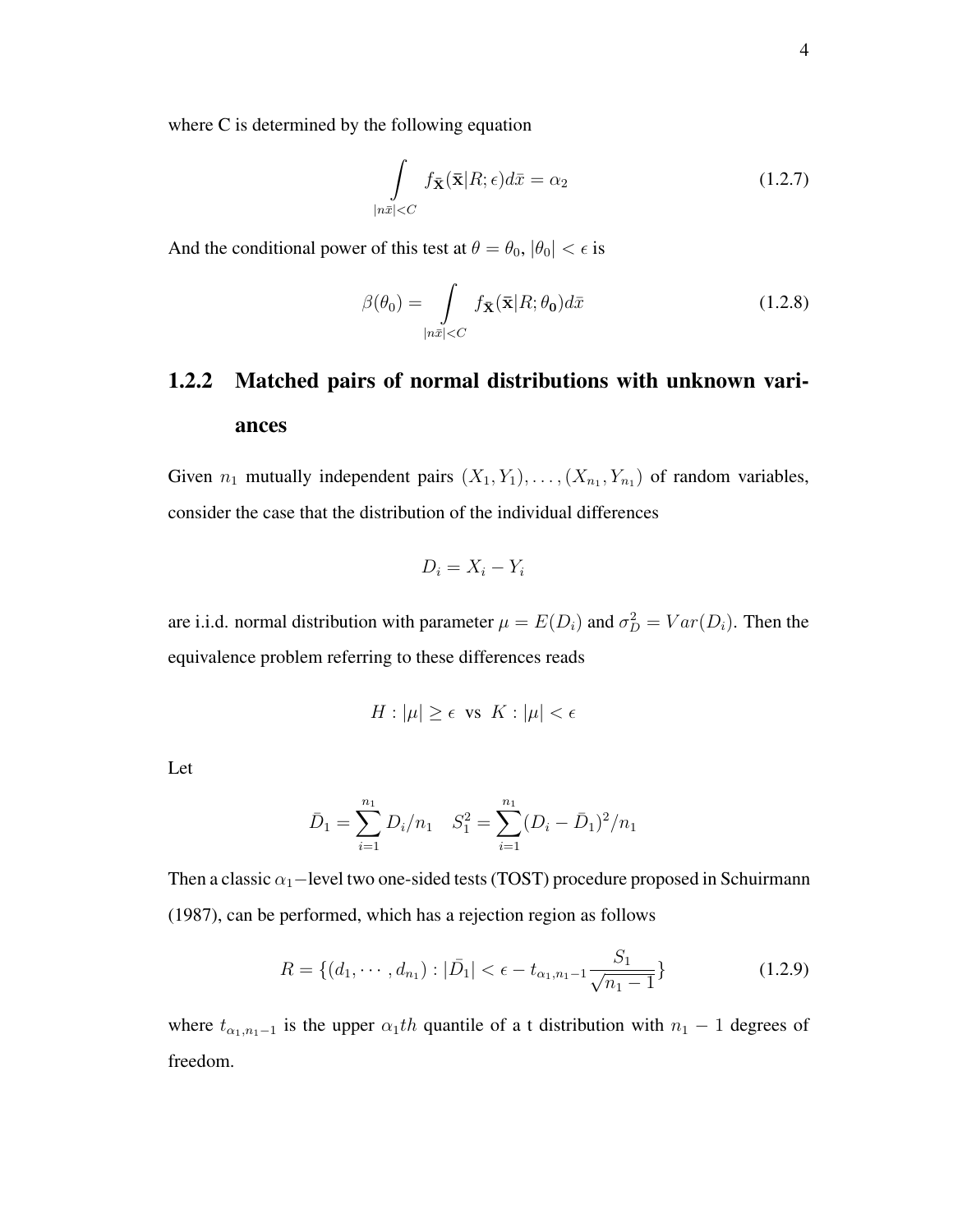Or alternatively let  $T_1 = \sum_{n=1}^{n_1}$  $i=1$  $D_i^2$ , then  $S_1^2 = \frac{T_1}{n_1}$  $\frac{T_1}{n_1} - \overline{D}_1^2$ , then the above rejection region (1.2.9) can be rewritten as a function of  $(\bar{D}_1, T_1)$  for later convenience.

$$
R = \left\{ (d_1, \cdots, d_{n_1}) : |\bar{D}_1| < \epsilon - t_{\alpha_1, n_1 - 1} \sqrt{\frac{T_1/n_1 - \bar{D}_1^2}{n_1 - 1}} \right\} \tag{1.2.10}
$$

If the observed values of  $\overline{D}_1$  and  $T_1$  fall out of this rejection region, we stop and declare non-equivalence. Otherwise we proceed to take a second sample of size  $n_2 =$  $n - n_1$  consisting of pairs  $(X_i, Y_i)$ ,  $i = n_1 + 1, \dots, n$ . Let

$$
\bar{D}_2 = \sum_{i=n_1+1}^{n} D_i/n_2, \quad T_2 = \sum_{i=n_1+1}^{n} D_i^2
$$

$$
\bar{D} = \sum_{i=1}^{n} D_i/n, \qquad T = \sum_{i=1}^{n} D_i^2
$$

Then  $(\bar{D}_1, T_1)$  and  $(\bar{D}_2, T_2)$  are mutually independent. Also

$$
\bar{D}_2 = \frac{n\bar{D} - n_1\bar{D}_1}{n_2}
$$

and

$$
T_2 = T - T_1
$$

It is easy to see that the joint density of  $(\bar{D}_1, T_1, \bar{D}, T)$  is

$$
f(\bar{D}_1, T_1, \bar{D}, T) = K(\mu, \sigma_D^2) h(\bar{D}_1, T_1, \bar{D}, T) \exp\left(\frac{n\mu\bar{D}}{\sigma_D^2} - \frac{T}{2\sigma_D^2}\right) \quad (\bar{D}_1, T_1) \in R
$$

where

.

$$
h(\bar{D}_1, T_1, \bar{D}, T) = (T_1 - n_1 \bar{D}_1^2)^{\frac{n_1 - 3}{2}} \times \left( T - T_1 - \frac{(n\bar{D} - n_1 \bar{D}_1)^2}{n_2} \right)^{\frac{n_2 - 3}{2}} \times
$$

$$
I_{(0, T_1)}(n_1 \bar{D}_1^2) \times I_{(0, T - T_1)} \left( \frac{(n\bar{D} - n_1 \bar{D}_1)^2}{n_2} \right)
$$

Thus the conditional density of  $(\bar{D}, T)$  given rejection occurs is

$$
f(\bar{D}, T|R) = \frac{f(\bar{D}, T, R)}{Pr(R)}
$$
  
= 
$$
\frac{\int_R f(\bar{D}_1, T_1, \bar{D}, T) d\bar{D}_1 dT_1}{Pr(R)}
$$
  
= 
$$
K'(\mu, \sigma_D^2) h'(\bar{D}, T) \exp\left(\frac{n\mu \bar{D}}{\sigma_D^2} - \frac{T}{2\sigma_D^2}\right)
$$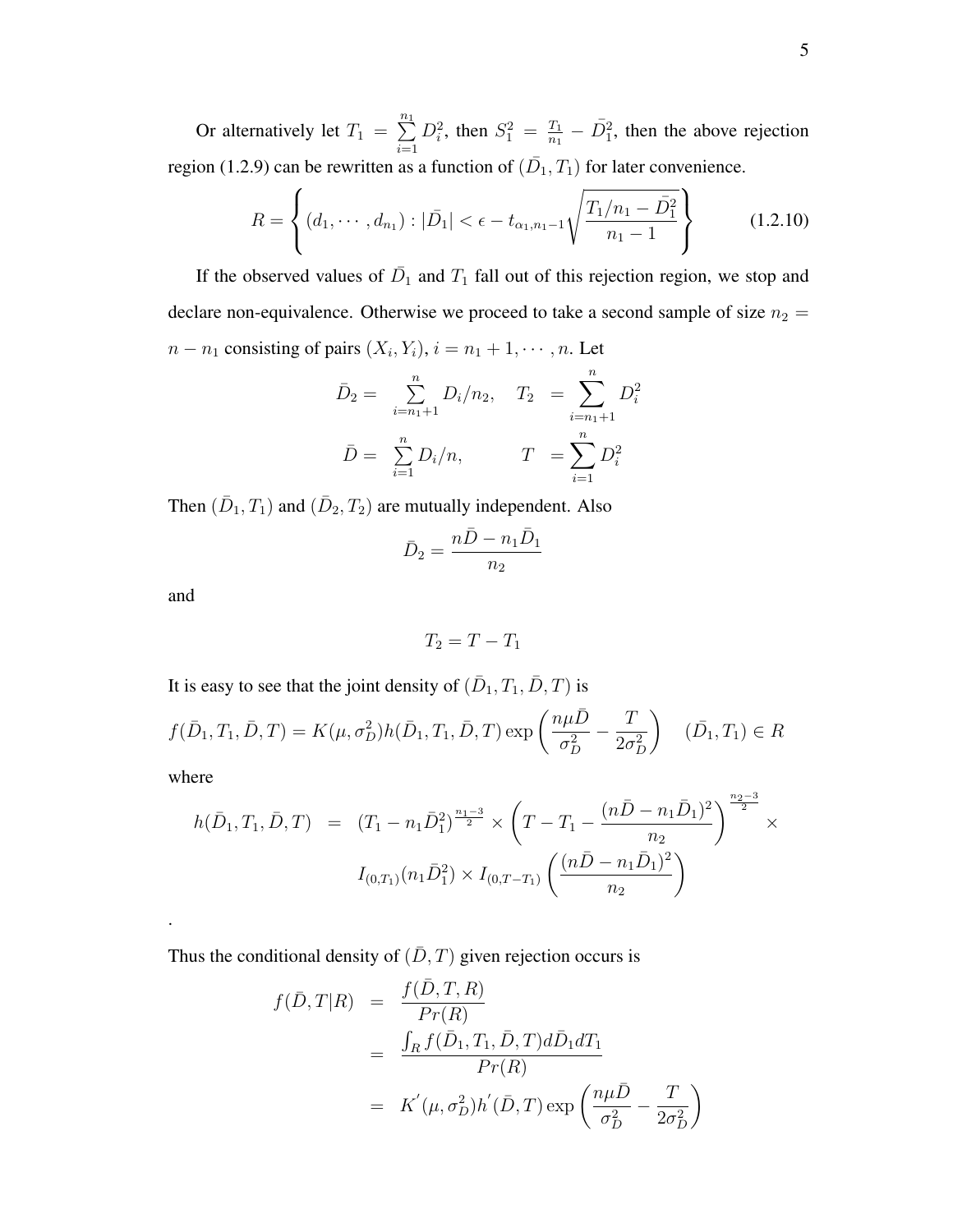where  $h'(\bar{D}, T) = \int_R h(\bar{D}_1, T_1, \bar{D}, T) d\bar{D}_1 dT_1$ .

From the above joint density, it is easy to tell that  $\bar{D}$  and T are sufficient statistics for  $\mu$  and  $\sigma_D^2$ . Therefore here adopting the same idea of the classic two one-sided t tests, we propose to perform two one-sided tests analogously to decide the rejection region based on all  $n$  observations given rejection based on the first stage sample. The two one-sided hypotheses are as follows,

$$
H_1: \mu \ge \epsilon \quad \text{vs} \quad K_1: \mu < \epsilon \tag{1.2.11}
$$

$$
H_2: \mu \le -\epsilon \text{ vs } K_2: \mu > -\epsilon \tag{1.2.12}
$$

For (1.2.11), let

$$
Z_1 = \bar{D} \quad Z_2 = T - 2n\epsilon \bar{D} \quad \nu_1 = \frac{n_1(\mu - \epsilon)}{\sigma_D^2} \quad \nu_2 = -\frac{1}{2\sigma_D^2}
$$

Then the conditional density of  $(Z_1, Z_2)$  given rejection occurs is

$$
K^{''}(\nu_1,\nu_2)h^{'}(z_1,z_2+2n\epsilon z_1)\exp(\nu_1z_1+\nu_2z_2)
$$

From Lehmann (1986), a UMPU test of size  $\alpha_2$  is obtained by conditioning on  $Z_2 = z_2$ and rejecting when  $Z_1 < U(z_2)$  where  $U(z_2)$  is determined from

$$
\frac{\int_{-\infty}^{U(z_2)} h'(u, z_2 + 2neu) du}{\int_{-\infty}^{\infty} h'(u, z_2 + 2neu) du} = \alpha_2
$$
\n(1.2.13)

Similarly, for hypothesis (1.2.12), let

$$
Z_1 = \bar{D} \quad Z_2 = T + 2n\epsilon \bar{D} \quad \nu_1 = \frac{n_1(\mu + \epsilon)}{\sigma_D^2} \quad \nu_2 = -\frac{1}{2\sigma_D^2}
$$

Then the conditional density of  $(Z_1, Z_2)$  given rejection occurs is

$$
K''(\nu_1,\nu_2)h^{'}(z_1,z_2-2n\epsilon z_1)\exp(\nu_1z_1+\nu_2z_2)
$$

and a UMPU test of size  $\alpha_2$  is obtained by conditioning on  $Z_2 = z_2$  and rejecting when  $Z_1 > L(z_2)$  where  $L(z_2)$  is determined from

$$
\frac{\int_{L(z_2)}^{\infty} h'(u, z_2 - 2neu) du}{\int_{-\infty}^{\infty} h'(u, z_2 - 2neu) du} = \alpha_2
$$
\n(1.2.14)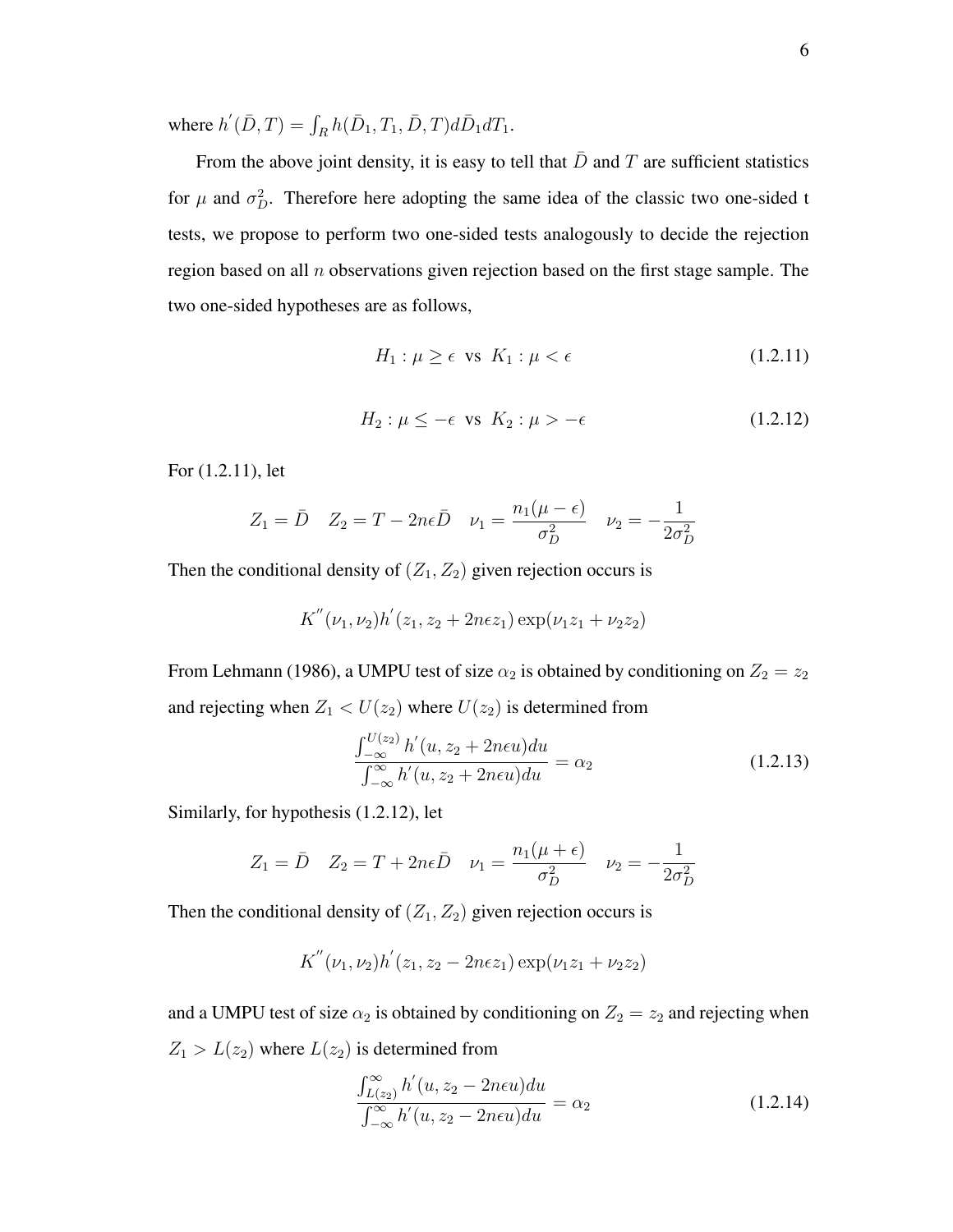Therefore, after rejecting non-equivalence on the first stage based on  $n_1$  observations of differences between  $(X_i, Y_i)$ , additional  $n_2$  differences are observed. Then the value of  $z_2 = t - 2n\epsilon \bar{d}$  and  $z_2 = t + 2n\epsilon \bar{d}$  are calculated respectively. From (1.2.13) and (1.2.14) a rejection interval  $(L(t + 2n\epsilon\bar{d}), U(t - 2n\epsilon\bar{d}))$  is obtained. If the observed value of  $Z_1$  or  $\overline{D}$  falls into this interval, bio-equivalence between X and Y is established.

# 1.2.3 Two independent normal distributions with common unknown variance

Now consider the following parallel design model

$$
X_i \sim \mathcal{N}(\mu_1, \sigma^2) \quad i = 1, \cdots, n_{11}
$$

$$
Y_j \sim \mathcal{N}(\mu_2, \sigma^2) \quad j = 1, \cdots, n_{12}
$$

where  $X_i$  are  $Y_j$  are independent. A bio-equivalence hypothesis is formulated as

$$
H: |\mu_1 - \mu_2| \ge \epsilon \quad \text{vs} \quad K: |\mu_1 - \mu_2| < \epsilon
$$

Let

.

$$
\bar{X}_1 = \sum_{i=1}^{n_{11}} X_i / n_{11}, \qquad \bar{Y}_1 = \sum_{j=1}^{n_{12}} Y_j / n_{12}
$$

$$
S_1^2 = \frac{\sum_{i=1}^{n_{11}} (X_i - \bar{X}_1)^2 + \sum_{j=1}^{n_{12}} (Y_j - \bar{Y}_1)^2}{n_{11} + n_{12} - 2}
$$

Similar to Section 1.2.2, the classic two one-sided tests (TOST) is performed with rejection region

$$
R = \left\{ (x_i, y_j) : |\bar{X}_1 - \bar{Y}_1| < \epsilon - t_{\alpha_1, n_{11} + n_{12} - 2} S_1 \sqrt{\frac{1}{n_{11}} + \frac{1}{n_{12}}} \right\} \tag{1.2.15}
$$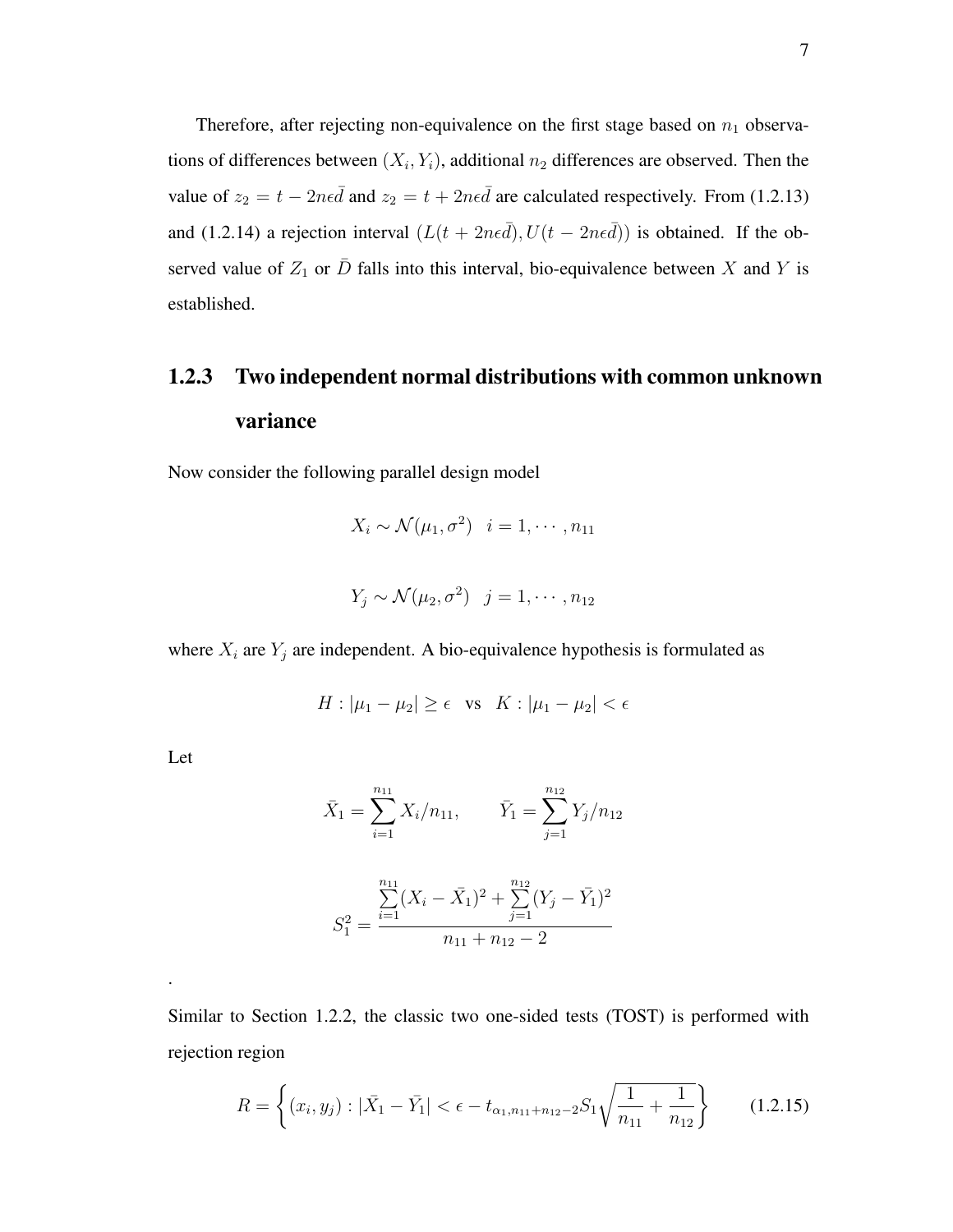Again let

$$
T_1 = \sum_{i=1}^{n_{11}} X_i^2 + \sum_{j=1}^{n_{12}} Y_j^2
$$

then  $S_1^2 = \frac{T_1 - n_{11} \bar{X}_1^2 - n_{12} \bar{Y}_1^2}{n_{11} + n_{12} - 2}$ . Rewrite the rejection region (1.2.15) as a function of  $(\bar{X}_1, \bar{Y}_1, T_1)$  for later convenience. That is (1.2.15) gives rise to

$$
R = \left\{ |\bar{X}_1 - \bar{Y}_1| < \epsilon - t_{\alpha_1, n_{11} + n_{12} - 2} \sqrt{\frac{T_1 - n_{11} \bar{X}_1^2 - n_{12} \bar{Y}_1^2}{n_{11} + n_{12} - 2} \left( \frac{1}{n_{11}} + \frac{1}{n_{12}} \right)} \right\} \tag{1.2.16}
$$

Based on  $n_{11} + n_{12}$  observations, if the test result is not significant, we stop and declare non-equivalence. When rejection occurs, we proceed to take an additional sample which consists of  $X_i$  of size  $n_{21} = n_1 - n_{11}$  and  $Y_j$  of size  $n_{22} = n_2 - n_{12}$ . Let

$$
\bar{X}_2 = \sum_{i=n_{11}+1}^{n_1} X_i/n_{21}, \quad \bar{Y}_2 = \sum_{j=n_{12}+1}^{n_2} Y_j/n_{22}, \quad T_2 = \sum_{i=n_{11}+1}^{n_1} X_i^2 + \sum_{j=n_{12}+1}^{n_2} Y_j^2,
$$

$$
\bar{X} = \sum_{i=1}^{n_1} X_i/n_1, \quad \bar{Y} = \sum_{j=1}^{n_2} Y_j/n_2, \quad T = \sum_{i=1}^{n_1} X_i^2 + \sum_{j=1}^{n_2} Y_j^2.
$$

 $j=1$ 

Then  $(\bar{X}_1, \bar{Y}_1, T_1)$  and  $(\bar{X}_2, \bar{Y}_2, T_2)$  are mutually independent. Also

 $j=1$ 

 $i=1$ 

$$
\bar{X}_2 = \frac{n_1 \bar{X} - n_{11} \bar{X}_1}{n_{21}}, \qquad \bar{Y}_2 = \frac{n_2 \bar{Y} - n_{12} \bar{Y}_1}{n_{22}}, \qquad T_2 = T - T_1.
$$

It is easy to see that the joint density of  $(\bar{X}_1, \bar{Y}_1, T_1, \bar{X}, \bar{Y}, T)$  is

$$
f(\bar{X}_1, \bar{Y}_1, T_1, \bar{X}, \bar{Y}, T) = K(\mu_1, \mu_2, \sigma^2) \times h(\bar{X}_1, \bar{Y}_1, T_1, \bar{X}, \bar{Y}, T)
$$

$$
\times \exp\left(\frac{n_1\mu_1\bar{X} + n_2\mu_2\bar{Y}}{\sigma^2} - \frac{T}{2\sigma^2}\right)
$$

where

$$
h(\bar{X}_1, \bar{Y}_1, T_1, \bar{X}, \bar{Y}, T) = (T_1 - n_{11}\bar{X}_1^2 - n_{12}\bar{Y}_1^2)^{\frac{n_{11} + n_{12} - 4}{2}} \times I_{(0, T_1)}(n_{11}\bar{X}_1^2 + n_{12}\bar{Y}_1^2) \times
$$
  

$$
\left(T - T_1 - \frac{(n_1\bar{X} - n_{11}\bar{X}_1)^2}{n_{21}} - \frac{(n_2\bar{Y} - n_{12}\bar{Y}_1)^2}{n_{22}}\right)^{\frac{n_{21} + n_{22} - 4}{2}} \times
$$
  

$$
I_{(0, T - T_1)}\left(\frac{(n_1\bar{X} - n_{11}\bar{X}_1)^2}{n_{21}} + \frac{(n_2\bar{Y} - n_{12}\bar{Y}_1)^2}{n_{22}}\right)
$$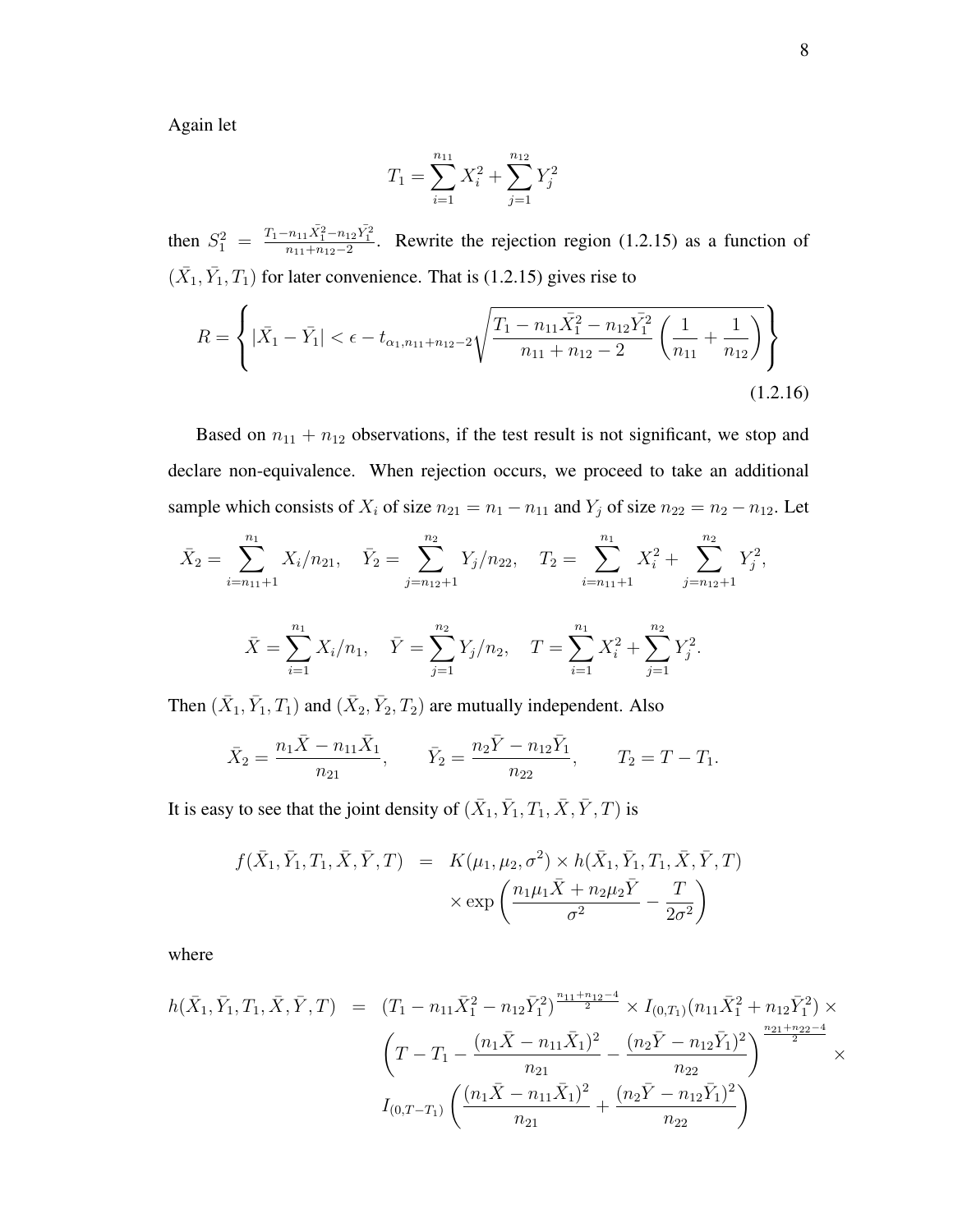Thus the conditional joint density of  $(\bar{X}, \bar{Y}, T)$  given that the rejection occurs in the first stage is

$$
f(\bar{X}, \bar{Y}, T | R) = \frac{f(\bar{X}, \bar{Y}, T, R)}{Pr(R)}
$$
  
= 
$$
\frac{\int_{R} f(\bar{X}_{1}, \bar{Y}_{1}, T_{1}, \bar{X}, \bar{Y}, T) d\bar{X}_{1} d\bar{Y}_{1} dT_{1}}{Pr(R)}
$$
  
= 
$$
K'(\mu_{1}, \mu_{2}, \sigma^{2}) h'(\bar{X}, \bar{Y}, T) \exp\left(\frac{n_{1} \mu_{1} \bar{X} + n_{2} \mu_{2} \bar{Y}}{\sigma^{2}} - \frac{T}{2 \sigma^{2}}\right)
$$

where  $h'(\bar{X}, \bar{Y}, T) = \int_R h(\bar{X}_1, \bar{Y}_1, T_1, \bar{X}, \bar{Y}, T) d\bar{X}_1 d\bar{Y}_1 dT_1$ .

Here we adopt the same technique used in the last section. Two one-sided tests for the following hypotheses are conducted to find the lower and upper bound which form a rejection interval.

$$
H_1: \mu_1 - \mu_2 \ge \epsilon \quad \text{vs} \quad K_1: \mu_1 - \mu_2 < \epsilon \tag{1.2.17}
$$

$$
H_2: \mu_1 - \mu_2 \le -\epsilon \quad \text{vs} \quad K_2: \mu_1 - \mu_2 > -\epsilon \tag{1.2.18}
$$

First consider hypothesis (1.2.17). Let

$$
Z_1 = n_1 \bar{X}, \quad Z_2 = n_1 \bar{X} + n_2 \bar{Y}, \quad Z_3 = T - 2n_1 \epsilon \bar{X}.
$$

$$
\nu_1 = \frac{\mu_1 - \mu_2 - \epsilon}{\sigma^2}, \quad \nu_2 = \frac{\mu_2}{\sigma^2}, \quad \nu_3 = -\frac{1}{2\sigma^2}.
$$

Then the conditional joint density of  $(Z_1, Z_2, Z_3)$  given the rejection occurs in the first stage is

$$
K''(\nu_1, \nu_2, \nu_3)h'\left(\frac{z_1}{n_1}, \frac{z_2-z_1}{n_2}, z_3+2\epsilon z_1\right) \exp(\nu_1 z_1 + \nu_2 z_2 + \nu_3 z_3)
$$

A UMPU test of size  $\alpha_2$  is obtained by conditioning on  $Z_2 = z_2, Z_3 = z_3$  and rejecting when  $Z_1 < U(z_2, z_3)$ , where  $U(z_2, z_3)$  is determined from

$$
\frac{\int_{-\infty}^{U(z_2, z_3)} h'\left(\frac{u}{n_1}, \frac{z_2 - u}{n_2}, z_3 + 2\epsilon u\right) du}{\int_{-\infty}^{\infty} h'\left(\frac{u}{n_1}, \frac{z_2 - u}{n_2}, z_3 + 2\epsilon u\right) du} = \alpha_2
$$
\n(1.2.19)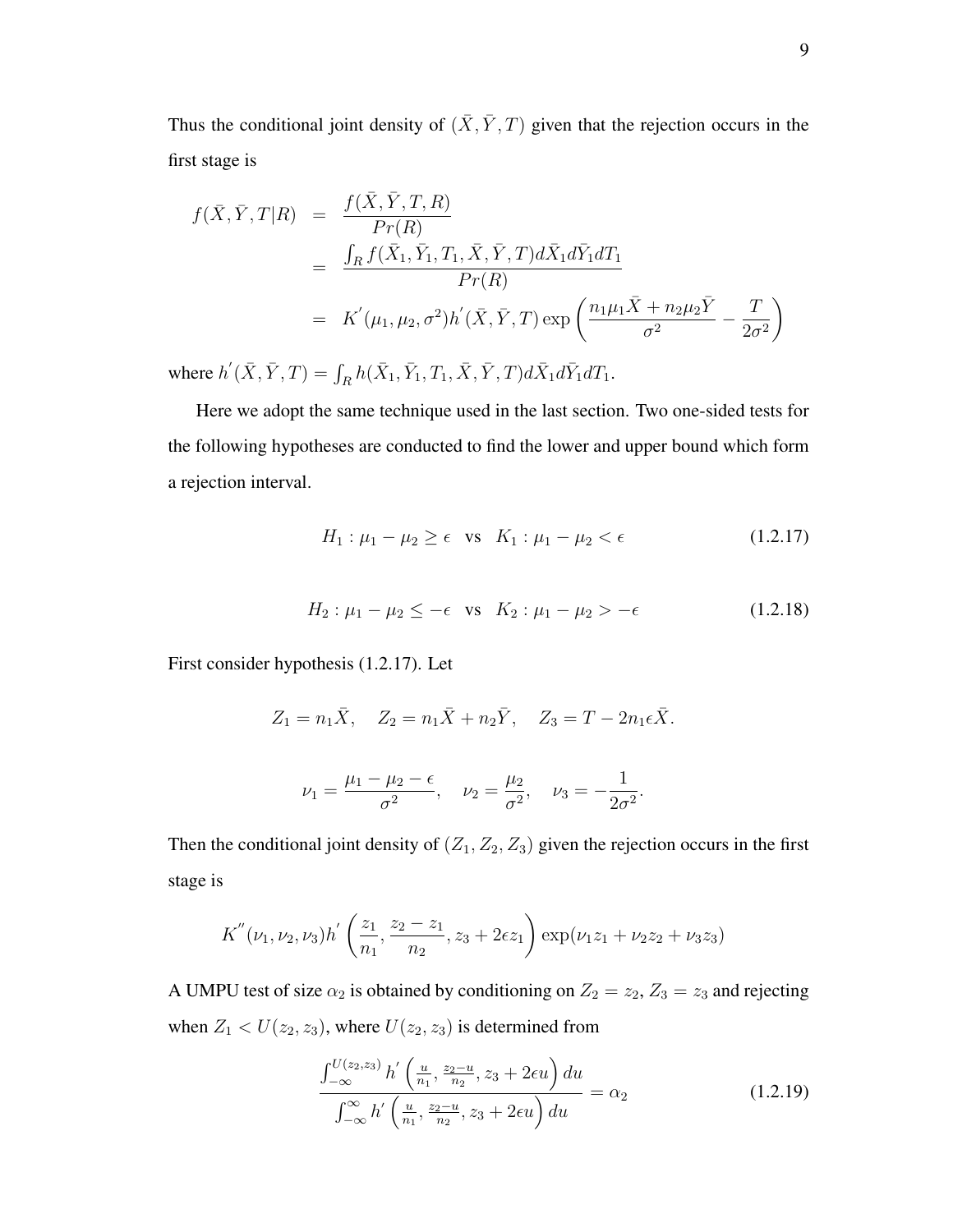Similarly, for hypothesis (1.2.18), let

$$
Z_1 = n_1 \bar{X}, \quad Z_2 = n_1 \bar{X} + n_2 \bar{Y}, \quad Z_3 = T + 2n_1 \epsilon \bar{X}.
$$

$$
\nu_1 = \frac{\mu_1 - \mu_2 + \epsilon}{\sigma^2}, \quad \nu_2 = \frac{\mu_2}{\sigma^2}, \quad \nu_3 = -\frac{1}{2\sigma^2}.
$$

Then the conditional joint density of  $(Z_1, Z_2, Z_3)$  given rejection occurs is

$$
K''(\nu_1, \nu_2, \nu_3)h'\left(\frac{z_1}{n_1}, \frac{z_2-z_1}{n_2}, z_3-2\epsilon z_1\right) \exp(\nu_1 z_1 + \nu_2 z_2 + \nu_3 z_3)
$$

and a UMPU test of size  $\alpha_2$  is obtained by conditioning on  $Z_2 = z_2$ ,  $Z_3 = z_3$  and rejecting when  $Z_1 > L(z_2, z_3)$ , where  $L(z_2, z_3)$  is determined from

$$
\frac{\int_{L(z_2,z_3)}^{\infty} h' \left(\frac{u}{n_1}, \frac{z_2 - u}{n_2}, z_3 - 2\epsilon u\right) du}{\int_{-\infty}^{\infty} h' \left(\frac{u}{n_1}, \frac{z_2 - u}{n_2}, z_3 - 2\epsilon u\right) du} = \alpha_2
$$
\n(1.2.20)

Therefore, after rejecting non-equivalence in the first stage based on  $n_{11} + n_{12}$ observations of  $(X_i, Y_j, i = 1, \ldots, n_{11}, j = 1, \ldots, n_{12})$ , an additional  $n_{21} + n_{22}$  sample is collected. Then the values are  $z_2 = n_1\bar{x} + n_2\bar{y}$  and  $z_3 = t - 2n_1\epsilon\bar{x}$  or  $z_2 = n_1\bar{x} + n_2\bar{y}$ and  $z_3 = t + 2n_1 \epsilon \bar{x}$ . From (1.2.19) and (1.2.20), a rejection interval  $(L(n_1 \bar{x} + n_2 \bar{y}, t +$  $2n_1\epsilon\bar{x}$ ,  $U(n_1\bar{x}+n_2\bar{y},t-2n_1\epsilon\bar{x})$  is obtained. If the observed value of  $Z_1$  or  $n_1\bar{X}$  falls into this interval, bio-equivalence between  $X$  and  $Y$  is concluded.

#### 1.2.4 Sample size decision

#### A. Normal distribution with known variance

To decide the pilot sample size given certain significance level  $\alpha_1$  and power  $\beta_1$  at a certain alternative  $\theta = \theta_0$ ,  $|\theta_0| < \epsilon$ , consider the rejection region expressed as (1.2.1). The required pilot sample size  $n_1$  can be solved from the following equation

$$
\beta_1 = \Phi(C_{\alpha_1;\sqrt{n_1}\epsilon} - \sqrt{n_1}\theta_0) + \Phi(C_{\alpha_1;\sqrt{n_1}\epsilon} + \sqrt{n_1}\theta_0) - 1 \tag{1.2.21}
$$

where  $C_{\alpha_1;\sqrt{n_1}\epsilon} = \sqrt{\chi^2_{1,\alpha_1}(n_1\epsilon^2)}$ .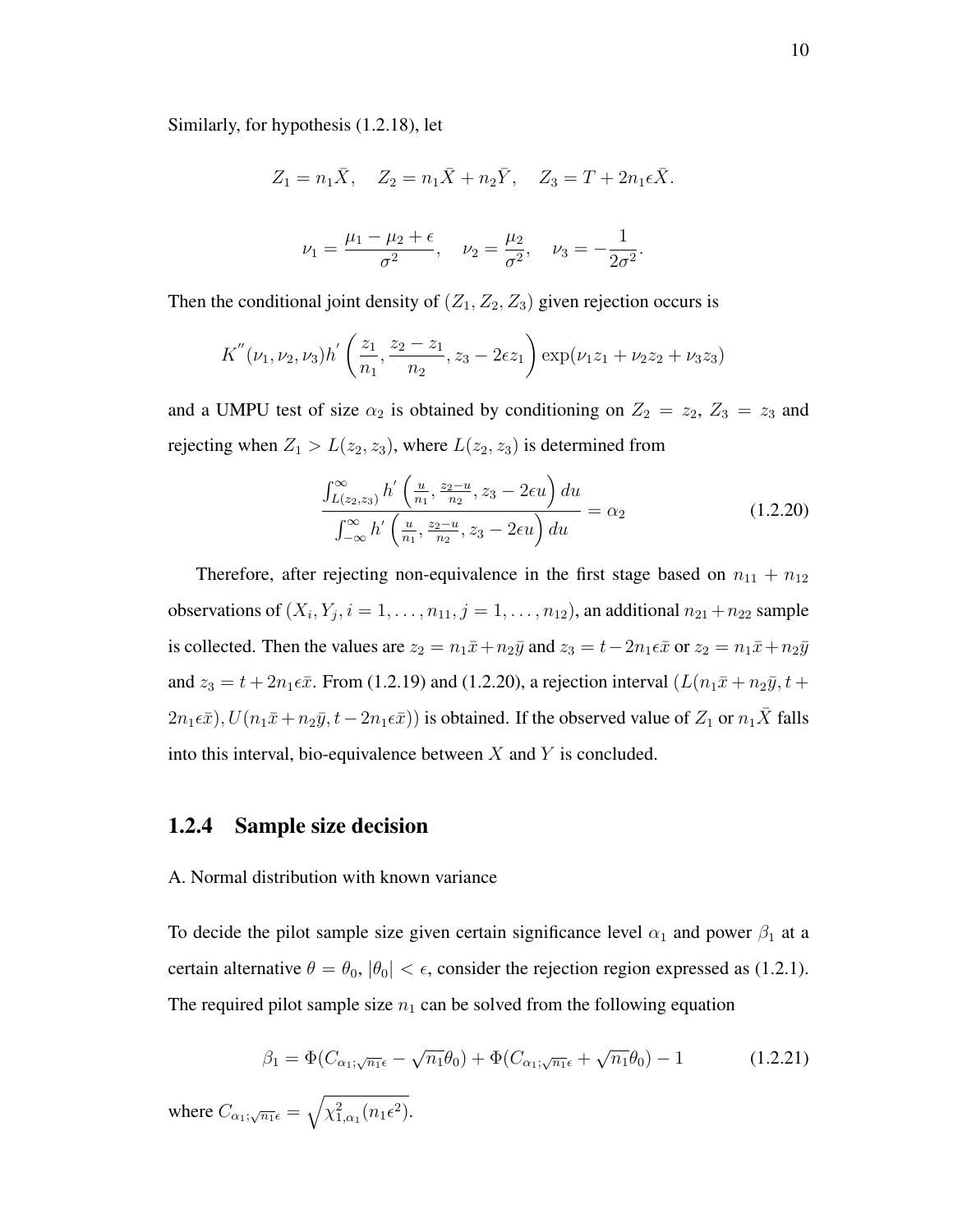To decide the additional sample size  $n_2$  once R occurs, given certain significance level  $\alpha_2$  and power  $\beta_2$  at certain alternative  $\theta = \theta_0$ , we need to find a pair of  $(C, n)$  that satisfies the following equations,

$$
\int\limits_{|n\bar{x}|
$$

$$
\int\limits_{|n\bar{x}|\n(1.2.23)
$$

To solve these two equations computationally, we can use iteration entailing the following steps:

- *Step* 1. Choose some initial estimate of n. A good starting point could be the value solved from (1.2.21) when using  $(\alpha_2, \beta_2)$  instead of  $(\alpha_1, \beta_1)$ .
- *Step* 2. Solve *C* from (1.2.23)
- *Step* 3. Update n by solving (1.2.22)
- *Step* 4. Repeat *Step* 2 and *Step* 3 until the change of n's value is small enough. (we set as no larger than  $10^{-4}$ .)

Then  $n_2 = n - n_1$  is the required additional sample size.

In Table 1.1, we provide some computational results using the iteration procedure provided above. Notice that in Table 1.1 the last two columns, where total expected size is defined as

$$
n_1 + Pr(\text{rejection in stage one}) \times n_2
$$

and the last column lists the sample size required if using a single stage test to achieve the same power as a two-stage test while controlling the Type I error. To compare these two sample sizes, we can tell that as long as the stage one test serves as a quick preliminary test to decide if it is worthy of further validation and does not require a high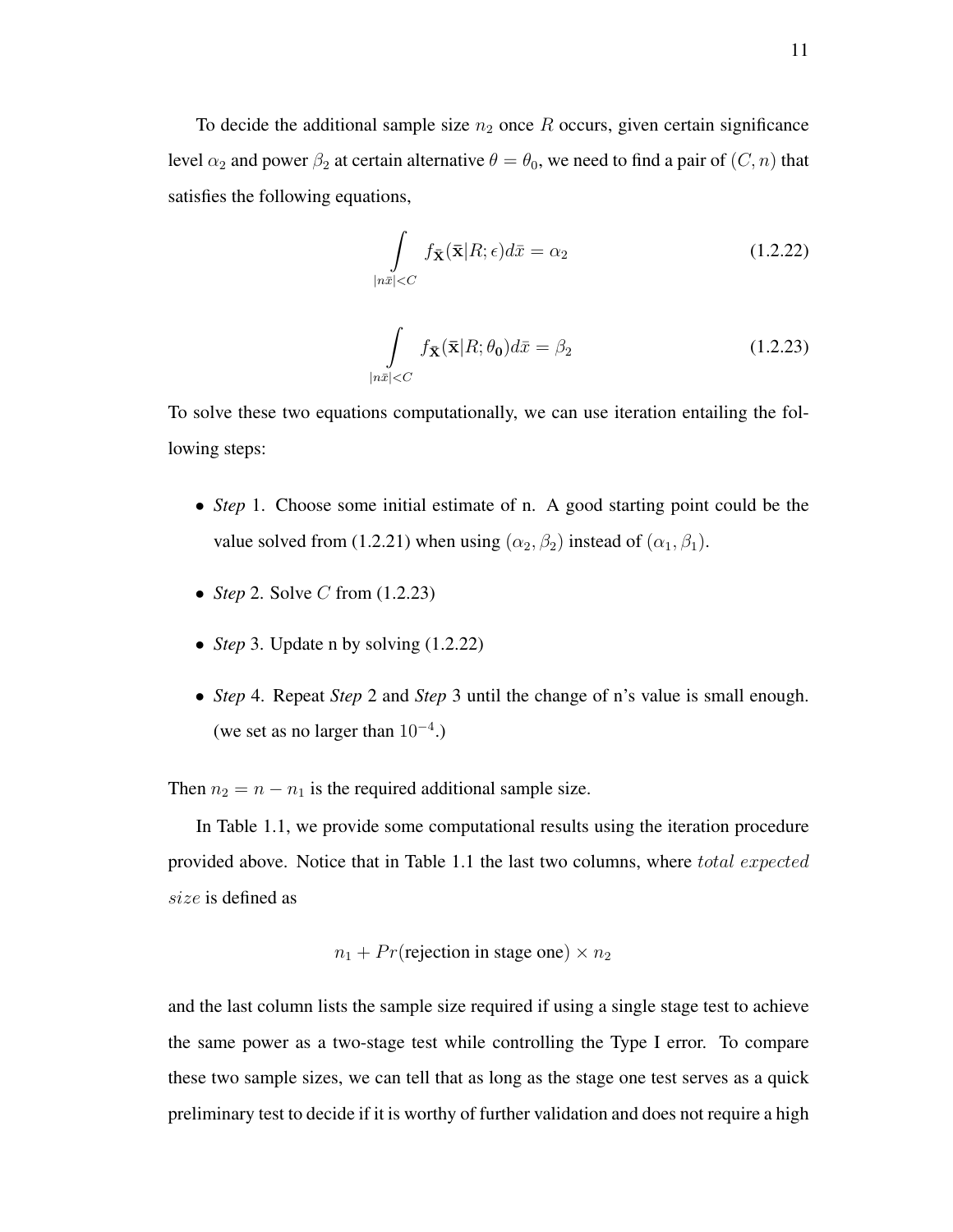| $\alpha_1$       | $\overline{\beta_1}$ | $\alpha_2$       | $\overline{\beta_2}$ | pilot size      | additional size  | total expected size | one stage test sample size |
|------------------|----------------------|------------------|----------------------|-----------------|------------------|---------------------|----------------------------|
| $\overline{0.2}$ | $\overline{0.5}$     | 0.05             | $\overline{0.7}$     | $\overline{43}$ | 139              | $\overline{113}$    | 145                        |
|                  |                      |                  | $0.8\,$              | 43              | 167              | 127                 | 172                        |
|                  |                      |                  | 0.9                  | 43              | 212              | 149                 | 218                        |
|                  | 0.6                  |                  | 0.7                  | 56              | 133              | 136                 | 145                        |
|                  |                      |                  | 0.8                  | 56              | 161              | 153                 | 172                        |
|                  |                      |                  | 0.9                  | 56              | 207              | 181                 | 218                        |
|                  | 0.5                  | 0.1              | 0.7                  | $\overline{43}$ | 102              | 94                  | 108                        |
|                  |                      |                  | 0.8                  | 43              | 126              | 106                 | 132                        |
|                  |                      |                  | 0.9                  | 43              | 167              | 127                 | 172                        |
|                  | 0.6                  |                  | 0.7                  | 56              | 97               | 115                 | 108                        |
|                  |                      |                  | 0.8                  | 56              | 121              | 129                 | 132                        |
|                  |                      |                  | 0.9                  | 56              | 161              | 153                 | 172                        |
|                  | 0.5                  | 0.15             | $\overline{0.7}$     | $\overline{43}$ | $\overline{81}$  | 84                  | $\overline{86}$            |
|                  |                      |                  | 0.8                  | 43              | 102              | 94                  | 108                        |
|                  |                      |                  | 0.9                  | 43              | 139              | 113                 | 145                        |
|                  | 0.6                  |                  | 0.7                  | 56              | 75               | 101                 | 86                         |
|                  |                      |                  | $0.8\,$              | 56              | 97               | 115                 | 108                        |
|                  |                      |                  | 0.9                  | 56              | 134              | 137                 | 145                        |
|                  | 0.5                  | 0.2              | 0.7                  | $\overline{43}$ | 65               | 76                  | $\overline{71}$            |
|                  |                      |                  | $\rm 0.8$            | 43              | 85               | 86                  | 91                         |
|                  |                      |                  | 0.9                  | 43              | 119              | 103                 | 125                        |
|                  | 0.6                  |                  | 0.7                  | 56              | 60               | 92                  | $71\,$                     |
|                  |                      |                  | 0.8                  | 56              | 80               | 104                 | 91                         |
|                  |                      |                  | 0.9                  | 56              | 114              | 125                 | 125                        |
| 0.3              | 0.5                  | 0.05             | 0.7                  | $\overline{24}$ | 141              | 95                  | $\overline{145}$           |
|                  |                      |                  | $0.8\,$              | 24              | 169              | 109                 | 172                        |
|                  |                      |                  | 0.9                  | 24              | 214              | 131                 | 218                        |
|                  | 0.6                  |                  | 0.7                  | 36              | 137              | 119                 | 145                        |
|                  |                      |                  | 0.8                  | 36              | 165              | 135                 | 172                        |
|                  |                      |                  | 0.9                  | 36              | 210              | 162                 | 218                        |
|                  | $\overline{0.5}$     | 0.1              | $\overline{0.7}$     | $\overline{24}$ | $\overline{105}$ | $\overline{77}$     | $\overline{108}$           |
|                  |                      |                  | 0.8                  | 24              | 129              | 89                  | 132                        |
|                  |                      |                  | 0.9                  | 24              | 169              | 109                 | 172                        |
|                  | 0.6                  |                  | 0.7                  | 36              | 101              | 97                  | 108                        |
|                  |                      |                  | 0.8                  | 36              | 125              | 111                 | 132                        |
|                  |                      |                  | 0.9                  | 36              | 165              | 135                 | 172                        |
|                  | 0.5                  | 0.15             | 0.7                  | $\overline{24}$ | 83               | 66                  | 86                         |
|                  |                      |                  | 0.8                  | 24              | 105              | 77                  | 108                        |
|                  |                      |                  | 0.9                  | 24              | 142              | 95                  | 145                        |
|                  | 0.6                  |                  | 0.7                  | 36              | 79               | 84                  | 86                         |
|                  |                      |                  | $0.8\,$              | 36              | 101              | 97                  | 108                        |
|                  |                      |                  | 0.9                  | 36              | 137              | 119                 | 145                        |
|                  | $\overline{0.5}$     | $\overline{0.2}$ | 0.7                  | $\overline{24}$ | $\overline{67}$  | $\overline{58}$     | $\overline{71}$            |
|                  |                      |                  | 0.8                  | 24              | 88               | 68                  | 91                         |
|                  |                      |                  | 0.9                  | 24              | 121              | 85                  | 125                        |
|                  | 0.6                  |                  | 0.7                  | 36              | 63               | 74                  | $71\,$                     |
|                  |                      |                  | $\rm 0.8$            | 36              | 83               | 86                  | 91                         |
|                  |                      |                  | 0.9                  | 36              | 117              | 107                 | 125                        |

Table 1.1: Pilot and additional sample size when  $\epsilon = \log(10/8)$  and  $\theta = 0$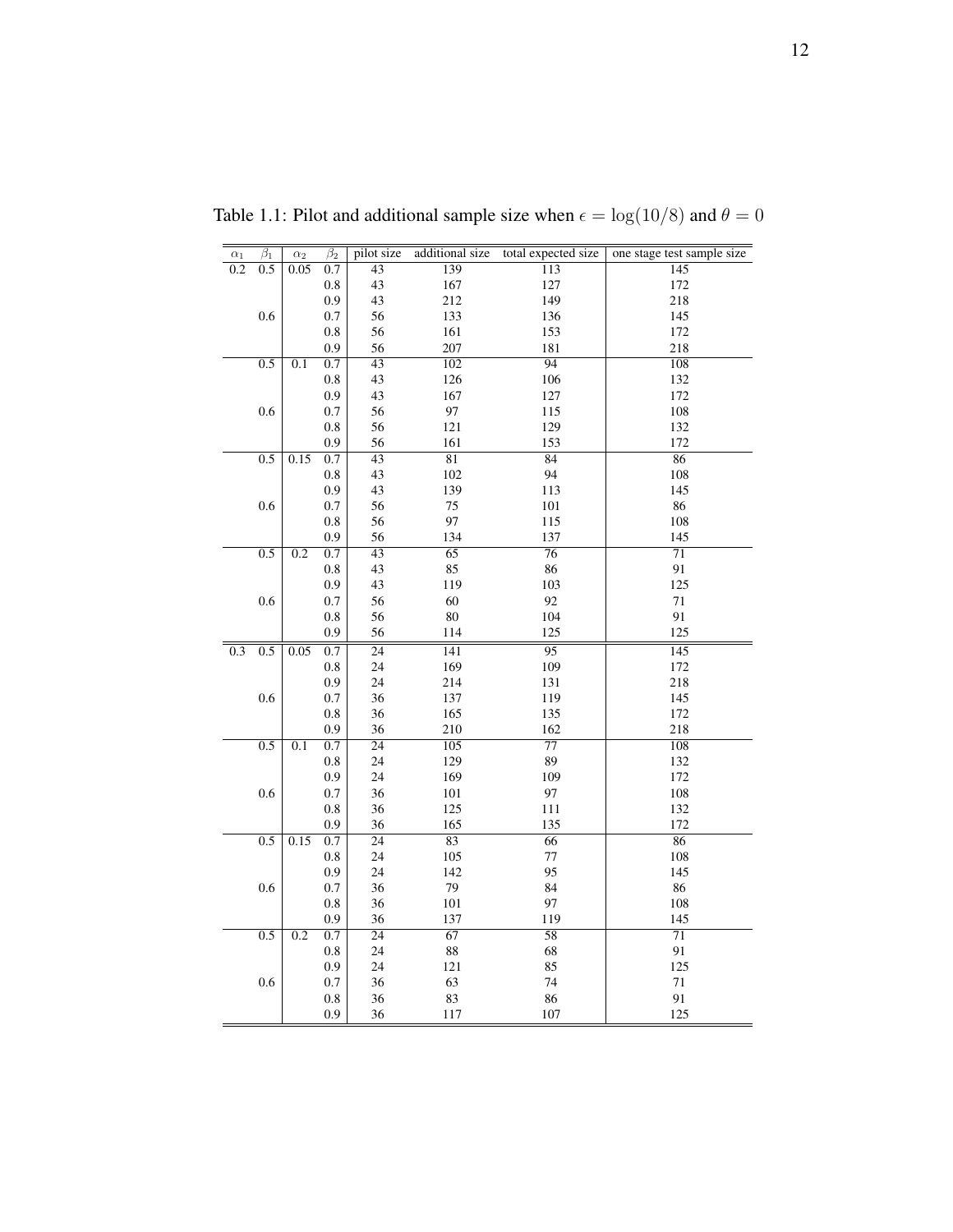power or low error, the two-stage test is more efficient in a way that it is as powerful as the one-stage test while using a smaller sample to establish the bio-equivalence.

#### B. Paired observations with unknown variance

In the first stage, since  $\bar{D}_1 \sim \mathcal{N}(\mu, \frac{\sigma_D^2}{n_1})$ , based on rejection region (1.2.9), the power function can be expressed as

$$
\beta(\mu, \sigma_D^2, \alpha_1) = \int_0^\infty \left( \Phi \left( \frac{\epsilon + \mu - t_{\alpha_1, n_1 - 1} \sqrt{\frac{S_1^2}{n_1 - 1}}}{\sqrt{\sigma_D^2 / n_1}} \right) + \Phi \left( \frac{\epsilon - \mu - t_{\alpha_1, n_1 - 1} \sqrt{\frac{S_1^2}{n_1 - 1}}}{\sqrt{\sigma_D^2 / n_1}} \right) - 1 \right) f_{S_1^2}(s_1^2) ds_1^2
$$

For any given value of the nuisance parameter  $\sigma_D^2$ , the above power function is strictly decreasing in  $|\mu|$ . Therefore, the maximum of the power function occurs at  $\mu = 0$ . Also the power function is increasing in  $n_1$ , so for any given  $(\alpha_1, \beta_1)$ , a minimal  $n_1$ can be found such that at  $\mu = 0$  the power function above is no less than  $\beta_1$ .

In the second stage, since we proposed to perform two one-sided tests, to achieve certain power  $\beta_2$  given level  $\alpha_2$  at alternative parameter, say  $\mu = 0$ , we could find a minimal sample size for each test separately. This can be realized because each test has a monotone power function. Then adopt the maximum of these two sample sizes and use it as the desired sample size of the second stage. When looking for each sample size computationally, use the same iteration by starting with an initial estimate of  $n$ , which can be acquired by using the formula in the first stage. Then repeatedly find the rejection interval expression and find a sample size under that interval until the value of  $n$  is stable.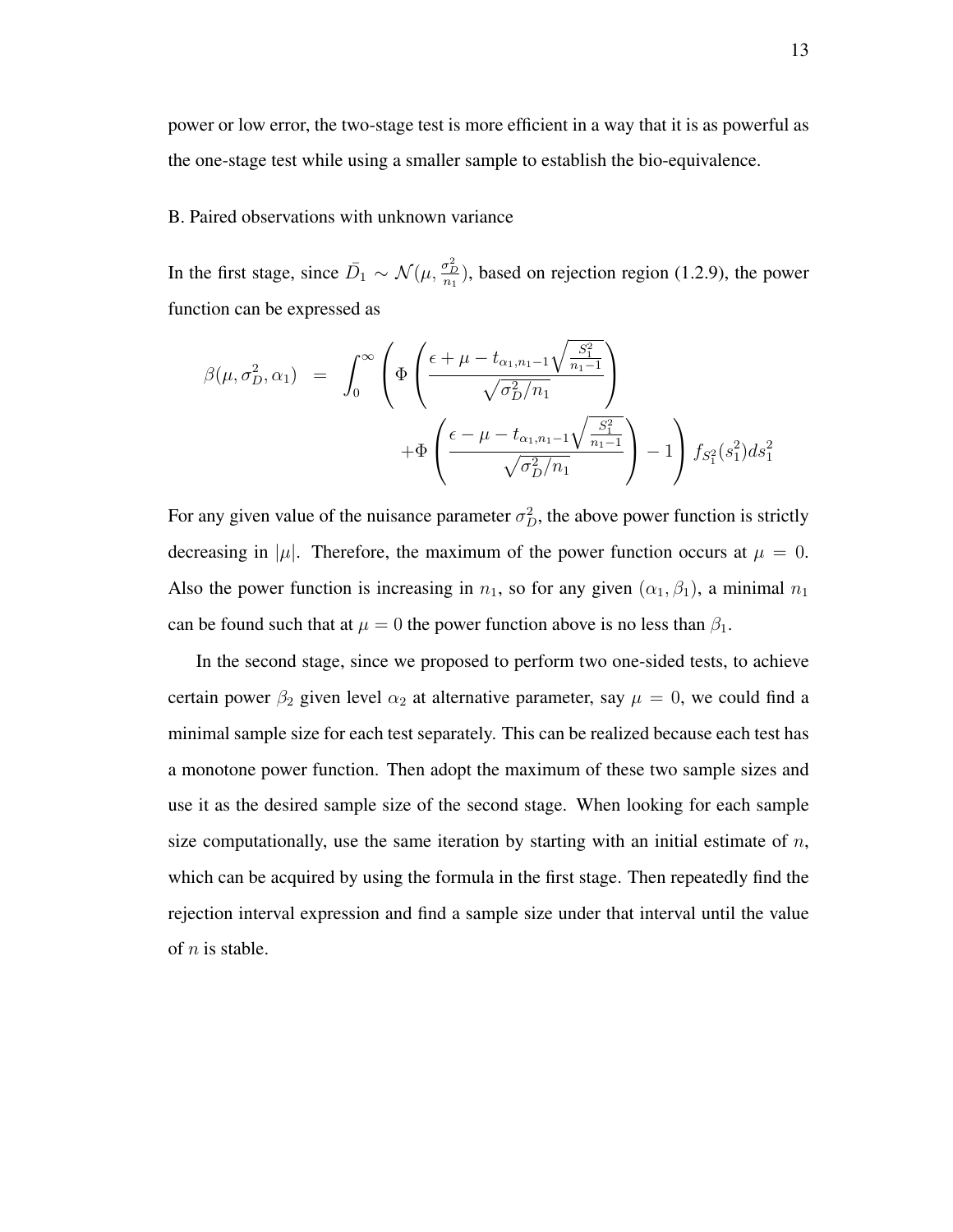## 1.3 Generalization to one-parameter exponential family

## 1.3.1 Binomial distribution

Now consider the model where  $X_i$ ,  $i = 1, \dots, n_1$  are Bernoulli variables with parameter p. The equivalence problem referring to these observations reads

$$
H: 0 < p \le p_1 \text{ or } p_2 \le p < 1 \text{ vs } K: p_1 < p < p_2
$$

Let  $Y_1 = \sum_{1}^{n_1}$  $i=1$  $X_i$ , and R be the event of rejection based on  $n_1$  observations. From Wellek (2002),  $R$  is determined by the following rule:

$$
\phi_{Y_1}(y_1) = \begin{cases}\n1 & C_{\alpha_1}^1(n_1; p_1, p_2) < y_1 < C_{\alpha_1}^2(n_1; p_1, p_2) \\
\gamma_{\alpha_1}^1(n_1; p_1, p_2) & y_1 = C_{\alpha_1}^1(n_1; p_1, p_2) \\
\gamma_{\alpha_1}^2(n_1; p_1, p_2) & y_1 = C_{\alpha_1}^2(n_1; p_1, p_2) \\
0 & y_1 < C_{\alpha_1}^1(n_1; p_1, p_2) \text{ or } y_1 > C_{\alpha_1}^2(n_1; p_1, p_2)\n\end{cases} \tag{1.3.1}
$$

where constants  $C_{\alpha_1}^{\nu}(n_1; p_1, p_2), \gamma_{\alpha_1}^{\nu}(n_1; p_1, p_2), \nu = 1, 2$ , are determined by solving

$$
\sum_{t=C_1+1}^{C_2-1} B(t; n_1, p_1) + \sum_{\nu=1}^{2} \gamma_{\nu} B(C_{\nu}; n_1, p_1) = \alpha_1
$$
\n
$$
\sum_{t=C_2-1}^{C_2-1} B(t; n_1, p_2) + \sum_{\nu=1}^{2} \gamma_{\nu} B(C_{\nu}; n_1, p_2) = \alpha_1
$$
\n(1.3.2)

where  $B(x; n, p)$  is the binomial density function,  $0 \le C_1 < C_2 \le n_1$ , and  $0 \le$  $\gamma_1, \gamma_2 < 1.$ 

And the power of this test at  $p = p_0, p_1 < p_0 < p_2$  is

$$
\beta_1(p_0) = \sum_{t=C_1+1}^{C_2-1} B(t; n_1, p_0) + \sum_{\nu=1}^2 \gamma_{\nu} B(C_{\nu}; n_1, p_0)
$$
\n(1.3.3)

When R occurs, take a second sample of size  $n_2 = n - n_1$ . Let  $Y = \sum_{n=1}^{n}$  $i=1$  $X_i$  then given  $R$ , the conditional density of  $Y$  can be written as follows,

when  $C_1 = C_2$ 

$$
f_Y(y|R; p) = \begin{cases} 0 & y < C_1 \text{ or } y > C_1 + n_2 \\ B(y - C_1; n_2, p) & \text{otherwise} \end{cases}
$$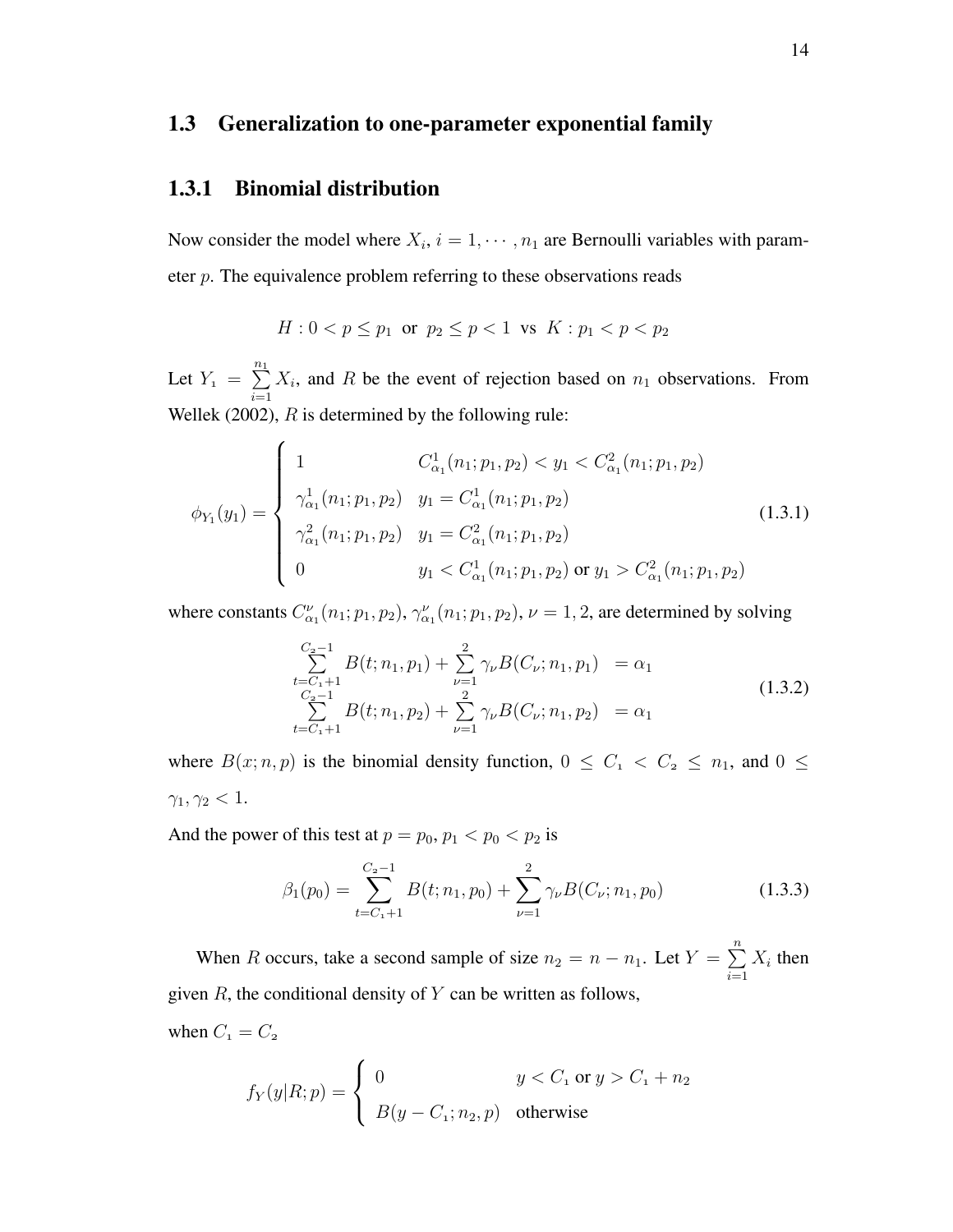when  $C_2 \leq C_1 + n_2$ 

$$
f_{Y}(y|R; p) = \begin{cases} 0 & y < C_{1} \text{ or } y > C_{2} + n_{2} \\ \frac{\gamma_{1}B(C_{1};n_{1},p)B(y-C_{1};n_{2},p) + \sum\limits_{t=C_{1}+1}^{y} B(t;n_{1},p)B(y-t;n_{2},p)}{P(R;p)} & C_{1} \leq y < C_{2} \\ \frac{\sum\limits_{i=1}^{2} \gamma_{i}B(C_{i};n_{1},p)B(y-C_{i};n_{2},p) + \sum\limits_{t=C_{1}+1}^{C_{2}-1} B(t;n_{1},p)B(y-t;n_{2},p)}{P(R;p)} & C_{2} \leq y \leq C_{1} + n_{2} \\ \frac{\gamma_{2}B(C_{2};n_{1},p)B(y-C_{2};n_{2},p) + \sum\limits_{t=y-n_{2}}^{C_{2}-1} B(t;n_{1},p)B(y-t;n_{2},p)}{P(R;p)} & C_{1} + n_{2} < y \leq C_{2} + n_{2} \end{cases}
$$

when  $C_2 = C_1 + n_2 + 1$ 

$$
f_Y(y|R; p) = \begin{cases} 0 & y < C_1 \text{ or } y > C_2 + n_2 \\ \frac{\gamma_1 B(C_1; n_1, p)B(y - C_1; n_2, p) + \sum\limits_{t = C_1 + 1}^{y} B(t; n_1, p)B(y - t; n_2, p)}{P(R; p)} & C_1 \le y \le C_1 + n_2 \\ \frac{\gamma_2 B(C_2; n_1, p)B(y - C_2; n_2, p) + \sum\limits_{t = y - n_2}^{C_2 - 1} B(t; n_1, p)B(y - t; n_2, p)}{P(R; p)} & C_2 \le y \le C_2 + n_2 \end{cases}
$$

when  $C_2 \ge C_1 + n_2 + 2$ 

$$
f_{Y}(y|R;p) = \begin{cases} 0 & y < C_1 \text{ or } y > C_2 + n_2 \\ \frac{\gamma_1 B(C_1; n_1, p)B(y-C_1; n_2, p) + \sum\limits_{t=C_1+1}^{y} B(t; n_1, p)B(y-t; n_2, p)}{P(R;p)} & C_1 \leq y \leq C_1 + n_2 \\ \frac{\sum\limits_{t=y-n_2}^{y} B(t; n_1, p)B(y-t; n_2, p)}{P(R;p)} & C_1 + n_2 < y < C_2 \\ \frac{\gamma_2 B(C_2; n_1, p)B(y-C_2; n_2, p) + \sum\limits_{t=y-n_2}^{C_2-1} B(t; n_1, p)B(y-t; n_2, p)}{P(R;p)} & C_2 \leq y \leq C_2 + n_2 \end{cases}
$$

From the above formulas, we can see that

$$
f_Y(y|R; p) = K(p)h(y) \exp(y \log(\frac{p}{1-p}))
$$
\n(1.3.4)

still belongs to the single parameter exponential family, thus a UMP test exists and can be given as

$$
\phi_Y(y) = \begin{cases}\n1 & \tilde{C}_1 < y < \tilde{C}_2 \\
\tilde{\gamma}_1 & y = \tilde{C}_1 \\
\tilde{\gamma}_2 & y = \tilde{C}_2 \\
0 & y < \tilde{C}_1 \text{ or } y > \tilde{C}_2\n\end{cases} \tag{1.3.5}
$$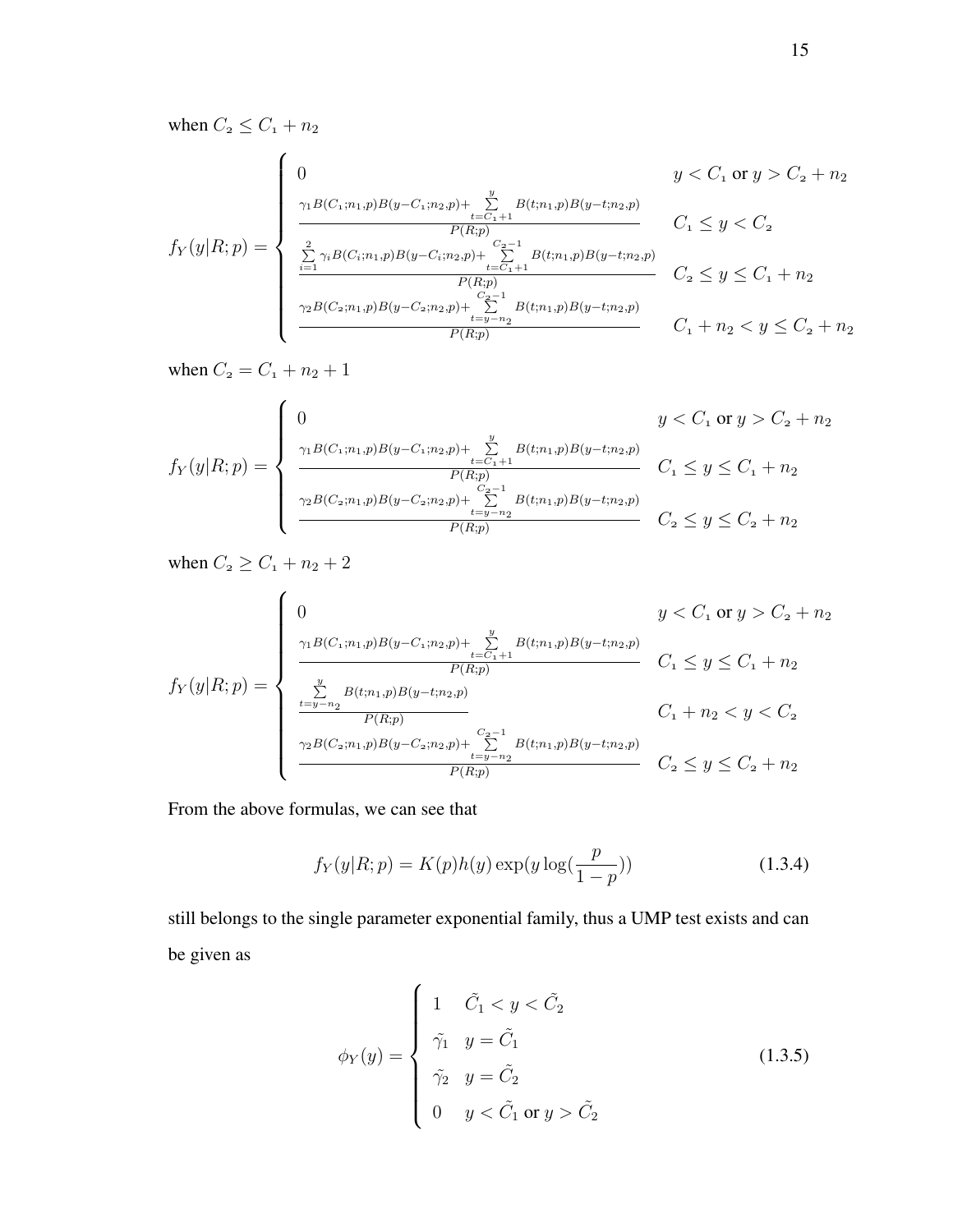where the constants  $\tilde{C}_{\nu}$ ,  $\tilde{\gamma}_{\nu}$ ,  $\nu = 1, 2$ , are determined by solving

$$
\tilde{\gamma}_1 f(\tilde{C}_1 | R; p_1) + \sum_{y=\tilde{C}_1+1}^{\tilde{C}_2-1} f(y | R; p_1) + \tilde{\gamma}_2 f(\tilde{C}_2 | R; p_1) = \alpha_2 \n\tilde{\gamma}_1 f(\tilde{C}_1 | R; p_2) + \sum_{y=\tilde{C}_1+1}^{\tilde{C}_2-1} f(y | R; p_2) + \tilde{\gamma}_2 f(\tilde{C}_2 | R; p_2) = \alpha_2
$$

And the power of this test at  $p = p_0$ ,  $p_1 < p_0 < p_2$  is

$$
\beta(p_0) = \tilde{\gamma}_1 f(\tilde{C}_1 | R; p_0) + \sum_{y=\tilde{C}_1+1}^{\tilde{C}_2-1} f(y | R; p_0) + \tilde{\gamma}_2 f(\tilde{C}_2 | R; p_0)
$$
(1.3.6)

When it comes to sample size decisions, we notice that unlike the normal distribution scenario, the power function  $(1.3.3)$  is not continuous with respect to the sample size  $n_1$ . In other words, given a certain significance level  $\alpha_1$  and power  $\beta_1$  at alternative parameter  $p = p_0$ , we may not achieve  $\beta_1$  exactly by adjusting the sample size. Instead, we seek the smallest  $n_1$  such that at level  $\alpha_1$  the power at  $p = p_0$  is no less than  $\beta_1$ .

In the second stage when deciding the additional sample size, from (1.3.6), the power function is also discrete with respect to  $n$ , which implies we need to adopt the idea used earlier to look for the minimal  $n$  that yields a certain power. Notice that both power function (1.3.3) and (1.3.6) are strictly increasing in  $n_1$  and n respectively, which guarantees that a unique solutions exist.

#### 1.3.2 Two independent binomial distributions

To compare two independent binomial distributions, consider the setting where  $X_i$ ,  $i = 1, \ldots, n_{11}$ , are Bernoulli variables with parameter  $p_1$  and  $Y_j$ ,  $j = 1, \ldots, n_{12}$ , are Bernoulli variables with parameter  $p_2$ . The equivalence problem referring to these observations can be expressed as follows

$$
H: |p_1 - p_2| \ge \epsilon \quad \text{vs} \quad K: |p_1 - p_2| < \epsilon
$$

However, instead of testing the above hypothesis directly, consider another measurement: the odds ratio. Let

$$
\gamma_1 = \log(\text{odds ratio}) = \log \frac{p_1(1 - p_2)}{p_2(1 - p_1)}
$$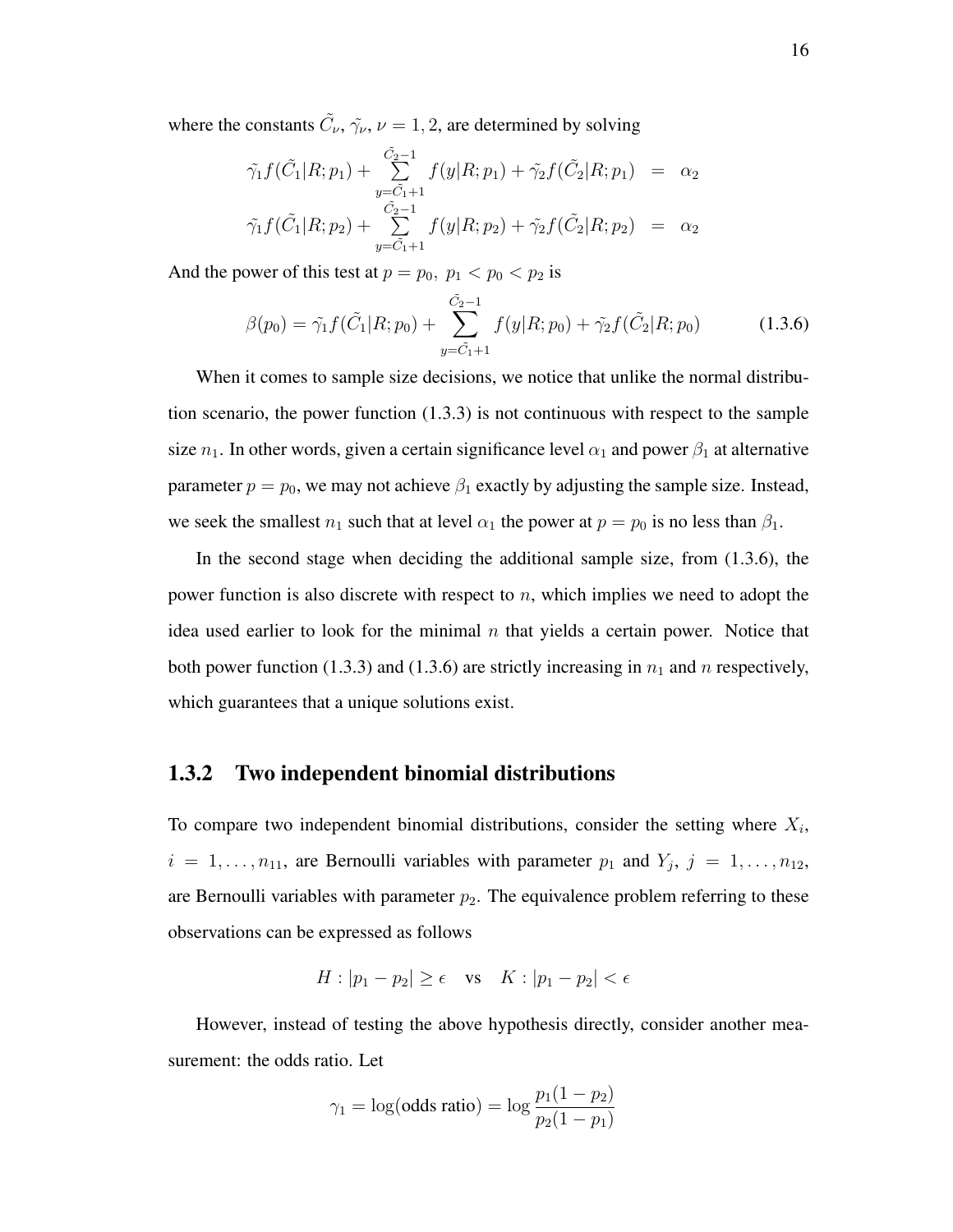then test the following hypothesis

$$
H^{'}: |\gamma_1| \ge \gamma_0 \quad \text{vs} \quad K^{'}: |\gamma_1| < \gamma_0
$$

Intuitively speaking, when  $p_1$  and  $p_2$  are close to each other, the odds ratio would be close to 1 and  $|\gamma_1|$  would be within a small value, say  $\gamma_0$ . See Appendix 3.2 for detailed derivation of the relationship between  $\epsilon$  and  $\gamma_0$  Now let

$$
Z_{11} = \sum_{i=1}^{n_{11}} X_i, \quad Z_{12} = \sum_{j=1}^{n_{12}} Y_j, \quad T_1 = Z_{11} + Z_{12}
$$
 (1.3.7)

and  $R$  be the rejection region based on the pilot sample. From Lehmann (1986),  $R$  can be determined by the following rule:

$$
\phi_{T_1}(z_{11}) = \begin{cases}\n1 & C_1(t_1) < z_{11} < C_2(t_1) \\
\nu_1(t_1) & z_{11} = C_1(t_1) \\
\nu_2(t_1) & z_{11} = C_2(t_1) \\
0 & \text{otherwise}\n\end{cases} \tag{1.3.8}
$$

Since the conditional density of  $Z_{11}$  given  $T_1$  is

$$
Pr(Z_{11} = z_{11} | T_1 = t_1) = C_{t_1}(\gamma_1) {n_{11} \choose z_{11}} {n_{12} \choose t_1 - z_{11}} \exp(z_{11}\gamma_1)
$$

where

$$
C_{t_1}(\gamma_1) = \left(\sum_{x'=0}^{\max(t_1, n_{11})} \binom{n_{11}}{x'} \binom{n_{12}}{t_1 - x'} \exp(x' \gamma_1)\right)^{-1}
$$

the constants  $C_i(t_1)$ ,  $\nu_i(t_1)$ ,  $i = 1, 2$ , are determined by solving

$$
E_{\gamma_1 = -\gamma_0} \{ \phi_{T_1}(Z_{11}) | T_1 = t_1 \} = \alpha_1 = E_{\gamma_1 = \gamma_0} \{ \phi_{T_1}(Z_{11}) | T_1 = t_1 \}
$$
(1.3.9)

Based on  $n_{11} + n_{12}$  observations, we first calculate the value of  $T_1$  defined by (1.3.7). Then a rejection decision rule is obtained. If the observed value of  $Z_{11}$  indicates the significance of the alternative hypothesis, we proceed to collect an additional sample. Otherwise we stop and declare non-equivalence.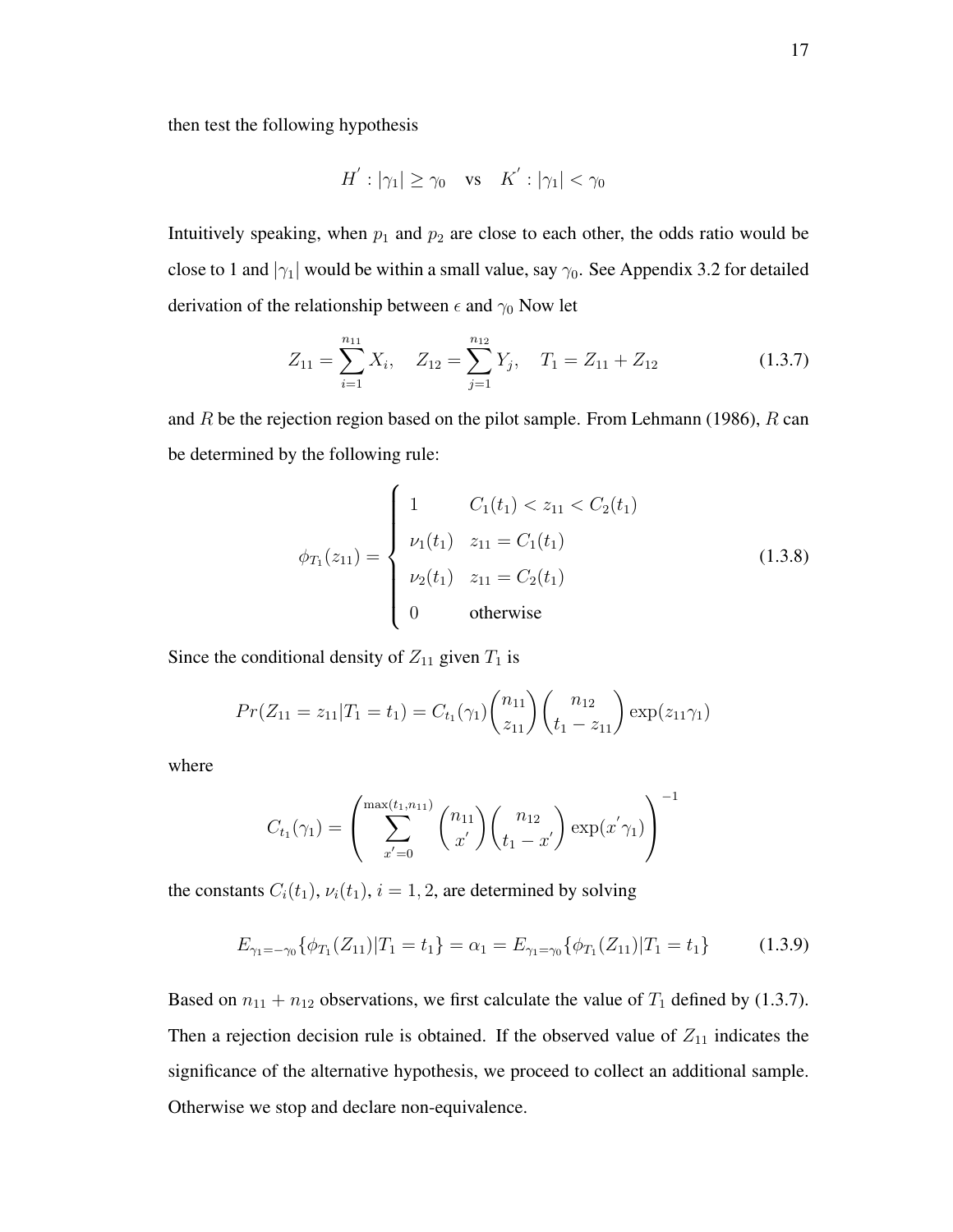When rejection occurs, take a second sample which consists of  $X_i$ 's of size  $n_{21} =$  $n_1 - n_{11}$  and  $Y_j$ 's of size  $n_{22} = n_2 - n_{12}$ . Let

$$
Z_{21} = \sum_{i=n_{11}+1}^{n_1} X_i, \quad Z_{22} = \sum_{j=n_{12}+1}^{n_2} Y_j, \quad T_2 = Z_{21} + Z_{22},
$$

$$
Z_1 = \sum_{i=1}^{n_1} X_i, \quad Z_2 = \sum_{j=1}^{n_2} Y_j, \quad T = Z_1 + Z_2.
$$
 (1.3.10)

Then

$$
Z_1 = Z_{11} + Z_{21}, \quad Z_2 = Z_{12} + Z_{22}, \quad T = T_1 + T_2
$$

Since  $(Z_{11}, Z_{12})$  and  $(Z_{21}, Z_{22})$  are mutually independent, it is easy to see the joint density of  $\left(Z_{11}, Z_{12}, Z_1, Z_2\right)$  is

$$
Pr(Z_{11} = z_{11}, Z_{12} = z_{12}, Z_1 = z_1, Z_2 = z_2) \qquad (Z_{11}, Z_{12}) \in R
$$
  
= 
$$
Pr(Z_{11} = z_{11}, Z_{12} = z_{12}, Z_{21} = z_1 - z_{11}, Z_{22} = z_2 - z_{12})
$$
  
= 
$$
{\binom{n_{11}}{z_{11}}} {\binom{n_{12}}{z_{12}}} {\binom{n_1 - n_{11}}{z_1 - z_{11}}} {\binom{n_2 - n_{12}}{z_2 - z_{12}}} p_1^{z_1} (1 - p_1)^{n_1 - z_1} p_2^{z_2} (1 - p_2)^{n_2 - z_2}
$$

Thus the joint density of  $\left(Z_{11}, T_1, Z_1, T\right)$  is

$$
Pr(Z_{11} = z_{11}, T_1 = t_1, Z_1 = z_1, T = t)
$$
  
=  $\binom{n_{11}}{z_{11}} \binom{n_{12}}{t_1 - z_{11}} \binom{n_1 - n_{11}}{z_1 - z_{11}} \binom{n_2 - n_{12}}{(t - z_1) - (t_1 - z_{11})}$  (1.3.11)  
 $(1 - p_1)^{n_1} (1 - p_2)^{n_2} \exp(z_1 \gamma_1 + t \gamma_2)$ 

where

$$
\gamma_1 = \log \left( \frac{p_1/(1-p_1)}{p_2/(1-p_2)} \right) \quad \gamma_2 = \log \left( \frac{p_2}{1-p_2} \right)
$$

Then the conditional density of  $(Z_1, T)$  given rejection occurs is

$$
Pr(Z_1 = z_1, T = t | R) = \frac{(1 - p_1)^{n_1} (1 - p_2)^{n_2} h(z_1, t) \exp(z_1 \gamma_1 + t \gamma_2)}{Pr(R)}
$$
  
=  $K(\gamma_1, \gamma_2) h(z_1, t) \exp(z_1 \gamma_1 + t \gamma_2)$   $(Z_1, T) \in R$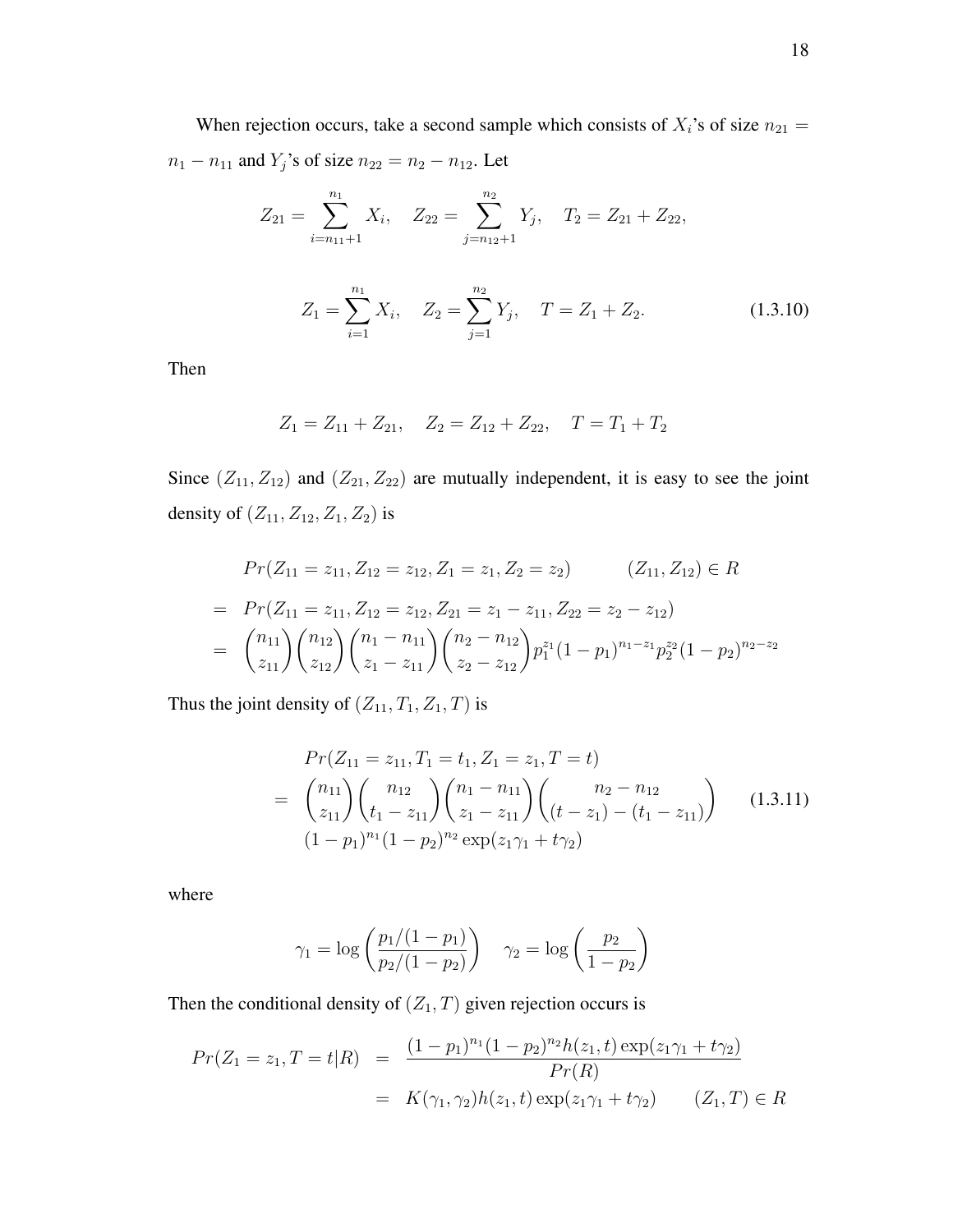where

$$
h(z_1, t) = \sum_{t_1=0}^{\max(t, n_{11}+n_{12})} \left( \sum_{z_{11}=C_1(t_1)+1}^{C_2(t_1)-1} {n_{11} \choose z_{11}} {n_{12} \choose t_1 - z_{11}} {n_{12} \choose z_1 - z_{11}} \right)
$$

$$
\left( \frac{n_2 - n_{12}}{(t - z_1) - (t_1 - z_{11})} \right) + \sum_{i=1}^2 \nu_i(t_1) {n_{11} \choose C_i(t_1)} {n_{12} \choose t_1 - C_i(t_1)}
$$

$$
\left( \frac{n_1 - n_{11}}{z_1 - C_i(t_1)} \right) {n_2 - n_{12} \choose t_1 - t_1 - C_i(t_1)} \right)
$$

Then the conditional density of  $Z_1$  given  $T$  and given rejection occurs is

$$
Pr(Z_1 = z_1 | T = t) = C_t(\gamma_1) h(z_1, t) \exp(z_1 \gamma_1) \qquad (Z_1, T) \in R
$$

where

$$
C_t(\gamma_1) = \left(\sum_{z_1'=0}^{\max(t, n_1)} h(z_1', t) \exp(z_1' \gamma_1)\right)^{-1}
$$

Again from Lehmann (1986), a UMPU test is determined by the following rule:

$$
\phi_T(z_1) = \begin{cases}\n1 & \tilde{C}_1(t) < z_1 < \tilde{C}_2(t) \\
\tilde{\nu}_1(t) & z_1 = \tilde{C}_1(t) \\
\tilde{\nu}_2(t) & z_1 = \tilde{C}_2(t) \\
0 & \text{otherwise}\n\end{cases} \tag{1.3.12}
$$

And the constants  $\tilde{C}_i(t)$ ,  $\tilde{\nu}_i(t)$ ,  $i = 1, 2$ , are determined by solving

$$
E_{\gamma_1 = -\gamma_0} \{ \phi_T(Z_1) | T = t \} = \alpha_2 = E_{\gamma_1 = \gamma_0} \{ \phi_T(Z_1) | T = t \} \qquad (Z_1, T) \in R
$$

After we reject non-equivalence in the first step based on  $n_{11} + n_{12}$  observations of  $(X_i, Y_j; i = 1, \dots, n_{11}, j = 1, \dots, n_{12})$ , we observe additional  $n_{21} + n_{22}$  data points  $(X_i, Y_j; i = 1, \dots, n_{21}, j = 1, \dots, n_{22})$ . The value of T defined by (1.3.10) is calculated, and then a rejection rule is obtained. If the observed value of  $Z_1$  indicates that the null hypothesis is rejected, we declare an equivalence between  $X$  and  $Y$ .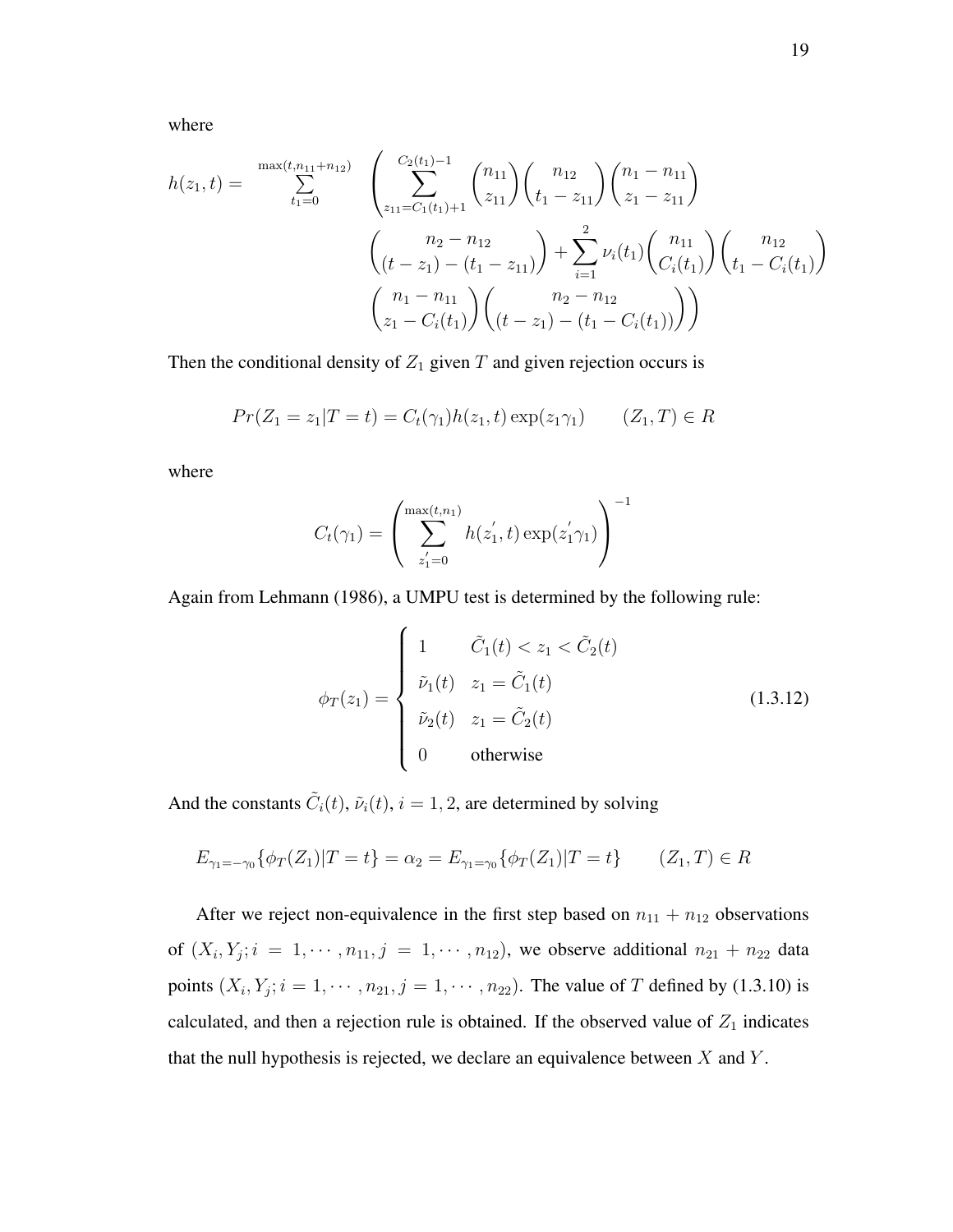## 1.3.3 Poisson distribution

When it comes to the bio-equivalence test under a Poisson distribution setting, first let  $X_i$ ,  $i = 1, \dots, n_{11}$  follow a Poisson distribution with parameter  $\mu$ , and  $Y_j$ ,  $j =$  $1, \dots, n_{12}$  follow another Poisson distribution with parameter  $\nu$ . Here  $X_i$  and  $Y_j$  are independent. Then let  $\rho = \frac{\mu}{\nu}$  $\frac{\mu}{\nu}$  and formulate the equivalence problem based on above observations as follows

$$
H: \rho \ge \rho_2 \quad \text{or} \quad \rho \le \rho_1 \quad \text{vs} \quad K: \rho_1 < \rho < \rho_2
$$

As Lehmann (1986) argues, the ratio  $\rho = \mu/\nu$  is a reasonable measurement of the difference between two Poisson populations. Analogous to the Binomial setting, let

$$
Z_{11} = \sum_{i=1}^{n_{11}} X_i, \quad Z_{12} = \sum_{j=1}^{n_{12}} Y_j, \quad T_1 = Z_{11} + Z_{12}.
$$

Then  $Z_{11} \sim P(n_{11}\mu)$  and  $Z_{12} \sim P(n_{12}\nu)$ . Their joint density is

$$
Pr(Z_{11} = z_{11}, Z_{12} = z_{12})
$$
  
=  $K(\mu, \nu)h(z_{11}, z_{12}) \exp(z_{11} \log \rho + (z_{11} + z_{12}) \log \nu)$ 

where

$$
K(\mu, \nu) = \exp(-n_{11}\mu - n_{12}\nu)
$$

$$
h(z_{11}, z_{12}) = \frac{n_{11}^{z_{11}}n_{12}^{z_{12}}}{z_{11}!z_{12}!}
$$

Let  $\lambda = \log \rho$ ,  $\eta = \log \nu$ ,  $\lambda_i = \log \rho_i$ ,  $i = 1, 2$ , equivalently we will test

$$
H^{'}: \lambda \geq \lambda_2 \quad \text{or} \quad \lambda \leq \lambda_1 \quad \text{vs} \quad K^{'}: \lambda_1 < \lambda < \lambda_2
$$

Notice that the conditional density of  $Z_{11}$  given  $T_1$  is

$$
Pr(Z_{11} = z_{11} | T_1 = t_1) = C_{t_1}(\lambda)h(z_{11}, t_1 - z_{11})\exp(z_{11}\lambda) \qquad z_{11} \le t_1
$$

where

$$
C_{t_1}(\lambda) = \left(\sum_{x'=0}^{\max(t_1, n_{11})} h(x', t_1 - x') \exp(x' \lambda)\right)^{-1}
$$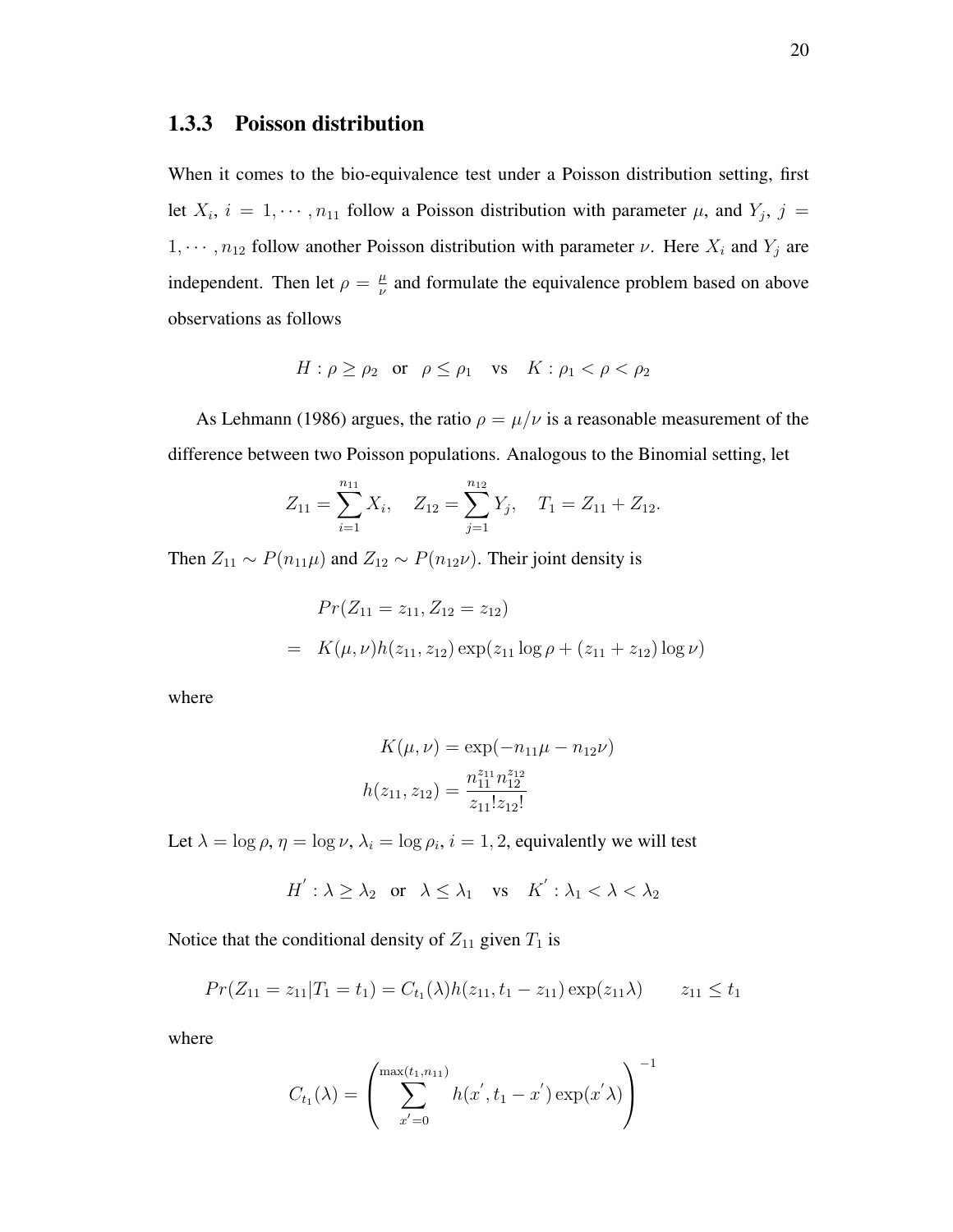Again a UMPU test is decided by the following rule:

$$
\phi_{T_1}(z_{11}) = \begin{cases}\n1 & C_1(t_1) < z_{11} < C_2(t_1) \\
\omega_1(t_1) & z_{11} = C_1(t_1) \\
\omega_2(t_1) & z_{11} = C_2(t_1) \\
0 & \text{otherwise}\n\end{cases} \tag{1.3.13}
$$

and the constants  $C_i(t_1)$ ,  $\omega_i(t_1)$ ,  $i = 1, 2$ , are determined by solving

$$
E_{\lambda=\lambda_1}\{\phi_{T_1}(Z_{11})|T_1=t_1\}=\alpha_1=E_{\lambda=\lambda_2}\{\phi_{T_1}(Z_{11})|T_1=t_1\}
$$

After rejection occurs in the first stage, an additional sample is taken consisting of  $X_i$ 's of size  $n_{21} = n_1 - n_{11}$  and  $Y_j$ 's of size  $n_{22} = n_2 - n_{12}$ . Adopting the same notation from the binomial setting, the joint density of  $(Z_{11}, Z_{12}, Z_{21}, Z_{22})$  is

$$
Pr(Z_{11} = z_{11}, Z_{12} = z_{12}, Z_{21} = z_{21}, Z_{22} = z_{22}) \t (Z_{11}, Z_{12}) \in R
$$
  
= $K_2(\mu, \nu)h_2(z_{11}, z_{12}, z_{21}, z_{22}) \exp((z_{11} + z_{21})\lambda + (z_{11} + z_{12} + z_{21} + z_{22})\eta)$ 

where

$$
K_2(\mu, \nu) = \exp(-n_1\mu - n_2\nu)
$$

$$
h_2(z_{11}, z_{12}, z_{21}, z_{22}) = \frac{n_{11}^{z_{11}}n_{12}^{z_{12}}n_{21}^{z_{21}}n_{22}^{z_{22}}}{z_{11}!z_{12}!z_{21}!z_{22}!}
$$

Therefore the joint density of  $(Z_{11}, T_1, Z_1, T)$  is

$$
Pr(Z_{11} = z_{11}, T_1 = t_1, Z_1 = z_1, T = t)
$$

$$
= K_2(\mu, \nu) h_2'(z_{11}, t_1, z_1, t) \exp(z_1 \lambda + t \eta)
$$

where

$$
h'_2(z_{11}, t_1, z_1, t) = h_2(z_{11}, t_1 - z_{11}, z_1 - z_{11}, (t - z_1) - (t_1 - z_{11}))
$$

Now the conditional joint density of  $(Z_1, T)$  given rejection, which can be written as follows

$$
Pr(Z_1 = z_1, T = t | R) = \frac{\sum_{R} Pr(Z_{11} = z_{11}, T_1 = t_1, Z_1 = z_1, T = t)}{Pr(R)}
$$

$$
= K_2'(\lambda, \eta) h_2''(z_1, t) \exp(z_1 \lambda + t \eta)
$$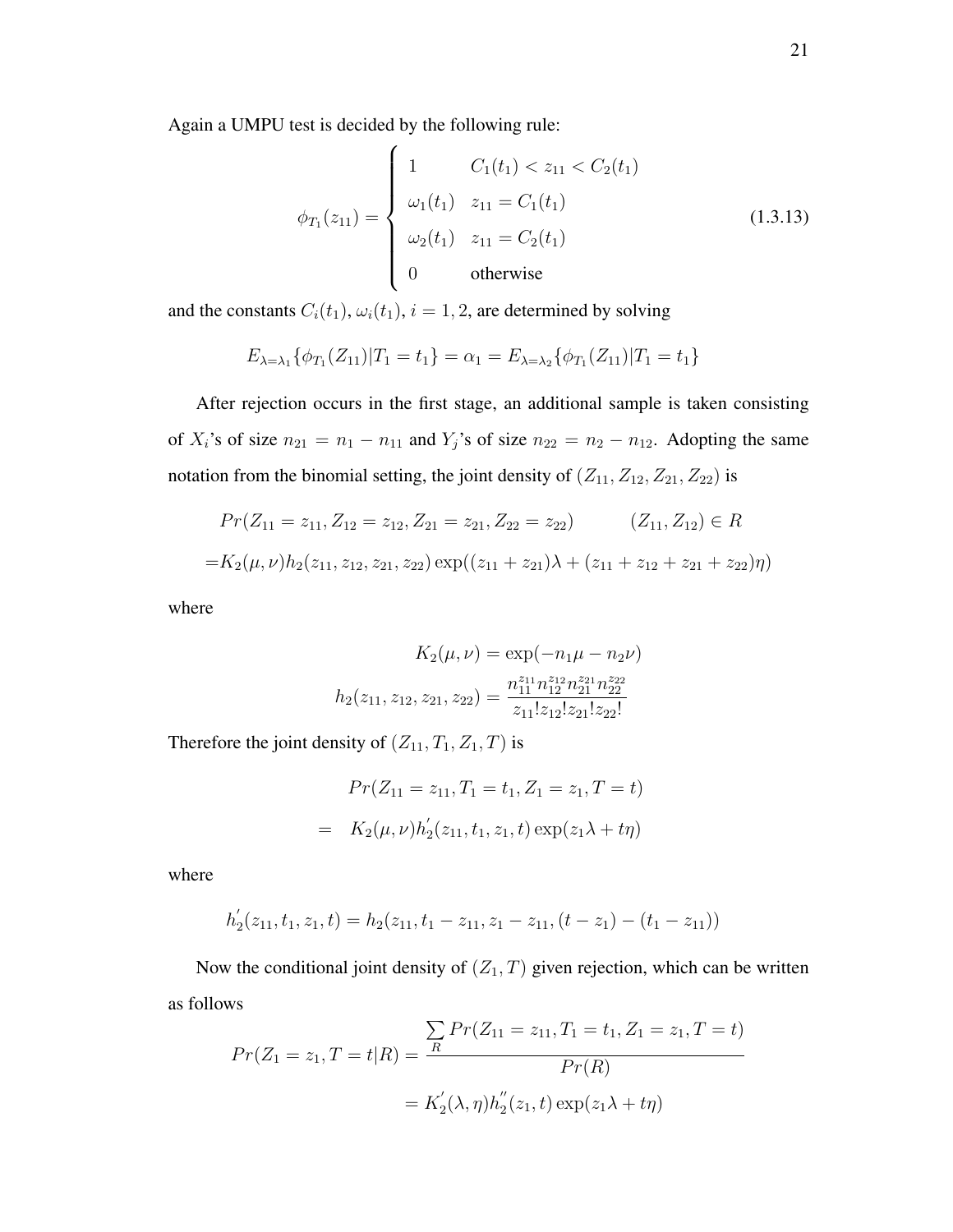$$
h''_2(z_1, t) = \sum_{t_1=0}^{\max(t, n_{11}+n_{12})} \left( \sum_{z_{11}=C_1(t_1)+1}^{C_2(t_1)-1} h'_2(z_{11}, t_1, z_1, t) + \sum_{i=1}^2 \omega_i(t_1) h'_2(C_i(t_1), t_1, z_1, t) \right)
$$

And

$$
Pr((Z_1 = z_1 | T = t) | R) = C_t(\lambda) h_2''(z_1, t) \exp(z_1 \lambda)
$$

where

$$
C_t(\lambda) = \left(\sum_{z_1'=0}^{\max(t, n_1)} h_2''(z_1', t) \exp(z_1' \lambda)\right)^{-1}
$$

A UMPU test is as follows,

$$
\phi_T(z_1) = \begin{cases}\n1 & \tilde{C}_1(t) < z_1 < \tilde{C}_2(t) \\
\tilde{\omega}_1(t) & z_1 = \tilde{C}_1(t) \\
\tilde{\omega}_2(t) & z_1 = \tilde{C}_2(t) \\
0 & \text{otherwise}\n\end{cases} \tag{1.3.14}
$$

and the constants  $\tilde{C}_i(t)$ ,  $\tilde{\omega}_i(t)$ ,  $i = 1, 2$ , are determined by solving

$$
E_{\lambda=\lambda_1}\{(\phi_T(Z_1)|T=t)|R\} = \alpha_2 = E_{\lambda=\lambda_2}\{(\phi_T(Z_1)|T=t)|R\}
$$

Therefore, if we could reject the null hypothesis in both stages based on the pilot sample and the additional sample, an equivalence between  $X$  and  $Y$  is established.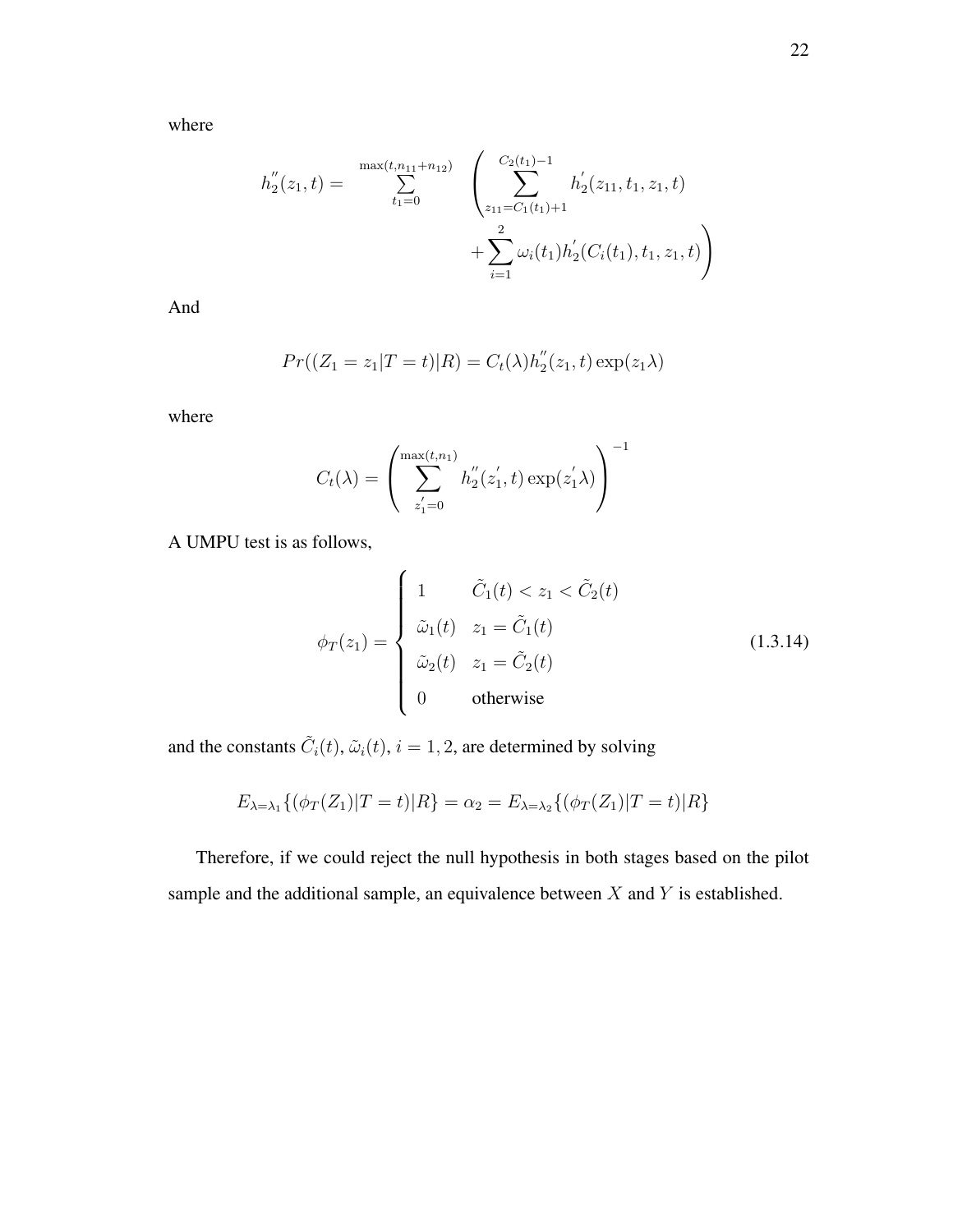# 1.4 Two independent normal distributions with unknown means and variances

Now we move on to a more complicated yet important scenario: bio-equivalence of two normal distributions when both mean and variance are unknown. Consider the following model

$$
X_i \sim \mathcal{N}(\mu_x, \sigma_x^2) \qquad i = 1, \dots, m_1
$$
  

$$
Y_j \sim \mathcal{N}(\mu_y, \sigma_y^2) \qquad j = 1, \dots, n_1
$$
 (1.4.1)

where  $X$ 's and  $Y$ 's are independent.

## 1.4.1 Background

Both Anderson and Hauck (1990) and Liu and Chow (1992) have pointed out that, under the above distributional assumption, bio-equivalence should not be defined only in terms of the means of two distributions. Rather, the variances should also be compared. Two normal distributions with similar or even identical means, can not be claimed as equivalent if there is quite a difference between their variances. As a matter of fact, the concept of population bio-equivalence introduced by Anderson and Hauck (1990), has gained significant consideration and popularity in pertinent literature. However, in most of the current literature, including Sheiner (1992), Schall and Luus (1993), Schall (1995), Chow, et al. (2003), as well as in the guidance for industry (FDA/CDER, 2001), discussions and related testing methods are focused on a so-called aggregated criteria of population bio-equivalence. Instead of performing tests on separate hypotheses regarding means and variances, the test hypothesis is set up as one single real-valued function of all four parameters(two means and two variances) and compared to a given upper bound. Wellek (2000) lists several unappealing drawbacks of this prevalent aggregated criteria for the assessment of bio-equivalence. Therefore, in this paper, we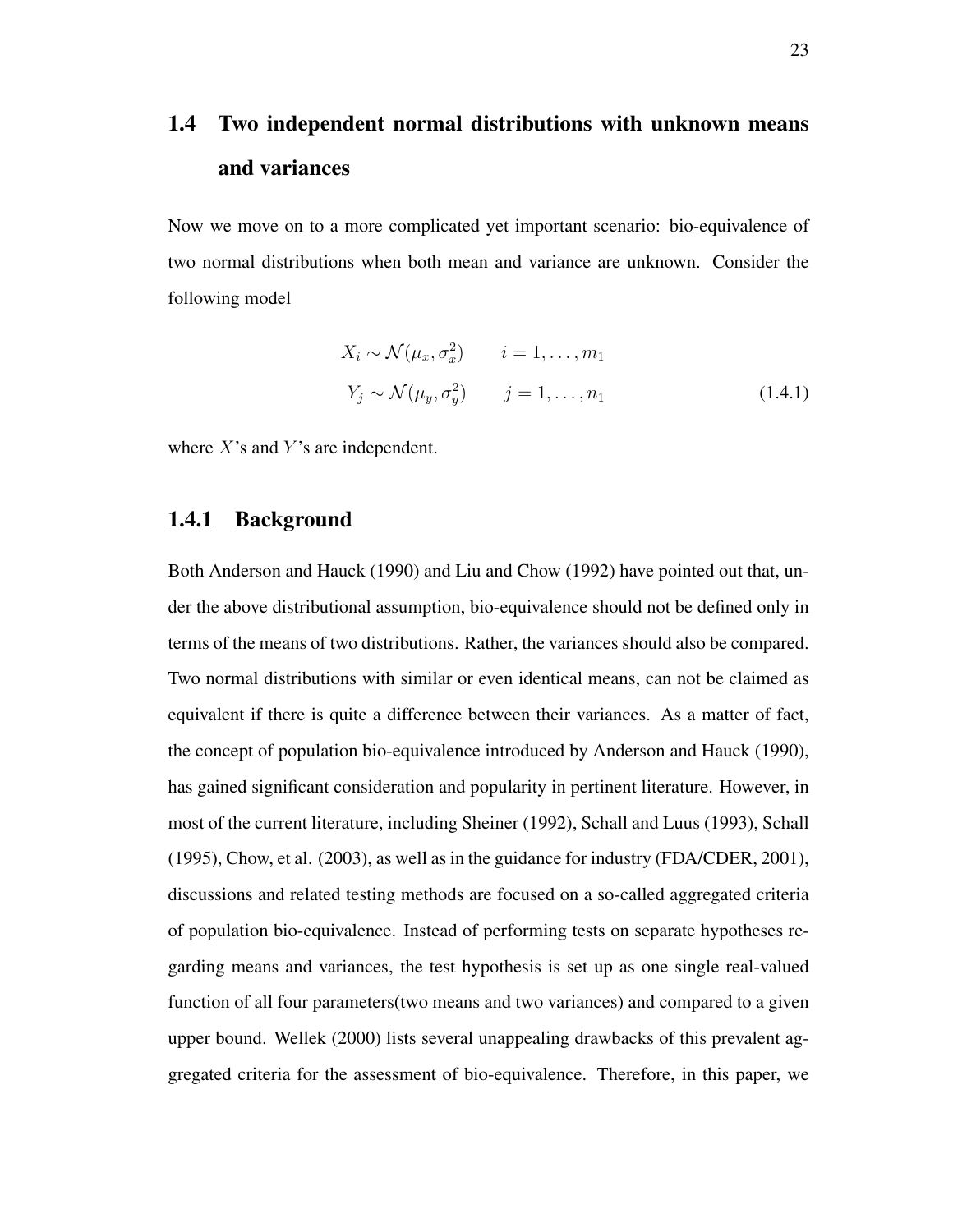adopt the disaggregated hypotheses proposed by Berger and Hsu (1996). To demonstrate bio-equivalence between  $X$  and  $Y$ , we need to test

$$
\mu_x - \mu_y \le \epsilon_1 \quad \text{or} \quad \mu_x - \mu_y \ge \epsilon_2
$$
  
\n
$$
H: \qquad \text{or} \qquad \sigma_x^2/\sigma_y^2 \le \rho_1 \qquad \text{or} \quad \sigma_x^2/\sigma_y^2 \ge \rho_2
$$
  
\n
$$
\text{vs} \qquad (1.4.2)
$$
  
\n
$$
K: \quad \epsilon_1 < \mu_x - \mu_y < \epsilon_2 \quad \text{and} \quad \rho_1 < \sigma_x^2/\sigma_y^2 < \rho_2
$$

Notice that in Berger and Hsu (1996), some procedures testing both means and variances are discussed, and mistakes regarding type I error control are also mentioned. However, no further discussion or improvement are made. Wellek (2000) also proposes a testing procedure based on disaggregated hypotheses. Our proposal differs in two aspects. On one hand, compared to Wellek (2000), we use an unscaled hypothesis for means instead of a scaled one. On the other hand, our test applies to two independent populations rather than the cross-over design in Wellek (2000).

### 1.4.2 Two-step testing on bio-equivalence

Once a pilot sample  $X_i$  of size  $m_1$  and  $Y_j$  of size  $n_1$  is collected from (1.4.1), in order to test hypothesis (1.4.2), first consider the following hypotheses:

$$
H^{\rho}: \sigma_x^2/\sigma_y^2 \le \rho_1 \quad \text{or} \quad \sigma_x^2/\sigma_y^2 \ge \rho_2 \qquad \text{vs} \qquad K^{\rho}: \rho_1 < \sigma_x^2/\sigma_y^2 < \rho_2 \tag{1.4.3}
$$

Wellek (2002) introduced a UMPI level- $\alpha_{1\rho}$  test with respect to the above hypotheses (1.4.3), which has the rejection region as follows

$$
\left\{C_{\alpha_{1\rho};df_1,df_2}^{(1)}(\rho_1,\rho_2) < Q_1 < C_{\alpha_{1\rho};df_1,df_2}^{(2)}(\rho_1,\rho_2)\right\}
$$

where  $Q_1 = S_{1x}^2/S_{1y}^2$ ,  $df_1 = m_1 - 1$  and  $df_2 = n_1 - 1$ . The critical constants  $C_{\alpha_1}^{(k)}$  $\alpha_{\alpha_1,\beta_1,df_1,df_2}^{(k)}(\rho_1,\rho_2), k = 1,2$ , are determined by the following equations

$$
F_{df_1, df_2}(C^{(2)}/\rho_1) - F_{df_1, df_2}(C^{(1)}/\rho_1) = \alpha_{1\rho} = F_{df_1, df_2}(C^{(2)}/\rho_2) - F_{df_1, df_2}(C^{(1)}/\rho_2)
$$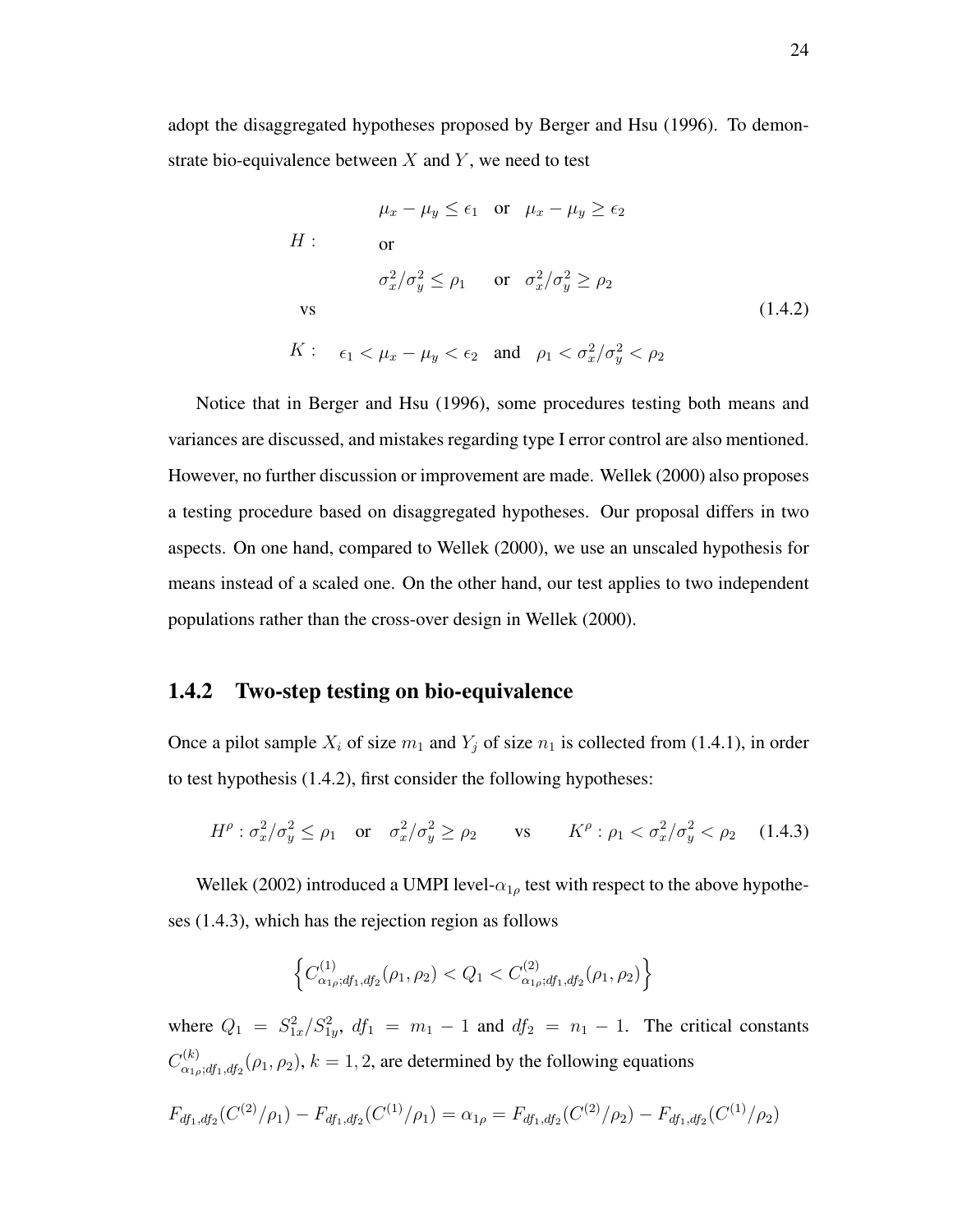where  $F_{df_1, df_2}(\cdot)$  denotes the cumulative density function of the standard central Fdistribution with  $(df_{1},df_{2})$  degrees of freedom.

If the homogeneity test turns out insignificantly, we stop and declare non-equivalence of the two distributions. Otherwise we proceed to a classic two one-sided tests (TOST) to verify the equivalence of two means, i.e.

$$
H^{\delta} : \mu_x - \mu_y \le \epsilon_1 \quad \text{or} \quad \mu_x - \mu_y \ge \epsilon_2 \quad \text{vs} \quad K^{\delta} : \epsilon_1 < \mu_x - \mu_y < \epsilon_2 \tag{1.4.4}
$$

TOST is based on the following rejection rule:

$$
\{|D_1| < \epsilon - t_{\alpha_{1\delta}, m_1 + n_1 - 2} S_{d_1}\}
$$

where  $D_1 = \bar{X}_1 - \bar{Y}_1$ ,  $S_{d_1}^2 = \left(\frac{1}{m_1} + \frac{1}{n_1}\right)$  $\frac{1}{n_1}\Big)\frac{(m_1-1)S_{1x}^2+(n_1-1)S_{1y}^2}{m_1+n_1-2}$ , and  $-\epsilon_1=\epsilon_2=\epsilon$ .

If the test result is not significant, then we stop and declare non-equivalence of the two underlying distributions.

In order to decide the value of  $\alpha_{1\rho}$  and  $\alpha_{1\delta}$ , we first evaluate the overall rejection probability of the proposed testing procedure at the first step. Denote

$$
\rho = \sigma_x^2 / \sigma_y^2, \quad \delta = \mu_x - \mu_y
$$

then

$$
D_1 \sim \mathcal{N}\left(\delta, \left(\frac{\rho}{m_1} + \frac{1}{n_1}\right)\sigma_y^2\right), \quad S_{1x}^2 = Q_1 \times S_{1y}^2
$$

and the power function is expressed as follows,

$$
\beta(\delta, \rho, \sigma_{y}^{2}; \alpha_{1\rho}, \alpha_{1\delta})
$$
\n
$$
= Pr\left(\left\{C_{\alpha_{1\rho};d_{1},d_{1}^{2}}^{(1)}(\rho_{1},\rho_{2}) < Q_{1} < C_{\alpha_{1\rho};d_{1},d_{1}^{2}}^{(2)}(\rho_{1},\rho_{2})\right\}
$$
\n
$$
\cap \{|D_{1}| < \epsilon - t_{\alpha_{1\delta},m_{1}+n_{1}-2}S_{d_{1}}\}\right)
$$
\n
$$
= \int_{0}^{\infty} \int_{C_{\alpha_{1\rho}}^{(1)}}^{C_{\alpha_{1\rho}}^{(2)}} Pr\left(|D_{1}| < \epsilon - t_{\alpha_{1\delta},m_{1}+n_{1}-2}S_{d_{1}}|Q_{1},S_{1y}^{2}\right) f_{\rho,\sigma_{y}^{2}}\left(q_{1},S_{1y}^{2}\right) dq_{1} dS_{1y}^{2}
$$
\n
$$
= \int_{0}^{\infty} \int_{C_{\alpha_{1\rho}}^{(1)}}^{C_{\alpha_{1\rho}}^{(2)}} \left(\Phi\left(\frac{\epsilon + \delta - t_{\alpha_{1\delta}}S_{d_{1}}}{\sqrt{\left(\frac{\rho}{m_{1}} + \frac{1}{n_{1}}\right)\sigma_{y}^{2}}}\right) + \Phi\left(\frac{\epsilon - \delta - t_{\alpha_{1\delta}}S_{d_{1}}}{\sqrt{\left(\frac{\rho}{m_{1}} + \frac{1}{n_{1}}\right)\sigma_{y}^{2}}}\right) - 1\right) \times
$$
\n
$$
I\left(\epsilon > t_{\alpha_{1\delta}}S_{d_{1}}\right) f_{\rho,\sigma_{y}^{2}}\left(q_{1},S_{1y}^{2}\right) dq_{1} dS_{1y}^{2}
$$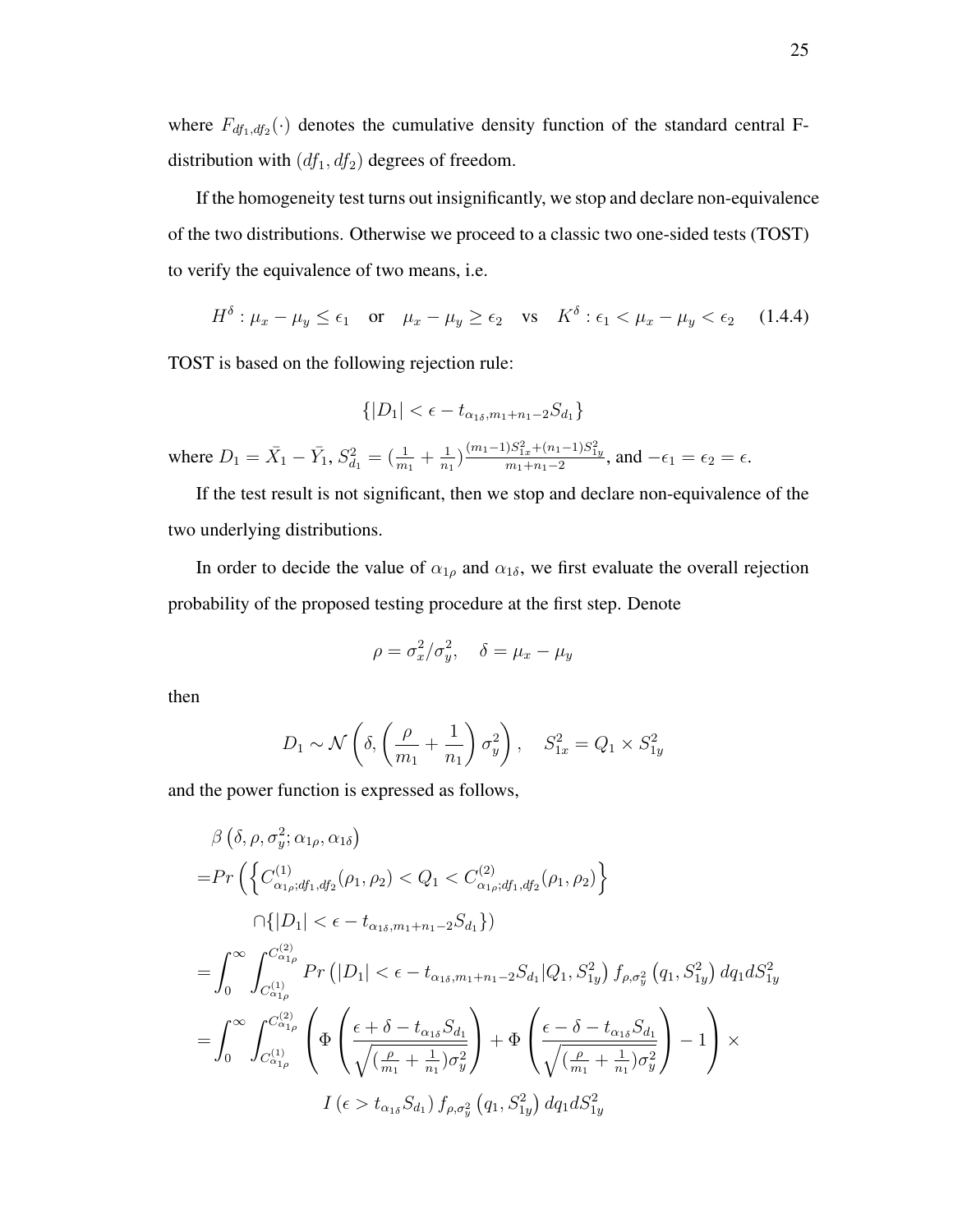where

 $\alpha_{1\rho}$  ∼nominal level of test for variances.

 $\alpha_{1\delta}$  ∼nominal level of test for means.

$$
S_{d_1}^2 = \left(\frac{1}{m_1} + \frac{1}{n_1}\right) \frac{((m_1 - 1)Q_1 + (n_1 - 1))S_{1y}^2}{m_1 + n_1 - 2}
$$

$$
f_{\rho,\sigma_y^2}(q,S_{1y}^2) = \frac{\left(\frac{m_1-1}{2}\right)^{\frac{m_1-1}{2}} \left(\frac{n_1-1}{2}\right)^{\frac{n_1-1}{2}} \rho^{-\frac{m_1-1}{2}} (\sigma_y^2)^{-\frac{m_1+n_1-2}{2}}}{\Gamma(\frac{m_1-1}{2})\Gamma(\frac{n_1-1}{2})} q^{\frac{m_1-3}{2}} (S_{1y}^2)^{\frac{m_1+n_1-4}{2}}
$$
  
×  $\exp \left\{-\left[\frac{(m_1-1)q}{\rho} + (n_1-1)\right] \frac{S_{1y}^2}{2\sigma_y^2}\right\}$ 

First notice that the power function  $\beta(\delta, \rho, \sigma_y^2; \alpha_{1\rho}, \alpha_{1\delta})$  is strictly decreasing in  $|\delta|$ , because  $f_{\rho,\sigma_y^2}(q,S_{1y}^2)$  is independent of  $\delta$  and the first multiplier of the integrand in the power function is strictly decreasing in  $|\delta|$ . Then we performed intensive simulations to study the monotonicity of the power function w.r.t.  $\rho$ . The results indicated that  $\beta(\delta, \rho, \sigma_y^2; \alpha_{1\rho}, \alpha_{1\delta})$  increases then decreases as  $\rho$  increases.

To control type I error of the proposed two-step test, consider the null parameter space, which consists of three subsets, including  $H^{\delta} \cap H^{\rho}$ ,  $H^{\delta} \cap K^{\rho}$  and  $K^{\delta} \cap H^{\rho}$ . Or rewrite them as two subsets:

$$
H^I = \{ (\delta, \rho) : \rho \ge \rho_2 \text{ or } \rho \le \rho_1 \} \quad \text{and} \quad H^{II} = \{ (\delta, \rho) : |\delta| \ge \epsilon, \ \rho_1 < \rho < \rho_2 \}
$$

Based on the monotonicity property of  $\delta$ , and simulation results for  $\rho$ , for any given  $\sigma_y^2$ (which is a nuisance parameter here) and a significance level  $\alpha_1$ , we suggest looking for a pair of  $\alpha_{1\rho}$  and  $\alpha_{1\delta}$  which maximizes the power function

$$
\beta(0, \rho, \sigma_y^2; \alpha_{1\rho}, \alpha_{1\delta}) \qquad \rho_1 < \rho < \rho_2
$$

such that

$$
\max_{H^I} \beta(\delta, \rho, \sigma_y^2; \alpha_{1\rho}, \alpha_{1\delta}) = \max_{\rho \ge \rho_2} \frac{\beta(0, \rho, \sigma_y^2; \alpha_{1\rho}, \alpha_{1\delta}) \le \alpha_1}{\max_{H^{II}} \beta(\delta, \rho, \sigma_y^2; \alpha_{1\rho}, \alpha_{1\delta})} = \max_{\rho_1 < \rho < \rho_2} \beta(\epsilon, \rho, \sigma_y^2; \alpha_{1\rho}, \alpha_{1\delta}) \le \alpha_1
$$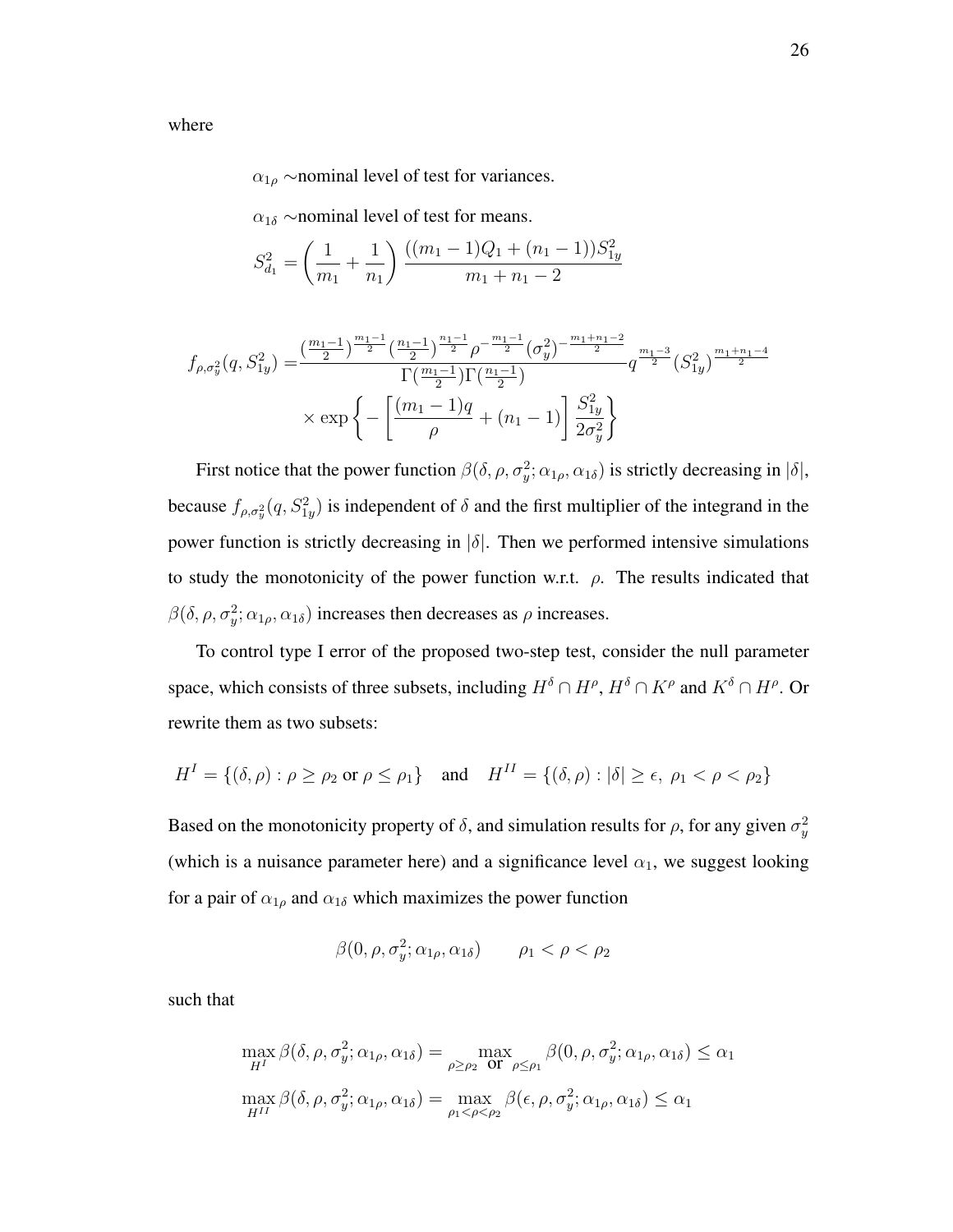Once  $\alpha_{1\rho}$  and  $\alpha_{1\delta}$  are chosen, rejection region can be constructed and decision can be made based upon observed statistics.

### 1.4.3 Two-step testing under two-stage setting: First Stage

From the discussion above, we notice that the value of  $\alpha_{1\rho}$  and  $\alpha_{1\delta}$  vary with respect to different values of  $\sigma_y^2$ , which is usually an unknown parameter and makes application difficult. However, the good news is, in practice, very often one of the two scenarios occurs in the first stage of bio-equivalence testing with two-stage setting.

- 1. A pilot sample is already collected and required further analyses, i.e.
	- What's the power given a certain level in the first stage;
	- Whether an additional sample is needed based on the test result in the first stage;
	- What are the overall Type I error and power.
- 2. No sample has been collected at all. Instead, a desirable Type I error and power for pilot study are specified, and the pilot sample size is asked as very first instruction of the whole test.

As a matter of fact, our proposed two-step test is feasible in both cases, though a little different when performing it. The first case is easier, in which either of the two samples can be treated as from population "Y" and its sample variance  $s_y^2$  is calculated and can be used as an estimator of  $\sigma_y^2$ . The second case is harder but still achievable, considering that in a lot of scenarios, bio-equivalence test is called upon to compare a new formulation with a "well-known" or "widely-used" formulation, which can be treated as population "Y" in our test. In other words, either "Y" is studied enough to assume that its variance is known or at least we already have ample observations from "Y" in hand to calculate its sample variance  $s_y^2$  as a reliable estimator of  $\sigma_y^2$ . Simulation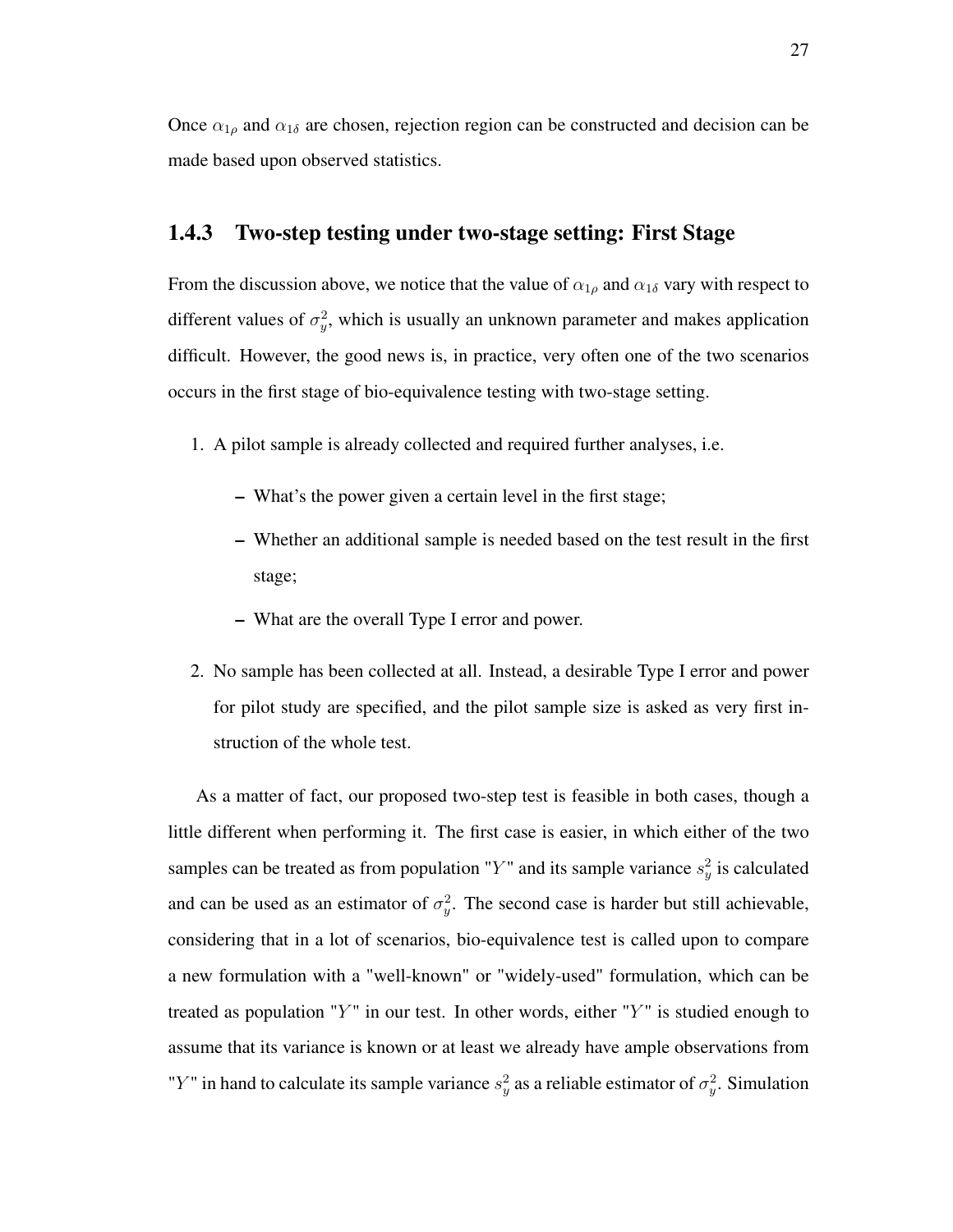| $\alpha_1$ | $\rho_0$       | sample size | power | $\alpha_{1\rho}$ | $\alpha_{1\delta}$ | $\alpha_1$ | $\rho_0$       | sample size | power   | $\alpha_{1\rho}$ | $\alpha_{1\delta}$ |
|------------|----------------|-------------|-------|------------------|--------------------|------------|----------------|-------------|---------|------------------|--------------------|
| 0.2        | $\sqrt{2}$     | 10          | 0.29  | 0.24             | 0.52               | 0.3        | $\sqrt{2}$     | 10          | 0.43    | 0.35             | 0.56               |
|            |                | 13          | 0.33  | 0.23             | 0.46               |            |                | 13          | 0.48    | 0.34             | 0.51               |
|            |                | 16          | 0.37  | 0.23             | 0.41               |            |                | 16          | 0.52    | 0.34             | 0.44               |
|            |                | 19          | 0.43  | 0.24             | 0.35               |            |                | 19          | 0.57    | 0.33             | 0.43               |
|            |                | 22          | 0.47  | 0.23             | 0.32               |            |                | 22          | 0.62    | 0.32             | 0.41               |
|            |                | 25          | 0.51  | 0.21             | 0.32               |            |                | 25          | 0.66    | 0.32             | 0.37               |
|            |                | 28          | 0.56  | 0.22             | 0.29               |            |                | 28          | 0.7     | 0.31             | 0.37               |
|            |                | 31          | 0.6   | 0.22             | 0.27               |            |                | 31          | 0.74    | 0.31             | 0.36               |
|            |                | 34          | 0.64  | 0.21             | 0.26               |            |                | 34          | 0.78    | 0.3              | 0.35               |
|            |                | 37          | 0.68  | 0.21             | 0.25               |            |                | 37          | 0.8     | 0.31             | 0.33               |
|            |                | 40          | 0.72  | 0.21             | 0.24               |            |                | 40          | 0.83    | 0.3              | 0.33               |
|            | $\mathfrak{Z}$ | 10          | 0.34  | 0.29             | 0.32               |            | 3              | 10          | 0.49    | 0.37             | 0.4                |
|            |                | 13          | 0.4   | 0.27             | 0.28               |            |                | 13          | 0.55    | 0.37             | 0.36               |
|            |                | 16          | 0.45  | 0.26             | 0.25               |            |                | 16          | 0.61    | 0.33             | 0.34               |
|            |                | 19          | 0.51  | 0.26             | 0.23               |            |                | 19          | 0.67    | 0.3              | 0.33               |
|            |                | 22          | 0.57  | 0.24             | 0.22               |            |                | 22          | 0.72    | 0.33             | 0.31               |
|            |                | 25          | 0.62  | 0.23             | 0.21               |            |                | 25          | 0.77    | 0.32             | 0.31               |
|            |                | 28          | 0.68  | 0.22             | 0.21               |            |                | 28          | $0.8\,$ | 0.26             | 0.31               |
|            |                | 31          | 0.71  | 0.17             | 0.21               |            |                | 31          | 0.84    | 0.31             | 0.3                |
|            |                | 34          | 0.76  | 0.2              | 0.2                |            |                | 34          | 0.87    | 0.28             | 0.3                |
|            |                | 37          | 0.79  | 0.21             | 0.2                |            |                | 37          | 0.89    | 0.29             | 0.3                |
|            |                | 40          | 0.82  | 0.18             | 0.2                |            |                | 40          | 0.91    | 0.28             | 0.3                |
|            | $\overline{4}$ | 10          | 0.35  | 0.26             | 0.29               |            | $\overline{4}$ | 10          | 0.5     | 0.39             | 0.36               |
|            |                | 13          | 0.41  | 0.28             | 0.25               |            |                | 13          | 0.56    | 0.37             | 0.33               |
|            |                | 16          | 0.47  | 0.25             | 0.23               |            |                | 16          | 0.63    | 0.32             | 0.32               |
|            |                | 19          | 0.52  | 0.18             | 0.22               |            |                | 19          | 0.69    | 0.34             | 0.31               |
|            |                | 22          | 0.59  | 0.23             | 0.21               |            |                | 22          | 0.74    | 0.32             | 0.3                |
|            |                | 25          | 0.64  | 0.12             | 0.21               |            |                | 25          | 0.78    | 0.32             | 0.3                |
|            |                | 28          | 0.69  | 0.21             | 0.2                |            |                | 28          | 0.82    | 0.31             | 0.3                |
|            |                | 31          | 0.73  | 0.21             | 0.2                |            |                | 31          | 0.85    | 0.31             | 0.3                |
|            |                | 34          | 0.77  | 0.2              | 0.2                |            |                | 34          | 0.87    | 0.25             | 0.3                |
|            |                | 37          | 0.81  | 0.2              | 0.2                |            |                | 37          | 0.89    | 0.3              | 0.3                |
|            |                | 40          | 0.83  | 0.2              | 0.2                |            |                | 40          | 0.91    | 0.25             | 0.3                |

Table 1.2: Sample size decision table when  $\sigma_y^2 = 0.2$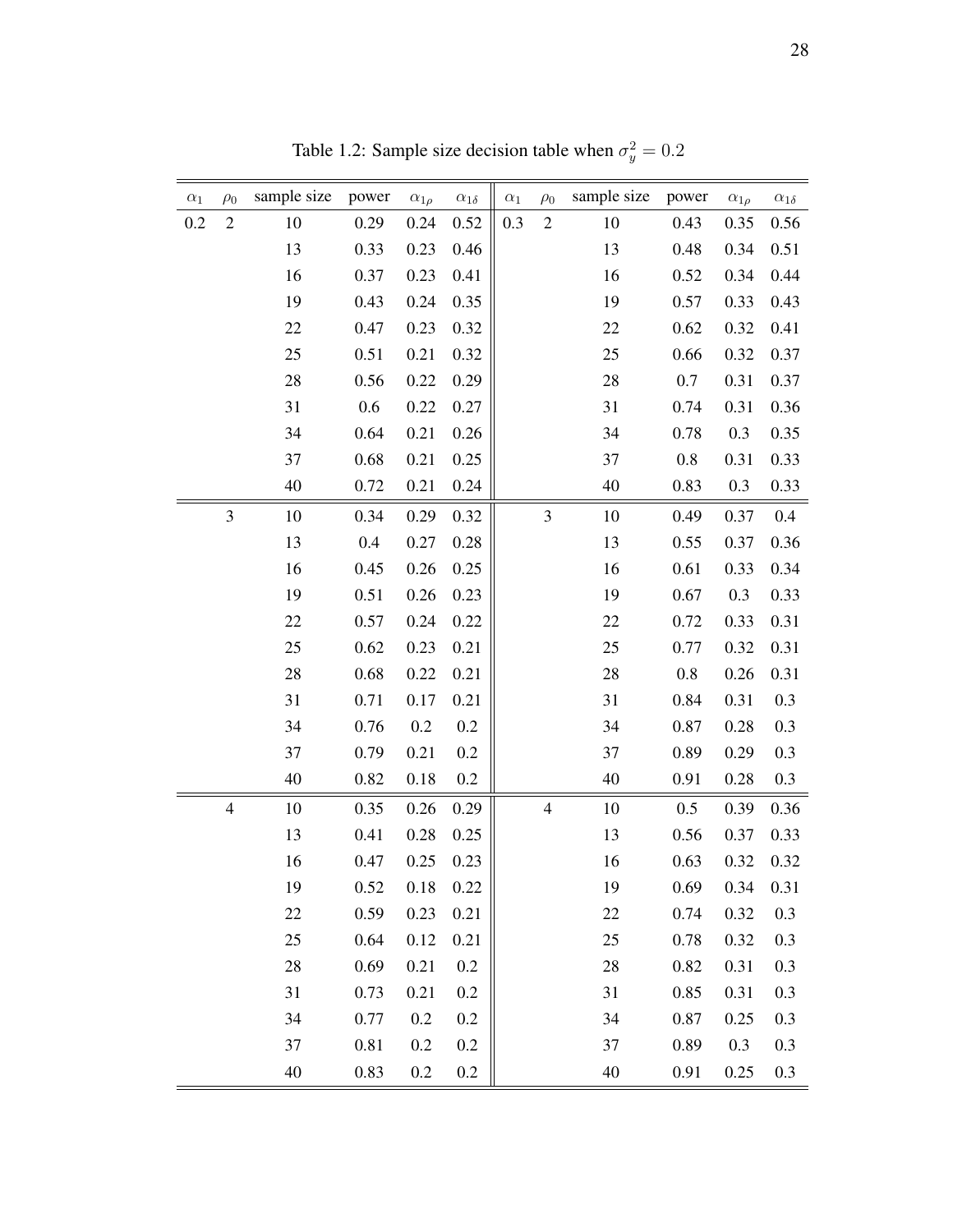| $\alpha_1$ | $\rho_0$       | sample size | power   | $\alpha_{1\rho}$ | $\alpha_{1\delta}$ | $\alpha_1$ | $\rho_0$       | sample size | power | $\alpha_{1\rho}$ | $\alpha_{1\delta}$ |
|------------|----------------|-------------|---------|------------------|--------------------|------------|----------------|-------------|-------|------------------|--------------------|
| 0.2        | $\sqrt{2}$     | 10          | 0.25    | 0.34             | 0.47               | 0.3        | $\sqrt{2}$     | 10          | 0.37  | 0.48             | 0.51               |
|            |                | 13          | 0.27    | 0.31             | 0.44               |            |                | 13          | 0.39  | 0.5              | 0.46               |
|            |                | 16          | 0.29    | 0.36             | 0.37               |            |                | 16          | 0.42  | 0.45             | 0.44               |
|            |                | 19          | 0.3     | 0.38             | 0.33               |            |                | 19          | 0.44  | 0.42             | 0.42               |
|            |                | 22          | 0.33    | 0.37             | 0.31               |            |                | 22          | 0.47  | 0.44             | 0.39               |
|            |                | 25          | 0.35    | 0.36             | 0.29               |            |                | 25          | 0.49  | 0.4              | 0.38               |
|            |                | 28          | 0.37    | 0.34             | 0.28               |            |                | 28          | 0.52  | 0.42             | 0.36               |
|            |                | 31          | 0.39    | 0.31             | 0.27               |            |                | 31          | 0.55  | 0.41             | 0.35               |
|            |                | 34          | 0.41    | 0.3              | 0.26               |            |                | 34          | 0.57  | 0.41             | 0.34               |
|            |                | 37          | 0.44    | 0.3              | 0.25               |            |                | 37          | 0.6   | 0.36             | 0.34               |
|            |                | 40          | 0.46    | 0.29             | 0.24               |            |                | 40          | 0.63  | 0.38             | 0.33               |
|            | $\mathfrak{Z}$ | 10          | 0.25    | 0.47             | 0.37               |            | 3              | 10          | 0.38  | 0.46             | 0.45               |
|            |                | 13          | 0.27    | 0.41             | 0.34               |            |                | 13          | 0.4   | 0.46             | 0.41               |
|            |                | 16          | 0.29    | 0.24             | 0.33               |            |                | 16          | 0.43  | 0.4              | 0.39               |
|            |                | 19          | 0.31    | 0.27             | 0.3                |            |                | 19          | 0.45  | 0.38             | 0.37               |
|            |                | 22          | 0.33    | 0.18             | 0.29               |            |                | 22          | 0.48  | 0.45             | 0.35               |
|            |                | 25          | 0.35    | 0.36             | 0.26               |            |                | 25          | 0.51  | 0.43             | 0.34               |
|            |                | 28          | 0.38    | 0.33             | 0.25               |            |                | 28          | 0.54  | 0.43             | 0.33               |
|            |                | 31          | 0.4     | 0.33             | 0.24               |            |                | 31          | 0.56  | 0.41             | 0.32               |
|            |                | 34          | 0.42    | 0.12             | 0.24               |            |                | 34          | 0.59  | 0.29             | 0.32               |
|            |                | 37          | 0.45    | 0.14             | 0.23               |            |                | 37          | 0.61  | 0.15             | 0.32               |
|            |                | 40          | 0.47    | 0.29             | 0.22               |            |                | 40          | 0.64  | 0.36             | 0.31               |
|            | $\overline{4}$ | 10          | 0.25    | 0.21             | 0.39               |            | $\overline{4}$ | 10          | 0.38  | 0.46             | 0.43               |
|            |                | 13          | 0.27    | 0.14             | 0.36               |            |                | 13          | 0.4   | 0.28             | 0.41               |
|            |                | 16          | 0.29    | 0.26             | 0.31               |            |                | 16          | 0.43  | 0.31             | 0.38               |
|            |                | 19          | 0.31    | 0.23             | 0.29               |            |                | 19          | 0.45  | 0.33             | 0.36               |
|            |                | 22          | 0.33    | 0.1              | 0.28               |            |                | 22          | 0.48  | 0.21             | 0.35               |
|            |                | 25          | 0.35    | 0.16             | 0.26               |            |                | 25          | 0.51  | 0.16             | 0.34               |
|            |                | 28          | 0.38    | 0.13             | 0.25               |            |                | 28          | 0.54  | 0.19             | 0.33               |
|            |                | 31          | $0.4\,$ | 0.15             | 0.24               |            |                | 31          | 0.56  | 0.38             | 0.32               |
|            |                | 34          | 0.42    | 0.29             | 0.23               |            |                | 34          | 0.58  | 0.37             | 0.31               |
|            |                | 37          | 0.44    | 0.29             | 0.22               |            |                | 37          | 0.61  | 0.3              | 0.31               |
|            |                | 40          | 0.48    | 0.23             | 0.22               |            |                | 40          | 0.64  | 0.36             | 0.31               |

Table 1.3: Sample size decision table when  $\sigma_y^2 = 0.5$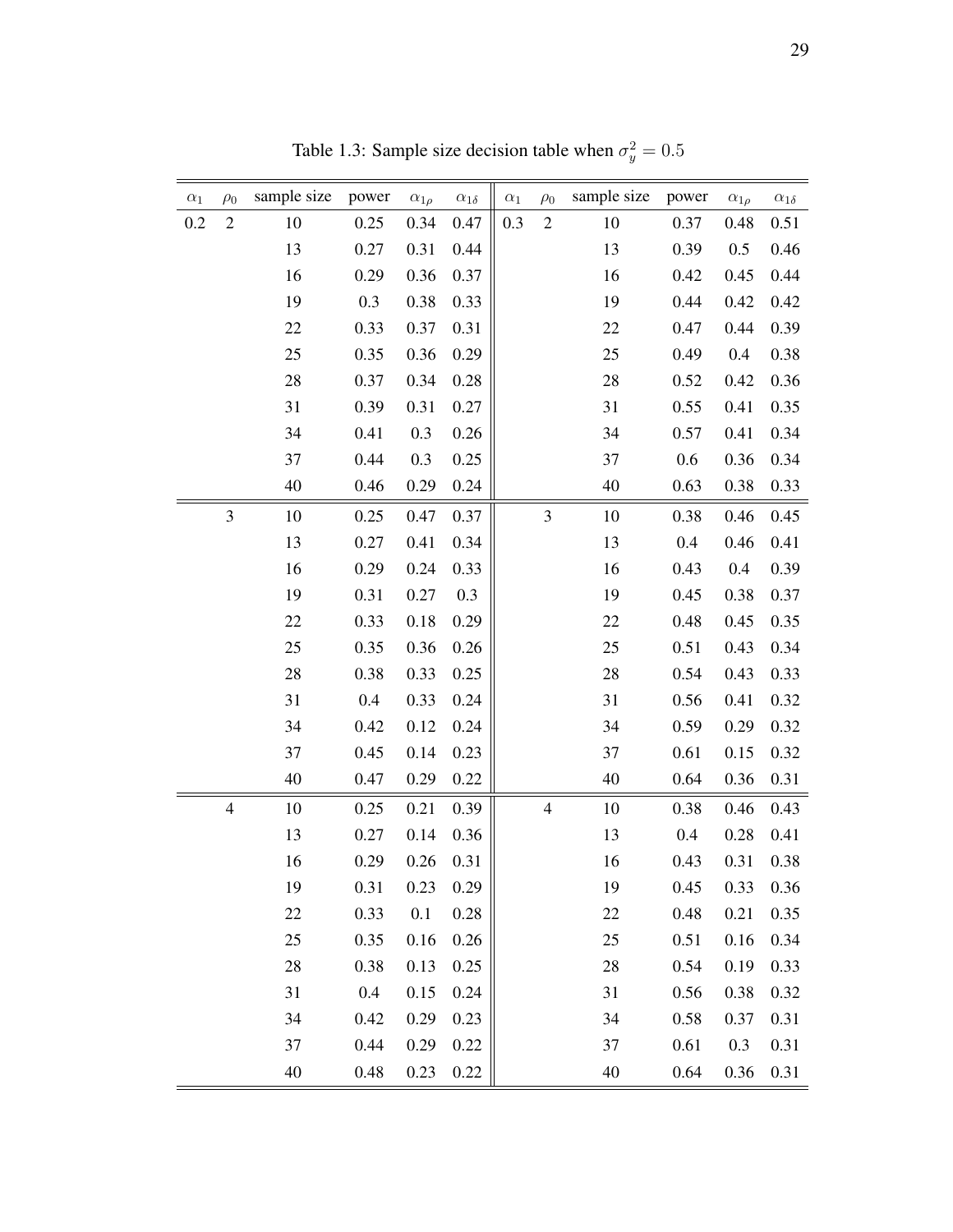| $\alpha_1$ | $\rho_0$       | sample size | power | $\alpha_{1\rho}$ | $\alpha_{1\delta}$ | $\alpha_1$ | $\rho_0$       | sample size | power | $\alpha_{1\rho}$ | $\alpha_{1\delta}$ |
|------------|----------------|-------------|-------|------------------|--------------------|------------|----------------|-------------|-------|------------------|--------------------|
| 0.2        | $\sqrt{2}$     | 10          | 0.22  | 0.41             | 0.49               | 0.3        | $\sqrt{2}$     | 10          | 0.34  | 0.65             | 0.51               |
|            |                | 13          | 0.24  | 0.45             | 0.44               |            |                | 13          | 0.35  | 0.59             | 0.49               |
|            |                | 16          | 0.24  | 0.51             | 0.4                |            |                | 16          | 0.36  | 0.61             | 0.46               |
|            |                | 19          | 0.25  | 0.25             | 0.45               |            |                | 19          | 0.38  | 0.54             | 0.45               |
|            |                | 22          | 0.26  | 0.49             | 0.36               |            |                | 22          | 0.38  | 0.43             | 0.45               |
|            |                | 25          | 0.27  | 0.27             | 0.38               |            |                | 25          | 0.4   | 0.42             | 0.43               |
|            |                | 28          | 0.28  | 0.37             | 0.34               |            |                | 28          | 0.41  | 0.52             | 0.4                |
|            |                | 31          | 0.29  | 0.21             | 0.36               |            |                | 31          | 0.42  | 0.35             | 0.41               |
|            |                | 34          | 0.3   | 0.39             | 0.31               |            |                | 34          | 0.44  | 0.49             | 0.38               |
|            |                | 37          | 0.31  | 0.23             | 0.32               |            |                | 37          | 0.45  | 0.47             | 0.37               |
|            |                | 40          | 0.32  | 0.38             | 0.29               |            |                | 40          | 0.46  | 0.51             | 0.36               |
|            | $\mathfrak{Z}$ | 10          | 0.23  | 0.52             | 0.43               |            | 3              | 10          | 0.34  | 0.43             | 0.51               |
|            |                | 13          | 0.23  | 0.54             | 0.4                |            |                | 13          | 0.35  | 0.47             | 0.47               |
|            |                | 16          | 0.24  | 0.23             | 0.4                |            |                | 16          | 0.36  | 0.41             | 0.45               |
|            |                | 19          | 0.25  | 0.15             | 0.39               |            |                | 19          | 0.37  | 0.28             | 0.44               |
|            |                | 22          | 0.26  | 0.27             | 0.35               |            |                | 22          | 0.39  | 0.51             | 0.41               |
|            |                | 25          | 0.27  | 0.46             | 0.33               |            |                | 25          | 0.4   | 0.35             | 0.4                |
|            |                | 28          | 0.28  | 0.3              | 0.32               |            |                | 28          | 0.41  | 0.3              | 0.39               |
|            |                | 31          | 0.29  | 0.2              | 0.31               |            |                | 31          | 0.42  | 0.25             | 0.38               |
|            |                | 34          | 0.3   | 0.19             | 0.3                |            |                | 34          | 0.44  | 0.27             | 0.37               |
|            |                | 37          | 0.31  | 0.18             | 0.29               |            |                | 37          | 0.45  | 0.41             | 0.36               |
|            |                | 40          | 0.32  | 0.3              | 0.28               |            |                | 40          | 0.46  | 0.1              | 0.36               |
|            | $\overline{4}$ | 10          | 0.23  | 0.56             | 0.42               |            | $\overline{4}$ | 10          | 0.34  | 0.61             | 0.48               |
|            |                | 13          | 0.23  | 0.35             | 0.4                |            |                | 13          | 0.35  | 0.22             | 0.48               |
|            |                | 16          | 0.24  | 0.1              | 0.4                |            |                | 16          | 0.36  | 0.1              | 0.48               |
|            |                | 19          | 0.25  | 0.11             | 0.37               |            |                | 19          | 0.37  | 0.12             | 0.44               |
|            |                | 22          | 0.26  | 0.1              | 0.35               |            |                | 22          | 0.39  | 0.11             | 0.42               |
|            |                | 25          | 0.27  | 0.22             | 0.33               |            |                | 25          | 0.4   | 0.15             | 0.4                |
|            |                | 28          | 0.26  | 0.41             | 0.31               |            |                | 28          | 0.4   | 0.47             | 0.38               |
|            |                | 31          | 0.28  | 0.37             | 0.3                |            |                | 31          | 0.42  | 0.53             | 0.37               |
|            |                | 34          | 0.29  | 0.28             | 0.29               |            |                | 34          | 0.43  | 0.48             | 0.36               |
|            |                | 37          | 0.29  | 0.39             | 0.28               |            |                | 37          | 0.45  | 0.17             | 0.36               |
|            |                | 40          | 0.3   | 0.33             | 0.27               |            |                | 40          | 0.46  | 0.26             | 0.35               |

Table 1.4: Sample size decision table when  $\sigma_y^2 = 1$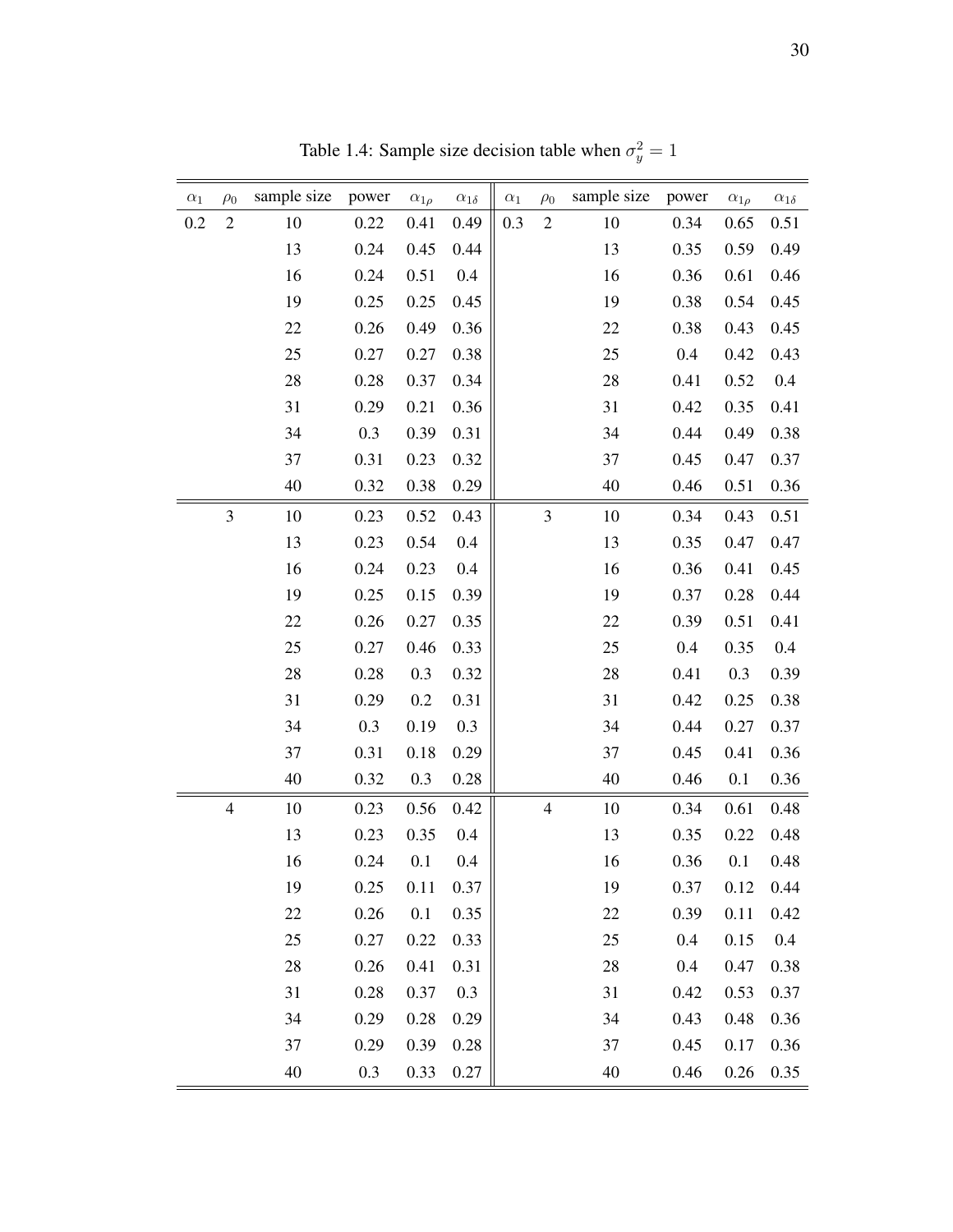In Table 1.2 - Table 1.4, we provide numerical study results as a reference for a sample size decision. For computational simplicity, we take an equal size of sample from both populations, i.e.  $m_1 = n_1$ . Also we assume that  $\epsilon = \log(10/8)$ ,  $1/\rho_1 =$  $\rho_2 = \rho_0$ , and  $\sigma_y^2$  is known.

In practice, once  $\sigma_y^2$  is acquired or estimated, our computational technique can be adopted to produce similar tables as provided in order to calculate the optimal values of  $\alpha_{1\rho}$  and  $\alpha_{1\delta}$  corresponding to different sample size and power. On the other hand, if a speedy preliminary test in the first stage is preferred and the control of Type I error is not that crucial, our computation results can serve as benchmarks for sample size decisions, considering the strictly decreasing property of the power function with respect to  $\sigma_y^2$ .

## 1.4.4 Two-step testing under two-stage setting: Second Stage

Once rejection occurs in the first stage, a larger sample is called upon for further confirmation, which consists of  $X_i$ 's of size  $m_2 = m - m_1$  and  $Y_j$ 's of size  $n_2 = n - n_1$ . Consider the conditional joint distribution given rejection occurs in the first stage,

$$
f(\bar{X}, \bar{Y}, S_x^2, S_y^2 | R) = \frac{f(\bar{X}, \bar{Y}, S_x^2, S_y^2, R)}{Pr(R)} = \frac{f(\bar{X}, \bar{Y}, S_x^2, S_y^2, R)}{\beta(\delta, \rho, \sigma_y^2; \alpha_{1\rho}, \alpha_{1\delta})} \ (\bar{X}, \bar{Y}, S_x^2, S_y^2) \in R
$$
\n(1.4.5)

where

$$
R = \left\{ C_{\alpha_{1\rho};df_1,df_2}^{(1)}\left(\rho_1, \rho_2\right) < Q_1 < C_{\alpha_{1\rho};df_1,df_2}^{(2)}\left(\rho_1, \rho_2\right) \right\} \cap \left\{ |D_1| < \epsilon - t_{\alpha_{1\delta},m_1+n_1-2} S_{d_1} \right\} \tag{1.4.6}
$$

and

$$
f(\bar{X}, \bar{Y}, S_x^2, S_y^2, R) = \int_R f\left(\bar{X}, \bar{Y}, S_x^2, S_y^2, \bar{X}_1, \bar{Y}_1, S_{1x}^2, S_{1y}^2\right) d\bar{x}_1 d\bar{y}_1 dS_{1x}^2 dS_{1y}^2
$$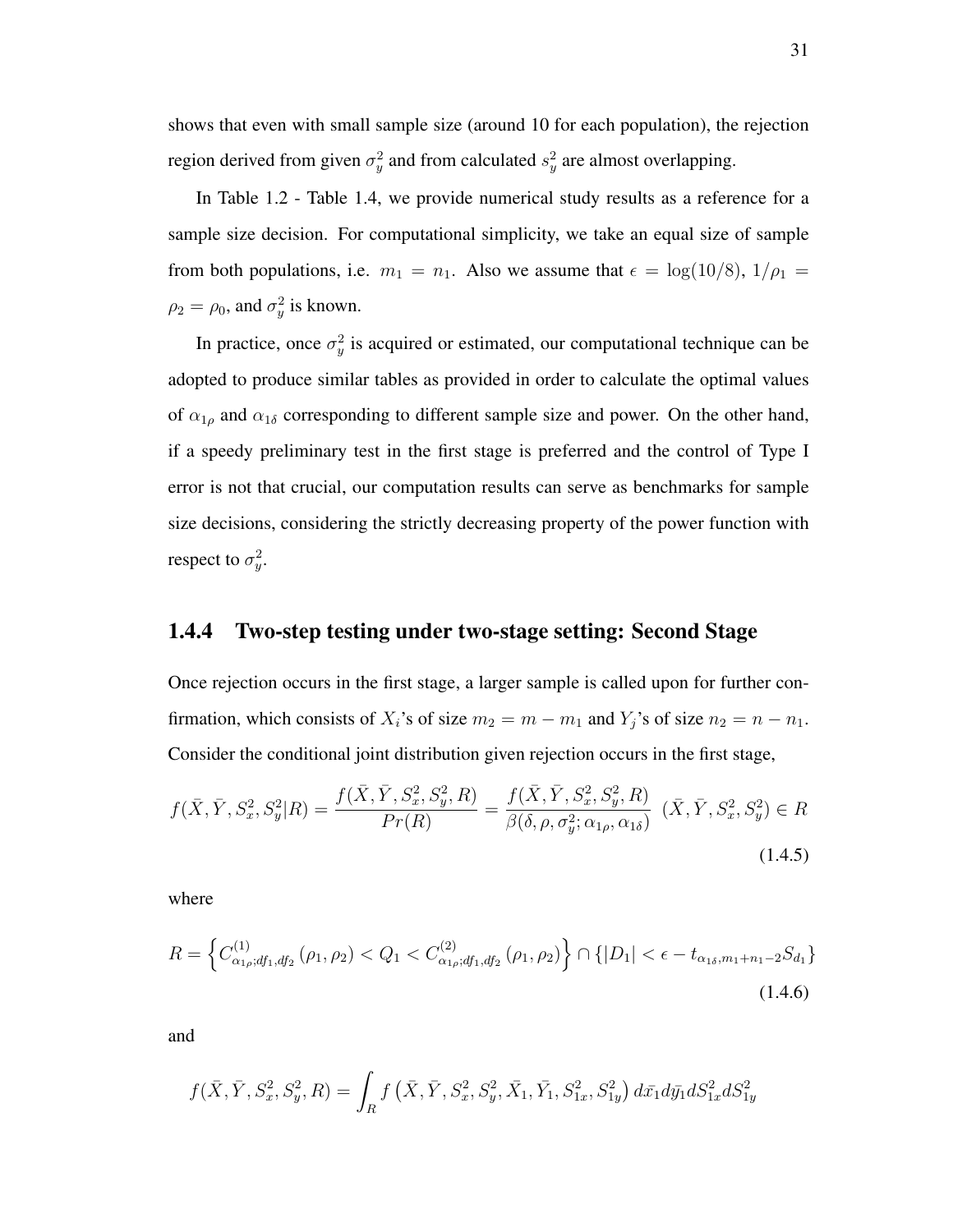Since  $X_i$ 's and  $Y_j$ 's are independent, we only need to derive the joint distribution of  $(\bar{X},S_x^2,\bar{X_1},S_{1x}^2)$  from the joint distribution of  $(\bar{X_1},S_{1x}^2,\bar{X_2},S_{2x}^2)$  and the analogous result for the Y part would follow. Also it is easy to derive the following relationships:

$$
m_1\bar{X}_1 + m_2\bar{X}_2 = m\bar{X}
$$
  
\n
$$
n_1\bar{Y}_1 + n_2\bar{Y}_2 = n\bar{Y}
$$
  
\n
$$
(m_1 - 1)S_{1x}^2 + (m_2 - 1)S_{2x}^2 = (m - 1)S_x^2 - m_1(\bar{X} - \bar{X}_1)^2 - m_2(\bar{X} - \bar{X}_2)^2
$$
  
\n
$$
(n_1 - 1)S_{1y}^2 + (n_2 - 1)S_{2y}^2 = (n - 1)S_y^2 - n_1(\bar{Y} - \bar{Y}_1)^2 - n_2(\bar{Y} - \bar{Y}_2)^2
$$

From the following distributions and linear transformations

$$
\bar{X}_1 \sim \mathcal{N}\left(\mu_x, \frac{\sigma_x^2}{m_1}\right) \qquad \bar{X}_2 \sim \mathcal{N}\left(\mu_x, \frac{\sigma_x^2}{m_2}\right)
$$
\n
$$
S_{1x}^2 \sim \frac{\sigma_x^2}{(m_1 - 1)} \chi_{m_1-1}^2 \qquad S_{2x}^2 \sim \frac{\sigma_x^2}{(m_2 - 1)} \chi_{m_2-1}^2
$$
\n
$$
\bar{X}_1 = \bar{X}_1
$$
\n
$$
\bar{X}_2 = \frac{m}{m_2} \bar{X} - \frac{m_1}{m_2} \bar{X}_1
$$
\n
$$
S_{1x}^2 = S_{1x}^2
$$
\n
$$
S_{2x}^2 = \frac{m - 1}{m_2 - 1} S_x^2 - \frac{m_1 - 1}{m_2 - 1} S_{1x}^2 - \frac{m_1 m}{m_2 (m_2 - 1)} (\bar{X} - \bar{X}_1)^2
$$

The joint distribution of  $(\bar{X}, S_x^2, \bar{X}_1, S_{1x}^2)$  can be written as follows,

$$
f(\bar{X}, S_x^2, \bar{X}_1, S_{1x}^2) = C(m_1, m_2, m) K(\sigma_x^2; m) H(\bar{X}, S_x^2, \bar{X}_1, S_{1x}^2; m_1, m_2, m) \times \exp\left\{-\frac{m}{2\sigma_x^2} (\bar{X} - \mu_x)^2 - \frac{m-1}{2\sigma_x^2} S_x^2\right\}
$$
(1.4.7)

where

$$
K(\sigma_x^2; m) = \left(\frac{1}{2\sigma_x^2}\right)^{m/2}
$$
  
\n
$$
C(m_1, m_2, m) = \frac{m(m-1)\sqrt{m_1 m_2}}{\pi \Gamma(\frac{m_1-1}{2})\Gamma(\frac{m_2-1}{2})m_2(m_2-1)}(m_1-1)^{\frac{m_1-1}{2}}(m_2-1)^{\frac{m_2-1}{2}}
$$
  
\n
$$
H(\bar{X}, S_x^2, \bar{X}_1, S_{1x}^2; m_1, m_2, m)
$$
  
\n
$$
= (S_{1x}^2)^{\frac{m_1-3}{2}} \left(\frac{m-1}{m_2-1}S_x^2 - \frac{m_1-1}{m_2-1}S_{1x}^2 - \frac{m_1m}{m_2(m_2-1)}(\bar{X} - \bar{X}_1)^2\right)^{\frac{m_2-3}{2}}
$$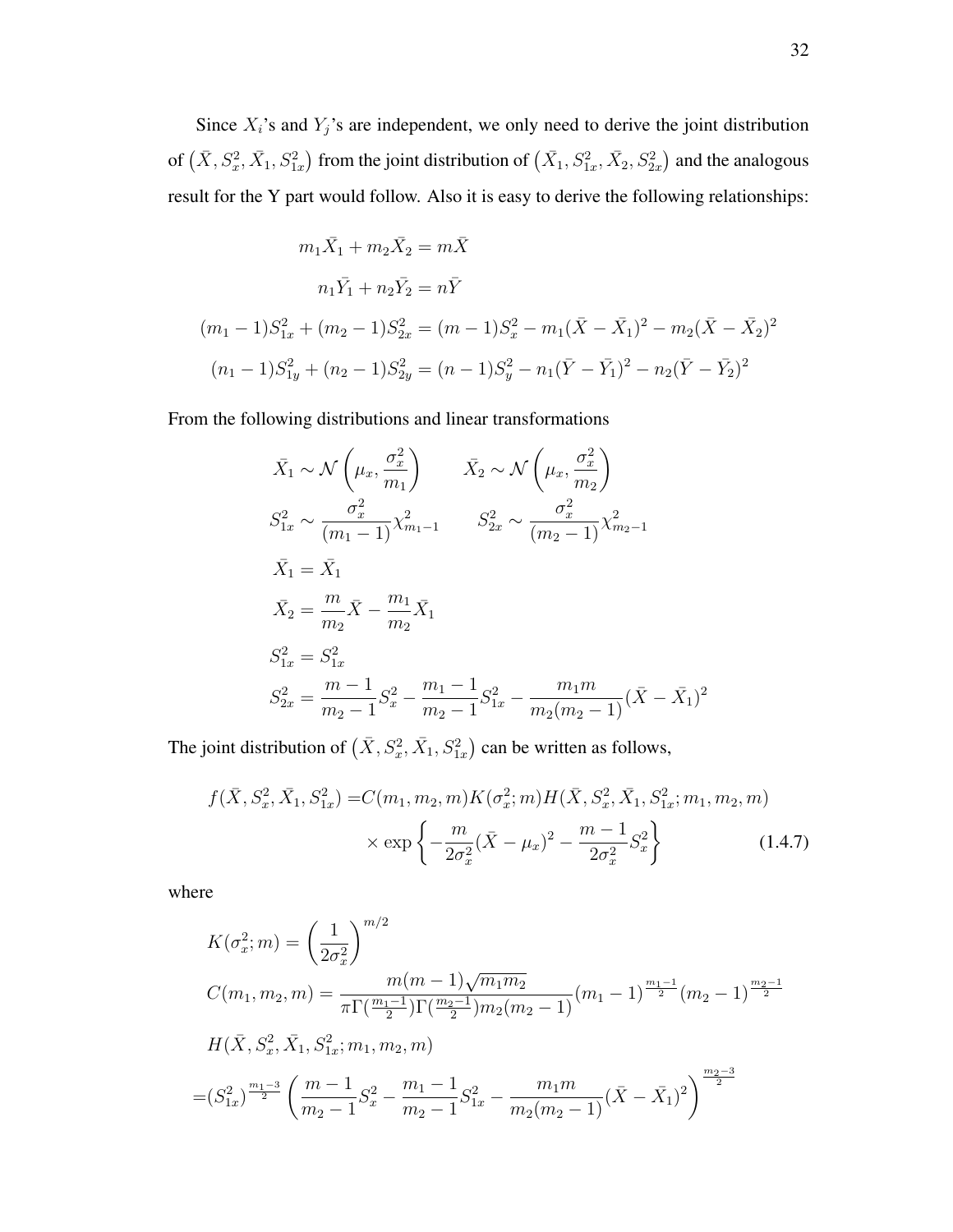Therefore, the joint density of  $(\bar{X}, \bar{Y}, S_x^2, S_y^2, \bar{X_1}, \bar{Y_1}, S_{1x}^2, S_{1y}^2)$  is

$$
f(\bar{X}, \bar{Y}, S_x^2, S_y^2, \bar{X}_1, \bar{Y}_1, S_{1x}^2, S_{1y}^2)
$$
  
=  $C(m_1, m_2, m)C(n_1, n_2, n)K(\sigma_x^2; m)K(\sigma_y^2; n)$   

$$
\times H(\bar{X}, S_x^2, \bar{X}_1, S_{1x}^2; m_1, m_2, m)H(\bar{Y}, S_y^2, \bar{Y}_1, S_{1y}^2; n_1, n_2, n)
$$
  

$$
\times \exp\left\{-\frac{m}{2\sigma_x^2}(\bar{X} - \mu_x)^2 - \frac{n}{2\sigma_y^2}(\bar{Y} - \mu_y)^2\right\} \exp\left\{-\frac{m - 1}{2\sigma_x^2}S_x^2 - \frac{n - 1}{2\sigma_y^2}S_y^2\right\}
$$

Notice that the rejection region R (1.4.6), from the first stage, is expressed in terms of  $(D_1, Q_1, S_{d_1}^2)$ . Using the following transformations,

$$
S_{1x}^2 = Q_1 S_{1y}^2 \qquad \bar{X}_1 = D_1 + \bar{Y}_1
$$

now get

$$
f(\bar{X}, \bar{Y}, S_x^2, S_y^2, D_1, \bar{Y}_1, Q_1, S_{1y}^2)
$$
  
=  $C(m_1, m_2, m)C(n_1, n_2, n)K(\sigma_x^2; m)K(\sigma_y^2; n)$   
 $\times H(\bar{X}, S_x^2, (D_1 + \bar{Y}_1), Q_1 S_{1y}^2; m_1, m_2, m) H(\bar{Y}, S_y^2, \bar{Y}_1, S_{1y}^2; n_1, n_2, n) S_{1y}^2$   
 $\times \exp\left\{-\frac{m}{2\sigma_x^2}(\bar{X} - \mu_x)^2 - \frac{n}{2\sigma_y^2}(\bar{Y} - \mu_y)^2\right\} \exp\left\{-\frac{m - 1}{2\sigma_x^2}S_x^2 - \frac{n - 1}{2\sigma_y^2}S_y^2\right\}$ 

Therefore

$$
f(\bar{X}, \bar{Y}, S_x^2, S_y^2 | R)
$$
  
=  $\int_R f(\bar{X}, \bar{Y}, S_x^2, S_y^2, D_1, \bar{Y}_1, Q_1, S_{1y}^2) d\bar{d}_1 d\bar{y}_1 d q_1 dS_{1y}^2$   
=  $\int_{-\infty}^{\infty} \int_0^{\infty} \int_{C_{\alpha_{1\rho}}^{(1)}}^{C_{\alpha_{1\rho}}^{(2)}} \int_{d_1^{\min}}^{d_1^{\max}} f(\bar{X}, \bar{Y}, S_x^2, S_y^2, D_1, \bar{Y}_1, Q_1, S_{1y}^2) d\bar{d}_1 d q_1 dS_{1y}^2 d\bar{y}_1$   
=  $C(m_1, m_2, m) C(n_1, n_2, n) K(\sigma_x^2; m) K(\sigma_y^2; n) \tilde{H}(\bar{X}, \bar{Y}, S_x^2, S_y^2)$   
 $\times \exp \left\{-\frac{m}{2\sigma_x^2} (\bar{X} - \mu_x)^2 - \frac{n}{2\sigma_y^2} (\bar{Y} - \mu_y)^2\right\} \exp \left\{-\frac{m - 1}{2\sigma_x^2} S_x^2 - \frac{n - 1}{2\sigma_y^2} S_y^2\right\}$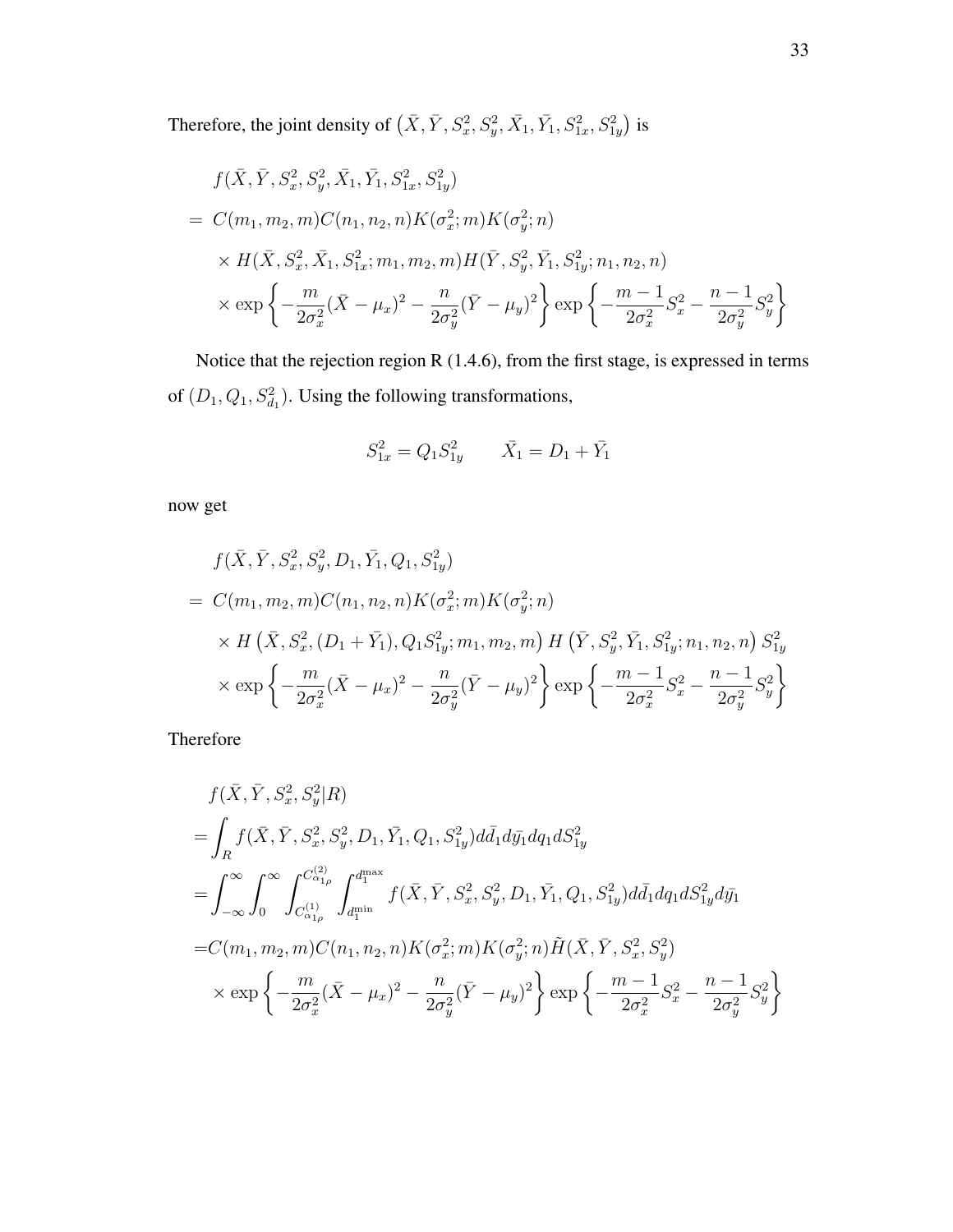where

$$
d_1^{\min} = t_{\alpha_{1\delta}, m_1+n_1-2} S_{d_1} - \epsilon
$$
  
\n
$$
d_1^{\max} = \epsilon - t_{\alpha_{1\delta}, m_1+n_1-2} S_{d_1}
$$
  
\n
$$
S_{d_1}^2 = \left(\frac{1}{m_1} + \frac{1}{n_1}\right) \frac{(m_1 - 1)Q_1 S_{1y}^2 + (n_1 - 1)S_{1y}^2}{m_1 + n_1 - 2}
$$
  
\n
$$
\tilde{H}(\bar{X}, \bar{Y}, S_x^2, S_y^2) = \int_{-\infty}^{\infty} \int_0^{\infty} \int_{C_{\alpha_{1\rho}}^{(1)}}^{C_{\alpha_{1\rho}}^{(2)}} \int_{d_1^{\min}}^{d_1^{\max}} S_{1y}^2 H(\bar{X}, S_x^2, (D_1 + \bar{Y}_1), Q_1 S_{1y}^2; m_1, m_2, m)
$$
  
\n
$$
\times H(\bar{Y}, S_y^2, \bar{Y}_1, S_{1y}^2; n_1, n_2, n) d\bar{d}_1 d q_1 d S_{1y}^2 d \bar{y}_1
$$

As we did in the first stage, now let

$$
D = \overline{X} - \overline{Y}, \qquad Q = S_x^2 / S_y^2
$$

Then

$$
f(D, Q, \bar{Y}, S_y^2 | R) = \frac{f(D, Q, \bar{Y}, S_y^2, R)}{\beta(\delta, \rho, \sigma_y^2; \alpha_{1\rho}, \alpha_{1\delta})}
$$
  
\n
$$
= \frac{C(m_1, m_2, m)C(n_1, n_2, n)K(\rho \sigma_y^2; m)K(\sigma_y^2; n)}{\beta(\delta, \rho, \sigma_y^2; \alpha_{1\rho}, \alpha_{1\delta})} \tilde{H}((D + \bar{Y}), \bar{Y}, QS_y^2, S_y^2) S_y^2
$$
  
\n
$$
\times \exp\left\{-\frac{m}{2\rho \sigma_y^2}((D + \bar{Y}) - (\mu_y + \delta))^2 - \frac{n}{2\sigma_y^2}(\bar{Y} - \mu_y)^2\right\}
$$
  
\n
$$
\times \exp\left\{-\frac{S_y^2}{2\sigma_y^2}\left((m - 1)\frac{Q}{\rho} + (n - 1)\right)\right\}
$$
(1.4.8)

Unfortunately, from the above joint density (1.4.8), it is difficult to derive an analytical expression for a marginal density of either  $D$  or  $Q$  or their joint density given rejection in the first stage. Alternatively, we are able to examine their density curves based on intensive simulation. Numerical results indicates that analogous to the unconditional density of  $D_1$  in the first stage, which follows a normal distribution,

$$
f(D; \delta | R) = f(-D; -\delta | R)
$$

Also when  $m = n$ , similar to  $Q_1$ ,

$$
f(Q; \rho | R) = f(\frac{1}{Q}; \frac{1}{\rho} | R)
$$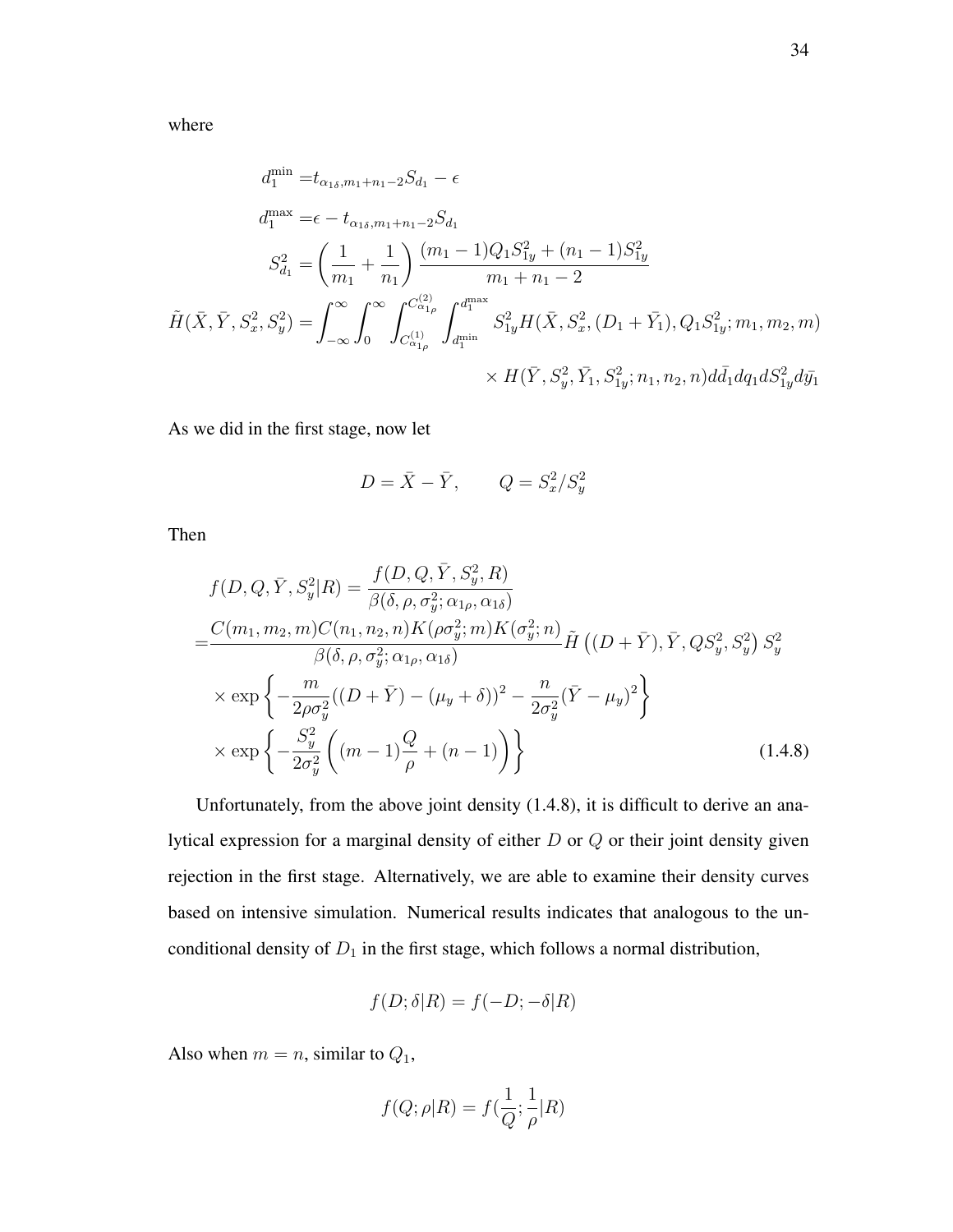Inspired by the similar distribution shapes, we propose a test procedure in the second stage. After an additional sample is collected, a test based on observed  $Q$  to check homogeneity of variances again is carried out and the rejection region is of the form  $\left\{ C_{2\rho}^{(1)} < Q < C_{2\rho}^{(2)} \right\}$ , where constants  $C_{2\rho}^{(1)}$  $C_{2\rho}^{(1)}$  and  $C_{2\rho}^{(2)}$  depend on a given level of  $\alpha_{2\rho}$ . If the test result is not significant, we stop and declare non-equivalence. Otherwise, a test of equal means based on observed D is performed with a rejection region  $\{|D| < C_d\}$ , where the constant  $C_d$  depends on a given level of  $\alpha_{2\delta}$ . And a final declaration of bio-equivalence is made if the test is significant.

Next, in order to control the overall Type I error  $\alpha$ , we use the same logic when controlling  $\alpha_1$  in the first stage. Two subsets need to be considered:

$$
H^{I} = \{ (\delta, \rho) : \rho \ge \rho_2 \quad \text{or} \quad \rho \le \rho_1 \}
$$

and

$$
H^{II} = \{ (\delta, \rho) : |\delta| \ge \epsilon, \rho_1 < \rho < \rho_2 \}
$$

Particularly, three parameter sets of the boundary of the null parameter space:

$$
\{\delta = \epsilon, \rho = 1\}, \quad \{\delta = 0, \rho = \rho_1\}, \quad \{\delta = 0, \rho = \rho_2\}
$$
(1.4.9)

are relevant.

To control the overall Type I error at level  $\alpha$ , we need to find a pair of  $(\alpha_{2\rho}, \alpha_{2\delta})$ such that under each of these three-parameter spaces above, the rejection probability does not exceed  $\alpha_2$ . Further notice that a final rejection occurs when we reject the null hypothesis in both stages, and the rejection probability in the first stage was already controlled at level  $\alpha_1$ . Since

- $\alpha$  =  $Pr_{H_0}$  {rejection in both stages}
	- $= Pr_{H_0}$ {rejection in the first stage}  $\times$

 $Pr_{H_0}$ {rejection in the second stage given rejection in the first stage}

$$
= \ \alpha_1 \times \alpha_2
$$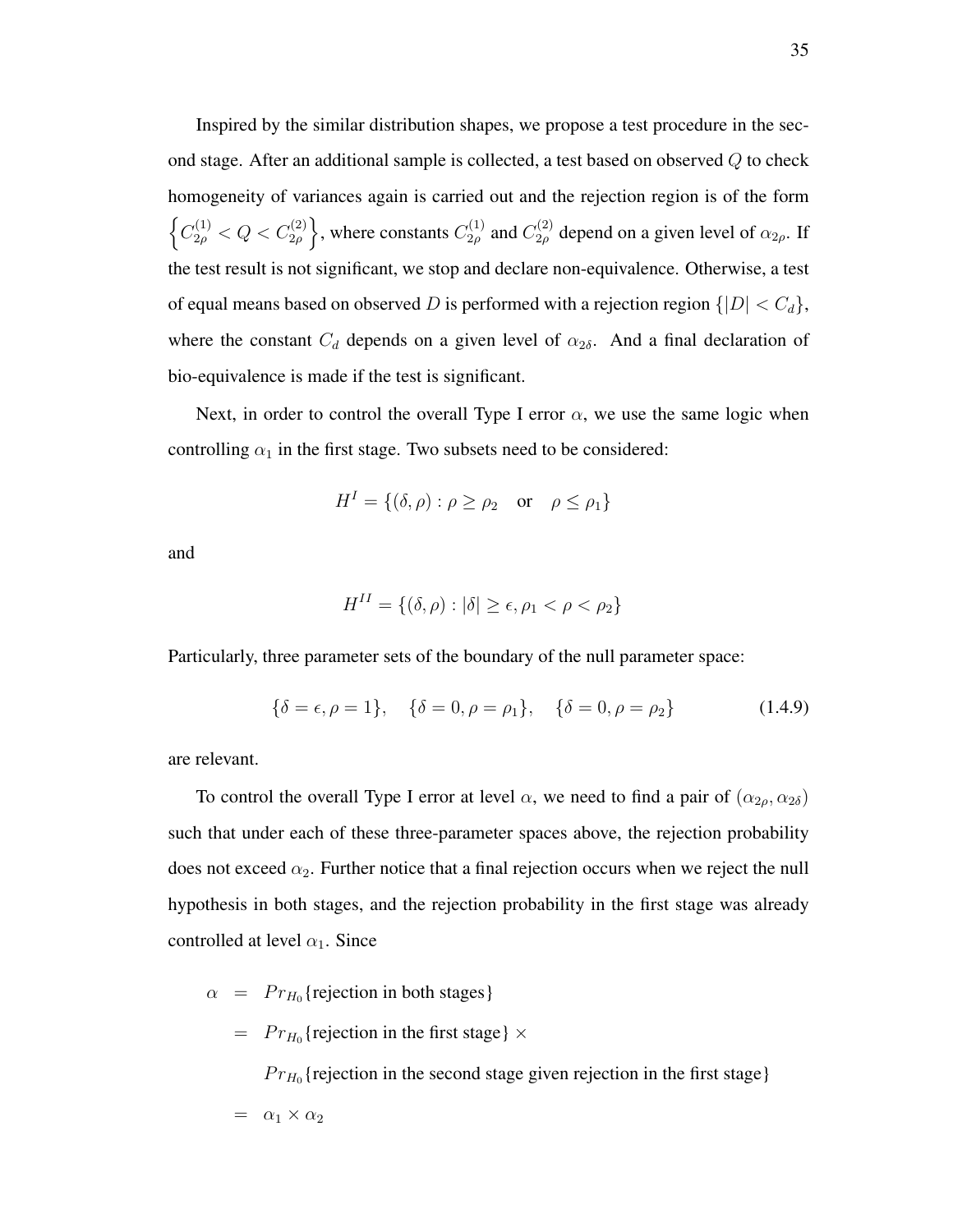for given  $\alpha$  and  $\alpha_1$ ,  $\alpha_2$  should be set as no more than  $\alpha/\alpha_1$ .

The acceptable pair of  $(\alpha_{2\rho}, \alpha_{2\delta})$  must exist because of the continuity of each distribution as well as the rejection region, which results in a continuous power function. However, this pair may not be unique. Analogous to how we calculate in the first stage, we seek a pair that maximizes the power of the test while controlling the Type I error. In mathematical terms, given  $\alpha_1$  and  $\alpha$ , we look for  $\alpha_{2\rho}$  and  $\alpha_{2\delta}$  to maximize the power of the test given by

$$
Pr_{\{\delta=0,\rho=1\}}\{C_{2\rho}^{(1)} < Q < C_{2\rho}^{(2)} \quad \text{and} \quad |D| < C_d|R\}
$$

such that

$$
\max_{\{\delta = \epsilon, \rho = 1\}\atop{\delta = 0, \rho = \rho_i; i = 1, 2\}} Pr\{C_{2\rho}^{(1)} < Q < C_{2\rho}^{(2)} \quad \text{and} \quad |D| < C_d |R\} \le \alpha/\alpha_1
$$

To realize the proposed procedure above, we perform the following steps to find the desired  $\alpha_{2\rho}$  and  $\alpha_{2\delta}$  along with the corresponding  $C_{2\rho}^{(1)}$  $C^{(1)}_{2\rho},\,C^{(2)}_{2\rho}$  $C_{2\rho}^{(2)}$ , and  $C_d$ . Again for simplicity, we assume equal sample sizes in both stages and  $1/\rho_1 = \rho_2 = \rho_0$ . As a result, the rejection region for testing variances is simplified to  $\{1/C_q < Q < C_q\}$ . Also here we assume that  $\sigma_y^2$  is known. Notice that this assumption is reasonable since in the second stage we already have observed data from the first stage. Using either the sample variance as an estimator or a pre-knowledge value of  $\sigma_y^2$  works fine in our procedure. To be consistent, we suggest using the same value of  $\sigma_y^2$  for both stages. In addition, we need one more parameter  $\mu_y$  to simulate the joint conditional density of D and Q given rejection. Based on our numerical studies, the sample mean of population Y from the first stage can be used as a good estimator. As a matter of fact, the value of  $C_q$  and  $C_d$  stay stable while the value of  $\mu_y$  varies, which is consistent with the fact that the test of the difference between two means would not depend on either of these two means themselves. We next describe the steps of the procedure:

• *Step* 1. For any given  $\alpha_{2\rho}$ , simulate data from the conditional distribution of

$$
Q
$$
;  $\rho_0 | R$  and  $Q$ ;  $1/\rho_0 | R$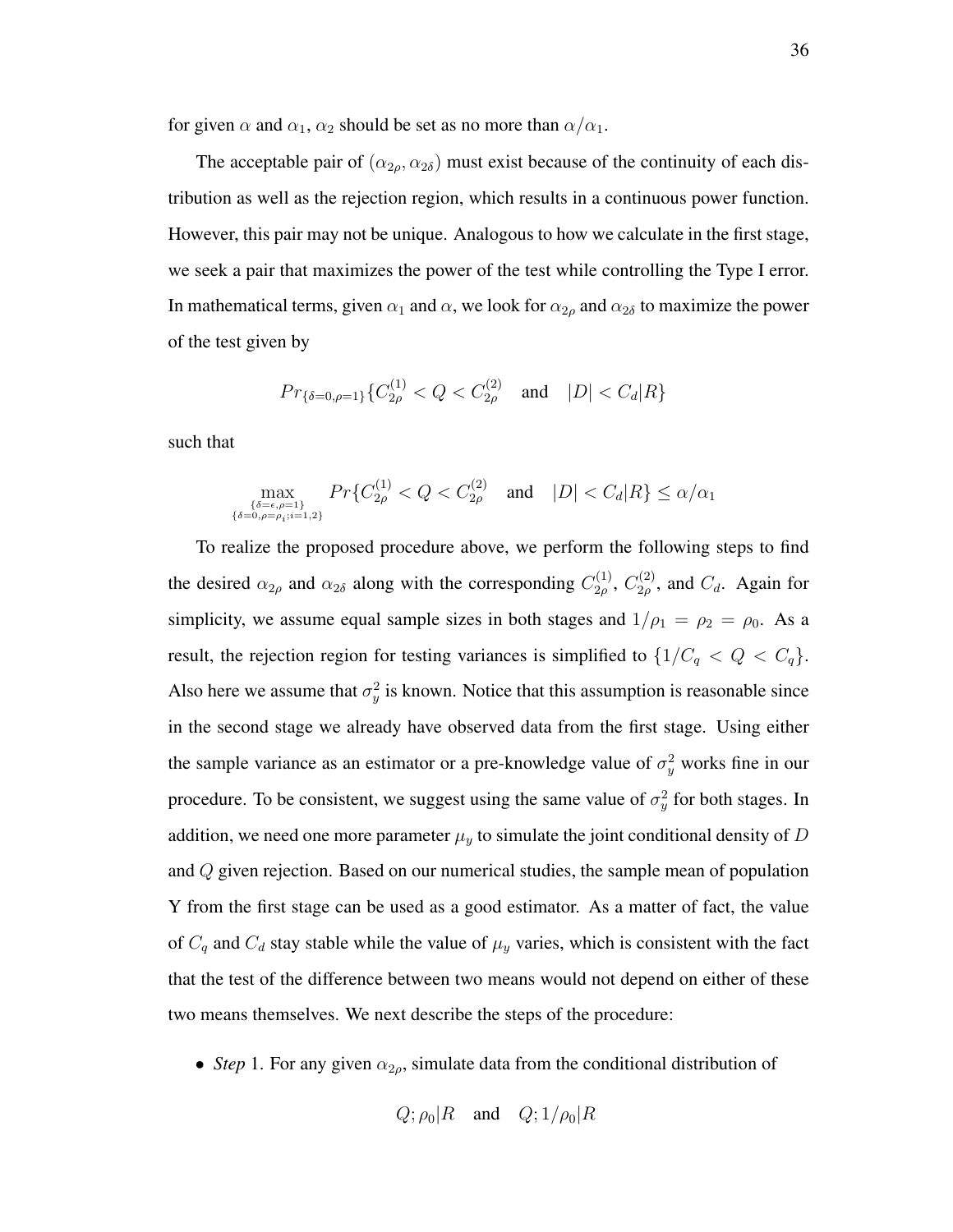and find a constant based on empirical density curves such that

$$
F_{emp}^{Q}(C_q; \rho_0) - F_{emp}^{Q}(1/C_q; \rho_0) = \alpha_{2\rho} = F_{emp}^{Q}(C_q; 1/\rho_0) - F_{emp}^{Q}(1/C_q; 1/\rho_0)
$$
\n(1.4.10)

Then the corresponding rejection region for Q at level  $\alpha_{2\rho}$  is

$$
\{1/C_q < Q < C_q\}
$$

Note: There are two equations in (1.4.10), which yield two values of  $C_q$ . These two values in theory should be identical. Observing the different values due to numerical error, we use the average of them as the final constant.

• *Step* 2. Analogously, for any given  $\alpha_{2\delta}$ , simulate data from the conditional distribution of

$$
D; \epsilon | R
$$
 and  $D; -\epsilon | R$ 

and find a constant based on empirical density curves such that

$$
F_{emp}^D(C_d; \epsilon) - F_{emp}^D(-C_d; \epsilon) = \alpha_{2\delta} = F_{emp}^D(C_d; -\epsilon) - F_{emp}^D(-C_d; -\epsilon)
$$
\n(1.4.11)

Then the corresponding rejection region for D at level  $\alpha_{2\delta}$  is

$$
\{|D| < C_d\}
$$

Note: For a similar reason as *Step* 1, we adopt the average of two  $C_d$ 's as desired constant.

• *Step* 3. Under the three parameter settings of the null hypothesis boundary (1.4.9), apply the rejection rule decided from the previous two steps to the empirical conditional joint density of  $D$  and  $Q$  given rejection in the first stage. If any of three yields a rejection probability exceeding  $\alpha/\alpha_1$ , this pair of  $(\alpha_{2\rho}, \alpha_{2\delta})$ should be discarded. Since the rejection probability is increasing with respect to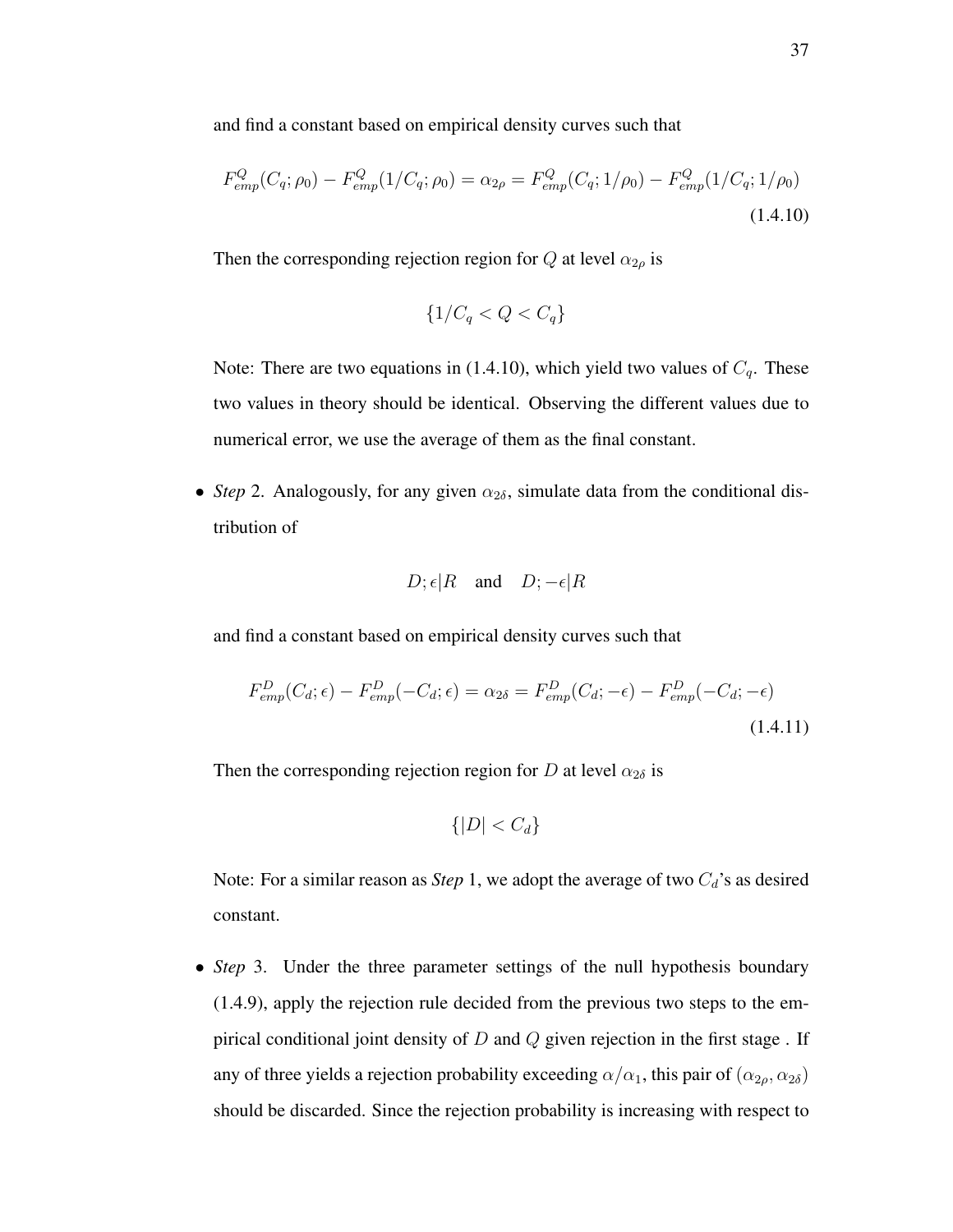either of these two nominal errors, we can repeat either *Step* 1 or 2 or both by decreasing their values gradually. Once under all of three settings, the specified type I error is controlled, the power of this test is calculated analogously from the simulated conditional joint density of D and Q under  $\{\delta = 0, \rho = 1\}.$ 

• *Step* 4. Repeat *Step* 1 through *Step* 3 on the 2×2 grid consisting of two perpendicular intervals (0.01, 0.99) by step = 0.01 to get all candidate pairs of  $(\alpha_{2\rho}, \alpha_{2\delta})$ . Then the best choice would be the one with the largest power.

Next we provide some numerical study results to demonstrate our test procedure in the second stage. First, Table 1.5 shows that the value of  $C_q$  and  $C_d$  are not affected a lot by the change of the value of  $\mu_y$ . There are some variations of the rejection region with respect different values of  $\mu_y$ . It is likely caused by the numerical error considering all our results are based on simulations and empirical densities. For preciseness, if some prior knowledge of  $\mu_y$  is available or  $\bar{Y}$  can be calculated as an estimator, we suggest using that value as a starting point of the simulation study for the second stage.

Table 1.6 - Table 1.11 provide different rejection values under certain parameter settings. Notice that even with identical total sample size  $n$ , the power of entire test is increasing with respect to the sample size of first stage  $n_1$ . This result is reasonable since the final rejection is the result that the alternative hypothesis is significant in both stages. If significance is supported in the first stage by a larger sample, it is more likely that it will occur again in the second stage, which reflects a larger rejection probability, a.k.a. power of the test.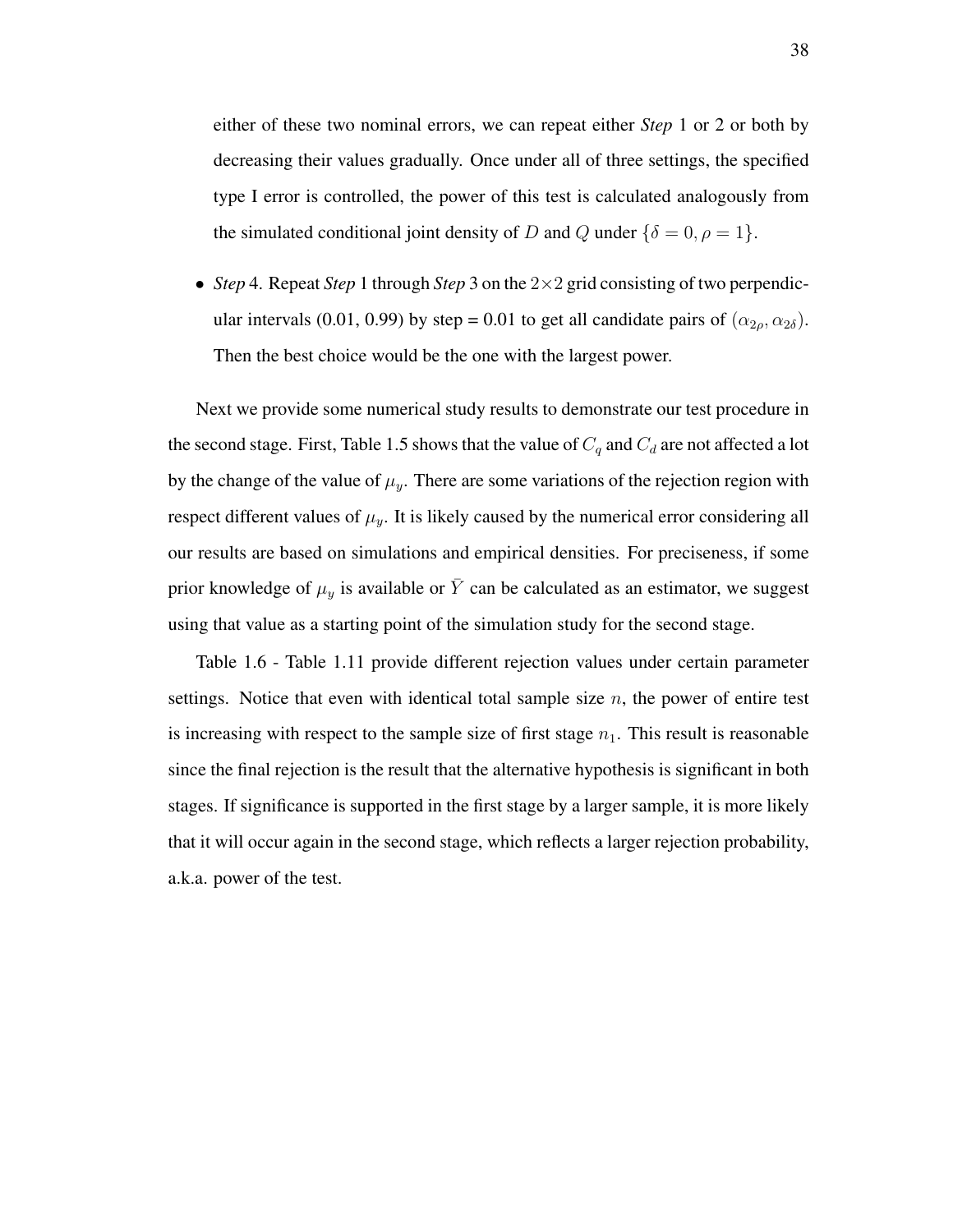| $\overline{\sigma_y^2}$ | $\alpha$ | $\alpha_1$ | $\rho_0$       | $\mu_y$ | power | $\alpha_{2\rho}$ | $\alpha_{2\delta}$ | $C_q$ | $1/C_q$ | $C_d$ |
|-------------------------|----------|------------|----------------|---------|-------|------------------|--------------------|-------|---------|-------|
| 0.5                     | 0.1      | 0.2        | $\overline{2}$ | $-2.7$  | 0.24  | 0.52             | 0.51               | 1.796 | 0.557   | 0.175 |
|                         |          |            |                | 10      | 0.243 | 0.55             | 0.51               | 1.822 | 0.549   | 0.176 |
|                         |          |            |                | 3.5     | 0.242 | 0.53             | 0.51               | 1.812 | 0.552   | 0.176 |
|                         |          |            |                | $-13.2$ | 0.241 | 0.51             | 0.51               | 1.796 | 0.557   | 0.175 |
|                         |          |            | 3              | $-2.7$  | 0.251 | 0.82             | 0.5                | 3.179 | 0.315   | 0.173 |
|                         |          |            |                | 10      | 0.246 | 0.83             | 0.5                | 3.21  | 0.311   | 0.168 |
|                         |          |            |                | 3.5     | 0.249 | 0.82             | 0.5                | 3.168 | 0.316   | 0.171 |
|                         |          |            |                | $-13.2$ | 0.249 | 0.82             | 0.5                | 3.176 | 0.315   | 0.173 |
|                         |          |            | $\overline{4}$ | $-2.7$  | 0.245 | 0.91             | 0.5                | 4.691 | 0.213   | 0.167 |
|                         |          |            |                | 10      | 0.249 | 0.9              | 0.5                | 4.642 | 0.215   | 0.172 |
|                         |          |            |                | 3.5     | 0.249 | 0.9              | 0.5                | 4.675 | 0.214   | 0.171 |
|                         |          |            |                | $-13.2$ | 0.25  | 0.9              | 0.5                | 4.63  | 0.216   | 0.172 |
|                         |          | 0.3        | $\overline{2}$ | $-2.7$  | 0.299 | 0.45             | 0.34               | 1.742 | 0.574   | 0.132 |
|                         |          |            |                | 10      | 0.299 | 0.45             | 0.34               | 1.745 | 0.573   | 0.131 |
|                         |          |            |                | 3.5     | 0.295 | 0.45             | 0.34               | 1.743 | 0.574   | 0.128 |
|                         |          |            |                | $-13.2$ | 0.298 | 0.38             | 0.35               | 1.67  | 0.599   | 0.133 |
|                         |          |            | 3              | $-2.7$  | 0.3   | 0.07             | 0.34               | 1.865 | 0.536   | 0.126 |
|                         |          |            |                | 10      | 0.308 | 0.07             | 0.34               | 1.875 | 0.533   | 0.13  |
|                         |          |            |                | 3.5     | 0.301 | 0.07             | 0.34               | 1.876 | 0.533   | 0.127 |
|                         |          |            |                | $-13.2$ | 0.296 | 0.45             | 0.33               | 2.603 | 0.384   | 0.121 |
|                         |          |            | $\overline{4}$ | $-2.7$  | 0.306 | 0.68             | 0.33               | 3.858 | 0.259   | 0.125 |
|                         |          |            |                | 10      | 0.297 | 0.69             | 0.33               | 3.865 | 0.259   | 0.12  |
|                         |          |            |                | 3.5     | 0.303 | 0.68             | 0.33               | 3.837 | 0.261   | 0.125 |
|                         |          |            |                | $-13.2$ | 0.303 | 0.68             | 0.33               | 3.84  | 0.26    | 0.125 |

Table 1.5: Rejection region decision with difference value of  $\mu_y$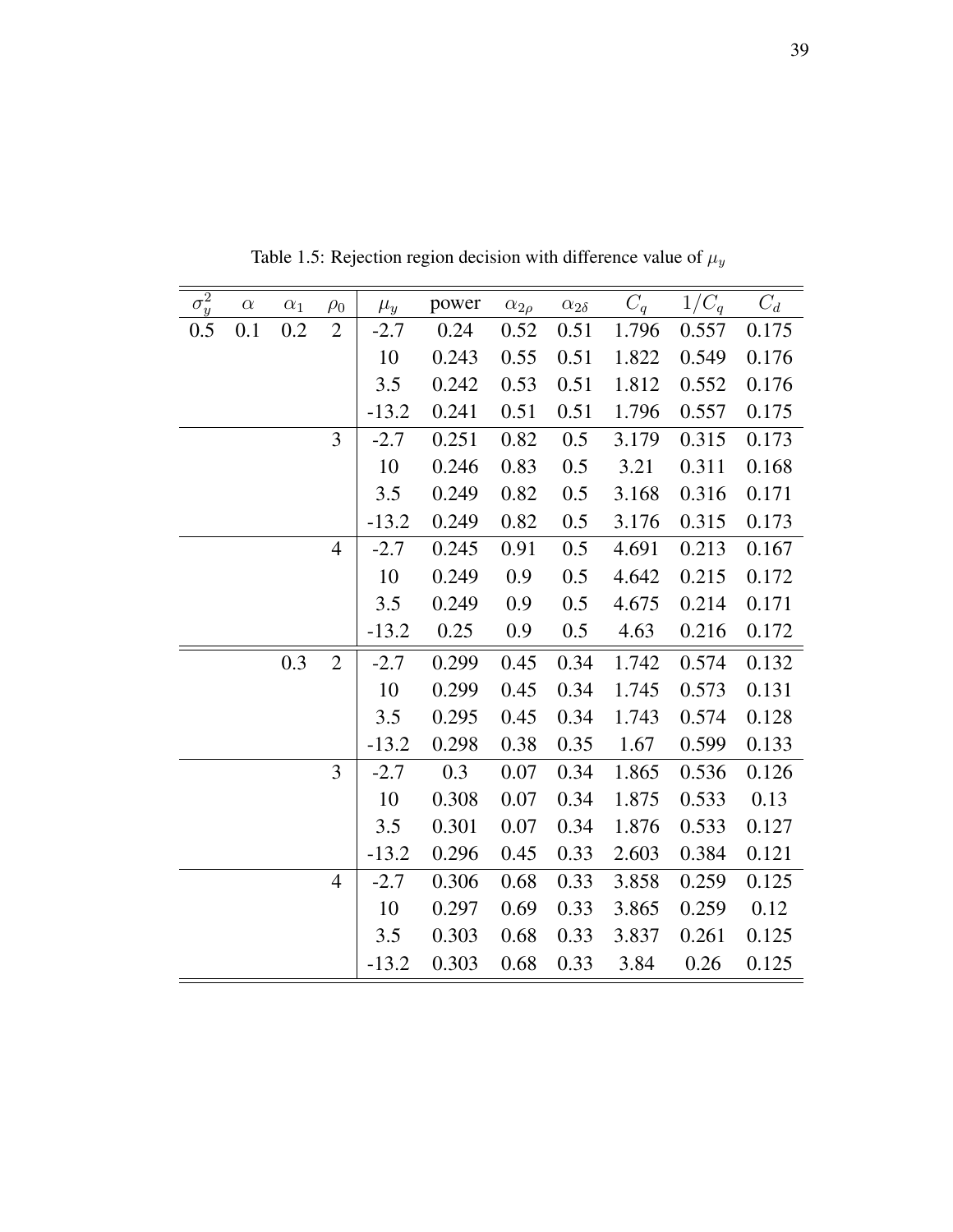| $\alpha_1$ | n <sub>1</sub> | $\boldsymbol{n}$ | power | $C_q$ | $1/C_q$ | $C_d$ | $\alpha_1$ | $n_1$ | $\boldsymbol{n}$ | power | $C_q$ | $1/C_q$ | $C_d$ |
|------------|----------------|------------------|-------|-------|---------|-------|------------|-------|------------------|-------|-------|---------|-------|
| 0.2        | 10             | 30               | 0.245 | 1.658 | 0.603   | 0.193 | 0.3        | 10    | 30               | 0.294 | 1.484 | 0.674   | 0.16  |
|            |                | 60               | 0.287 | 1.823 | 0.549   | 0.201 |            |       | 60               | 0.399 | 1.643 | 0.609   | 0.173 |
|            |                | 90               | 0.293 | 1.875 | 0.533   | 0.206 |            |       | 90               | 0.424 | 1.73  | 0.578   | 0.18  |
|            |                | 120              | 0.294 | 1.907 | 0.524   | 0.212 |            |       | 120              | 0.428 | 1.772 | 0.564   | 0.187 |
|            | 15             | 30               | 0.291 | 1.533 | 0.652   | 0.169 |            | 15    | 30               | 0.326 | 1.403 | 0.713   | 0.146 |
|            |                | 60               | 0.353 | 1.733 | 0.577   | 0.19  |            |       | 60               | 0.471 | 1.606 | 0.623   | 0.161 |
|            |                | 90               | 0.362 | 1.824 | 0.548   | 0.198 |            |       | 90               | 0.503 | 1.678 | 0.596   | 0.175 |
|            |                | 120              | 0.363 | 1.86  | 0.538   | 0.206 |            |       | 120              | 0.508 | 1.737 | 0.576   | 0.182 |
|            | 20             | 60               | 0.42  | 1.687 | 0.593   | 0.176 |            | 20    | 60               | 0.536 | 1.551 | 0.645   | 0.155 |
|            |                | 80               | 0.43  | 1.757 | 0.569   | 0.187 |            |       | 80               | 0.573 | 1.629 | 0.614   | 0.166 |
|            |                | 100              | 0.433 | 1.811 | 0.552   | 0.194 |            |       | 100              | 0.584 | 1.667 | 0.6     | 0.174 |
|            |                | 120              | 0.434 | 1.84  | 0.543   | 0.198 |            |       | 120              | 0.59  | 1.717 | 0.582   | 0.178 |
|            | 25             | 60               | 0.489 | 1.635 | 0.612   | 0.167 |            | 25    | 60               | 0.597 | 1.532 | 0.653   | 0.151 |
|            |                | 80               | 0.504 | 1.71  | 0.585   | 0.181 |            |       | 80               | 0.641 | 1.623 | 0.616   | 0.158 |
|            |                | 100              | 0.509 | 1.776 | 0.563   | 0.189 |            |       | 100              | 0.655 | 1.672 | 0.598   | 0.168 |
|            |                | 120              | 0.511 | 1.811 | 0.552   | 0.195 |            |       | 120              | 0.66  | 1.7   | 0.588   | 0.177 |
|            | 30             | 60               | 0.554 | 1.571 | 0.637   | 0.156 |            | 30    | 60               | 0.643 | 1.506 | 0.664   | 0.143 |
|            |                | 90               | 0.584 | 1.699 | 0.589   | 0.178 |            |       | 90               | 0.709 | 1.612 | 0.62    | 0.161 |
|            |                | 120              | 0.589 | 1.776 | 0.563   | 0.19  |            |       | 120              | 0.721 | 1.68  | 0.595   | 0.172 |
|            |                | 150              | 0.589 | 1.819 | 0.55    | 0.195 |            |       | 150              | 0.723 | 1.734 | 0.577   | 0.179 |

Table 1.6: Rejection region when  $\sigma_y^2 = 0.2$ ,  $\rho_0 = 2$  and  $\alpha = 0.1$ 

Table 1.7: Rejection region when  $\sigma_y^2 = 0.2$ ,  $\rho_0 = 3$  and  $\alpha = 0.1$ 

| $\alpha_1$ | $n_1$ | $\boldsymbol{n}$ | power | $C_q$ | $1/C_q$ | $C_d$ | $\alpha_1$ | $n_1$ | $\, n$ | power | $C_q$ | $1/C_q$ | $C_d$ |
|------------|-------|------------------|-------|-------|---------|-------|------------|-------|--------|-------|-------|---------|-------|
| 0.2        | 10    | 30               | 0.302 | 2.459 | 0.407   | 0.159 | 0.3        | 10    | 30     | 0.373 | 2.212 | 0.452   | 0.123 |
|            |       | 60               | 0.334 | 2.695 | 0.371   | 0.19  |            |       | 60     | 0.47  | 2.464 | 0.406   | 0.162 |
|            |       | 90               | 0.338 | 2.813 | 0.355   | 0.201 |            |       | 90     | 0.483 | 2.581 | 0.387   | 0.175 |
|            |       | 120              | 0.338 | 2.869 | 0.349   | 0.208 |            |       | 120    | 0.486 | 2.65  | 0.377   | 0.183 |
|            | 15    | 30               | 0.369 | 2.303 | 0.434   | 0.132 |            | 15    | 30     | 0.425 | 2.146 | 0.466   | 0.102 |
|            |       | 60               | 0.429 | 2.643 | 0.378   | 0.177 |            |       | 60     | 0.571 | 2.375 | 0.421   | 0.147 |
|            |       | 90               | 0.434 | 2.783 | 0.359   | 0.192 |            |       | 90     | 0.593 | 2.524 | 0.396   | 0.169 |
|            |       | 120              | 0.435 | 2.852 | 0.351   | 0.201 |            |       | 120    | 0.596 | 2.591 | 0.386   | 0.178 |
|            | 20    | 60               | 0.526 | 2.519 | 0.397   | 0.163 |            | 20    | 60     | 0.655 | 2.316 | 0.432   | 0.142 |
|            |       | 80               | 0.535 | 2.638 | 0.379   | 0.178 |            |       | 80     | 0.681 | 2.414 | 0.414   | 0.155 |
|            |       | 100              | 0.537 | 2.712 | 0.369   | 0.187 |            |       | 100    | 0.69  | 2.503 | 0.4     | 0.167 |
|            |       | 120              | 0.537 | 2.757 | 0.363   | 0.193 |            |       | 120    | 0.692 | 2.562 | 0.39    | 0.174 |
|            | 25    | 60               | 0.612 | 2.426 | 0.412   | 0.157 |            | 25    | 60     | 0.725 | 2.265 | 0.442   | 0.135 |
|            |       | 80               | 0.622 | 2.549 | 0.392   | 0.173 |            |       | 80     | 0.757 | 2.402 | 0.416   | 0.152 |
|            |       | 100              | 0.624 | 2.636 | 0.379   | 0.181 |            |       | 100    | 0.767 | 2.466 | 0.405   | 0.163 |
|            |       | 120              | 0.625 | 2.696 | 0.371   | 0.189 |            |       | 120    | 0.77  | 2.528 | 0.396   | 0.172 |
|            | 30    | 60               | 0.683 | 2.419 | 0.413   | 0.146 |            | 30    | 60     | 0.769 | 2.245 | 0.445   | 0.13  |
|            |       | 90               | 0.702 | 2.621 | 0.382   | 0.171 |            |       | 90     | 0.816 | 2.421 | 0.413   | 0.155 |
|            |       | 120              | 0.704 | 2.738 | 0.365   | 0.184 |            |       | 120    | 0.823 | 2.526 | 0.396   | 0.169 |
|            |       | 150              | 0.704 | 2.796 | 0.358   | 0.193 |            |       | 150    | 0.824 | 2.596 | 0.385   | 0.177 |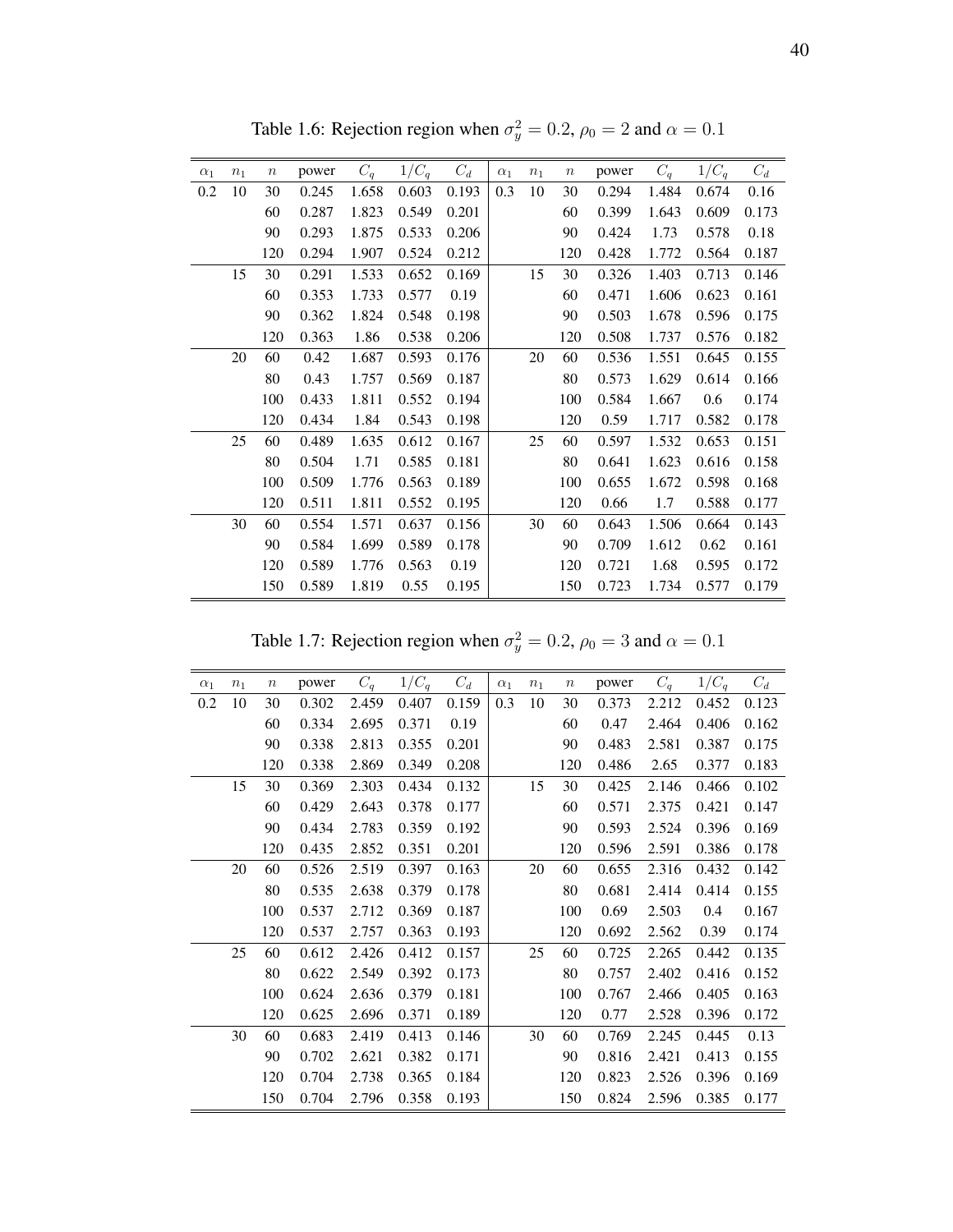| $\alpha_1$ | $n_1$ | $\boldsymbol{n}$ | power | $C_q$ | $1/C_q$ | $C_d$ | $\alpha_1$ | $\boldsymbol{n}_1$ | $\boldsymbol{n}$ | power | $C_q$ | $1/C_q$ | $C_d$ |
|------------|-------|------------------|-------|-------|---------|-------|------------|--------------------|------------------|-------|-------|---------|-------|
| 0.2        | 10    | 30               | 0.179 | 1.95  | 0.513   | 0.17  | 0.3        | 10                 | 30               | 0.186 | 1.792 | 0.558   | 0.119 |
|            |       | 60               | 0.224 | 1.936 | 0.516   | 0.189 |            |                    | 60               | 0.278 | 1.746 | 0.573   | 0.144 |
|            |       | 90               | 0.242 | 1.943 | 0.515   | 0.2   |            |                    | 90               | 0.324 | 1.765 | 0.567   | 0.157 |
|            |       | 120              | 0.249 | 1.949 | 0.513   | 0.206 |            |                    | 120              | 0.348 | 1.798 | 0.556   | 0.169 |
|            | 15    | 30               | 0.185 | 1.798 | 0.556   | 0.139 |            | 15                 | 30               | 0.195 | 1.787 | 0.559   | 0.098 |
|            |       | 60               | 0.243 | 1.799 | 0.556   | 0.175 |            |                    | 60               | 0.298 | 1.739 | 0.575   | 0.13  |
|            |       | 90               | 0.264 | 1.872 | 0.534   | 0.187 |            |                    | 90               | 0.36  | 1.741 | 0.574   | 0.151 |
|            |       | 120              | 0.275 | 1.886 | 0.53    | 0.199 |            |                    | 120              | 0.385 | 1.784 | 0.561   | 0.162 |
|            | 20    | 60               | 0.263 | 1.773 | 0.564   | 0.161 |            | 20                 | 60               | 0.316 | 1.71  | 0.585   | 0.118 |
|            |       | 80               | 0.286 | 1.827 | 0.547   | 0.177 |            |                    | 80               | 0.369 | 1.719 | 0.582   | 0.135 |
|            |       | 100              | 0.297 | 1.848 | 0.541   | 0.184 |            |                    | 100              | 0.403 | 1.756 | 0.57    | 0.146 |
|            |       | 120              | 0.302 | 1.88  | 0.532   | 0.194 |            |                    | 120              | 0.422 | 1.754 | 0.57    | 0.154 |
|            | 25    | 60               | 0.289 | 1.741 | 0.575   | 0.146 |            | 25                 | 60               | 0.34  | 1.643 | 0.609   | 0.111 |
|            |       | 80               | 0.315 | 1.791 | 0.558   | 0.163 |            |                    | 80               | 0.406 | 1.704 | 0.587   | 0.131 |
|            |       | 100              | 0.329 | 1.817 | 0.55    | 0.175 |            |                    | 100              | 0.437 | 1.685 | 0.594   | 0.143 |
|            |       | 120              | 0.339 | 1.841 | 0.543   | 0.185 |            |                    | 120              | 0.459 | 1.744 | 0.573   | 0.15  |
|            | 30    | 60               | 0.305 | 1.734 | 0.577   | 0.128 |            | 30                 | 60               | 0.343 | 1.658 | 0.603   | 0.097 |
|            |       | 90               | 0.352 | 1.786 | 0.56    | 0.159 |            |                    | 90               | 0.446 | 1.68  | 0.595   | 0.125 |
|            |       | 120              | 0.37  | 1.827 | 0.547   | 0.175 |            |                    | 120              | 0.497 | 1.724 | 0.58    | 0.143 |
|            |       | 150              | 0.376 | 1.861 | 0.537   | 0.185 |            |                    | 150              | 0.518 | 1.756 | 0.569   | 0.155 |

Table 1.8: Rejection region when  $\sigma_y^2 = 0.5$ ,  $\rho_0 = 2$  and  $\alpha = 0.1$ 

Table 1.9: Rejection region when  $\sigma_y^2 = 0.5$ ,  $\rho_0 = 3$  and  $\alpha = 0.1$ 

| $\alpha_1$ | $n_1$ | $\boldsymbol{n}$ | power | $C_q$ | $1/C_q$ | $C_d$ | $\alpha_1$ | n <sub>1</sub> | $\,n$ | power | $C_q$ | $1/C_q$ | $C_d$ |
|------------|-------|------------------|-------|-------|---------|-------|------------|----------------|-------|-------|-------|---------|-------|
| 0.2        | 10    | 30               | 0.181 | 2.357 | 0.424   | 0.164 | 0.3        | 10             | 30    | 0.196 | 2.313 | 0.432   | 0.109 |
|            |       | 60               | 0.226 | 2.795 | 0.358   | 0.191 |            |                | 60    | 0.281 | 2.683 | 0.373   | 0.137 |
|            |       | 90               | 0.241 | 2.83  | 0.353   | 0.198 |            |                | 90    | 0.335 | 2.698 | 0.371   | 0.158 |
|            |       | 120              | 0.248 | 2.88  | 0.347   | 0.205 |            |                | 120   | 0.356 | 2.73  | 0.366   | 0.166 |
|            | 15    | 30               | 0.192 | 4.529 | 0.221   | 0.131 |            | 15             | 30    | 0.203 | 2.412 | 0.415   | 0.089 |
|            |       | 60               | 0.25  | 3.171 | 0.315   | 0.172 |            |                | 60    | 0.306 | 1.876 | 0.533   | 0.129 |
|            |       | 90               | 0.271 | 3.137 | 0.319   | 0.189 |            |                | 90    | 0.363 | 2.638 | 0.379   | 0.147 |
|            |       | 120              | 0.28  | 3.173 | 0.315   | 0.196 |            |                | 120   | 0.39  | 2.686 | 0.372   | 0.161 |
|            | 20    | 60               | 0.271 | 4.079 | 0.245   | 0.155 |            | 20             | 60    | 0.323 | 2.559 | 0.391   | 0.111 |
|            |       | 80               | 0.293 | 4.13  | 0.242   | 0.172 |            |                | 80    | 0.378 | 2.562 | 0.39    | 0.13  |
|            |       | 100              | 0.305 | 4.106 | 0.244   | 0.182 |            |                | 100   | 0.409 | 2.594 | 0.386   | 0.142 |
|            |       | 120              | 0.312 | 4.062 | 0.246   | 0.189 |            |                | 120   | 0.43  | 2.647 | 0.378   | 0.153 |
|            | 25    | 60               | 0.294 | 2.615 | 0.382   | 0.139 |            | 25             | 60    | 0.339 | 2.493 | 0.401   | 0.101 |
|            |       | 80               | 0.32  | 2.647 | 0.378   | 0.159 |            |                | 80    | 0.404 | 2.53  | 0.395   | 0.121 |
|            |       | 100              | 0.333 | 2.711 | 0.369   | 0.17  |            |                | 100   | 0.446 | 2.554 | 0.392   | 0.136 |
|            |       | 120              | 0.342 | 2.748 | 0.364   | 0.179 |            |                | 120   | 0.474 | 2.598 | 0.385   | 0.149 |
|            | 30    | 60               | 0.317 | 3.696 | 0.271   | 0.124 |            | 30             | 60    | 0.351 | 1.79  | 0.559   | 0.094 |
|            |       | 90               | 0.364 | 3.898 | 0.257   | 0.156 |            |                | 90    | 0.455 | 2.715 | 0.368   | 0.123 |
|            |       | 120              | 0.381 | 3.59  | 0.279   | 0.171 |            |                | 120   | 0.507 | 2.751 | 0.364   | 0.142 |
|            |       | 150              | 0.389 | 3.543 | 0.282   | 0.182 |            |                | 150   | 0.529 | 2.788 | 0.359   | 0.153 |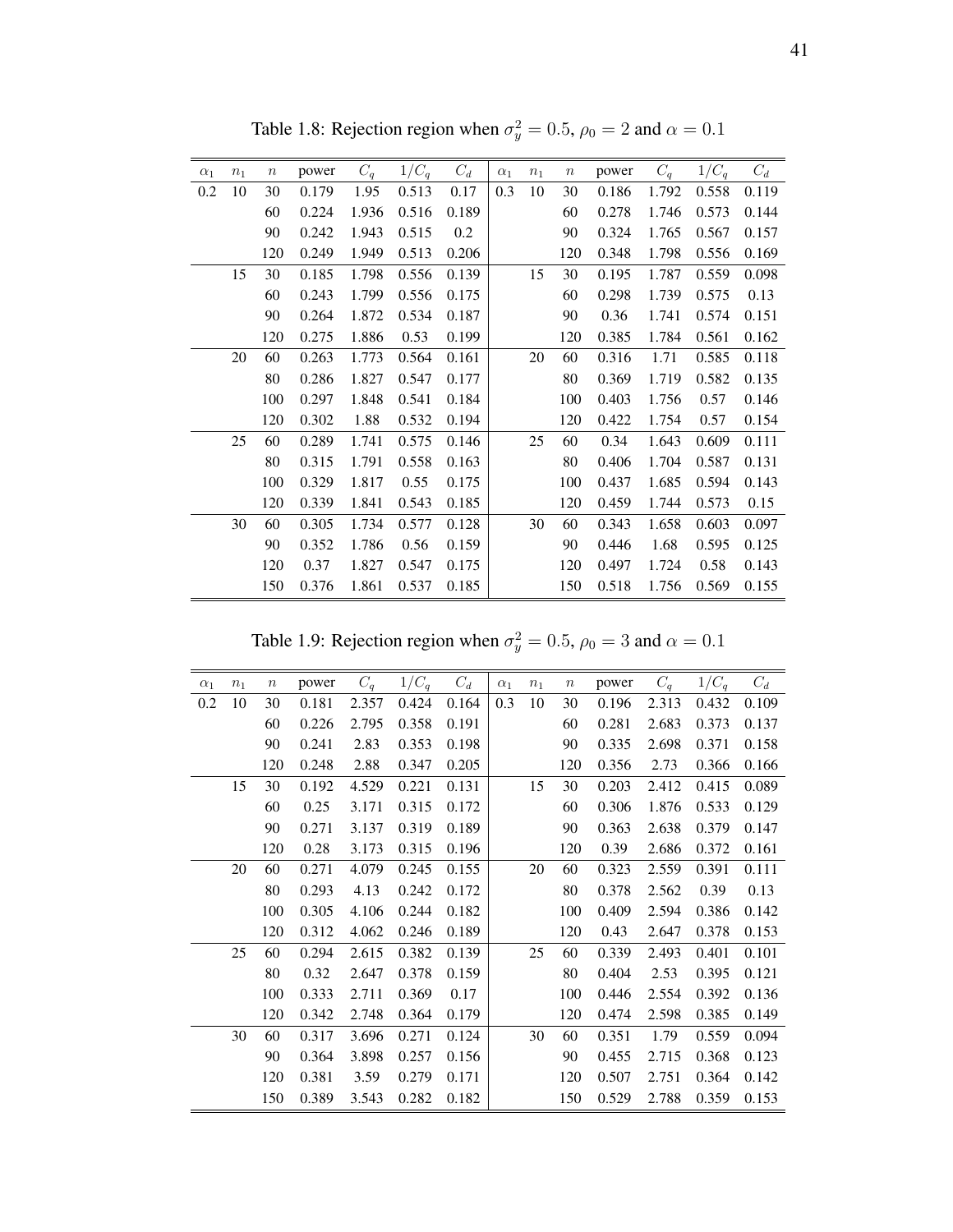| $\alpha_1$ | $n_1$ | $\boldsymbol{n}$ | power | $C_q$ | $1/C_q$ | $C_d$ | $\alpha_1$ | $n_1$ | $\, n$ | power | $C_q$ | $1/C_q$ | $C_d$ |
|------------|-------|------------------|-------|-------|---------|-------|------------|-------|--------|-------|-------|---------|-------|
| 0.2        | 10    | 30               | 0.136 | 2.216 | 0.451   | 0.189 | 0.3        | 10    | 30     | 0.14  | 1.997 | 0.501   | 0.125 |
|            |       | 60               | 0.167 | 1.833 | 0.546   | 0.197 |            |       | 60     | 0.189 | 1.838 | 0.544   | 0.134 |
|            |       | 90               | 0.186 | 2.032 | 0.492   | 0.198 |            |       | 90     | 0.229 | 1.877 | 0.533   | 0.142 |
|            |       | 120              | 0.203 | 2.018 | 0.496   | 0.207 |            |       | 120    | 0.26  | 1.862 | 0.537   | 0.151 |
|            | 15    | 30               | 0.142 | 2.124 | 0.471   | 0.157 |            | 15    | 30     | 0.149 | 1.889 | 0.529   | 0.112 |
|            |       | 60               | 0.177 | 1.798 | 0.556   | 0.181 |            |       | 60     | 0.19  | 1.786 | 0.56    | 0.121 |
|            |       | 90               | 0.202 | 1.989 | 0.503   | 0.192 |            |       | 90     | 0.239 | 1.622 | 0.617   | 0.138 |
|            |       | 120              | 0.217 | 1.978 | 0.506   | 0.198 |            |       | 120    | 0.271 | 1.881 | 0.532   | 0.144 |
|            | 20    | 60               | 0.186 | 1.805 | 0.554   | 0.167 |            | 20    | 60     | 0.194 | 1.79  | 0.559   | 0.109 |
|            |       | 80               | 0.203 | 1.985 | 0.504   | 0.175 |            |       | 80     | 0.227 | 1.671 | 0.598   | 0.122 |
|            |       | 100              | 0.216 | 1.981 | 0.505   | 0.182 |            |       | 100    | 0.26  | 1.587 | 0.63    | 0.132 |
|            |       | 120              | 0.228 | 1.97  | 0.507   | 0.191 |            |       | 120    | 0.286 | 1.847 | 0.541   | 0.138 |
|            | 25    | 60               | 0.184 | 2.68  | 0.373   | 0.147 |            | 25    | 60     | 0.196 | 1.728 | 0.579   | 0.1   |
|            |       | 80               | 0.207 | 2.452 | 0.408   | 0.161 |            |       | 80     | 0.239 | 1.618 | 0.618   | 0.116 |
|            |       | 100              | 0.222 | 2.247 | 0.445   | 0.171 |            |       | 100    | 0.264 | 1.55  | 0.645   | 0.124 |
|            |       | 120              | 0.234 | 2.185 | 0.458   | 0.18  |            |       | 120    | 0.29  | 1.887 | 0.53    | 0.129 |
|            | 30    | 60               | 0.186 | 1.747 | 0.572   | 0.13  |            | 30    | 60     | 0.2   | 1.783 | 0.561   | 0.089 |
|            |       | 90               | 0.222 | 1.894 | 0.528   | 0.154 |            |       | 90     | 0.26  | 1.633 | 0.613   | 0.111 |
|            |       | 120              | 0.247 | 1.904 | 0.525   | 0.168 |            |       | 120    | 0.302 | 1.824 | 0.548   | 0.124 |
|            |       | 150              | 0.26  | 1.906 | 0.525   | 0.181 |            |       | 150    | 0.34  | 1.817 | 0.55    | 0.137 |

Table 1.10: Rejection region when  $\sigma_y^2 = 1$ ,  $\rho_0 = 2$  and  $\alpha = 0.1$ 

Table 1.11: Rejection region when  $\sigma_y^2 = 1$ ,  $\rho_0 = 3$  and  $\alpha = 0.1$ 

| $\alpha_1$ | $n_1$ | $\boldsymbol{n}$ | power | $C_q$ | $1/C_q$ | $C_d$ | $\alpha_1$ | $n_1$ | $\,n$ | power | $C_q$ | $1/C_q$ | $C_d$ |
|------------|-------|------------------|-------|-------|---------|-------|------------|-------|-------|-------|-------|---------|-------|
| 0.2        | 10    | 30               | 0.138 | 3.465 | 0.289   | 0.178 | 0.3        | 10    | 30    | 0.142 | 1.766 | 0.566   | 0.135 |
|            |       | 60               | 0.168 | 3.069 | 0.326   | 0.191 |            |       | 60    | 0.186 | 3.237 | 0.309   | 0.128 |
|            |       | 90               | 0.192 | 3.007 | 0.333   | 0.2   |            |       | 90    | 0.227 | 3.009 | 0.332   | 0.14  |
|            |       | 120              | 0.204 | 3.002 | 0.333   | 0.202 |            |       | 120   | 0.26  | 2.945 | 0.34    | 0.152 |
|            | 15    | 30               | 0.14  | 4.177 | 0.239   | 0.154 |            | 15    | 30    | 0.141 | 1.946 | 0.514   | 0.106 |
|            |       | 60               | 0.177 | 4.334 | 0.231   | 0.178 |            |       | 60    | 0.193 | 1.791 | 0.558   | 0.122 |
|            |       | 90               | 0.199 | 4.235 | 0.236   | 0.189 |            |       | 90    | 0.242 | 3.222 | 0.31    | 0.136 |
|            |       | 120              | 0.214 | 4.14  | 0.242   | 0.197 |            |       | 120   | 0.273 | 3.106 | 0.322   | 0.144 |
|            | 20    | 60               | 0.18  | 1.865 | 0.536   | 0.162 |            | 20    | 60    | 0.193 | 4.109 | 0.243   | 0.106 |
|            |       | 80               | 0.198 | 3.705 | 0.27    | 0.17  |            |       | 80    | 0.227 | 4.131 | 0.242   | 0.118 |
|            |       | 100              | 0.211 | 3.489 | 0.287   | 0.178 |            |       | 100   | 0.255 | 4.11  | 0.243   | 0.128 |
|            |       | 120              | 0.225 | 3.388 | 0.295   | 0.186 |            |       | 120   | 0.281 | 4.019 | 0.249   | 0.137 |
|            | 25    | 60               | 0.185 | 2.858 | 0.35    | 0.14  |            | 25    | 60    | 0.197 | 1.833 | 0.546   | 0.097 |
|            |       | 80               | 0.206 | 2.851 | 0.351   | 0.157 |            |       | 80    | 0.233 | 3.066 | 0.326   | 0.11  |
|            |       | 100              | 0.227 | 2.852 | 0.351   | 0.172 |            |       | 100   | 0.261 | 2.975 | 0.336   | 0.119 |
|            |       | 120              | 0.237 | 2.872 | 0.348   | 0.178 |            |       | 120   | 0.29  | 2.901 | 0.345   | 0.129 |
|            | 30    | 60               | 0.193 | 2.94  | 0.34    | 0.129 |            | 30    | 60    | 0.197 | 1.788 | 0.559   | 0.087 |
|            |       | 90               | 0.226 | 2.923 | 0.342   | 0.153 |            |       | 90    | 0.255 | 2.858 | 0.35    | 0.105 |
|            |       | 120              | 0.249 | 2.907 | 0.344   | 0.172 |            |       | 120   | 0.309 | 2.791 | 0.358   | 0.127 |
|            |       | 150              | 0.261 | 2.934 | 0.341   | 0.18  |            |       | 150   | 0.343 | 2.785 | 0.359   | 0.139 |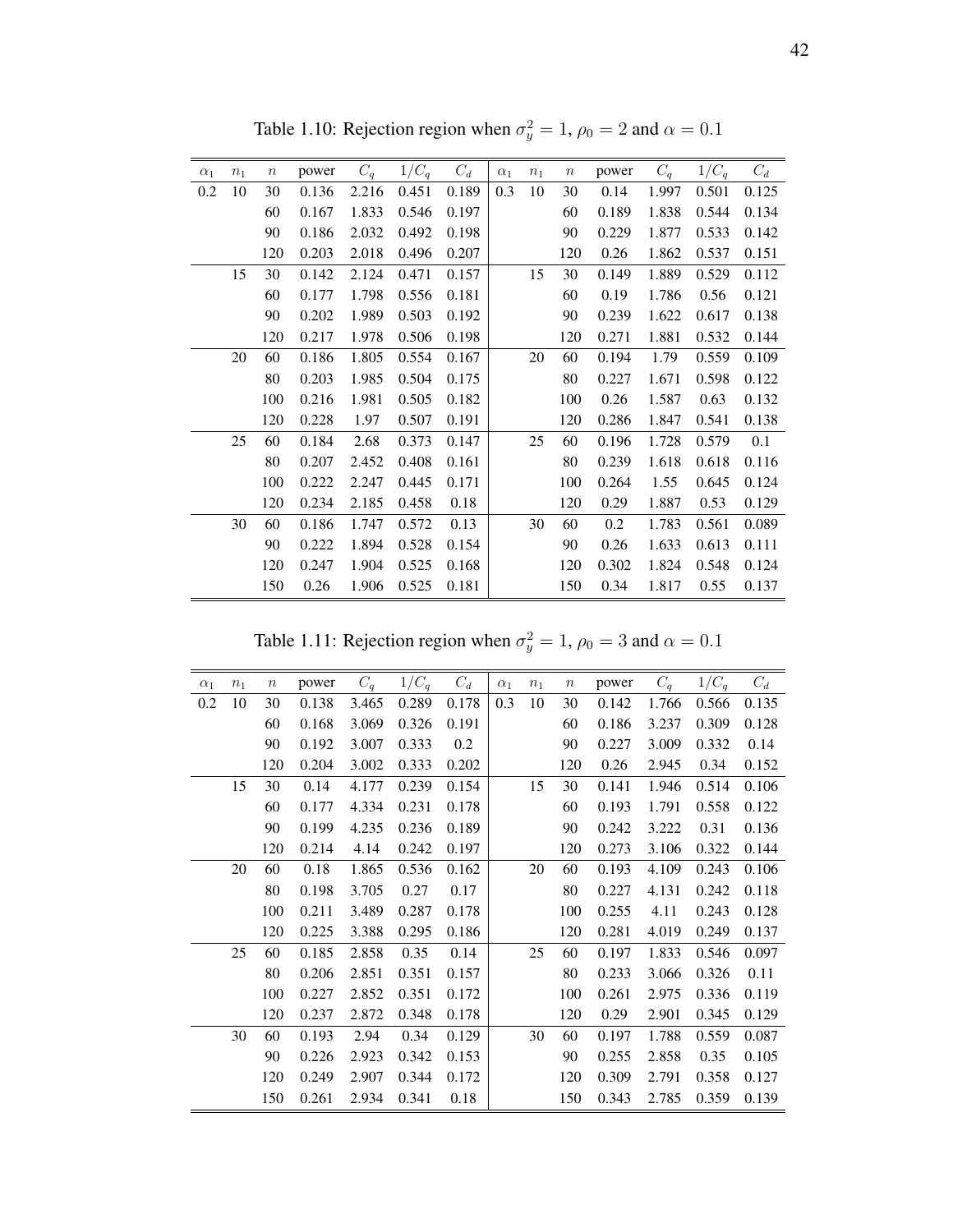# Chapter 2 Multiple Testing of Bio-equivalence

#### 2.1 Background

In biochemical analysis, consistent reporting of test results is important to patient care. As clinical laboratories periodically change instruments, reagents or methods, determining whether patient results have shifted or remained the same because of these changes is part of the validation process. If significant changes have occurred, then the normal reference ranges may require adjustments. Several statistical tools exist for determining significant differences, but relatively few determine equivalence. Frequently, statistical differences exist without clinical significance (makes no difference in patient care). Determining equivalence may provide an easier tool for validations in a clinical laboratory.

In Appendix 3.1, data of two types of Iron evaluation: Serum Iron and Heparin Iron, are collected from two instruments: RXL1 and RXL2. In addition, two types of reagent: current and new reagent are adopted in this test. The following 8 questions were raised:

- 1. For instrument RXL1, are Serum Iron level by current reagent and Serum Iron level by new reagent equivalent?
- 2. For instrument RXL1, are Serum Iron level by current reagent and Heparin Iron level by new reagent equivalent?
- 3. For instrument RXL1, are Serum Iron level by new reagent and Heparin Iron level by new reagent equivalent?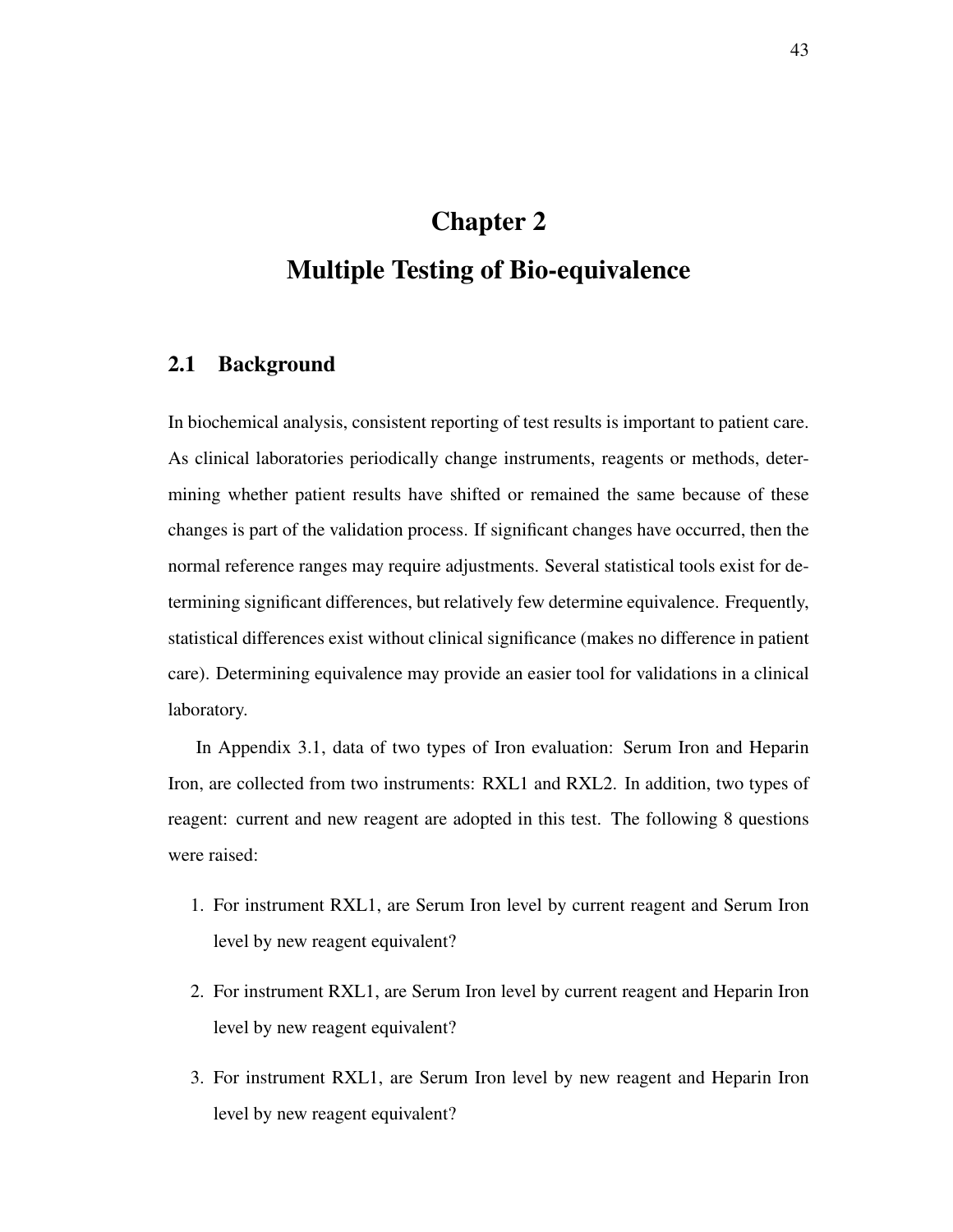- 4. For instrument RXL2, are Serum Iron level by current reagent and Serum Iron level by new reagent equivalent?
- 5. For instrument RXL2, are Serum Iron level by current reagent and Heparin Iron level by new reagent equivalent?
- 6. For instrument RXL2, are Serum Iron level by new reagent and Heparin Iron level by new reagent equivalent?
- 7. For Serum Iron level by new reagent, are instrument RXL1 and RXL2 equivalent?
- 8. For Heparin Iron level by new reagent, are instrument RXL1 and RXL2 equivalent?

Our plan is to test these 8 pairwise differences for bio-equivalence. Before doing so however we note that each of the 6 variables measuring iron levels listed in Appendix 3.1 were tested for log-normality. Table 3.2 lists test results of marginal normality for each variable. Both test results and QQ plots in Figure 3.1 indicate marginal normality holds for all 6 variables after log-transformation. In addition, we performed multivariate normality test and the results are listed in Table 3.3. P-values indicate that multivariate normality assumption does not hold at level 5%. However, We want to remark at this time that all statistics in our next discussion will be based on sample means of 38 observations which under the multivariate central limit theorem should be approximately multivariate normal.

Based on results from Table 3.2, we first studied the bio-equivalence questions considering 2 different step-down multiple testing procedures, namely one based on the TOST method of Schuirmann (1987) and the other based on the unbiased test method of Brown, Hwang and Munk (1997). For each of these methods the basic assumption is that differences in the logs of the variables of interest are normally distributed. The test methods involve only the marginal distribution of each sample mean difference. In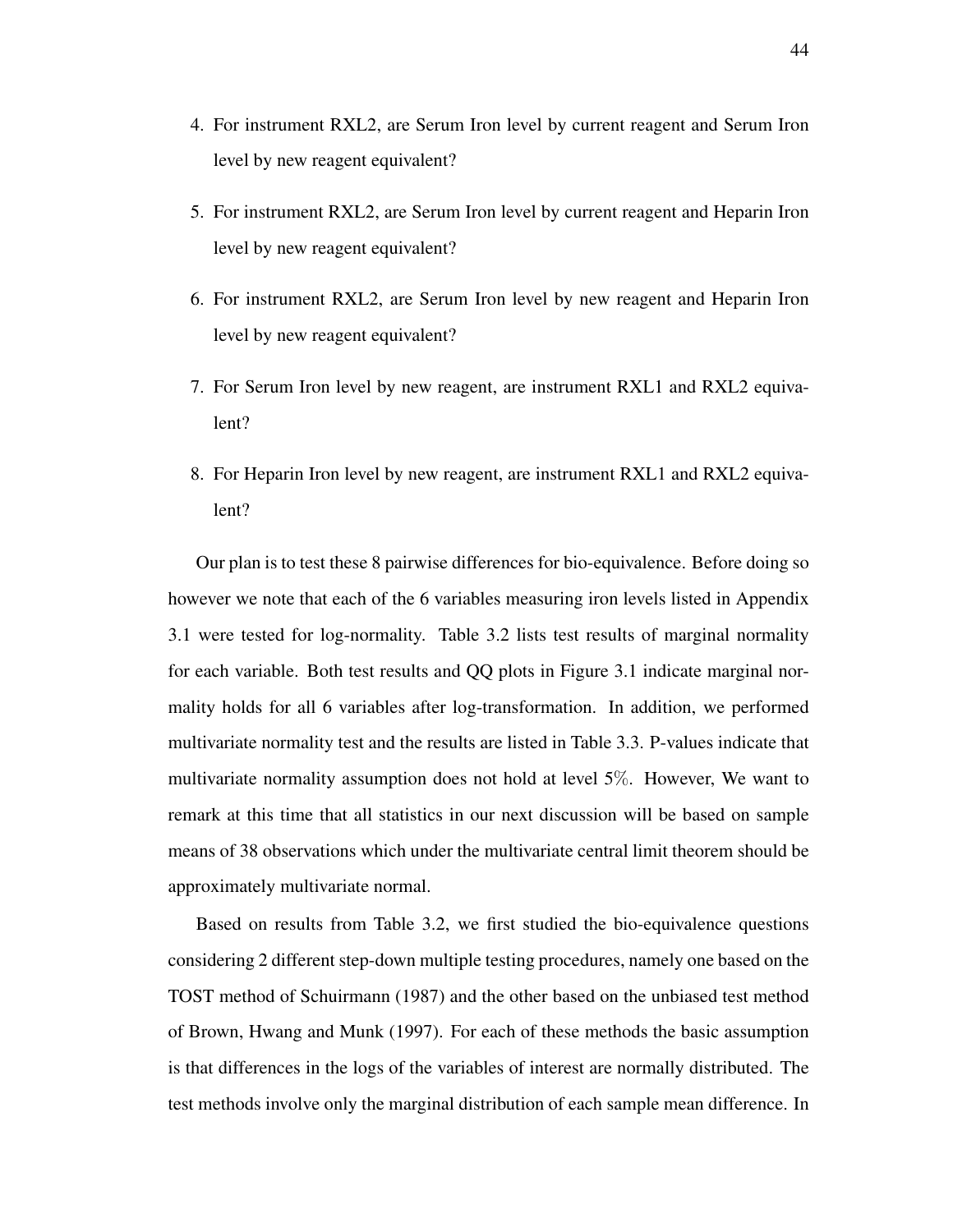addition we use a third method which requires a stronger assumption of multivariate normality of the logs of the 6 variables measured. Since marginal normality is a special case of multivariate normality we develop all 3 methods with the basic assumption of multivariate normality realizing that such an assumption is not necessary for the first 2 methods. This leads us into Section 2.2.

#### 2.2 Statistical Model

Suppose

- $X_1 = \log(\text{Serum Iron level by current reagent for instrument RXL1})$
- $X_2 = \log(\text{Serum Iron level by new reagent for instrument RXL1})$
- $X_3$  =  $\log(H$ eparin Iron level by new reagent for instrument RXL1)
- $X_4 = \log(\text{Serum Iron level by current reagent for instrument RXL2})$
- $X_5 = \log(\text{Serum Iron level by new reagent for instrument RXL2})$
- $X_6$  =  $\log$ (Heparin Iron level by new reagent for instrument RXL2)

Now consider the following statistical scenario:

Let  $X_{jk}$ ,  $j = 1, \dots, 6$ ,  $k = 1, \dots, 38$ , be a random sample from  $\mathcal{N}(\theta, \Sigma)$ , where  $\Sigma$  is unknown. Then let  $\mu_i = E(Y_i), i = 1, \dots, 8$ , where

- 1.  $Y_{1k} = X_{1k} X_{2k}$
- 2.  $Y_{2k} = X_{1k} X_{3k}$
- 3.  $Y_{3k} = X_{2k} X_{3k}$
- 4.  $Y_{4k} = X_{4k} X_{5k}$
- 5.  $Y_{5k} = X_{4k} X_{6k}$
- 6.  $Y_{6k} = X_{5k} X_{6k}$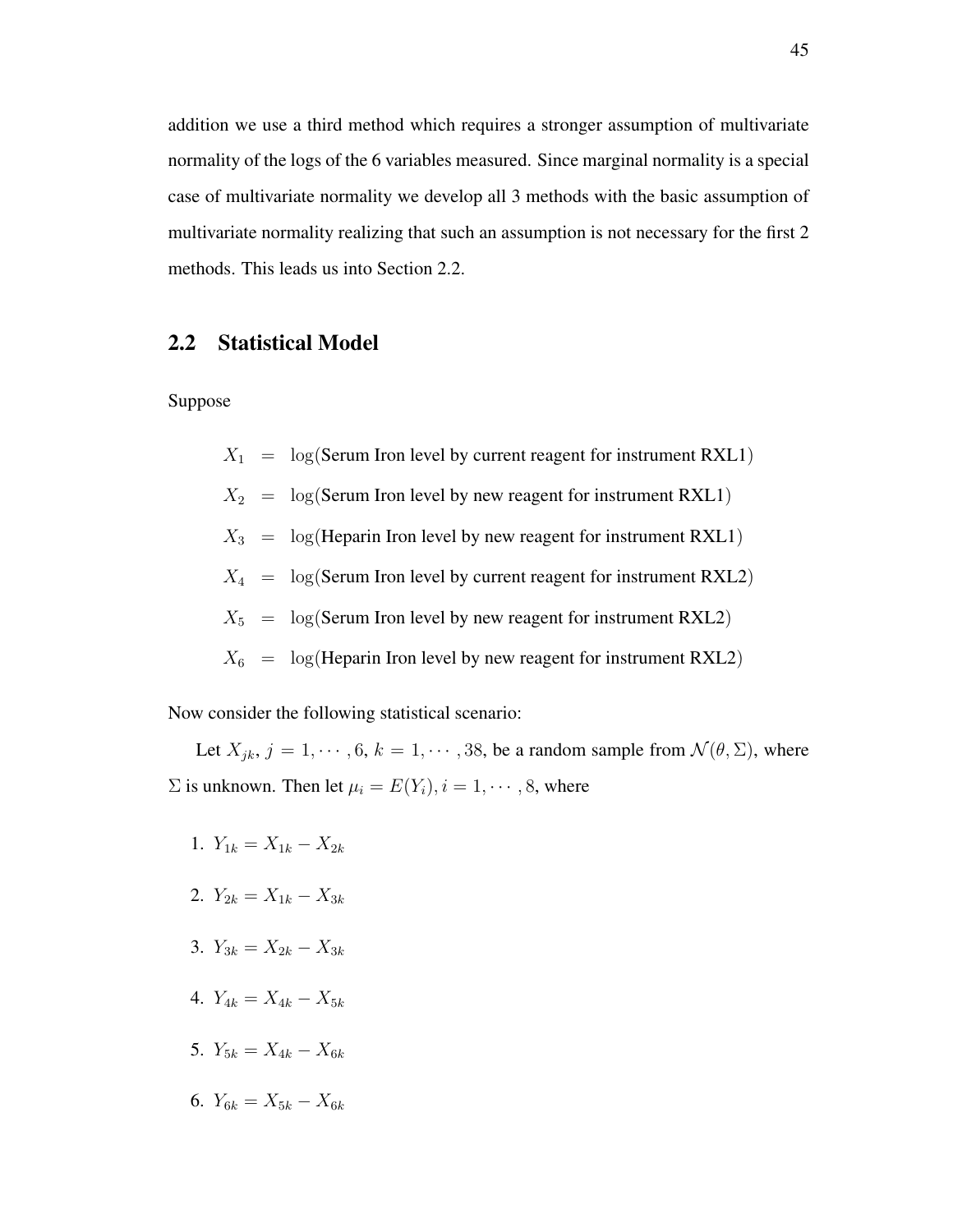- 7.  $Y_{7k} = X_{2k} X_{5k}$
- 8.  $Y_{8k} = X_{3k} X_{6k}$

It is clear that the 8 questions in Section 2.1 can be converted as a series of bioequivalence testing hypotheses

$$
H_i : |\mu_i| \geq \Delta \text{ vs } K_i : |\mu_i| < \Delta
$$

where  $\Delta > 0$  is the tolerance limit usually preset by regulatory agencies.

#### 2.3 Step-wise Multiple testing procedure

#### 2.3.1 Bio-equivalence test on single hypothesis

In Schuirmann (1987), an  $\alpha$ -level two one-sided tests(TOST) procedure was proposed and then widely adopted in practice. The rejection region of this procedure is as follows

$$
|\bar{Y}| < \Delta - \frac{t_{n-1;1-\alpha}S}{\sqrt{n}} \tag{2.3.1}
$$

where  $\overline{Y}$  is the sample mean, S is the sample standard deviation, and  $t_{n-1;1-\alpha}$  is the lower  $(1 - \alpha)$ th quantile of a t-distribution with degree of freedom  $n - 1$ .

Despite the simplicity of the TOST procedure, it is a biased test. As a matter of fact, when  $\mu = 0$ , the power of this test  $\rightarrow 0$  as  $S \rightarrow \infty$ . To overcome this flaw, Brown, Hwang and Munk (1997) constructed an unbiased, level  $\alpha$  test, which is uniformly more powerful than TOST. The construction of their rejection region is recursive with a general form as follows

$$
|\bar{Y}| < B(\Delta; \alpha; n)S \tag{2.3.2}
$$

where  $B$  is some positive function which is never smaller than the right-hand side of (2.3.1). And B increases as  $\alpha$  increases as well as  $\Delta$  increases.

Notice, when deviance is small, the unbiased rejection region and TOST's rejection region are pretty close. The unbiased test is an improvement to TOST when deviance is large.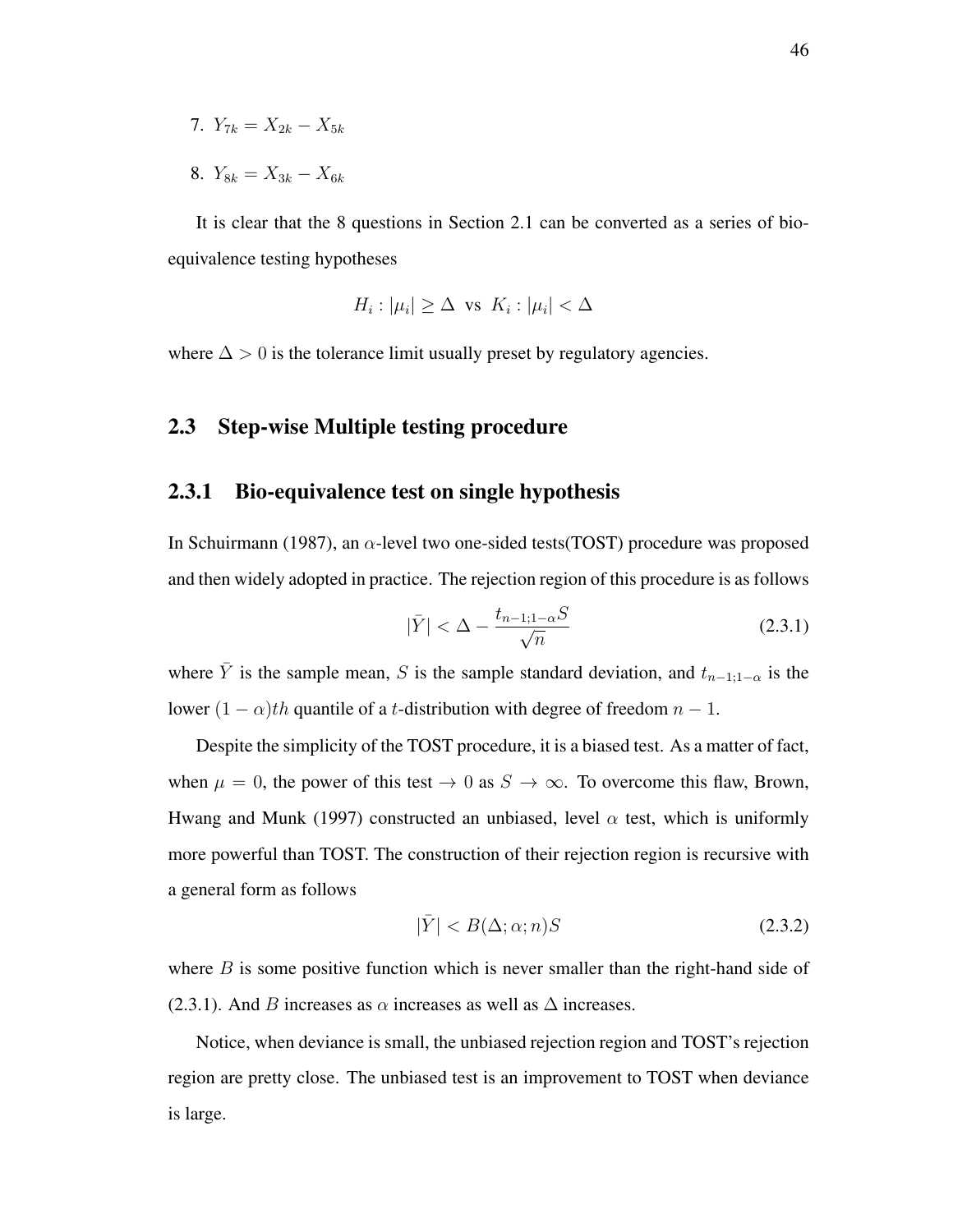## 2.3.2 Step-down testing procedure

A. TOST based step-down procedure

For pre-selected constants  $0 < C_1 < \cdots < C_8$ ,

- *Step* 0. Calculate  $T_i = \frac{\Delta |\bar{Y}_i|}{S_{ii}}$  $\frac{-|Y_i|}{S_{ii}}, i = 1, \cdots, 8$ . Here  $S_{ii}$  is a sample standard deviation. Order  $T_i$ 's and denote as  $T_{[1]} \leq T_{[2]} \leq \cdots \leq T_{[8]}$ . Also denote  $H_{[i]}$  as the hypothesis with respect to statistics  $T_{[i]}$ .
- *Step* 1. If  $T_{[8]} > C_8$  then reject  $H_{[8]}$  and go to *Step* 2; Otherwise stop and accept all  $H_i$ 's.

· · ·

• *Step* q. If  $T_{[8-q+1]} > C_{8-q+1}$  then reject  $H_{[8-q+1]}$  and go to *Step* q+1; Otherwise stop and accept all rest  $H_q$ 's.

#### B. Unbiased test based step-down procedure

For pre-selected constants  $0 < C_1 < \cdots < C_8$ ,

- *Step* 0. Calculate  $T_i = \frac{|\bar{Y}_i|}{S_{ii}}$  $\frac{|Y_i|}{S_{ii}}, i = 1, \cdots, 8$ . Order  $T_i$ 's and denote as  $T_{[1]} \le T_{[2]} \le$  $\cdots \leq T_{8}$ . Also denote  $H_{[i]}$  as the hypothesis with respect to statistics  $T_{[i]}$ .
- *Step* 1. If  $T_{[1]} < C_1$  then reject  $H_{[1]}$  and go to *Step* 2; Otherwise stop and accept all  $H_i$ 's.

· · ·

• *Step* q. If  $T_{[q]} < C_q$  then reject  $H_{[q]}$  and go to *Step* q+1; Otherwise stop and accept all rest  $H_q$ 's.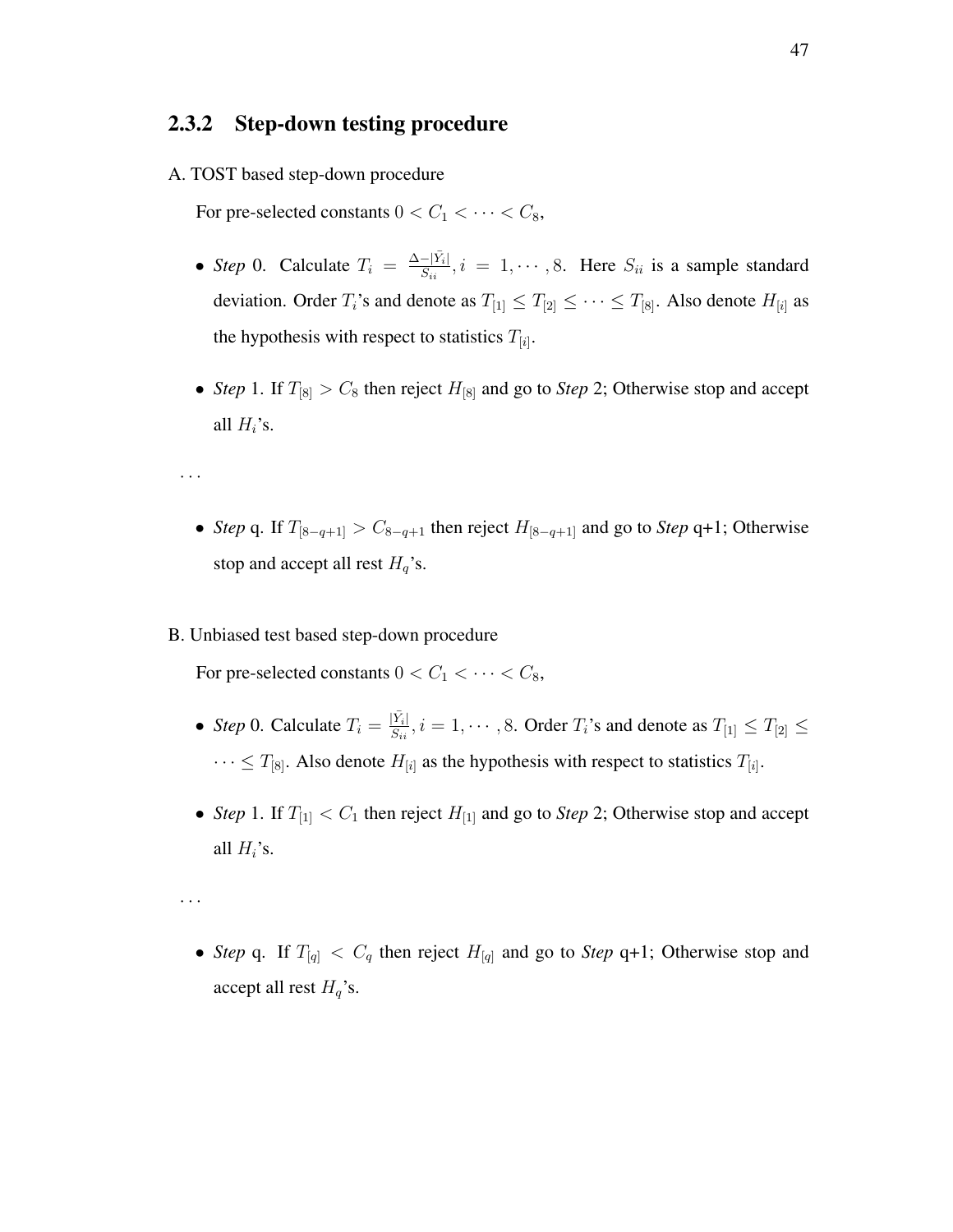| Nominal $\alpha$ | <b>FWER</b> | <b>FDR</b> | Nominal $\alpha$ | <b>FDR</b> | <b>FWER</b> |
|------------------|-------------|------------|------------------|------------|-------------|
| 0.01             | 0.011       | 0.004      | 0.01             | 0.01       | 0.032       |
| 0.02             | 0.018       | 0.007      | 0.02             | 0.021      | 0.06        |
| 0.03             | 0.028       | 0.011      | 0.03             | 0.029      | 0.088       |
| 0.04             | 0.035       | 0.013      | 0.04             | 0.039      | 0.104       |
| 0.05             | 0.043       | 0.017      | 0.05             | 0.05       | 0.127       |
| 0.06             | 0.047       | 0.019      | 0.06             | 0.057      | 0.148       |
| 0.07             | 0.055       | 0.023      | 0.07             | 0.067      | 0.169       |
| 0.08             | 0.062       | 0.025      | 0.08             | 0.074      | 0.188       |
| 0.09             | 0.069       | 0.028      | 0.09             | 0.083      | 0.204       |
| 0.10             | 0.073       | 0.031      | 0.10             | 0.091      | 0.217       |
| 0.11             | 0.082       | 0.034      | 0.11             | 0.097      | 0.231       |
| 0.12             | 0.086       | 0.035      | 0.12             | 0.105      | 0.244       |
| 0.13             | 0.093       | 0.037      | 0.13             | 0.111      | 0.26        |
| 0.14             | 0.102       | 0.041      | 0.14             | 0.119      | 0.276       |
| 0.15             | 0.105       | 0.043      | 0.15             | 0.124      | 0.288       |
| 0.16             | 0.109       | 0.045      | 0.16             | 0.134      | 0.294       |
| 0.17             | 0.116       | 0.049      | 0.17             | 0.135      | 0.309       |
| 0.18             | 0.122       | 0.053      | 0.18             | 0.141      | 0.324       |
| 0.19             | 0.128       | 0.053      | 0.19             | 0.148      | 0.33        |
| 0.20             | 0.137       | 0.058      | 0.20             | 0.152      | 0.34        |

Table 2.1: Holm's Proposal

Table 2.2: Benjamini's Proposal

### 2.3.3 Application

The testing procedures in Section 2.3.2 were applied to actual data collected in lab to answer questions listed in Section 2.1.  $\Delta$  was preset at ln1.25 as recommended by regulatory agencies.

To control Type I error at a nominal level of  $\alpha$ , we studied the critical values proposed by Holm (1979), which sets  $\alpha_i = \alpha/(m + 1 - i)$  at step  $i = 1, \dots, m$ , as well as the critical values proposed by Benjamini and Gavrilov (2009) which sets  $\alpha_i = i\alpha/(m + 1 - i(1 - \alpha))$  at step *i*. Table 2.1 and Table 2.2 list the actual FWER and FDR given nominal  $\alpha$  level from 0.01 to 0.2. Table 2.1 shows that if the testing procedures want to control the family-wise error rate (FWER), Holm's proposal should work well. On the other hand, if FWER appears to be too conservative and the false discovery rate (FDR) as a measurement is preferred, then the results in Table 2.2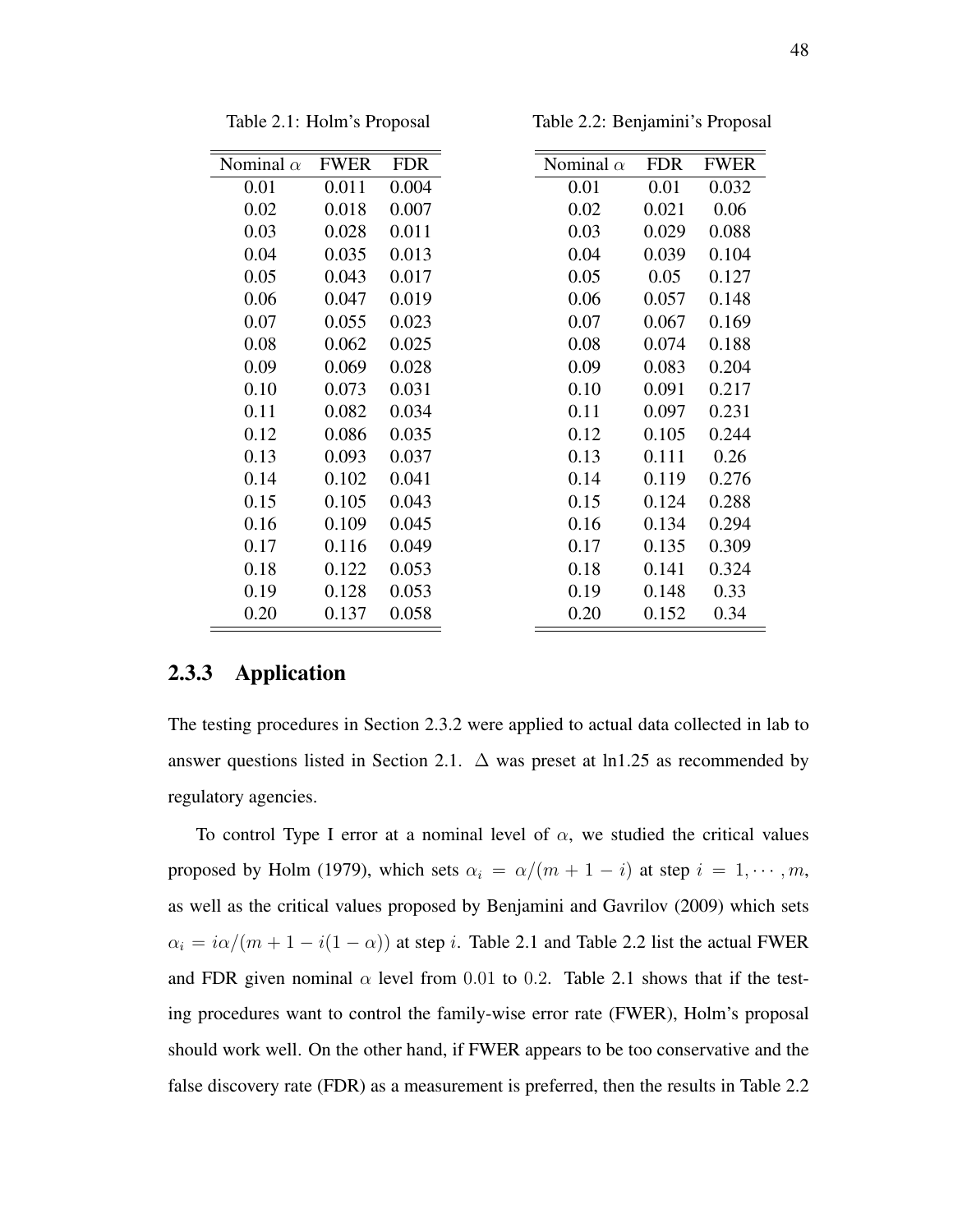

#### justified Benjamini and Gavrilov's proposal.

Figure 2.1: Step-down Multiple Testing. $(\alpha = 0.1)$ 



Figure 2.2: Step-down Multiple Testing. $(\alpha = 0.05)$ 

Next, we demonstrate the testing procedure by controlling FWER, i.e. we use Holm's critical values. The left side of Figure 2.1 and Figure 2.2 are step-wise procedure based on Brown's unbiased test when  $\alpha$  is set at 0.1 and 0.05. And the right side of Figure 2.1 and Figure 2.2 are step-wise procedure based on TOST when nominal  $\alpha$  is set at 0.1 and 0.05 respectively. The rejection region in each figure is the area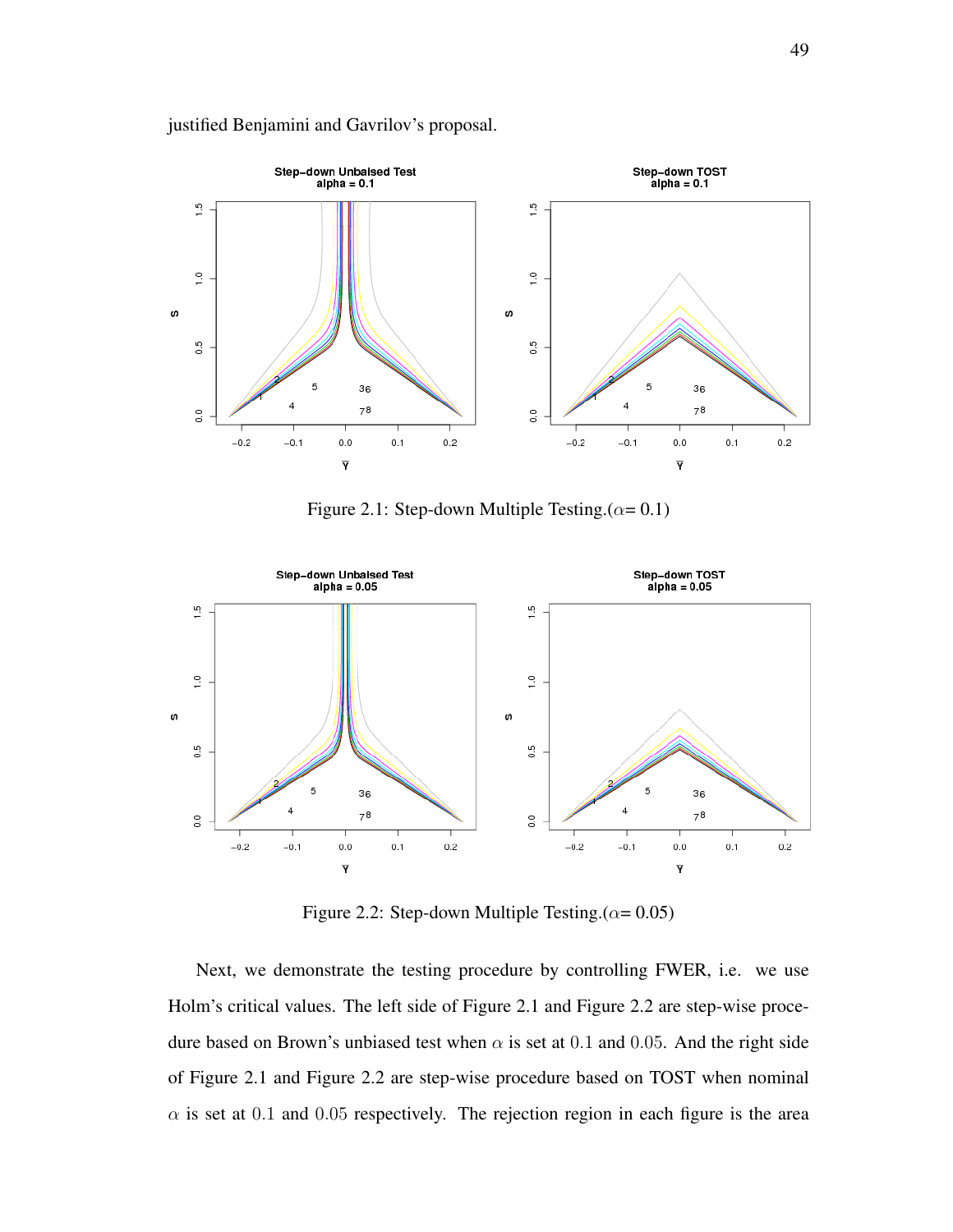between two curves/lines that are symmetric w.r.t  $\overline{Y} = 0$ . Since the step down procedure makes it easier to reject in later steps when fewer hypotheses are left, 8 pairs of curves/lines are plotted in each figure to show a series of enlarging rejection regions. In other words, at step i, from  $\overline{Y} = 0$ , the i<sup>th</sup> curve/line from inside to outside on the left and right side represent the rejection region for that step.

Also the observed statistics for each hypothesis are marked in the plots. If the observed statistics fall into the rejection region, then the corresponding hypothesis is rejected.

At level 0.1 and 0.05, all hypotheses were rejected, in an order of 7, 8, 4, 3, 6, 5, 1, 2.

### 2.4 Two stage multiple testing procedure

#### 2.4.1 Individualized 2-stage testing procedure

In Cohen, Ma and Sackrowitz(2012), a new individualized 2-stage multiple testing procedure was introduced. This procedure treats all hypotheses equally, and tests each in a two-stage fashion. Under the statistical model of section 2, the procedure is as follows: For each  $i, i = 1, \dots, 8$ , a 2-stage testing procedure is conducted w.r.t. hypothesis

$$
H_i : |\mu_i| \ge \Delta \text{ vs } K_i : |\mu_i| < \Delta
$$

• *Stage* 1.

– *Step* 0. Define

$$
U_q = \frac{\sqrt{n}|\bar{Y}_q - \frac{S_{iq}}{S_{ii}}\bar{Y}_i|}{(S_{qq} - \frac{S_{iq}^2}{S_{ii}})^{\frac{1}{2}}}, \ \ q = 1, \cdots, 8, q \neq i
$$

where  $S_{iq}$  is the sample covariance and  $S_{ii}$  is the sample variance.

Let  $0 < C_1 < \cdots < C_7$  be pre-selected constants.

Order  $U_q$ 's and denote as  $U_{q_{[1]}} \leq U_{q_{[2]}} \leq \cdots \leq U_{q_{[7]}}$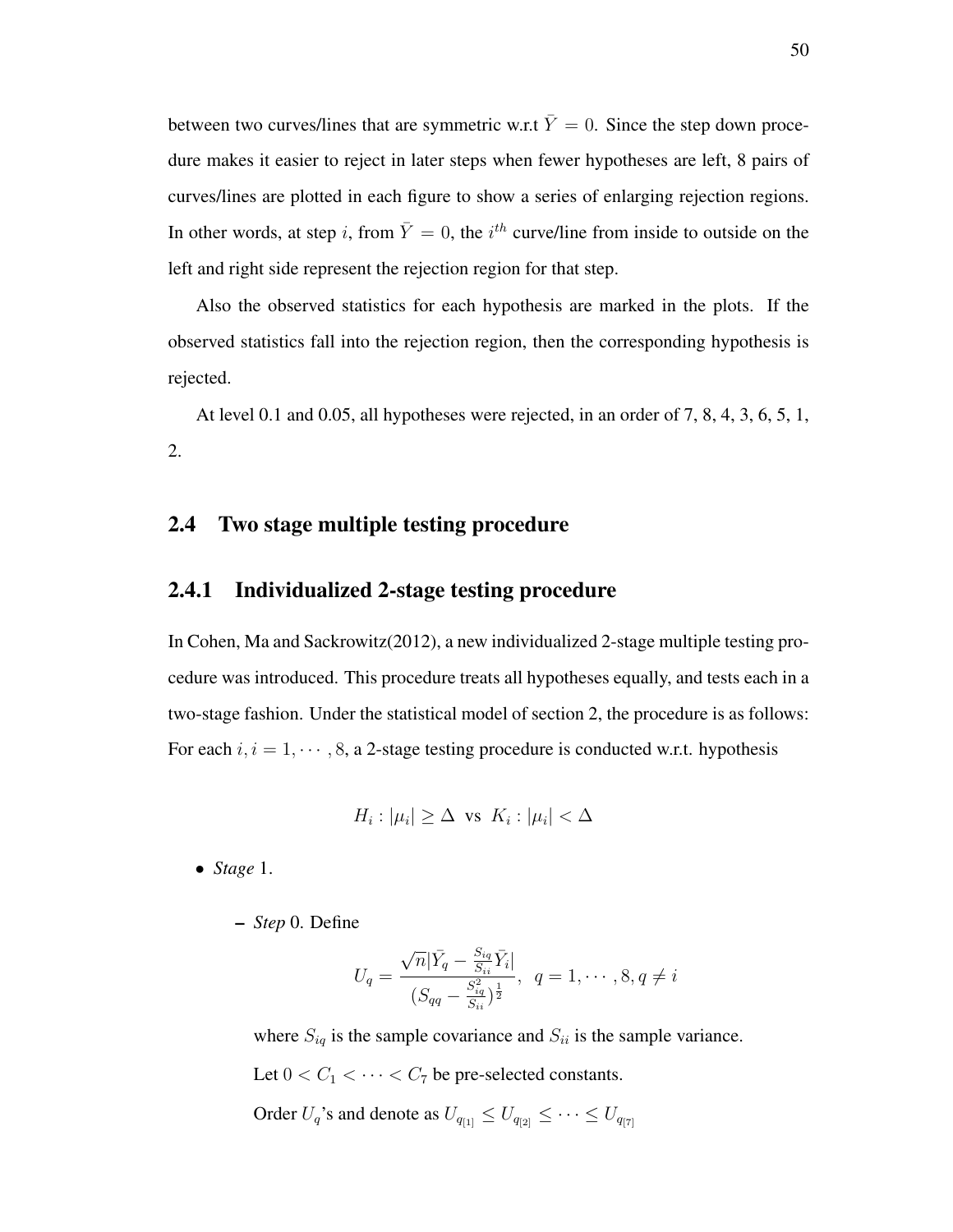- *Step* 1. If  $U_{q_{[1]}} < C_1$  then reject  $H_{q_{[1]}}$  and go to *Step* 2; Otherwise stop and accept all  $H_q$ 's and set  $R_i = 0$ .
- $\cdot \cdot \cdot$
- $-$  *Step* k. If  $U_{q_{[k]}} < C_k$  then reject  $H_{q_{[k]}}$  and go to *Step* k+1; Otherwise stop and accept all other  $H_q$ 's and set  $R_i = k - 1$ .
- *Stage* 2. Based on  $R_i$ , which represents the number of rejections in *Stage* 1, form a confidence interval estimate for  $\mu_i$  as

$$
\bar{Y}_i \pm B(R_i) \sqrt{\frac{S_{ii}}{n}} \tag{2.4.1}
$$

where  $B(R_i)$  is decreasing as  $R_i$  increases.

 $H_i$  is rejected if the confidence interval estimate above lies entirely in the preset tolerance interval  $(-\Delta, \Delta)$ .

## 2.4.2 Application

To apply the two-stage multiple testing procedure on the bio-equivalence problem, a series of simulations were studied to control FDR based on actual data in hand. In stage 1, inspired by Wellek (2002) and Benjamini and Gavrilov (2009), the following critical values perform well

$$
C_k = \sqrt{\chi^2_{1;\alpha_{1k}}(((2\Delta)^2)}, k = 1, \cdots, 7)
$$

where  $\chi^2_{1;\alpha_{1k}}(((2\Delta)^2)$  denotes the  $\alpha_{1k}$ th quantile of a  $\chi^2$ -distribution with  $df = 1$  and noncentrality parameter  $(2\Delta)^2$ . And  $\alpha_{1k} = \frac{k\alpha_1}{8 - k(1 - k)}$  $\frac{k\alpha_1}{8-k(1-\alpha_1)}$ .

In stage 2, a modified version of Holm's critical values works well as follows

$$
B(r_i) = t_{n-1; 1-\frac{\alpha_2/2}{8-r_i}}
$$

where  $t_{m;\alpha}$  denotes the  $\alpha$ th quantile of a t-distribution with  $df = m$ .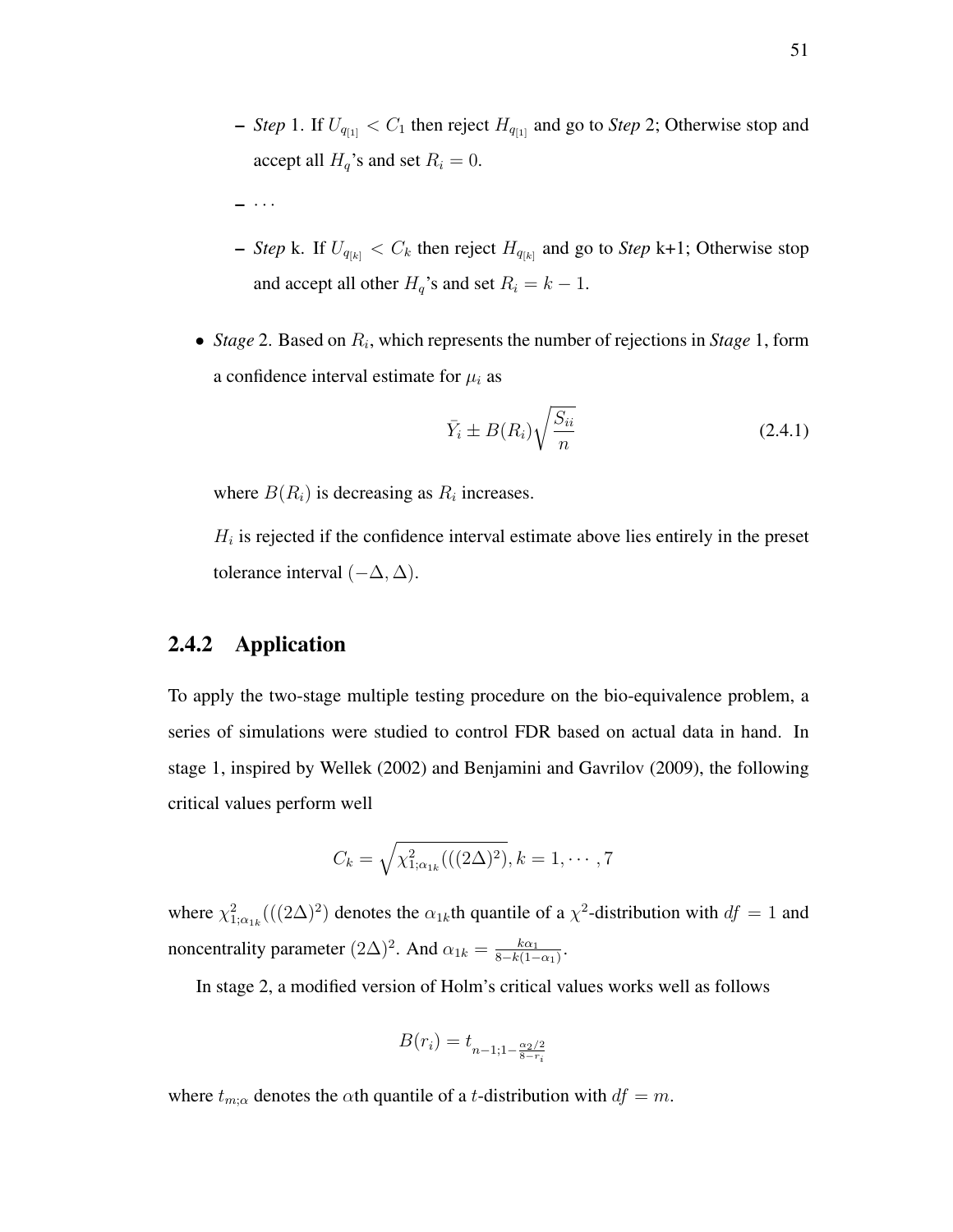| $\alpha_1$ | $\alpha_2$ | $\mu_1$          | $\mu_2$          | $\mu_3$          | $\mu_4$          | $\mu_5$          | $\mu_6$          | $\mu_7$          | $\mu_8$          | <b>FDR</b> | <b>FWER</b> |
|------------|------------|------------------|------------------|------------------|------------------|------------------|------------------|------------------|------------------|------------|-------------|
| 0.2        | 0.1        | $-\Delta$        | $-2\Delta$       | -Д               | $-2\Delta$       | - $\Delta$       | Δ                | $-\Delta$        | Δ                | 0.043      | 0.043       |
|            |            | $-\Delta$        | $\boldsymbol{0}$ | $\Delta$         | $2\Delta$        | Δ                | $-\Delta$        | Δ                | $-\Delta$        | 0.025      | 0.042       |
|            |            | $2\Delta$        | Δ                | $-\Delta$        | $-\Delta$        | $\boldsymbol{0}$ | Δ                | $-\Delta$        | Δ                | 0.024      | 0.045       |
|            |            | $\Delta$         | $\boldsymbol{0}$ | $-\Delta$        | $\boldsymbol{0}$ | Δ                | $\Delta$         | $-\Delta$        | Δ                | 0.016      | 0.042       |
|            |            | $-\Delta$        | $-\Delta$        | $\boldsymbol{0}$ | Δ                | $\Delta$         | $\boldsymbol{0}$ | $-\Delta$        | $-\Delta$        | 0.015      | 0.044       |
|            |            | $-2\Delta$       | $-\Delta$        | Δ                | $-\Delta$        | Δ                | $2\Delta$        | Δ                | $2\Delta$        | 0.015      | 0.015       |
|            |            | $-\Delta$        | $\boldsymbol{0}$ | $\Delta$         | $-\Delta$        | $-\Delta$        | $\boldsymbol{0}$ | $\Delta$         | $\boldsymbol{0}$ | 0.011      | 0.038       |
|            |            | $-\Delta$        | $-\Delta$        | $\boldsymbol{0}$ | Δ                | $\boldsymbol{0}$ | $-\Delta$        | $\Delta$         | $\boldsymbol{0}$ | 0.011      | 0.039       |
|            |            | $\boldsymbol{0}$ | $-\Delta$        | $-\Delta$        | Δ                | $-\Delta$        | $-2\Delta$       | $2\Delta$        | Δ                | 0.006      | 0.011       |
|            |            | $\boldsymbol{0}$ | Δ                | Δ                | $\boldsymbol{0}$ | $-\Delta$        | $-\Delta$        | $-\Delta$        | $-3\Delta$       | 0.005      | 0.014       |
|            |            |                  |                  |                  |                  |                  |                  |                  | max              | 0.043      | 0.045       |
| 0.3        | 0.1        | Δ                | $3\Delta$        | $2\Delta$        | $-\Delta$        | Δ                | $2\Delta$        | Δ                | $\Delta$         | 0.042      | 0.042       |
|            |            | Δ                | $\boldsymbol{0}$ | $-\Delta$        | $-\Delta$        | Δ                | $2\Delta$        | $-4\Delta$       | $-\Delta$        | 0.025      | 0.040       |
|            |            | Δ                | Δ                | $\boldsymbol{0}$ | $-\Delta$        | $-3\Delta$       | $-2\Delta$       | Δ                | $-\Delta$        | 0.022      | 0.044       |
|            |            | $-\Delta$        | $-\Delta$        | $\boldsymbol{0}$ | Δ                | $\Delta$         | $\boldsymbol{0}$ | $-\Delta$        | $-\Delta$        | 0.017      | 0.048       |
|            |            | Δ                | $2\Delta$        | Δ                | Δ                | $-\Delta$        | $-2\Delta$       | $-\Delta$        | $-4\Delta$       | 0.014      | 0.014       |
|            |            | Δ                | $\boldsymbol{0}$ | $-\Delta$        | Δ                | $\Delta$         | $\boldsymbol{0}$ | $\boldsymbol{0}$ | Δ                | 0.011      | 0.035       |
|            |            | Δ                | Δ                | $\boldsymbol{0}$ | Δ                | $\boldsymbol{0}$ | $-\Delta$        | $\boldsymbol{0}$ | $-\Delta$        | 0.011      | 0.039       |
|            |            | Δ                | $2\Delta$        | Δ                | Δ                | Δ                | $\boldsymbol{0}$ | $-\Delta$        | $-2\Delta$       | 0.008      | 0.014       |
|            |            | $\boldsymbol{0}$ | Δ                | Δ                | Δ                | Δ                | $\boldsymbol{0}$ | Δ                | $\boldsymbol{0}$ | 0.005      | 0.017       |
|            |            |                  |                  |                  |                  |                  |                  |                  | max              | 0.042      | 0.048       |
| 0.4        | 0.1        | Δ                | $2\Delta$        | Δ                | $2\Delta$        | Δ                | $-\Delta$        | Δ                | $-\Delta$        | 0.043      | 0.043       |
|            |            | Δ                | $\boldsymbol{0}$ | $-\Delta$        | $-\Delta$        | Δ                | $2\Delta$        | $-2\Delta$       | $\Delta$         | 0.029      | 0.040       |
|            |            | $\Delta$         | $\boldsymbol{0}$ | $\Delta$         | $-\Delta$        | $-2\Delta$       | $-\Delta$        | $\Delta$         | $-\Delta$        | 0.028      | 0.044       |
|            |            | $\boldsymbol{0}$ | $-\Delta$        | $-\Delta$        | $\Delta$         | $\boldsymbol{0}$ | $-\Delta$        | $-\Delta$        | $-\Delta$        | 0.018      | 0.044       |
|            |            | $-\Delta$        | Δ                | $2\Delta$        | $-\Delta$        | $\Delta$         | $2\Delta$        | $-\Delta$        | $-\Delta$        | 0.014      | 0.014       |
|            |            | $-\Delta$        | $\boldsymbol{0}$ | $\Delta$         | Δ                | Δ                | $\boldsymbol{0}$ | $\boldsymbol{0}$ | $-\Delta$        | 0.011      | 0.039       |
|            |            | Δ                | $\boldsymbol{0}$ | $-\Delta$        | Δ                | $-\Delta$        | $-2\Delta$       | $2\Delta$        | $\Delta$         | 0.007      | 0.011       |
|            |            | $\boldsymbol{0}$ | $\Delta$         | $\Delta$         | $\boldsymbol{0}$ | $\Delta$         | $\Delta$         | $-\Delta$        | $-\Delta$        | 0.005      | 0.013       |
|            |            | $-\Delta$        | $-\Delta$        | $\boldsymbol{0}$ | $\boldsymbol{0}$ | $-\Delta$        | $-\Delta$        | $\boldsymbol{0}$ | $-\Delta$        | 0.004      | 0.010       |
|            |            | $-\Delta$        | $-\Delta$        | $\boldsymbol{0}$ | $-\Delta$        | $\boldsymbol{0}$ | $\Delta$         | $\boldsymbol{0}$ | Δ                | 0.004      | 0.013       |
|            |            |                  |                  |                  |                  |                  |                  |                  | max              | 0.043      | 0.044       |

Table 2.3: Preliminary study when  $\alpha_2 = 0.1$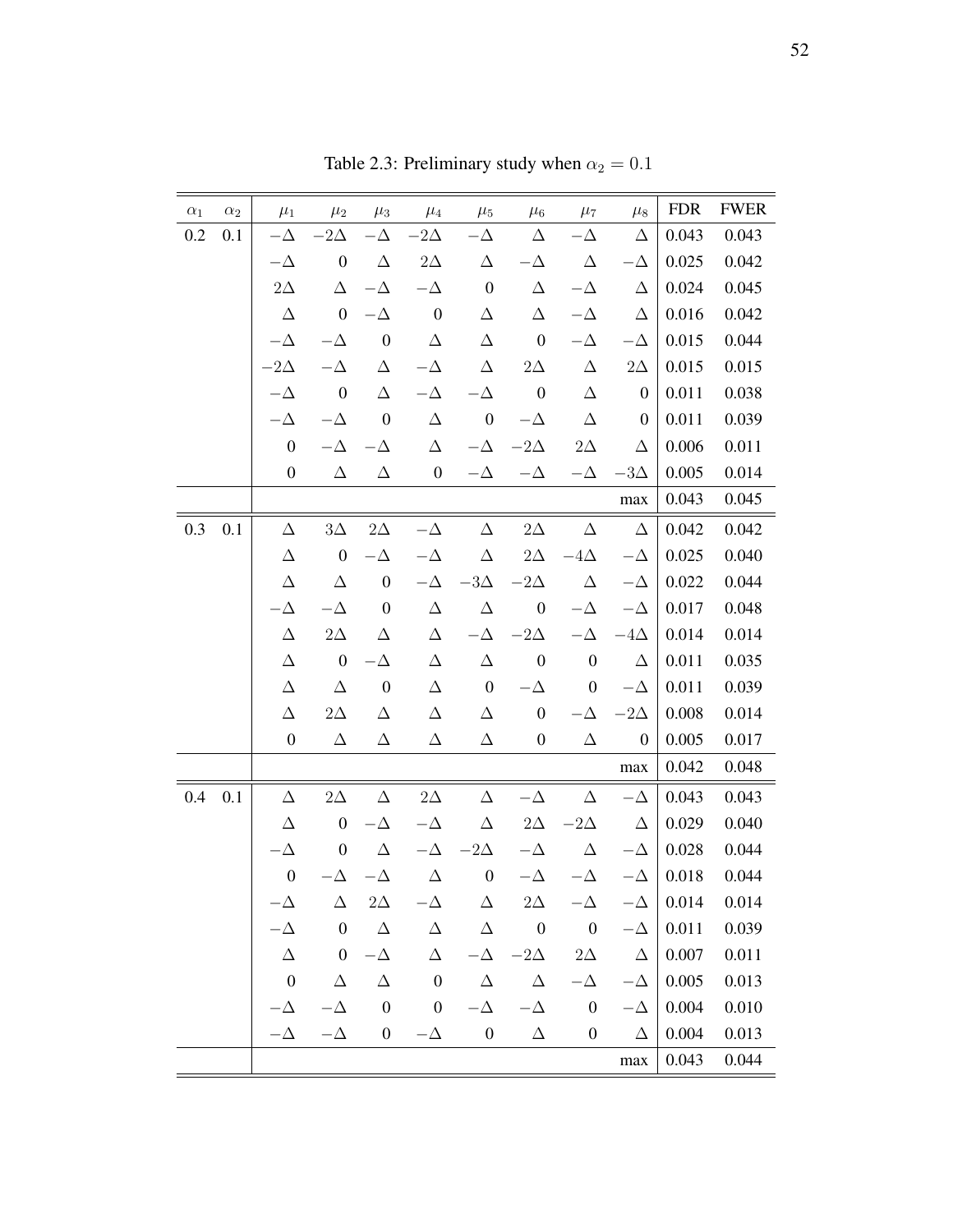| $\alpha_1$ | $\alpha_2$ | $\mu_1$          | $\mu_2$          | $\mu_3$          | $\mu_4$              | $\mu_5$          | $\mu_6$          | $\mu_7$          | $\mu_8$          | <b>FDR</b> | <b>FWER</b> |
|------------|------------|------------------|------------------|------------------|----------------------|------------------|------------------|------------------|------------------|------------|-------------|
| 0.2        | 0.2        | $-\Delta$        | $-2\Delta$       | $-\Delta$        | $-2\Delta$           | $-\Delta$        | Δ                | $-\Delta$        | Δ                | 0.080      | 0.080       |
|            |            | $-\Delta$        | $\boldsymbol{0}$ | Δ                | $-2\Delta$           | $-\Delta$        | Δ                | Δ                | Δ                | 0.048      | 0.084       |
|            |            | $2\Delta$        | Δ                | $-\Delta$        | $-\Delta$            | $\boldsymbol{0}$ | $\Delta$         | $-\Delta$        | Δ                | 0.045      | 0.087       |
|            |            | $-\Delta$        | $-2\Delta$       | $-\Delta$        | $-2\Delta$           | $-\Delta$        | $\Delta$         | $-3\Delta$       | $-\Delta$        | 0.038      | 0.038       |
|            |            | $\Delta$         | $\boldsymbol{0}$ | $-\Delta$        | $-\Delta$            | $\boldsymbol{0}$ | $\Delta$         | $-\Delta$        | Δ                | 0.030      | 0.084       |
|            |            | Δ                | Δ                | $\boldsymbol{0}$ | $\boldsymbol{0}$     | $-\Delta$        | $-\Delta$        | $\boldsymbol{0}$ | $-\Delta$        | 0.018      | 0.059       |
|            |            | $\boldsymbol{0}$ | $-\Delta$        | $-\Delta$        | Δ                    | $-\Delta$        | $-2\Delta$       | $2\Delta$        | Δ                | 0.018      | 0.033       |
|            |            | $-\Delta$        | $-\Delta$        | $\boldsymbol{0}$ | Δ                    | $\boldsymbol{0}$ | $-\Delta$        | Δ                | $\boldsymbol{0}$ | 0.017      | 0.061       |
|            |            | Δ                | Δ                | $\boldsymbol{0}$ | $\boldsymbol{0}$     | Δ                | $\Delta$         | $\boldsymbol{0}$ | Δ                | 0.013      | 0.039       |
|            |            | $\boldsymbol{0}$ | Δ                | Δ                | $\boldsymbol{0}$     | Δ                | Δ                | $-\Delta$        | $-\Delta$        | 0.012      | 0.029       |
|            |            |                  |                  |                  |                      |                  |                  |                  | max              | 0.080      | 0.087       |
| 0.3        | 0.2        | $\Delta$         | $2\Delta$        | $\Delta$         | $2\Delta$            | Δ                | $-\Delta$        | $\Delta$         | $-\Delta$        | 0.077      | 0.077       |
|            |            | Δ                | $\boldsymbol{0}$ | $-\Delta$        | $-\Delta$            | Δ                | $2\Delta$        | $-4\Delta$       | $-\Delta$        | 0.045      | 0.076       |
|            |            | Δ                | $-\Delta$        | $-2\Delta$       | $\Delta$             | Δ                | $\boldsymbol{0}$ | $-\Delta$        | Δ                | 0.043      | 0.080       |
|            |            | $-2\Delta$       | $-\Delta$        | Δ                | Δ                    | $-\Delta$        | $-2\Delta$       | $2\Delta$        | $-\Delta$        | 0.037      | 0.037       |
|            |            | $-\Delta$        | $\boldsymbol{0}$ | Δ                | Δ                    | $\boldsymbol{0}$ | $-\Delta$        | Δ                | $-\Delta$        | 0.032      | 0.086       |
|            |            | $-\Delta$        | $\boldsymbol{0}$ | $\Delta$         | $\Delta$             | $\Delta$         | $\boldsymbol{0}$ | Δ                | $\boldsymbol{0}$ | 0.018      | 0.061       |
|            |            | $\boldsymbol{0}$ | $-\Delta$        | $-\Delta$        | Δ                    | $\Delta$         | $\boldsymbol{0}$ | $\boldsymbol{0}$ | Δ                | 0.017      | 0.062       |
|            |            | $-\Delta$        | Δ                | $2\Delta$        | $\boldsymbol{0}$     | Δ                | Δ                | -Δ               | $-2\Delta$       | 0.015      | 0.027       |
|            |            | $\boldsymbol{0}$ | - $\Delta$       | $-\Delta$        | $\Delta$             | - $\Delta$       | $\boldsymbol{0}$ | Δ                | $2\Delta$        | 0.013      | 0.032       |
|            |            | $-\Delta$        | Δ                | $2\Delta$        | $\boldsymbol{0}$     | Δ                | Δ                | Δ                | $\boldsymbol{0}$ | 0.012      | 0.032       |
|            |            |                  |                  |                  |                      |                  |                  |                  | max              | 0.077      | 0.086       |
| 0.4        | 0.2        | $-\Delta$        | $-2\Delta$       | $-\Delta$        | $2\Delta$            | $\Delta$         | $-\Delta$        | - $\Delta$       | $-\Delta$        | 0.087      | 0.087       |
|            |            | $-\Delta$        | $\boldsymbol{0}$ | $\Delta$         | $2\Delta$            | Δ                | $-\Delta$        | Δ                | $-\Delta$        | 0.044      | 0.077       |
|            |            | $-2\Delta$       | $-\Delta$        | Δ                | $\Delta$             | $\boldsymbol{0}$ | $-\Delta$        | Δ                | $-\Delta$        | 0.041      | 0.079       |
|            |            | $-\Delta$        | $-2\Delta$       | $-\Delta$        | $-2\Delta$ $-\Delta$ |                  | $\Delta$         | $\Delta$         | $3\Delta$        | 0.036      | 0.036       |
|            |            | $-\Delta$        | $\boldsymbol{0}$ | Δ                | Δ                    | $\boldsymbol{0}$ | $-\Delta$        | Δ                | $-\Delta$        | 0.029      | 0.082       |
|            |            | $2\Delta$        | $\Delta$         | $-\Delta$        | $\boldsymbol{0}$     | $\Delta$         | Δ                | $-3\Delta$       | $-\Delta$        | 0.020      | 0.036       |
|            |            | Δ                | Δ                | $\boldsymbol{0}$ | $\boldsymbol{0}$     | $-\Delta$        | $-\Delta$        | $\boldsymbol{0}$ | $-\Delta$        | 0.018      | 0.060       |
|            |            | $\boldsymbol{0}$ | $-\Delta$        | $-\Delta$        | Δ                    | $\Delta$         | $\boldsymbol{0}$ | $-\Delta$        | $\boldsymbol{0}$ | 0.017      | 0.061       |
|            |            | Δ                | $2\Delta$        | Δ                | $\Delta$             | $\Delta$         | $\boldsymbol{0}$ | $\boldsymbol{0}$ | $-\Delta$        | 0.013      | 0.032       |
|            |            | $-\Delta$        | $-\Delta$        | $\boldsymbol{0}$ | $\boldsymbol{0}$     | $-\Delta$        | $-\Delta$        | Δ                | $\boldsymbol{0}$ | 0.010      | 0.030       |
|            |            |                  |                  |                  |                      |                  |                  |                  | $\max$           | 0.087      | 0.087       |

Table 2.4: Preliminary study when  $\alpha_2 = 0.2$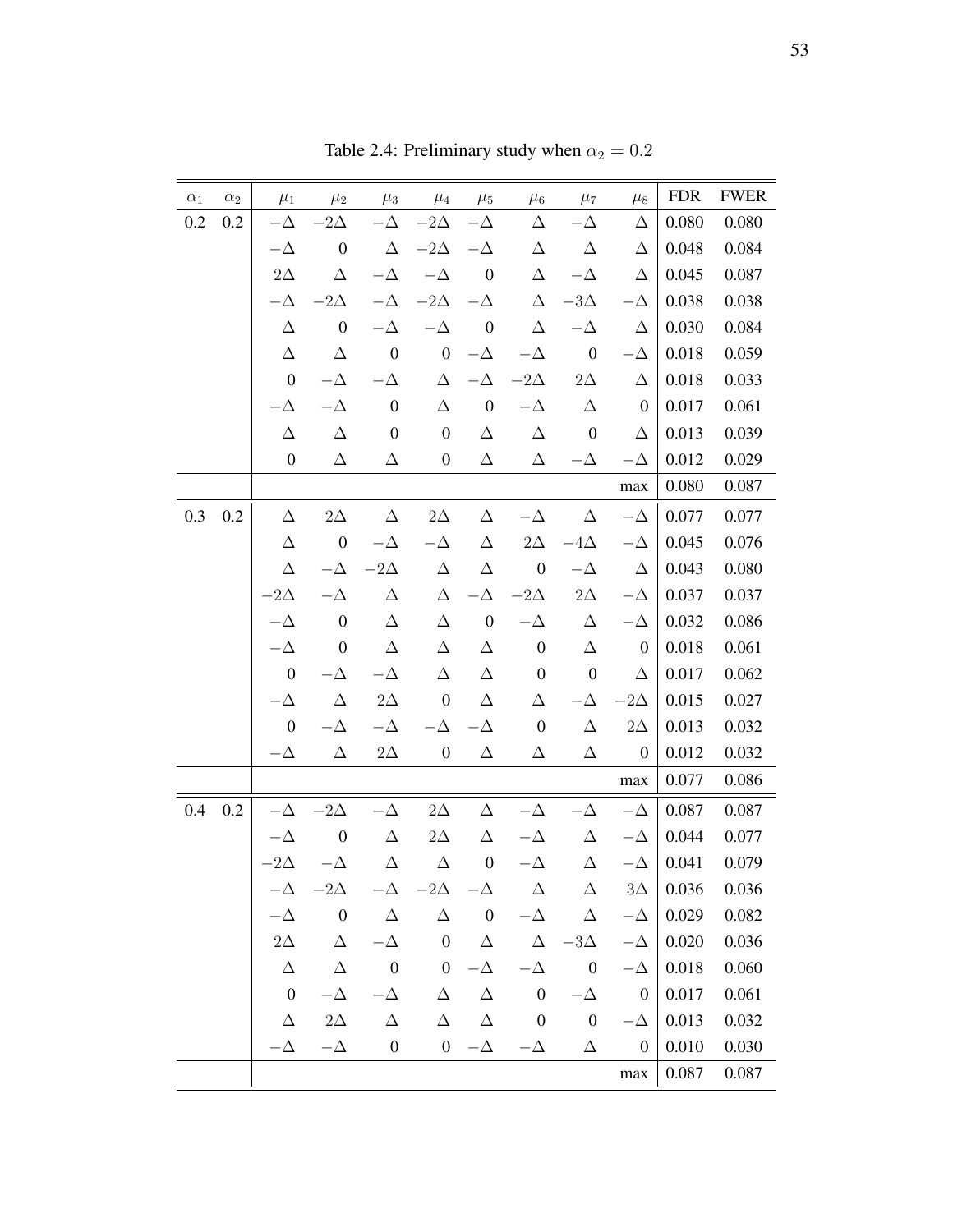| $\alpha_1$ | $\alpha_2$ | $\mu_1$          | $\mu_2$          | $\mu_3$          | $\mu_4$                  | $\mu_5$          | $\mu_6$                 | $\mu_7$          | $\mu_8$          | <b>FDR</b> | <b>FWER</b> |
|------------|------------|------------------|------------------|------------------|--------------------------|------------------|-------------------------|------------------|------------------|------------|-------------|
| $0.2\,$    | 0.3        | Δ                | $2\Delta$        | Δ                | $-\Delta$                | $-2\Delta$       | $-\Delta$               | Δ                | $-\Delta$        | 0.120      | 0.120       |
|            |            | $2\Delta$        | Δ                | $-\Delta$        | $-\Delta$                | $\boldsymbol{0}$ | Δ                       | $-\Delta$        | Δ                | 0.063      | 0.120       |
|            |            | Δ                |                  | $-2\Delta$       | $-\Delta$                | $-2\Delta$       | $-\Delta$               | $-2\Delta$       | -Д               | 0.058      | 0.058       |
|            |            | Δ                | $\boldsymbol{0}$ | $-\Delta$        | $-\Delta$                | $\boldsymbol{0}$ | $\Delta$                | $-\Delta$        | Δ                | 0.043      | 0.120       |
|            |            | $\boldsymbol{0}$ | $-\Delta$        | $-\Delta$        | Δ                        | $-\Delta$        | $-2\Delta$              | $2\Delta$        | Δ                | 0.030      | 0.055       |
|            |            | Δ                | $-2\Delta$       | $-3\Delta$       | Δ                        | $\boldsymbol{0}$ | $-\Delta$               | $-\Delta$        | Δ                | 0.029      | 0.056       |
|            |            | Δ                | Δ                | $\boldsymbol{0}$ | $\boldsymbol{0}$         | $-\Delta$        | $-\Delta$               | $\boldsymbol{0}$ | $-\Delta$        | 0.026      | 0.086       |
|            |            | Δ                | Δ                | $\boldsymbol{0}$ | $-\Delta$                | $\boldsymbol{0}$ | Δ                       | $\boldsymbol{0}$ | Δ                | 0.025      | 0.093       |
|            |            | $-\Delta$        | $-2\Delta$       | Δ                | $-\Delta$                | $-\Delta$        | $\boldsymbol{0}$        | $\boldsymbol{0}$ | Δ                | 0.019      | 0.047       |
|            |            | Δ                | Δ                | $\boldsymbol{0}$ | Δ                        | $\boldsymbol{0}$ | $-\Delta$               | $\boldsymbol{0}$ | $-\Delta$        | 0.015      | 0.055       |
|            |            |                  |                  |                  |                          |                  |                         |                  | max              | 0.120      | 0.120       |
| 0.3        | 0.3        | Δ                | $2\Delta$        | Δ                | $-\Delta$                | $-2\Delta$       | $-\Delta$               | $\Delta$         | $-\Delta$        | 0.130      | 0.130       |
|            |            | $-\Delta$        | $\boldsymbol{0}$ | Δ                | $-\Delta$                | $-2\Delta$       | $-\Delta$               | Δ                | $-\Delta$        | 0.062      | 0.111       |
|            |            | $-\Delta$        | Δ                | $2\Delta$        | $2\Delta$                | $\Delta$         | $-\Delta$               | Δ                | $-2\Delta$       | 0.050      | 0.050       |
|            |            | $\boldsymbol{0}$ | Δ                | Δ                | Δ                        | $\boldsymbol{0}$ | $-\Delta$               | Δ                | $-\Delta$        | 0.040      | 0.108       |
|            |            | $\boldsymbol{0}$ | Δ                | Δ                | Δ                        | $-\Delta$        | $-2\Delta$              | $4\Delta$        | $\Delta$         | 0.039      | 0.075       |
|            |            | $-\Delta$        | $-\Delta$        | $\boldsymbol{0}$ | $\boldsymbol{0}$         | $-\Delta$        | $-\Delta$               | $\boldsymbol{0}$ | $-\Delta$        | 0.028      | 0.088       |
|            |            | $-\Delta$        | $-\Delta$        | $\boldsymbol{0}$ | $-\Delta$                | $-2\Delta$       | $-\Delta$               | $2\Delta$        | Δ                | 0.026      | 0.047       |
|            |            | Δ                | Δ                | $\boldsymbol{0}$ | $\boldsymbol{0}$         | Δ                | $\Delta$                | $-2\Delta$       | $-\Delta$        | 0.023      | 0.051       |
|            |            | $\boldsymbol{0}$ | Δ                | Δ                | Δ                        | Δ                | $\boldsymbol{0}$        | $-\Delta$        | $-2\Delta$       | 0.021      | 0.051       |
|            |            | Δ                | Δ                | $\boldsymbol{0}$ | $\boldsymbol{0}$         | Δ                | Δ                       | $-\Delta$        | $\boldsymbol{0}$ | 0.017      | 0.053       |
|            |            |                  |                  |                  |                          |                  |                         |                  | $\max$           | 0.130      | 0.130       |
| 0.4        | 0.3        | $-2\Delta$       | $-\Delta$        | Δ                | $-\Delta$                | $-2\Delta$       | $-\Delta$               | Δ                | $-\Delta$        | 0.119      | 0.119       |
|            |            | Δ                | $\boldsymbol{0}$ | $-\Delta$        | $-\Delta$                | $-2\Delta$       | $-\Delta$               | $-\Delta$        | $-\Delta$        | 0.060      | 0.106       |
|            |            | $-\Delta$        | Δ                | $2\Delta$        | $-\Delta$                | $3\Delta$        | $4\Delta$               | $-\Delta$        | $\Delta$         | 0.053      | 0.053       |
|            |            | $-\Delta$        | $\boldsymbol{0}$ | $\Delta$         | $\overline{\phantom{0}}$ | $-\Delta$        | $-\Delta$               | $\Delta$         | $-\Delta$        | 0.043      | 0.109       |
|            |            | $-\Delta$        | $\boldsymbol{0}$ | $\Delta$         | $\Delta$                 | $\boldsymbol{0}$ | $-\Delta$               | $\Delta$         | $-\Delta$        | 0.039      | 0.110       |
|            |            | $\boldsymbol{0}$ | $-\Delta$        | $-\Delta$        | $2\Delta$                | $-\Delta$        | $-3\Delta$              | $\Delta$         | $-\Delta$        | 0.028      | 0.051       |
|            |            | $\boldsymbol{0}$ | $-\Delta$        | $-\Delta$        | $\Delta$                 | $\Delta$         | $\overline{\mathbf{0}}$ | $-\Delta$        | $\boldsymbol{0}$ | 0.027      | 0.097       |
|            |            | $-\Delta$        | $-\Delta$        | $\boldsymbol{0}$ | $\overline{\phantom{0}}$ | $-\Delta$        | $-\Delta$               | $-\Delta$        | $-2\Delta$       | 0.023      | 0.052       |
|            |            | Δ                | $\Delta$         | $\boldsymbol{0}$ | $2\Delta$                | Δ                | $-\Delta$               | $\Delta$         | $\boldsymbol{0}$ | 0.019      | 0.055       |
|            |            | $\boldsymbol{0}$ | Δ                | Δ                | Δ                        | Δ                | $\boldsymbol{0}$        | $\boldsymbol{0}$ | $-\Delta$        | 0.017      | 0.052       |
|            |            |                  |                  |                  |                          |                  |                         |                  | $\max$           | 0.119      | 0.119       |

Table 2.5: Preliminary study when  $\alpha_2 = 0.3$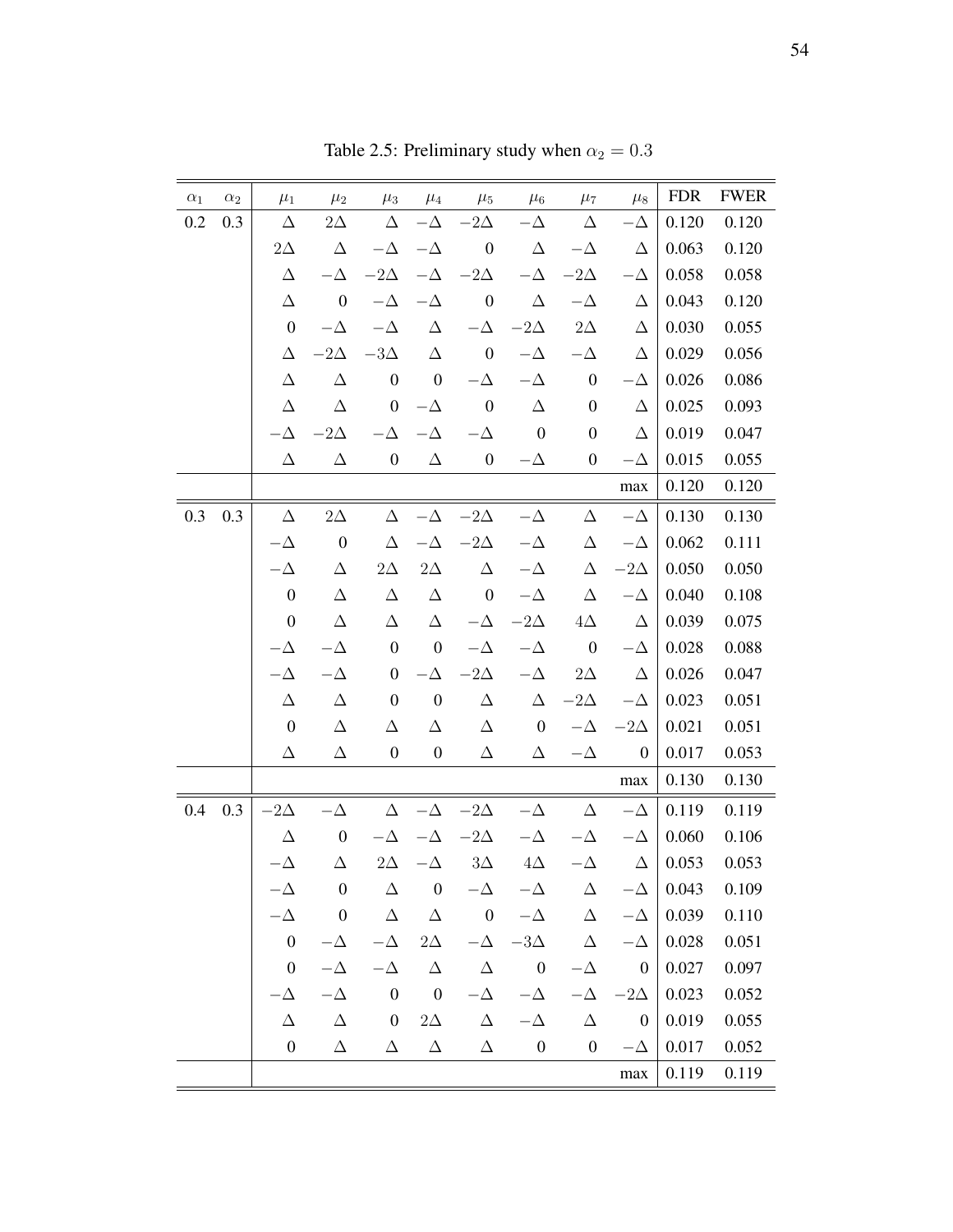| $\alpha_1$ | $\alpha_2$ | $\mu_1$          | $\mu_2$          | $\mu_3$          | $\mu_4$          | $\mu_5$          | $\mu_6$          | $\mu_7$                  | $\mu_8$          | <b>FDR</b> | <b>FWER</b> |
|------------|------------|------------------|------------------|------------------|------------------|------------------|------------------|--------------------------|------------------|------------|-------------|
| 0.20       | 0.11       | $-2\Delta$       | $-\Delta$        | $\Delta$         | $-\Delta$        | $-2\Delta$       | $-\Delta$        | Δ                        | $-\Delta$        | 0.044      | 0.044       |
|            |            | $-\Delta$        | $\boldsymbol{0}$ | $\Delta$         | $-\Delta$        | $-2\Delta$       | $-\Delta$        | Δ                        | $-\Delta$        | 0.025      | 0.040       |
|            |            | $-\Delta$        | $-2\Delta$       | $-\Delta$        | $-\Delta$        | $\boldsymbol{0}$ | $\Delta$         | $-\Delta$                | $\Delta$         | 0.022      | 0.041       |
|            |            | $\Delta$         | $2\Delta$        | Δ                | $2\Delta$        | Δ                | $-\Delta$        | $-\Delta$                | $-3\Delta$       | 0.021      | 0.021       |
|            |            | $-\Delta$        | $\boldsymbol{0}$ | Δ                | Δ                | $\boldsymbol{0}$ | $-\Delta$        | $\Delta$                 | $-\Delta$        | 0.016      | 0.043       |
|            |            | $\boldsymbol{0}$ | Δ                | Δ                | Δ                | $-\Delta$        | $-2\Delta$       | $4\Delta$                | Δ                | 0.013      | 0.026       |
|            |            | $-\Delta$        | Δ                | $2\Delta$        | $\boldsymbol{0}$ | Δ                | Δ                | $2\Delta$                | Δ                | 0.013      | 0.022       |
|            |            | $\boldsymbol{0}$ | $-\Delta$        | $-\Delta$        | $\Delta$         | $\Delta$         | $\boldsymbol{0}$ | $\boldsymbol{0}$         | Δ                | 0.010      | 0.036       |
|            |            | $-\Delta$        | $-\Delta$        | $\boldsymbol{0}$ | $\boldsymbol{0}$ | $-\Delta$        | $-\Delta$        | $2\Delta$                | Δ                | 0.008      | 0.020       |
|            |            | Δ                | Δ                | $\boldsymbol{0}$ | $\boldsymbol{0}$ | Δ                | Δ                | $-\Delta$                | $\boldsymbol{0}$ | 0.007      | 0.022       |
|            |            |                  |                  |                  |                  |                  |                  |                          | max              | 0.044      | 0.044       |
| 0.20       | 0.13       | $\Delta$         | $2\Delta$        | Δ                | $-\Delta$        | $-2\Delta$       | $-\Delta$        | $\Delta$                 | $-\Delta$        | 0.052      | 0.052       |
|            |            | $-2\Delta$       | $-\Delta$        | $\Delta$         | $2\Delta$        | Δ                | $-\Delta$        | - $\Delta$               | $-3\Delta$       | 0.027      | 0.027       |
|            |            | Δ                | $\boldsymbol{0}$ | $-\Delta$        | $2\Delta$        | $\Delta$         | $-\Delta$        | $\Delta$                 | Δ                | 0.027      | 0.043       |
|            |            | $\boldsymbol{0}$ | Δ                | $\Delta$         | $-\Delta$        | $-2\Delta$       | $-\Delta$        | Δ                        | $-\Delta$        | 0.024      | 0.046       |
|            |            | $-\Delta$        | $\boldsymbol{0}$ | $\Delta$         | $\boldsymbol{0}$ | $-\Delta$        | $-\Delta$        | Δ                        | $-\Delta$        | 0.019      | 0.049       |
|            |            | $\boldsymbol{0}$ | Δ                | $\Delta$         | Δ                | $-\Delta$        | $-2\Delta$       | $4\Delta$                | Δ                | 0.019      | 0.036       |
|            |            | $-\Delta$        | $\boldsymbol{0}$ | $\Delta$         | $-\Delta$        | $\Delta$         | $2\Delta$        | Δ                        | $2\Delta$        | 0.018      | 0.027       |
|            |            | $2\Delta$        | Δ                | $-\Delta$        | $\boldsymbol{0}$ | $\Delta$         | $\Delta$         | $-3\Delta$               | $-\Delta$        | 0.015      | 0.027       |
|            |            | Δ                | $\boldsymbol{0}$ | $-\Delta$        | Δ                | Δ                | $\boldsymbol{0}$ | $\boldsymbol{0}$         | Δ                | 0.012      | 0.041       |
|            |            | $\boldsymbol{0}$ | Δ                | $\Delta$         | $-\Delta$        | $-\Delta$        | $\boldsymbol{0}$ | $\boldsymbol{0}$         | $-\Delta$        | 0.011      | 0.041       |
|            |            | Δ                | Δ                | $\boldsymbol{0}$ | $\boldsymbol{0}$ | Δ                | Δ                | Δ                        | $2\Delta$        | 0.010      | 0.025       |
|            |            | $\boldsymbol{0}$ | $\Delta$         | $\Delta$         | Δ                | $-\Delta$        | $-2\Delta$       | $\boldsymbol{0}$         | $-\Delta$        | 0.010      | 0.027       |
|            |            | Δ                | Δ                | $\boldsymbol{0}$ | $\boldsymbol{0}$ | Δ                | Δ                | $-\Delta$                | $\boldsymbol{0}$ | 0.008      | 0.024       |
|            |            |                  |                  |                  |                  |                  |                  |                          | max              | 0.052      | 0.052       |
| 0.20       | 0.15       | $-\Delta$        | $-2\Delta$       | $-\Delta$        | Δ                | $2\Delta$        | Δ                | $-\Delta$                | Δ                | 0.053      | 0.053       |
|            |            | $-2\Delta$       | $-\Delta$        | $\Delta$         | $2\Delta$        | $\Delta$         | $-\Delta$        | $3\Delta$                | Δ                | 0.031      | 0.031       |
|            |            | Δ                | 0                | $-\Delta$        | $\Delta$         | $2\Delta$        | Δ                | $-\Delta$                | Δ                | 0.031      | 0.052       |
|            |            | $2\Delta$        | Δ                | $-\Delta$        | $-\Delta$        | $\boldsymbol{0}$ | $\Delta$         | $-\Delta$                | Δ                | 0.028      | 0.055       |
|            |            | $\boldsymbol{0}$ | Δ                | Δ                | Δ                | $-\Delta$        | $-2\Delta$       | $4\Delta$                | Δ                | 0.023      | 0.044       |
|            |            | Δ                | $\boldsymbol{0}$ | $-\Delta$        | $-\Delta$        | $\boldsymbol{0}$ | $\Delta$         | $-\Delta$                | Δ                | 0.022      | 0.060       |
|            |            | $\boldsymbol{0}$ | $-\Delta$        | $-\Delta$        | $\Delta$         | $-\Delta$        | $-2\Delta$       | $2\Delta$                | Δ                | 0.016      | 0.029       |
|            |            | Δ                | $\boldsymbol{0}$ | $-\Delta$        | $\Delta$         | Δ                | $\boldsymbol{0}$ | $\overline{\phantom{0}}$ | Δ                | 0.013      | 0.045       |
|            |            | $\boldsymbol{0}$ | $-\Delta$        | $-\Delta$        | Δ                | Δ                | $\boldsymbol{0}$ | $-\Delta$                | $\boldsymbol{0}$ | 0.013      | 0.046       |
|            |            | Δ                | $\Delta$         | $\boldsymbol{0}$ | $\boldsymbol{0}$ | Δ                | Δ                | $-2\Delta$               | $-\Delta$        | 0.011      | 0.028       |
|            |            | Δ                | $-\Delta$        | $\boldsymbol{0}$ | $\boldsymbol{0}$ | $-\Delta$        | $-\Delta$        | Δ                        | $\boldsymbol{0}$ | 0.009      | 0.028       |
|            |            |                  |                  |                  |                  |                  |                  |                          | max              | 0.053      | 0.060       |

Table 2.6: Control FDR/FWER when fix  $\alpha_1=0.2$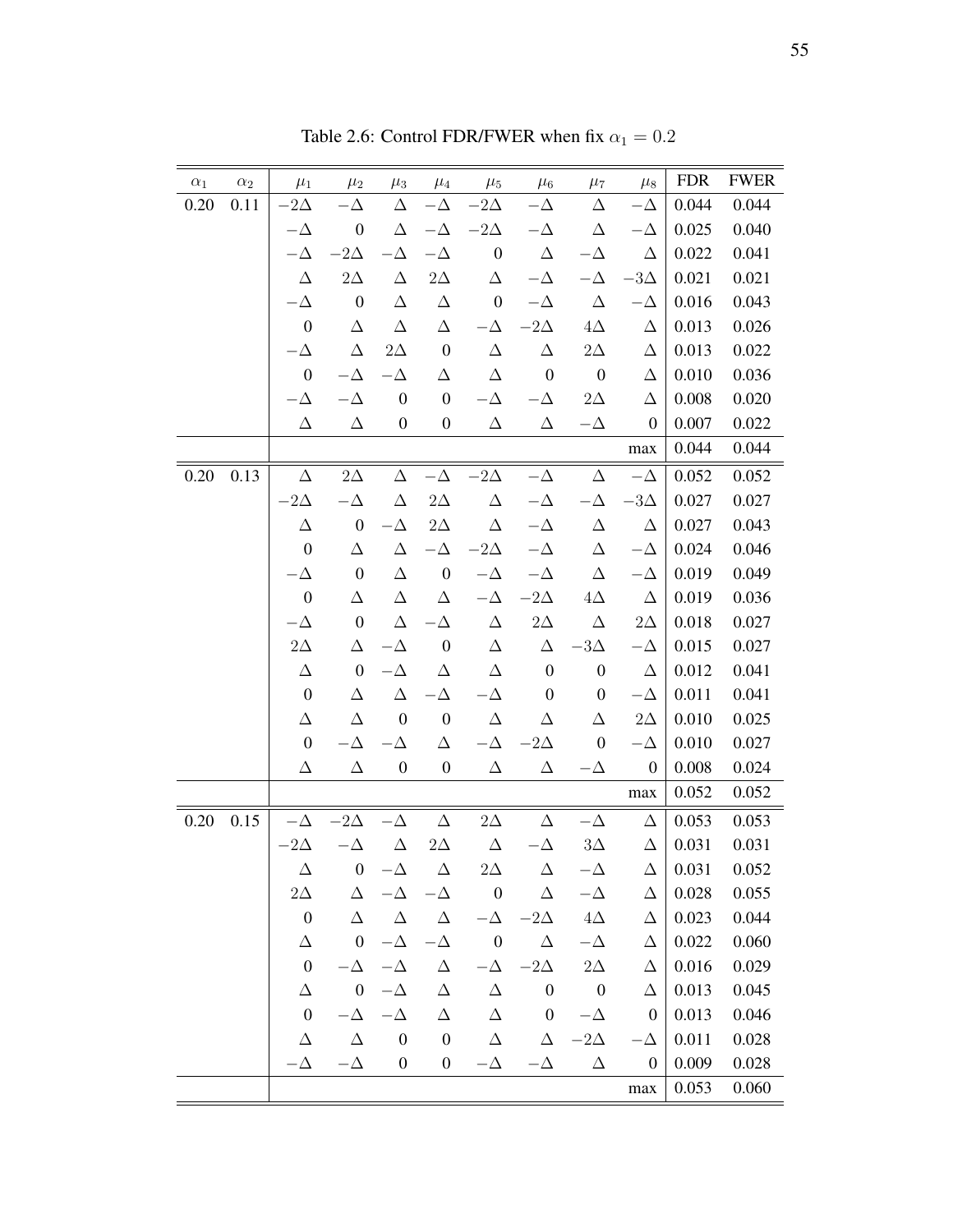To control FDR and FWER by adjusting  $\alpha_1$  in stage 1 and  $\alpha_2$  in stage 2, a series of preliminary simulations with 1000 sample observations were generated from a multivariate normal distribution. Here the sample covariance from actual data is used as covariance matrix. Different combinations of means from null and alternative are selected to observe the effects of changing  $\alpha_1$  and  $\alpha_2$ .

From Table 2.3 - Table 2.5, it indicates that for fixed  $\alpha_2$ , even as  $\alpha_1$  increased dramatically, the change of FDR or FWER was quite insignificant. Therefore, to control FDR at a level of 5%, with fixed  $\alpha_1 = 0.2$ , further simulations were conducted while  $\alpha_2$  varied.

Table 2.6 shows simulated FDR and FWER under different combinations of null and alternative hypotheses. To increase accuracy, 5000 observations were generated under each combination.

Table 2.6 indicates that when  $\alpha_1 = 0.2$  and  $\alpha_2 = 0.13$ , using

$$
C_k = \sqrt{\chi^2_{1;\alpha_{1k}}(((2\Delta)^2)}, \quad \alpha_{1k} = \frac{k\alpha_1}{8 - k(1 - \alpha_1)}
$$
(2.4.2)

And

$$
B(r_i) = t_{n-1; 1-\frac{\alpha_2/2}{8-r_i}}\tag{2.4.3}
$$

FDR can be controlled at 5% level.

Apply the above results to actual data to answer questions in section 1. In stage 1, the observed  $U = (U_1, U_2, \cdots, U_8)$ ' is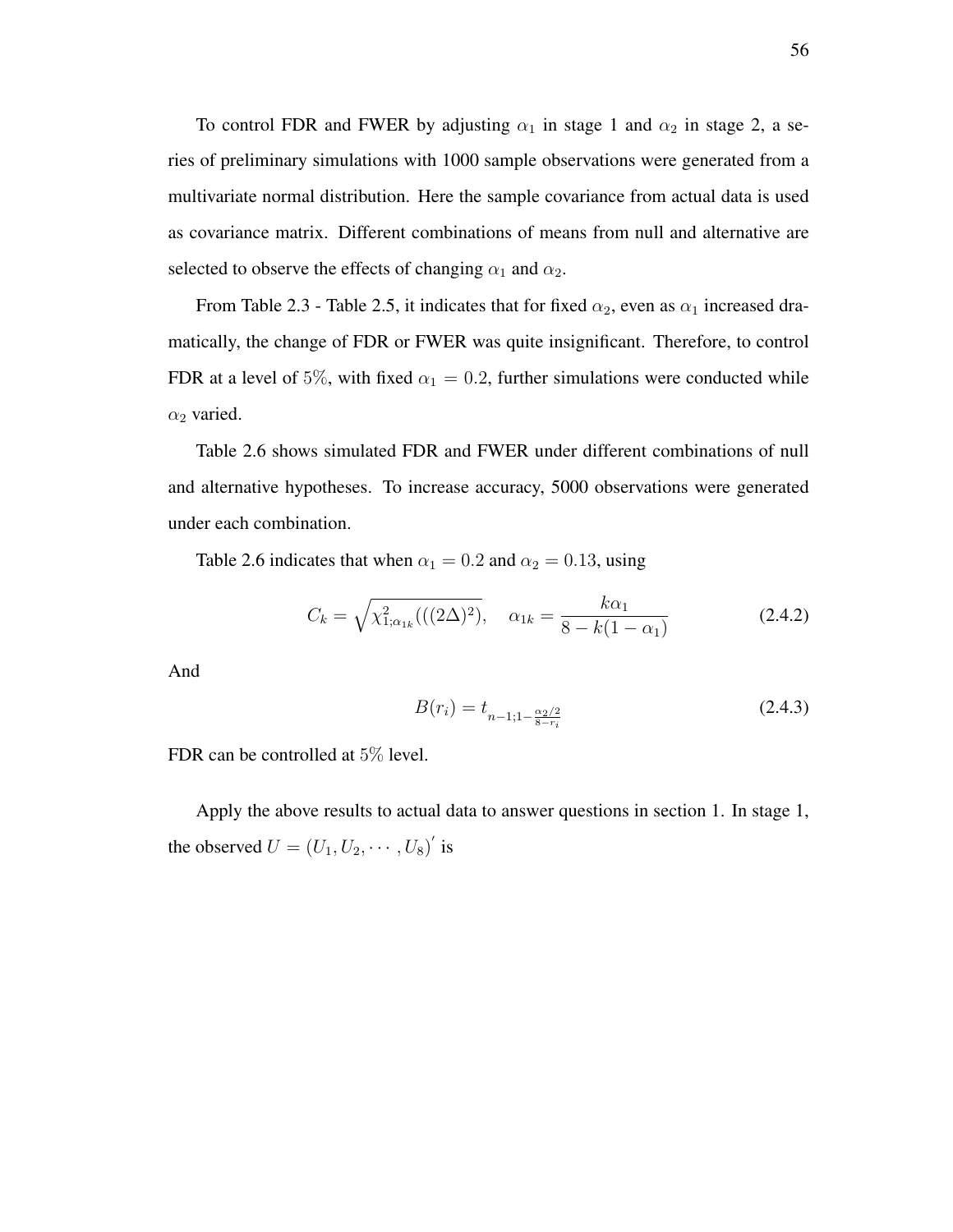$U =$  $\left( \begin{array}{cc} * & 2.153 & 2.153 & 4.158 & 1.708 & 2.408 & 2.322 & 2.481 \end{array} \right)$  6.387 ∗ 6.387 7.520 3.467 6.459 4.683 4.477 6.962 6.962 ∗ 7.984 6.465 1.976 5.327 5.683 1.009 2.030 1.907 ∗ 2.078 2.078 2.439 2.263 6.699 4.221 6.318 7.909 ∗ 7.909 5.082 5.053 6.981 6.964 1.733 7.970 7.970 ∗ 5.412 5.440 4.678 1.502 1.013 6.221 0.589 1.683 ∗ 2.930 4.773 0.715 2.254 6.166 0.437 1.810 2.953 ∗  $\setminus$ 

Then order  $U_i$ 's from smallest to largest and denote as

$$
V = \begin{pmatrix} 1.708 & 2.153 & 2.153 & 2.322 & 2.408 & 2.481 & 4.158 \\ 3.467 & 4.477 & 4.683 & 6.387 & 6.387 & 6.459 & 7.520 \\ 1.976 & 5.327 & 5.683 & 6.465 & 6.962 & 6.962 & 7.984 \\ 1.009 & 1.907 & 2.030 & 2.078 & 2.078 & 2.263 & 2.439 \\ 4.221 & 5.053 & 5.082 & 6.318 & 6.699 & 7.909 & 7.909 \\ 1.733 & 5.412 & 5.440 & 6.964 & 6.981 & 7.970 & 7.970 \\ 0.589 & 1.013 & 1.502 & 1.683 & 2.930 & 4.678 & 6.221 \\ 0.437 & 0.715 & 1.810 & 2.254 & 2.953 & 4.773 & 6.166 \end{pmatrix}
$$

When  $\alpha_1 = 0.2$ , using formula of (2.4.2) where  $k = 7$ , the vector of constants is calculated as  $C = (0.038, 0.087, 0.149, 0.232, 0.352, 0.539, 0.895)'$ . Since  $V_{i1} > C_1$ for all  $i = 1, 2, \dots, 8$ , there is no rejection for any  $H_i$ , therefore,  $R_i = 0$  for all i's.

In stage 2, When  $\alpha_2 = 0.13$ , using formula of (2.4.3),  $B(r_i) = B(0) = 2.518$  for all *i*'s. The confidence interval estimates for  $\mu_i$ 's is calculated using (2.4.1) as follows: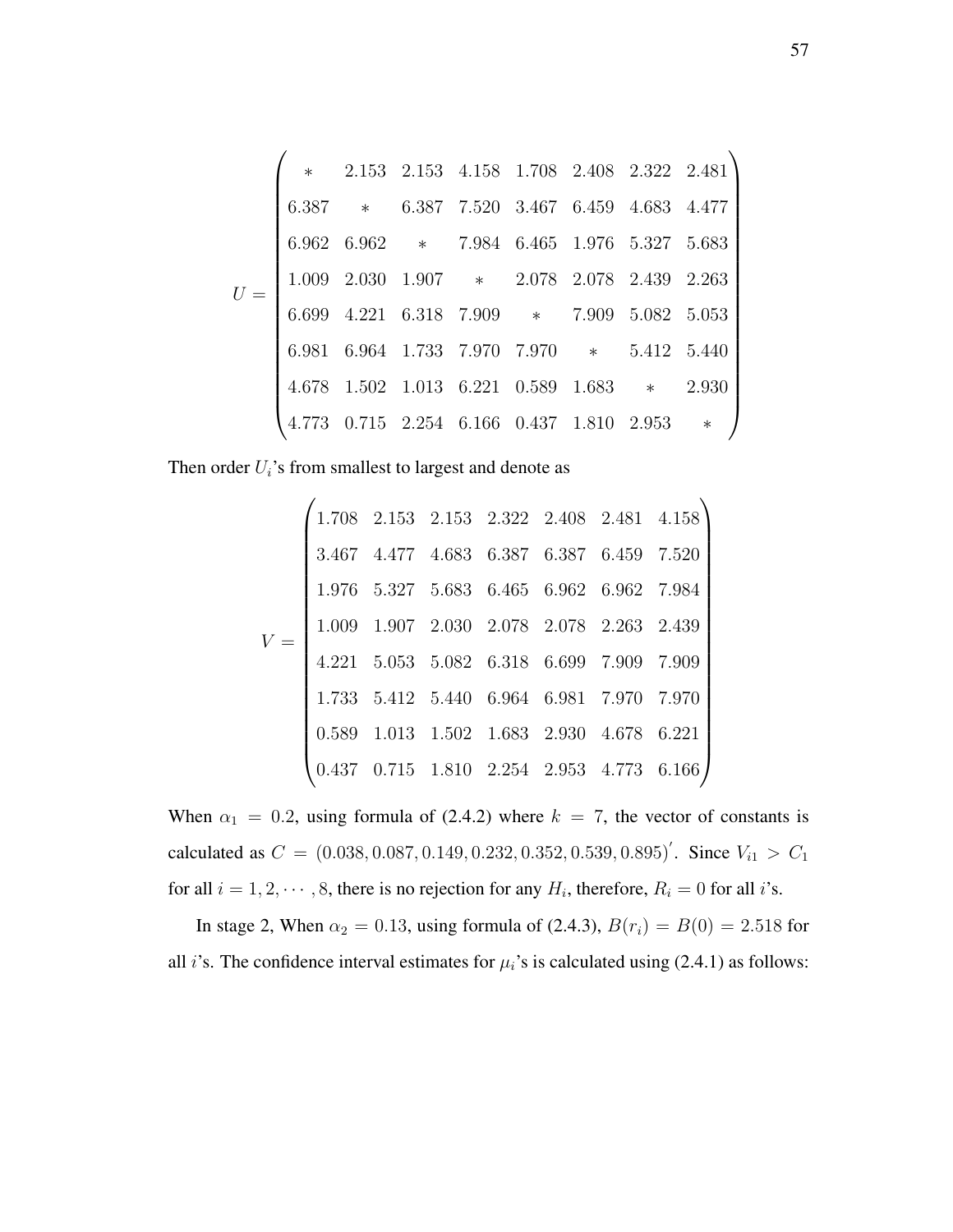- (1) ( -0.2239, -0.1014 )
- (2) ( -0.2446, -0.0181 )
- (3) ( -0.0537, 0.1162 )
- (4) ( -0.1367, -0.0700 )
- (5) ( -0.1516, 0.0314 )
- (6) ( -0.0389, 0.1254 )
- (7) ( 0.0168, 0.0470 )
- (8) ( 0.0230, 0.0648 )



Confidence Interval

Figure 2.3: 2-stage multiple testing confidence interval estimate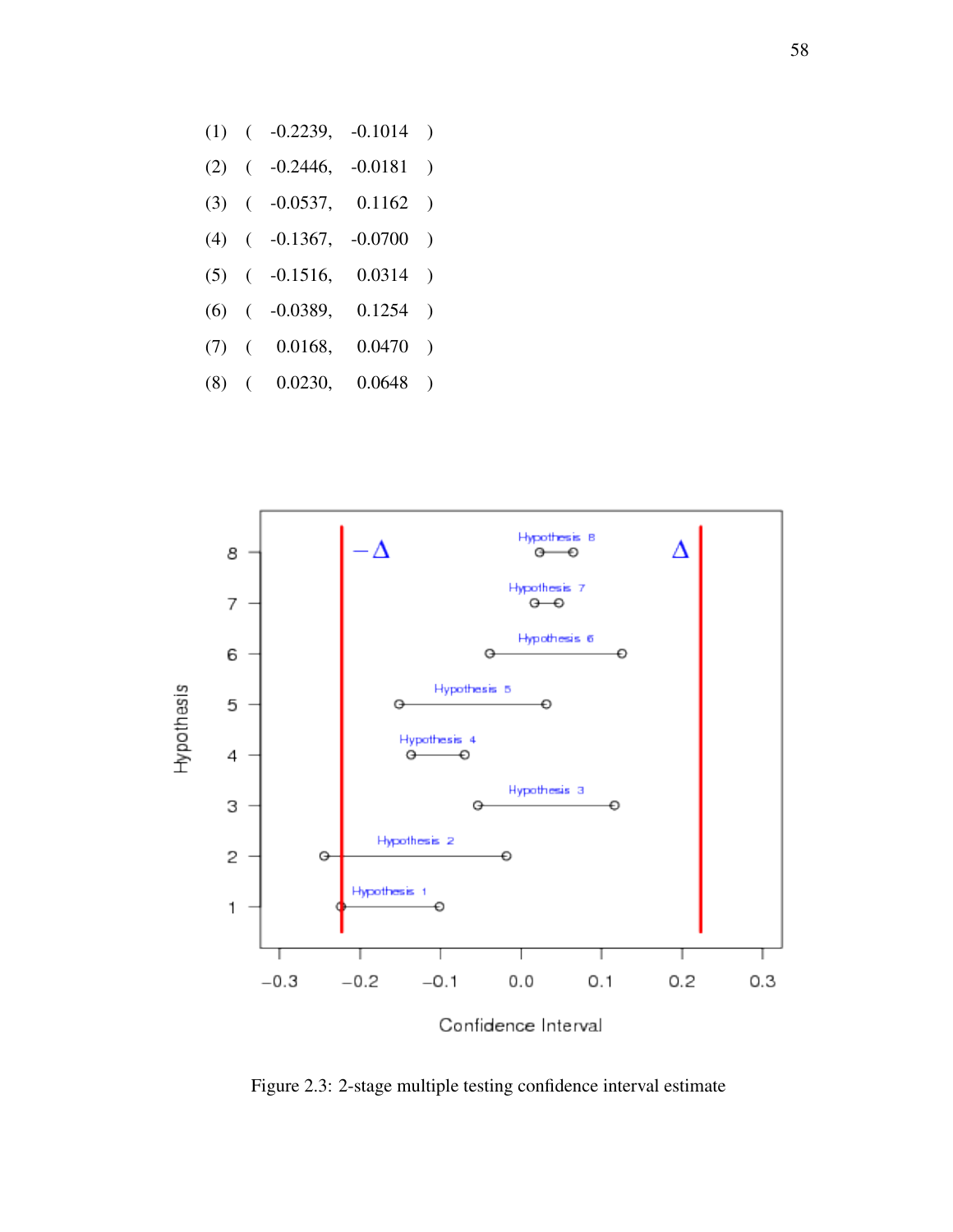From Figure 2.3, it is clear that confidence interval estimates for  $\mu_i$ ,  $i = 3, 4, \cdots, 8$ , falls into  $(-\Delta, \Delta)$  where  $\Delta = ln 1.25 \simeq 0.223$ . Therefore null hypothesis  $H_i$ ,  $i =$  $3, 4, \dots, 8$ , was rejected. However, since the confidence interval estimates for  $\mu_i$ ,  $i =$ 1, 2, was not completely included in  $(-\Delta, \Delta)$ , null hypothesis  $H_i$ ,  $i = 1, 2$ , was accepted.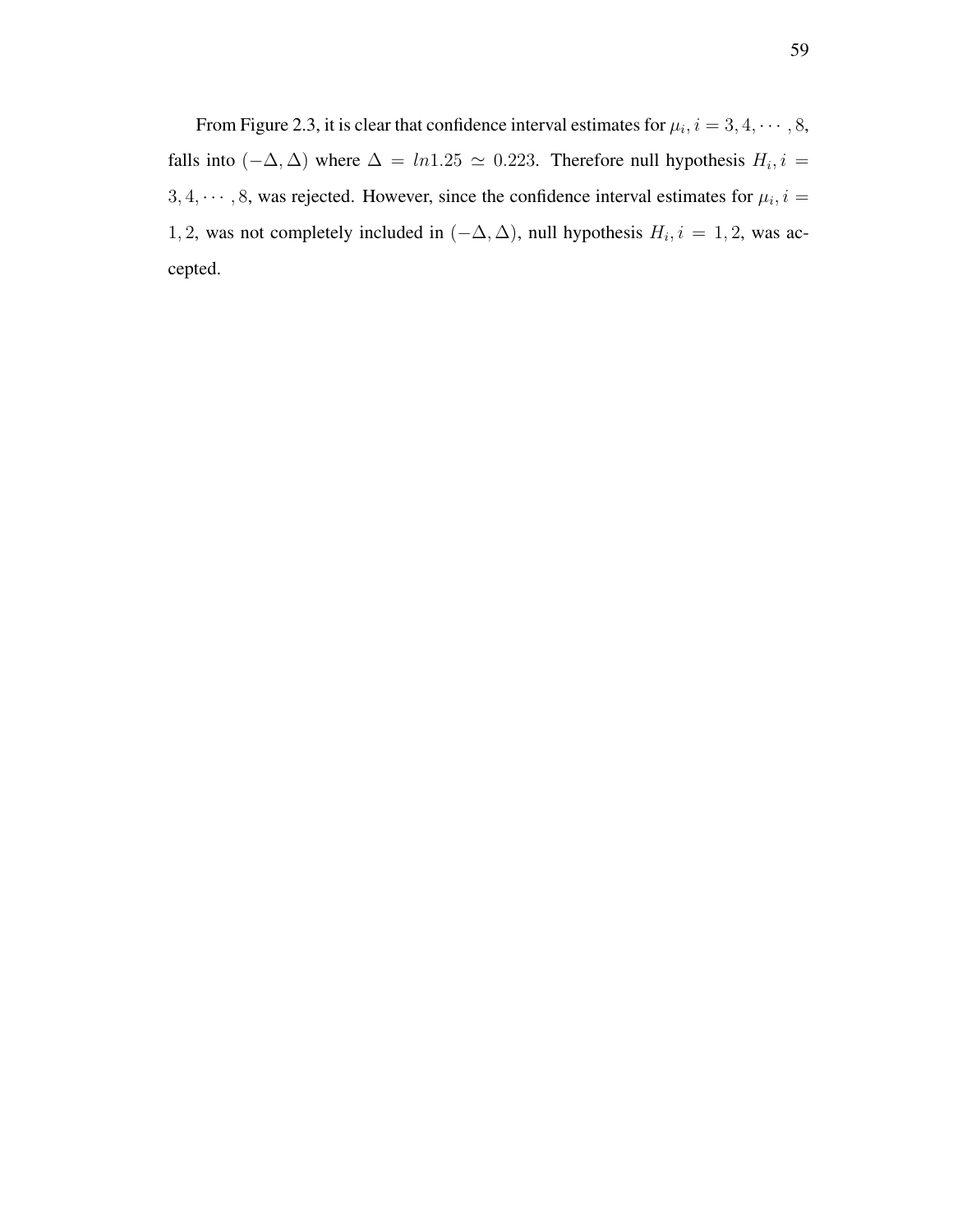# Chapter 3

# Appendix

# 3.1 Derivation of (1.2.4) and (1.2.5)

## 3.1.1 Proof of (1.2.4)

Since  $\sqrt{n_1}\overline{X}_1 \sim \mathcal{N}(\sqrt{n_1}\theta, 1),$ 

$$
P_{\theta}(R) = P_{\theta}(\sqrt{n_1}|\bar{X}_1| < C_{\alpha_1; \sqrt{n_1} \epsilon})
$$
\n
$$
= \Phi(C_{\alpha_1; \sqrt{n_1} \epsilon} - \sqrt{n_1} \theta) - \Phi(-C_{\alpha_1; \sqrt{n_1} \epsilon} - \sqrt{n_1} \theta)
$$
\n
$$
= \Phi(C_{\alpha_1; \sqrt{n_1} \epsilon} - \sqrt{n_1} \theta) + \Phi(C_{\alpha_1; \sqrt{n_1} \epsilon} + \sqrt{n_1} \theta) - 1
$$

## 3.1.2 Proof of (1.2.5)

Notice that

$$
P(R|\bar{x}) = \frac{\int_R f(\bar{x}_1, \bar{x}) d\bar{x}_1}{\int f(\bar{x}_1, \bar{x}) d\bar{x}_1}
$$

Since

$$
\bar{X}_1 \sim \mathcal{N}\left(\theta, \frac{1}{n_1}\right)
$$
 and  $\bar{X}_2 \sim \mathcal{N}\left(\theta, \frac{1}{n_2}\right)$ ,

also  $\bar{X}_1$  and  $\bar{X}_2$  are independent,

$$
f(\bar{x}_1, \bar{x}_2) = \frac{n_1 n_2}{2\pi} \exp(-\frac{n_1}{2}(\bar{x}_1 - \theta)^2 - \frac{n_2}{2}(\bar{x}_2 - \theta)^2).
$$

Let

$$
\bar{x}_2 = \frac{n\bar{x} - n_1\bar{x}_1}{n_2}, \quad |J| = \frac{n}{n_2},
$$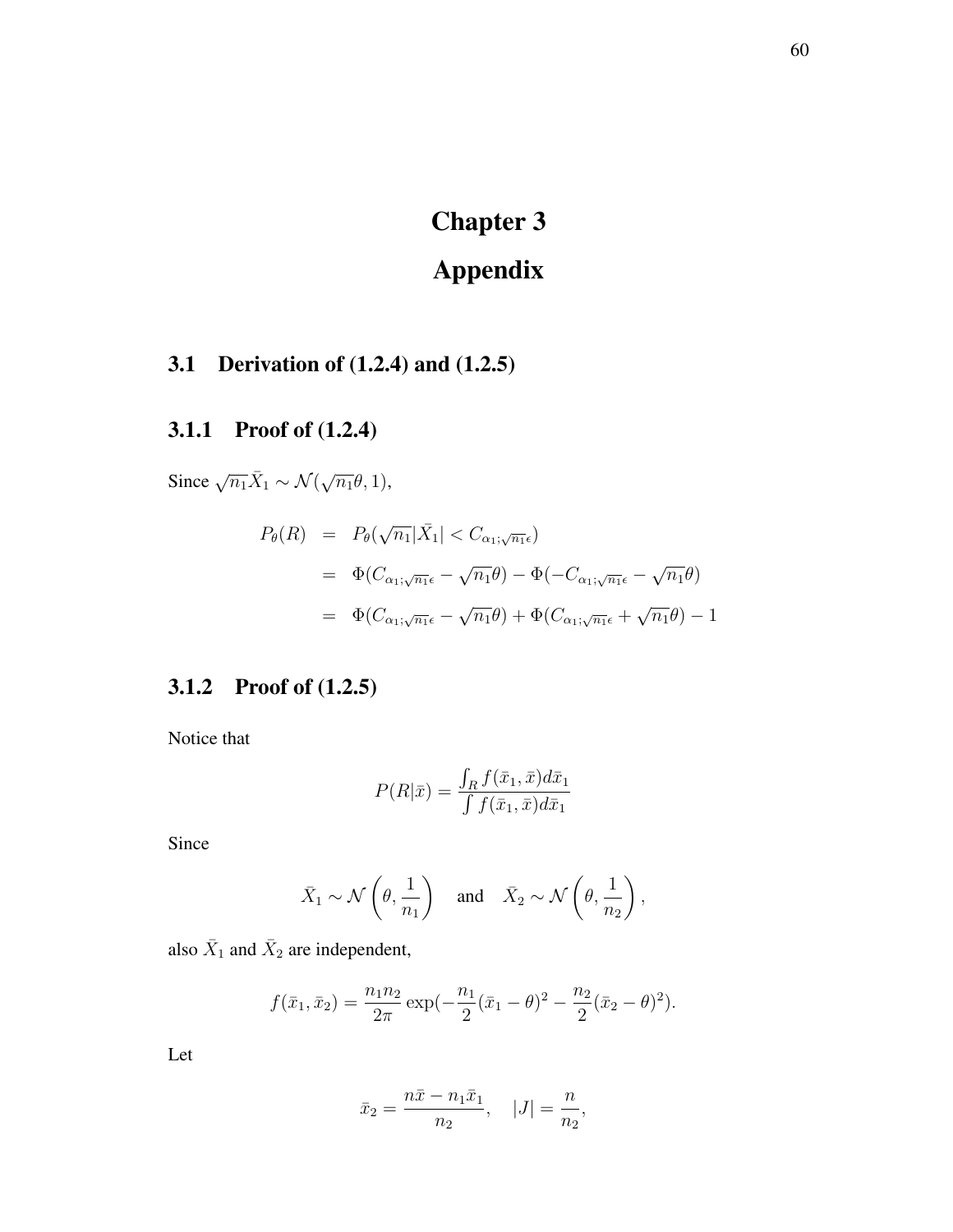then

$$
\Rightarrow f(\bar{x}_1, \bar{x}) = \frac{n_1 n}{2\pi} \exp(-\frac{n_1}{2}(\bar{x}_1 - \theta)^2 - \frac{n_2}{2}(\frac{n\bar{x} - n_1\bar{x}_1}{n_2} - \theta)^2)
$$
  
= 
$$
\frac{n_1 n}{2\pi} \exp(-\frac{n_1 + n_2}{2}\theta^2) \exp(n\bar{x}\theta) \exp(-\frac{n}{2}\bar{x}^2) \exp(-\frac{n n_1}{2n_2}(\bar{x}_1 - \bar{x})^2)
$$

$$
\implies P(R|\bar{x}) = \frac{\int_R \exp(-\frac{nn_1}{2n_2}(\bar{x}_1 - \bar{x})^2) d\bar{x}_1}{\int \exp(-\frac{nn_1}{2n_2}(\bar{x}_1 - \bar{x})^2) d\bar{x}_1}
$$
(3.1.1)

From (3.1.1), for each fixed  $\bar{X} = \bar{x}, \bar{X}_1 \sim \mathcal{N}(\bar{x}, \frac{n_2}{n n_1})$ , thus

$$
P(R|\bar{x}) = \Phi\left(\frac{C_{\alpha_1;\sqrt{n_1}\epsilon} - \sqrt{n_1}\bar{x}}{\sqrt{n_2/n}}\right) + \Phi\left(\frac{C_{\alpha_1;\sqrt{n_1}\epsilon} + \sqrt{n_1}\bar{x}}{\sqrt{n_2/n}}\right) - 1
$$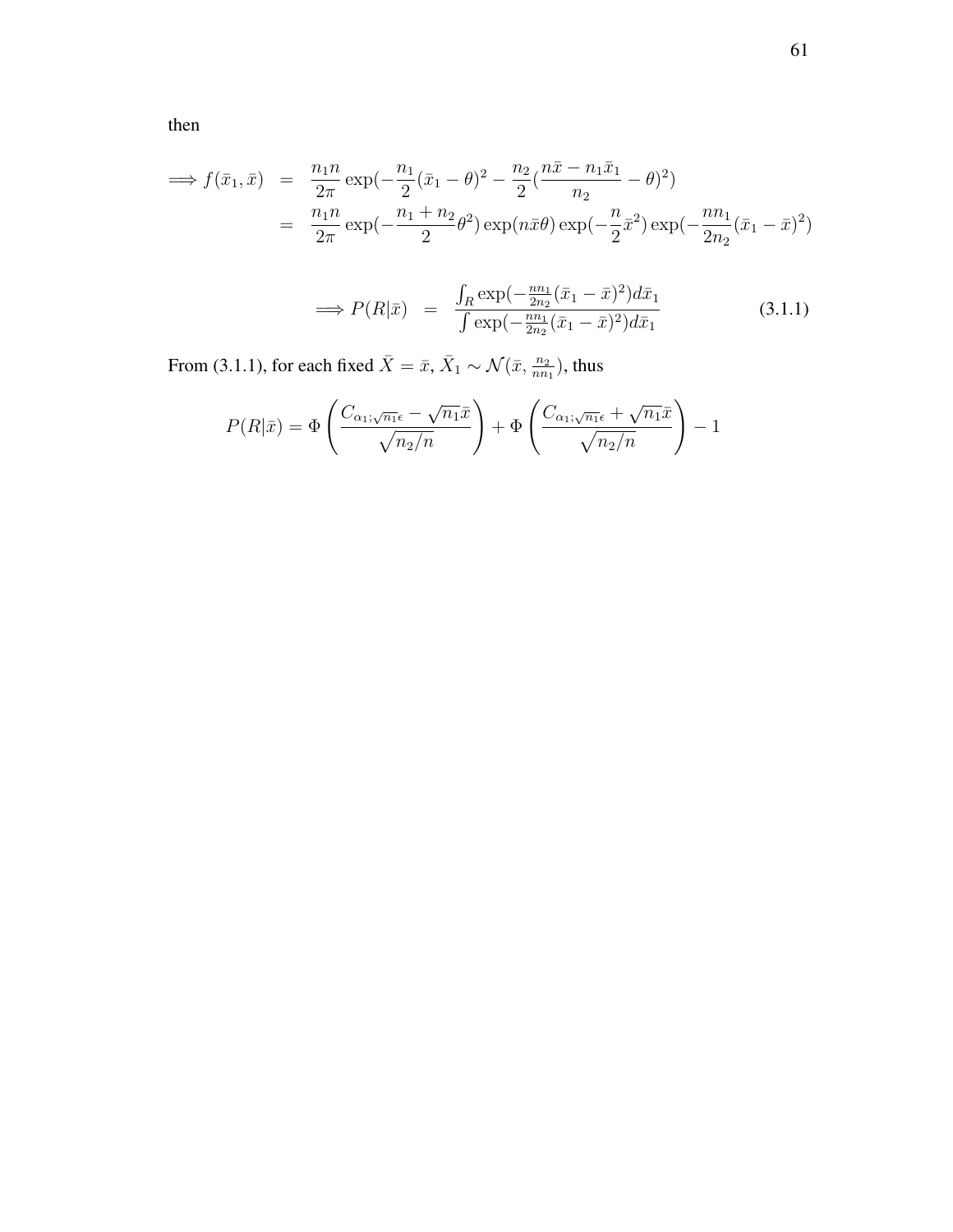# 3.2 Two versions of hypotheses when comparing two binomial distributions

Let

$$
\gamma_1 = \log(\text{odds ratio}) = \log \frac{p_1(1 - p_2)}{p_2(1 - p_1)}
$$

Consider the following hypothesis

$$
H^{'}: |\gamma_1| \ge \gamma_0 \quad \text{vs} \quad K^{'}: |\gamma_1| < \gamma_0
$$

Let  $\beta_1 = e^{-\gamma_0}$ ,  $\beta_2 = e^{\gamma_0}$  ( $\gamma_0 > 0$ ), then  $0 < \beta_1 < 1$ ,  $\beta_2 > 1$ . And

$$
K': \beta_1 < \frac{p_1(1-p_2)}{p_2(1-p_1)} < \beta_2
$$
\n
$$
\implies \beta_1(\frac{p_2}{1-p_2}) < \frac{p_1}{1-p_1} < \beta_2(\frac{p_2}{1-p_2})
$$
\n
$$
\implies \frac{\beta_1 p_2}{1-p_2 + \beta_1 p_2} < p_1 < \frac{\beta_2 p_2}{1-p_2 + \beta_2 p_2}
$$
\n
$$
\implies g(\beta_1, p_2) < p_1 - p_2 < g(\beta_2, p_2)
$$

where

$$
g(\beta, p_2) = \frac{p_2(\beta - 1)(1 - p_2)}{\beta + (1 - \beta)(1 - p_2)}
$$

Notice that the first derivative of  $g(\beta, p_2)$  when  $0 < p_2 < 1$ 

$$
g(\beta, p_2) = \frac{dg(\beta, p_2)}{dp_2} = -1 + \frac{\beta}{[1 + (\beta - 1)p_2]^2}
$$

is a strictly increasing function when  $0 < \beta_1 < 1$  and is a strictly decreasing function when  $\beta_2 > 1$ . In addition, since  $g(\beta_1, 0) = \beta_1 - 1 < 0$ ,  $g(\beta_2, 0) = \beta_2 - 1 > 0$ and  $g(\beta_1, \frac{1}{\sqrt{\beta_1}+1})$   $\prime = g(\beta_2, \frac{1}{\sqrt{\beta_2}+1})$   $\prime = 0$ , it is clear that  $g(\beta_1, p_2)$  is a decreasing then increasing function with a minimum at  $p_2 = \frac{1}{\sqrt{\beta_1}+1}$  and  $g(\beta_2, p_2)$  is an increasing then decreasing function with a maximum  $p_2 = \frac{1}{\sqrt{\beta_2}+1}$ . And

$$
\min_{p_2} g(\beta_1, p_2) = \frac{\sqrt{\beta_1} - 1}{\sqrt{\beta_1} + 1} \qquad \max_{p_2} g(\beta_2, p_2) = \frac{\sqrt{\beta_2} - 1}{\sqrt{\beta_2} + 1}
$$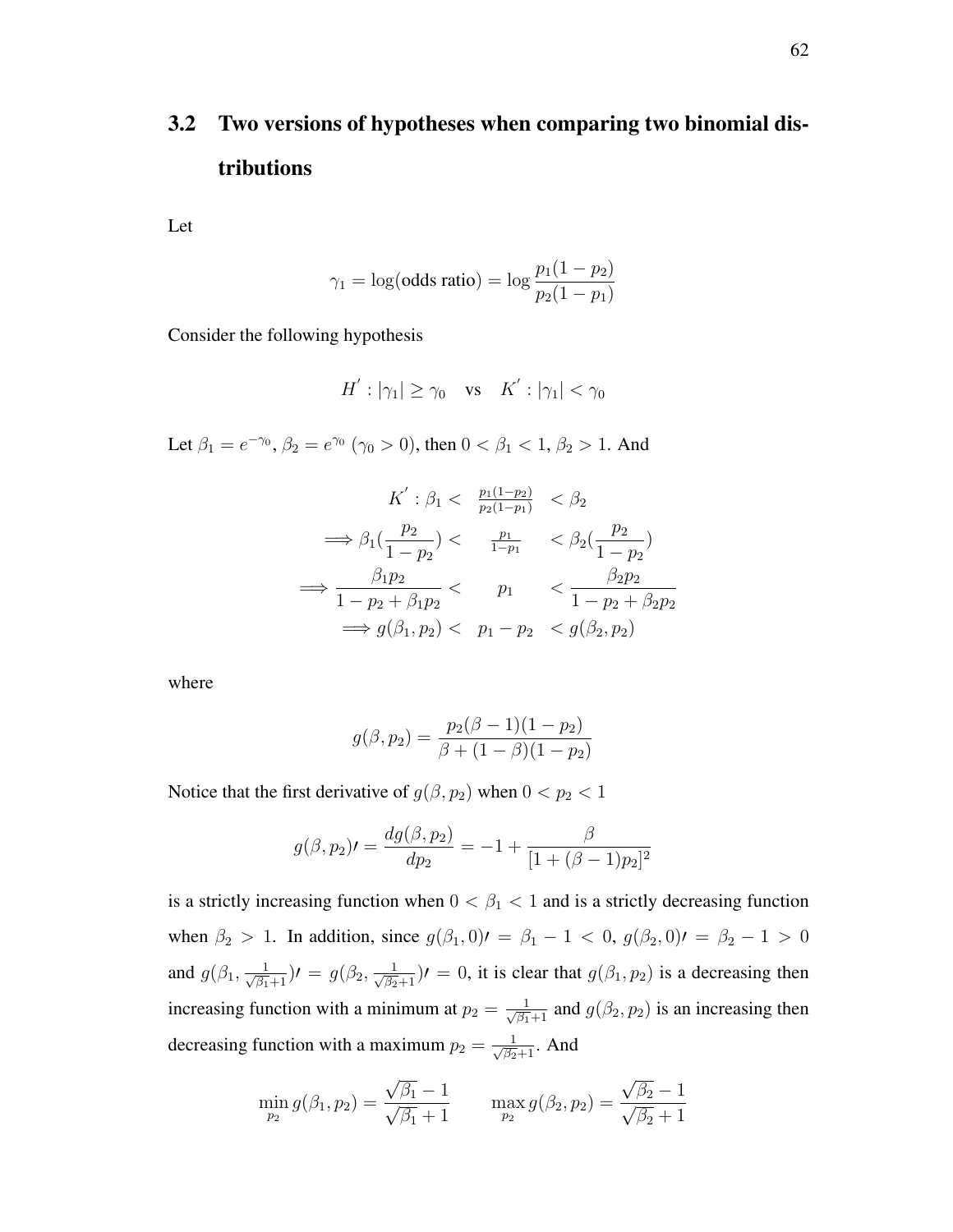Since

$$
-\frac{\sqrt{\beta_1} - 1}{\sqrt{\beta_1} + 1} = -\frac{e^{-\gamma_0/2} - 1}{e^{-\gamma_0/2} + 1} = \frac{e^{\gamma_0/2} - 1}{e^{\gamma_0/2} + 1} = \frac{\sqrt{\beta_2} - 1}{\sqrt{\beta_2} + 1} > 0
$$

let

$$
\epsilon = \frac{\sqrt{\beta_2} - 1}{\sqrt{\beta_2} + 1} = \frac{e^{\gamma_0/2} - 1}{e^{\gamma_0/2} + 1}
$$

then

$$
H: |p_1 - p_2| \ge \epsilon \quad \text{vs} \quad K: |p_1 - p_2| < \epsilon \tag{3.2.1}
$$

is equivalent to

$$
H': |\gamma_1| \ge \gamma_0 \quad \text{vs} \quad K': |\gamma_1| < \gamma_0 \tag{3.2.2}
$$

From the above derivation, we can see that for every given  $\epsilon$ , if let  $\gamma_0 = 2 \log(\frac{1+\epsilon}{1-\epsilon})$ , then the alternative space of the hypothesis (3.2.2) would be contained in the alternative space of the hypothesis (3.2.1). Therefore when we formulate a size  $\alpha$  test based on the hypothesis (3.2.2) with  $\gamma_0 = 2 \log(\frac{1+\epsilon}{1-\epsilon})$ , it is also a level  $\alpha$  test for the hypothesis (3.2.1).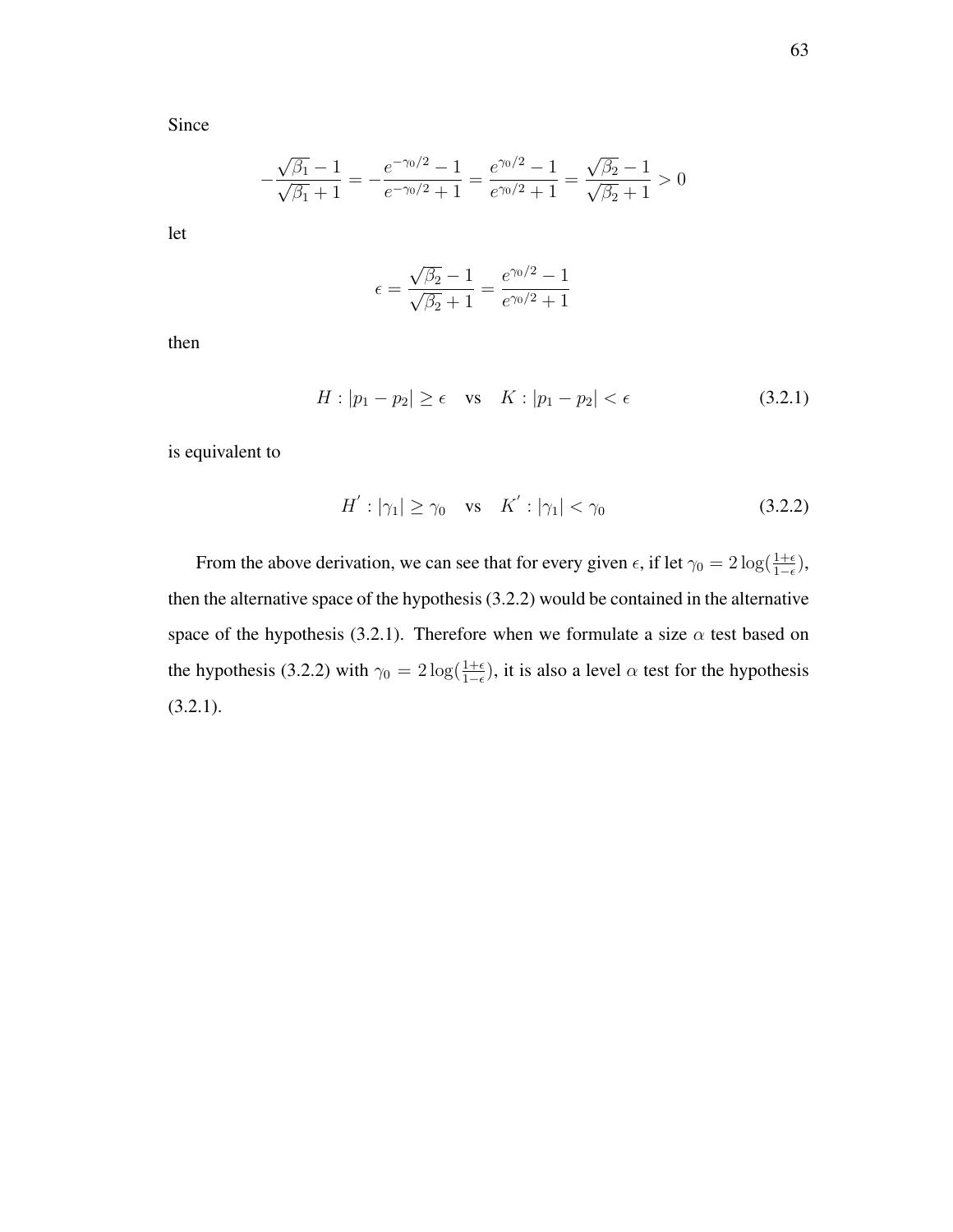## 3.3 Data for Multiple Testing on Bio-equivalence

## 3.3.1 Iron Evaluation for Blood Serum

|                 | RXL1        |              |                 | RXL <sub>2</sub> |              |
|-----------------|-------------|--------------|-----------------|------------------|--------------|
| Current reagent | New reagent | New reagent  | Current reagent | New reagent      | New reagent  |
| Serum Iron      | Serum Iron  | Heparin Iron | Serum Iron      | Serum Iron       | Heparin Iron |
| 3.807           | 3.912       | 3.850        | 3.850           | 3.912            | 3.784        |
| 4.419           | 4.477       | 4.454        | 4.443           | 4.489            | 4.454        |
| 3.761           | 3.871       | 3.892        | 3.807           | 3.871            | 3.850        |
| 5.226           | 5.247       | 5.182        | 5.236           | 5.257            | 5.182        |
| 4.700           | 4.727       | 4.754        | 4.710           | 4.736            | 4.762        |
| 3.807           | 3.932       | 3.714        | 3.850           | 3.912            | 3.714        |
| 1.792           | 2.398       | 2.485        | 2.079           | 2.398            | 2.398        |
| 2.639           | 2.890       | 2.944        | 2.708           | 2.773            | 2.833        |
| 3.555           | 3.664       | 3.714        | 3.611           | 3.664            | 3.738        |
| 3.638           | 3.761       | 3.784        | 3.664           | 3.738            | 3.761        |
| 3.951           | 4.043       | 4.025        | 3.970           | 4.025            | 3.989        |
| 2.833           | 3.045       | 3.091        | 2.944           | 3.045            | 2.996        |
| 4.489           | 4.533       | 4.663        | 4.500           | 4.533            | 4.663        |
| 2.197           | 2.639       | 2.639        | 2.398           | 2.565            | 2.565        |
| 2.890           | 3.178       | 3.258        | 2.944           | 3.091            | 3.178        |
| 3.784           | 3.850       | 3.850        | 3.807           | 3.850            | 3.829        |
| 3.401           | 3.526       | 3.555        | 3.466           | 3.526            | 3.526        |
| 3.555           | 3.738       | 3.584        | 3.555           | 3.664            | 3.555        |
| 1.946           | 2.485       | 2.485        | 2.079           | 2.398            | 2.485        |
| 5.652           | 5.576       | 5.313        | 5.624           | 5.631            | 5.313        |
| 3.401           | 3.555       | 3.045        | 3.367           | 3.466            | 2.890        |
| 3.714           | 3.807       | 3.807        | 3.689           | 3.761            | 3.784        |
| 4.190           | 4.248       | 4.605        | 4.159           | 4.205            | 4.595        |
| 4.905           | 4.934       | 4.564        | 4.852           | 4.913            | 4.564        |
| 3.784           | 3.871       | 3.892        | 3.738           | 3.850            | 3.871        |
| 4.466           | 4.489       | 4.369        | 4.407           | 4.443            | 4.344        |
| 2.079           | 2.565       | 2.398        | 2.197           | 2.485            | 2.303        |
| 3.434           | 3.584       | 3.555        | 3.434           | 3.555            | 3.526        |
| 3.664           | 3.761       | 3.761        | 3.611           | 3.738            | 3.738        |
| 4.205           | 4.248       | 3.689        | 4.159           | 4.220            | 3.664        |
| 3.091           | 3.258       | 3.434        | 3.045           | 3.219            | 3.367        |
| 3.951           | 3.989       | 3.555        | 3.912           | 3.951            | 3.611        |
| 2.485           | 2.833       | 2.708        | 2.485           | 2.773            | 2.565        |
| 3.401           | 3.555       | 3.611        | 3.434           | 3.497            | 3.526        |
| 2.996           | 3.178       | 3.714        | 2.996           | 3.135            | 3.555        |
| 3.434           | 3.611       | 3.807        | 3.434           | 3.526            | 3.689        |
| 2.639           | 2.890       | 2.890        | 2.708           | 2.890            | 2.890        |
| 2.944           | 3.135       | 3.178        | 2.996           | 3.091            | 3.091        |

Table 3.1: Iron level after log-transformation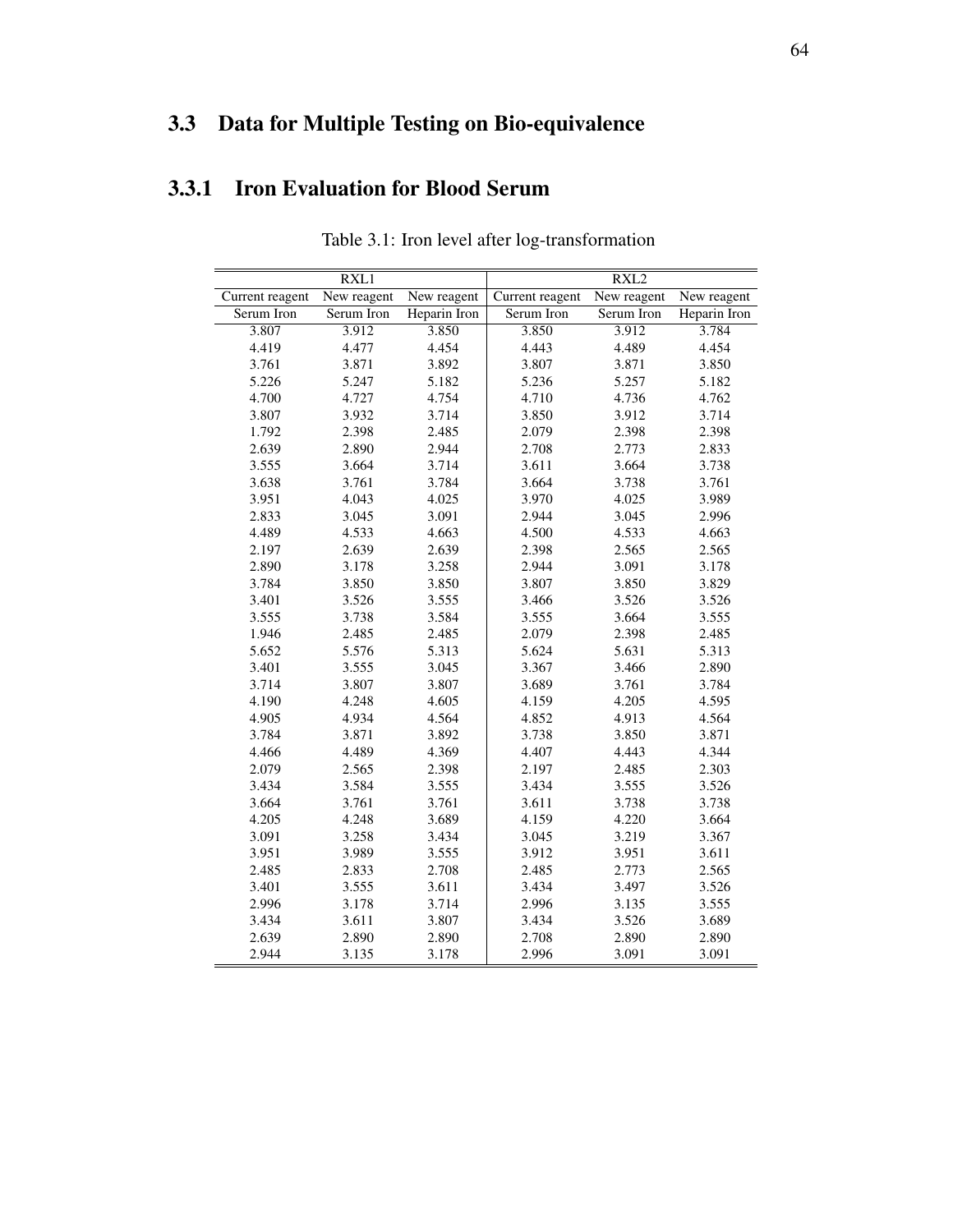## 3.3.2 Normality test

| Old Serum Iron: RXL1                    |                   |                      |                      |         |  |  |  |  |  |
|-----------------------------------------|-------------------|----------------------|----------------------|---------|--|--|--|--|--|
| Test                                    | Statistic         |                      | p Value              |         |  |  |  |  |  |
| Shapiro-Wilk                            | W<br>0.984205     |                      | Pr < W               | 0.8579  |  |  |  |  |  |
| Kolmogorov-Smirnov                      | D                 | 0.118033             | Pr > D               | >0.1500 |  |  |  |  |  |
| <b>Cramer-von Mises</b>                 | $W-Sq$            | 0.050172             | $Pr > W-Sq$          | >0.2500 |  |  |  |  |  |
| Anderson-Darling                        | $A-Sq$            | 0.264051             | $Pr > A-Sq$          | >0.2500 |  |  |  |  |  |
|                                         |                   |                      |                      |         |  |  |  |  |  |
| New Serum Iron: RXL1                    |                   |                      |                      |         |  |  |  |  |  |
| Test                                    | Statistic         |                      | p Value              |         |  |  |  |  |  |
| Shapiro-Wilk                            | $\overline{W}$    | 0.97583              | $Pr$ < W             | 0.5708  |  |  |  |  |  |
| Kolmogorov-Smirnov                      | D                 | 0.094108             | Pr > D               | >0.1500 |  |  |  |  |  |
| <b>Cramer-von Mises</b>                 | $W-Sq$            | 0.05113              | $Pr > W-Sq$          | >0.2500 |  |  |  |  |  |
| Anderson-Darling                        | $\overline{A-Sq}$ | 0.300418             | $Pr > A-Sq$          | >0.2500 |  |  |  |  |  |
|                                         |                   |                      |                      |         |  |  |  |  |  |
| New Serum Heparin Iron: RXL1            |                   |                      |                      |         |  |  |  |  |  |
| <b>Test</b>                             | Statistic         |                      | p Value              |         |  |  |  |  |  |
| Shapiro-Wilk                            | W                 | 0.965021             | Pr < W               | 0.2752  |  |  |  |  |  |
| Kolmogorov-Smirnov                      | D                 | 0.14684              | Pr > D               | 0.0379  |  |  |  |  |  |
| <b>Cramer-von Mises</b>                 | W-Sq              | 0.10164              | $Pr > W-Sq$          | 0.1039  |  |  |  |  |  |
| Anderson-Darling                        | $A-Sq$            | 0.527639             | $Pr > A-Sq$          | 0.1743  |  |  |  |  |  |
|                                         |                   |                      |                      |         |  |  |  |  |  |
|                                         |                   | Old Serum Iron: RXL2 |                      |         |  |  |  |  |  |
| <b>Test</b>                             |                   | Statistic            | p Value              |         |  |  |  |  |  |
| Shapiro-Wilk                            | W                 | 0.979571             | Pr < W               | 0.7023  |  |  |  |  |  |
| Kolmogorov-Smirnov                      | D                 | 0.090567             | Pr > D               | >0.1500 |  |  |  |  |  |
| Cramer-von Mises                        | $W-Sq$            | 0.044517             | $Pr > W-Sq$          | 50.2500 |  |  |  |  |  |
| Anderson-Darling                        | $A-Sq$            | 0.260062             | $Pr > A-Sq$          | >0.2500 |  |  |  |  |  |
|                                         |                   |                      |                      |         |  |  |  |  |  |
|                                         |                   | New Serum Iron: RXL2 |                      |         |  |  |  |  |  |
| <b>Test</b>                             | Statistic         |                      | p Value              |         |  |  |  |  |  |
| Shapiro-Wilk                            | W                 | 0.97355              | $\overline{\Pr}$ < W | 0.4957  |  |  |  |  |  |
| Kolmogorov-Smirnov                      | D                 | 0.098297             | Pr > D               | >0.1500 |  |  |  |  |  |
| <b>Cramer-von Mises</b>                 | $W-Sq$            | 0.046148             | $Pr > W-Sq$          | >0.2500 |  |  |  |  |  |
| Anderson-Darling                        | $A-Sq$            | 0.289917             | $Pr > A-Sq$          | >0.2500 |  |  |  |  |  |
|                                         |                   |                      |                      |         |  |  |  |  |  |
| New Serum Heparin Iron: RXL2<br>p Value |                   |                      |                      |         |  |  |  |  |  |
| <b>Test</b>                             |                   | Statistic            |                      |         |  |  |  |  |  |
| Shapiro-Wilk                            | W                 | 0.963794             | Pr < W               | 0.2516  |  |  |  |  |  |
| Kolmogorov-Smirnov                      | $\overline{D}$    | 0.139093             | Pr > D               | 0.0630  |  |  |  |  |  |
| <b>Cramer-von Mises</b>                 | $W-Sq$            | 0.10671              | $Pr > W-Sq$          | 0.0906  |  |  |  |  |  |
| Anderson-Darling                        | $A-Sq$            | 0.556123             | $Pr > A-Sq$          | 0.1450  |  |  |  |  |  |

Table 3.2: Marginal Normality Test for Iron measurements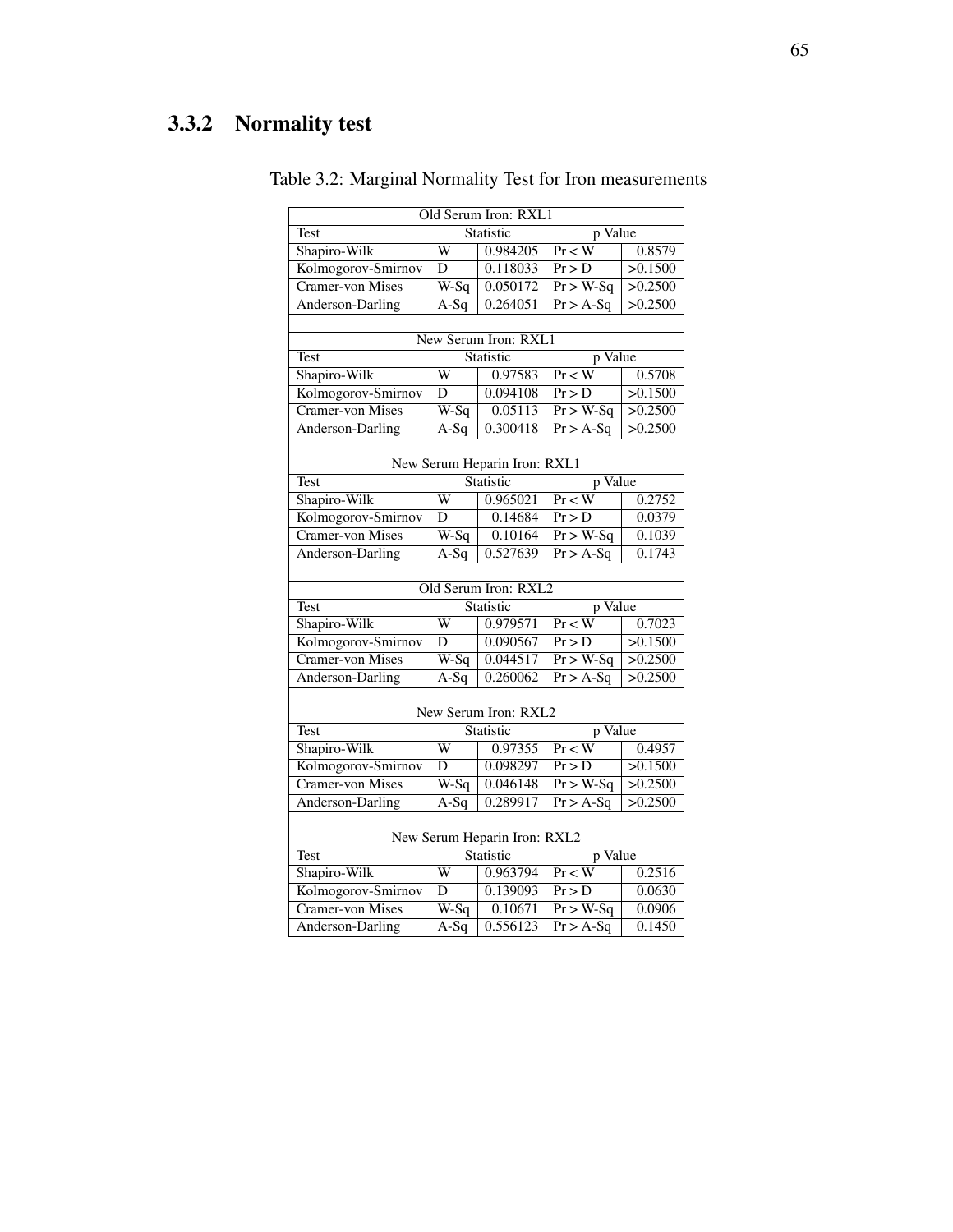| <b>Test Statistic</b> | Value | Prob    |
|-----------------------|-------|---------|
| Mardia Skewness       | 114.1 | < .0001 |
| Mardia Kurtosis       | 2.67  | 0.0076  |
| Henze-Zirkler T       | 7.05  | < .0001 |

Table 3.3: Multivariate Normality Test for Iron measurements

Figure 3.1: Q-Q plot: RXL1 vs RXL2

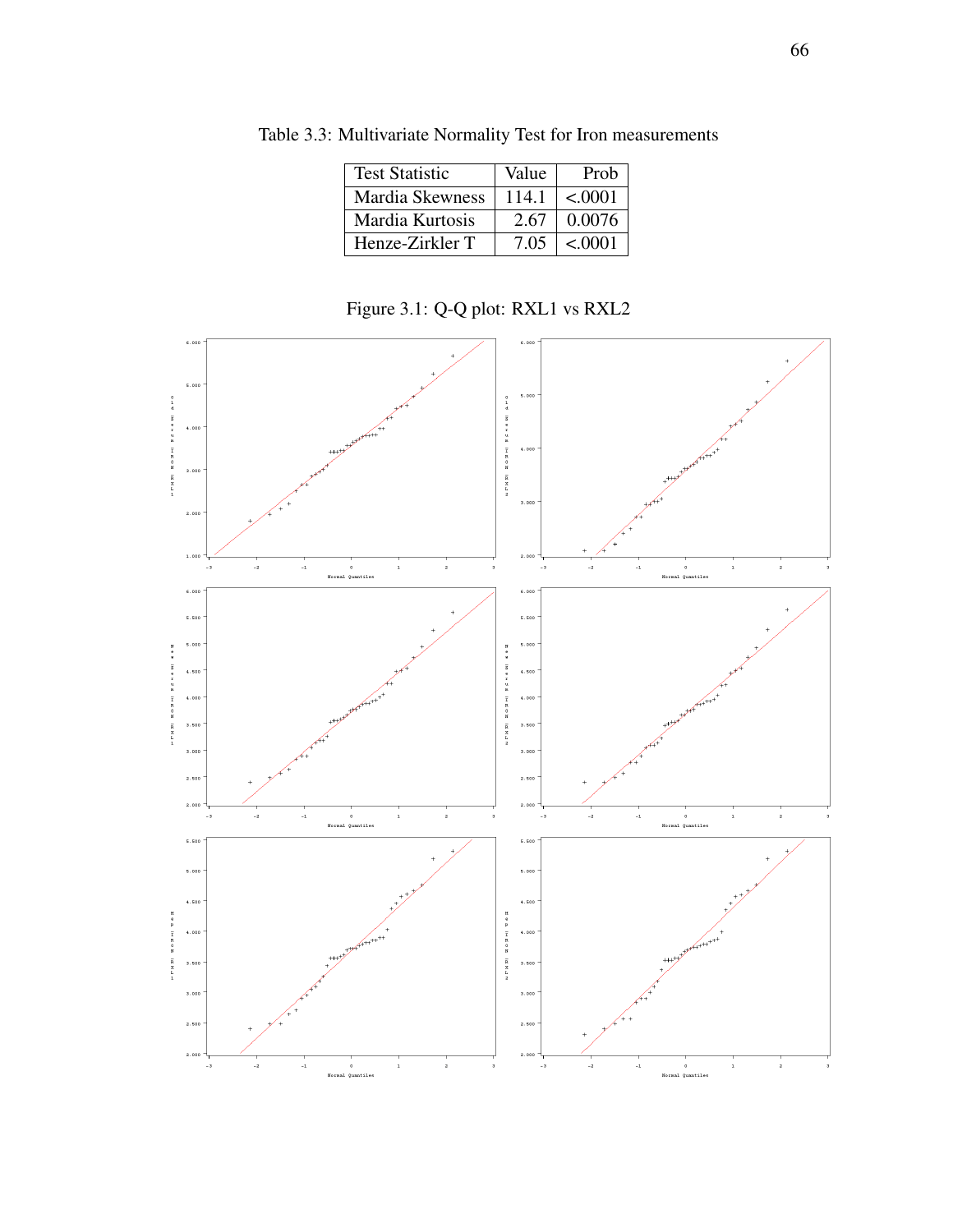## References

- [1] ANDERSON, S. and HAUCK, W. W. (1990). Considerations of individual bioequivalence. *J. Pharmacokinetics and Biopharmaceutics*, 8, 259–273.
- [2] BENJAMINI, Y. and GAVRILOV, Y. (2009). A simple forward selection procedure based on false discovery rate control. *Ann. Appl. Stat.*, 3, 179–198.
- [3] BERGER, R. L. and HSU, J. C. (1996). Bioequivalence trials, intersection-union tests and equivalence confidence sets. *Statist. Sci.*, 11, 283–302.
- [4] BROWN, L. D., HWANG, J. T. G. and MUNK, A. (1997). An unbiased test for the bioequivalence problem. *Ann. Statist.*, 25, 2345–2367.
- [5] CHOW, S. C., SHAO, J. and WANG, H. (2003). Statistical tests for population bioequivalence. *Statistica Sinica*, 13, 539–554.
- [6] COHEN A., MA, Y. and SACKROWITZ H. B. (2012). Individualized two-stage multiple testing procedures with corresponding interval estimates. *Biometrical Journal*
- [7] COHEN A. and SACKROWITZ H. B. (1996). Lower confidence bounds using pilot samples with an application to auditing. *J. Amer. Statist. Assoc.*, 91, 338–342.
- [8] FDA (2001). *Guidance for Industry: Statistical Approaches to Establishing Bioequivalence*. Center for Drug Evaluation and Research, Food and Drug Administration, Rockville, Maryland.
- [9] HOLM, S. (1979). A simple sequentially rejective multiple test procedure. *Scand. J. Statist.*, 6, 65–70.
- [10] LEHMANN, E. L. (1986). *Testing Statistical Hypotheses*. Springer, New York.
- [11] LIU, J. P. and CHOW, S. C. (1992). On assessment of variability in bioavailability=bioequivalence studies. *Commun. Statist.- Theory Meth.*, 21, 2591–2607.
- [12] SCHALL, R. (1995). Assessment of individual and population bioequivalence using the probability that bioavailabilities are similar. *Biometrics*, 51, 615–626.
- [13] SCHALL, R. and LUUS, H. G. (1993) On population and individual bioequivalence. *Statist. Medicine*, 12, 1109–1124.
- [14] SCHUIRMANN, D. J. (1987). A comparison of the two one-sided tests procedure and the power approach for assessing the equivalence of average bioavailability. *J. Pharmacokinetics and Biopharmaceutics*, 15, 657–680.